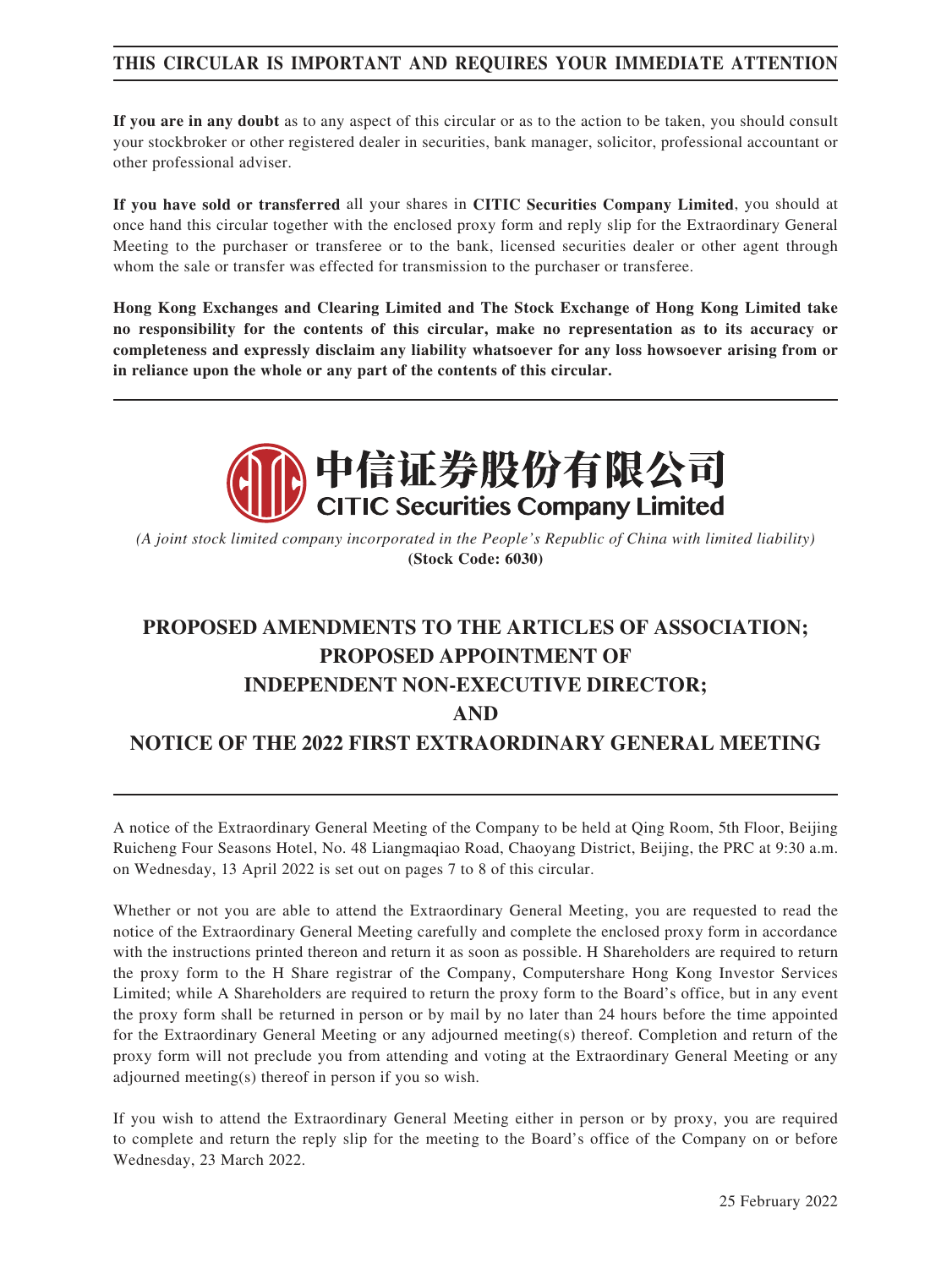### *Page*

| APPENDIX COMPARATIVE TABLES OF THE AMENDMENTS<br>TO THE ARTICLES OF ASSOCIATION AND ITS APPENDIXES |  |
|----------------------------------------------------------------------------------------------------|--|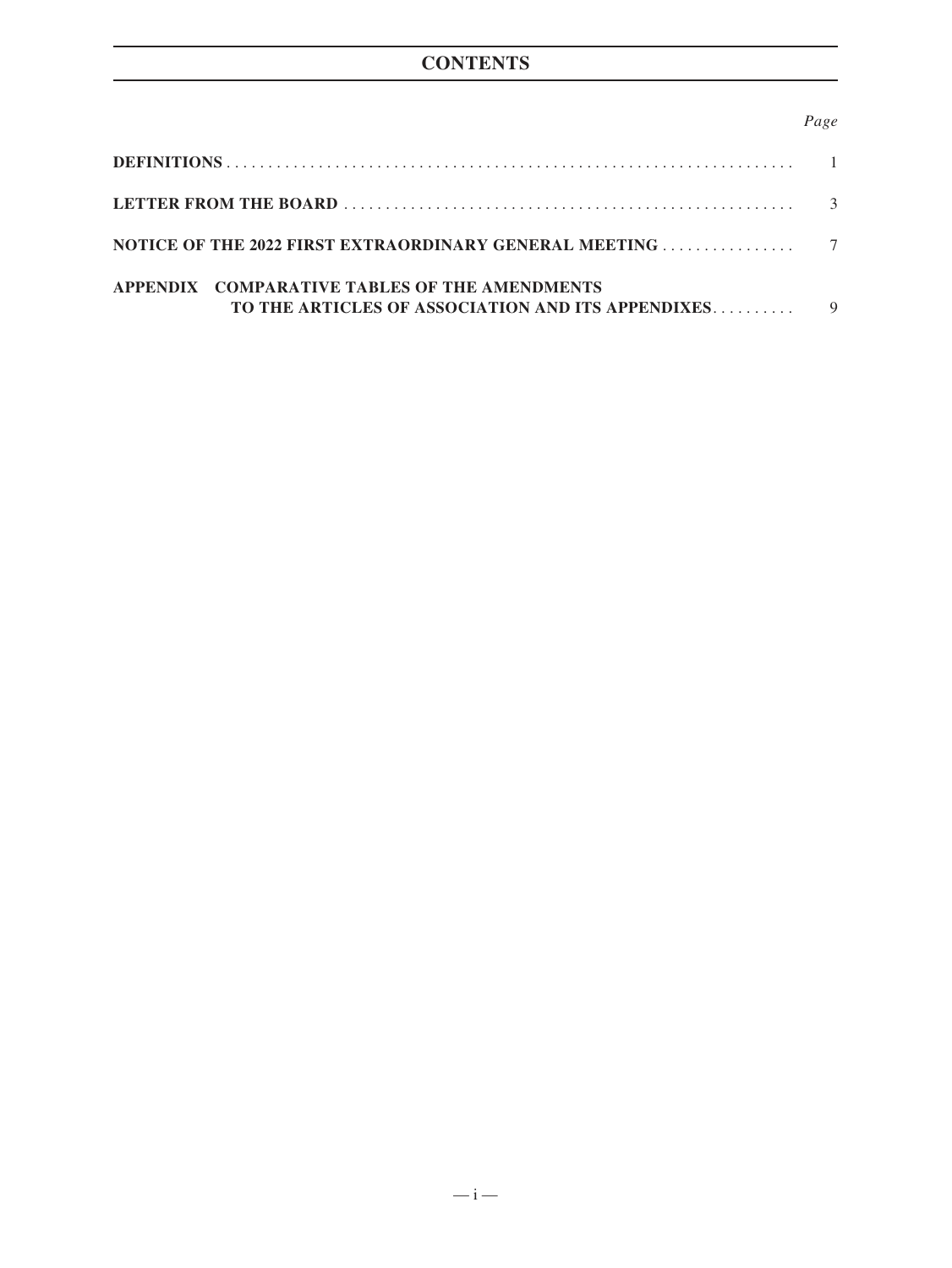### **DEFINITIONS**

*In this circular, unless the context otherwise requires, the following expressions shall have the following meanings:*

| "A Share(s)"                               | the domestic share(s) in the ordinary share capital of the Company<br>with a nominal value of RMB1.00 each, which are listed on the<br>Shanghai Stock Exchange (stock code: 600030);                                                                 |
|--------------------------------------------|------------------------------------------------------------------------------------------------------------------------------------------------------------------------------------------------------------------------------------------------------|
| "A Shareholder(s)"                         | holder(s) of A Shares;                                                                                                                                                                                                                               |
| "Articles of Association"                  | the articles of association of the Company;                                                                                                                                                                                                          |
| "Board"                                    | the board of directors of the Company;                                                                                                                                                                                                               |
| "Company"                                  | CITIC Securities Company Limited (中信証券股份有限公司), a joint<br>stock company incorporated in the PRC with limited liability, whose<br>H Shares and A Shares are listed on the Hong Kong Stock Exchange<br>and the Shanghai Stock Exchange, respectively;  |
| "Company Law"                              | the Company Law of the People's Republic of China (as amended<br>from time to time);                                                                                                                                                                 |
| "Director(s)"                              | the director(s) of the Company;                                                                                                                                                                                                                      |
| "Extraordinary General Meeting"            | the 2022 First Extraordinary General Meeting of the Company to be<br>held at Qing Room, 5th Floor, Beijing Ruicheng Four Seasons Hotel,<br>No. 48 Liangmaqiao Road, Chaoyang District, Beijing, the PRC at<br>9:30 a.m. on Wednesday, 13 April 2022; |
| "H Share(s)"                               | the overseas listed foreign share(s) in the ordinary share capital of the<br>Company with a nominal value of RMB1.00 each, which are listed on<br>the Hong Kong Stock Exchange (stock code: 6030);                                                   |
| "H Shareholder(s)"                         | holder(s) of H Shares;                                                                                                                                                                                                                               |
| "Hong Kong"                                | the Hong Kong Special Administrative Region of the PRC;                                                                                                                                                                                              |
| "Hong Kong Listing Rules"                  | the Rules Governing the Listing of Securities on The Stock Exchange<br>of Hong Kong Limited (as amended from time to time);                                                                                                                          |
| "Hong Kong Stock Exchange"                 | The Stock Exchange of Hong Kong Limited;                                                                                                                                                                                                             |
| "Independent<br>Non-executive Director(s)" | the independent non-executive director(s) of the Company;                                                                                                                                                                                            |
| "Latest Practicable Date"                  | 22 February 2022, being the latest practicable date prior to the printing<br>of this circular for the purpose of ascertaining the relevant information<br>contained in this circular;                                                                |
| "PRC" or "China"                           | the People's Republic of China;                                                                                                                                                                                                                      |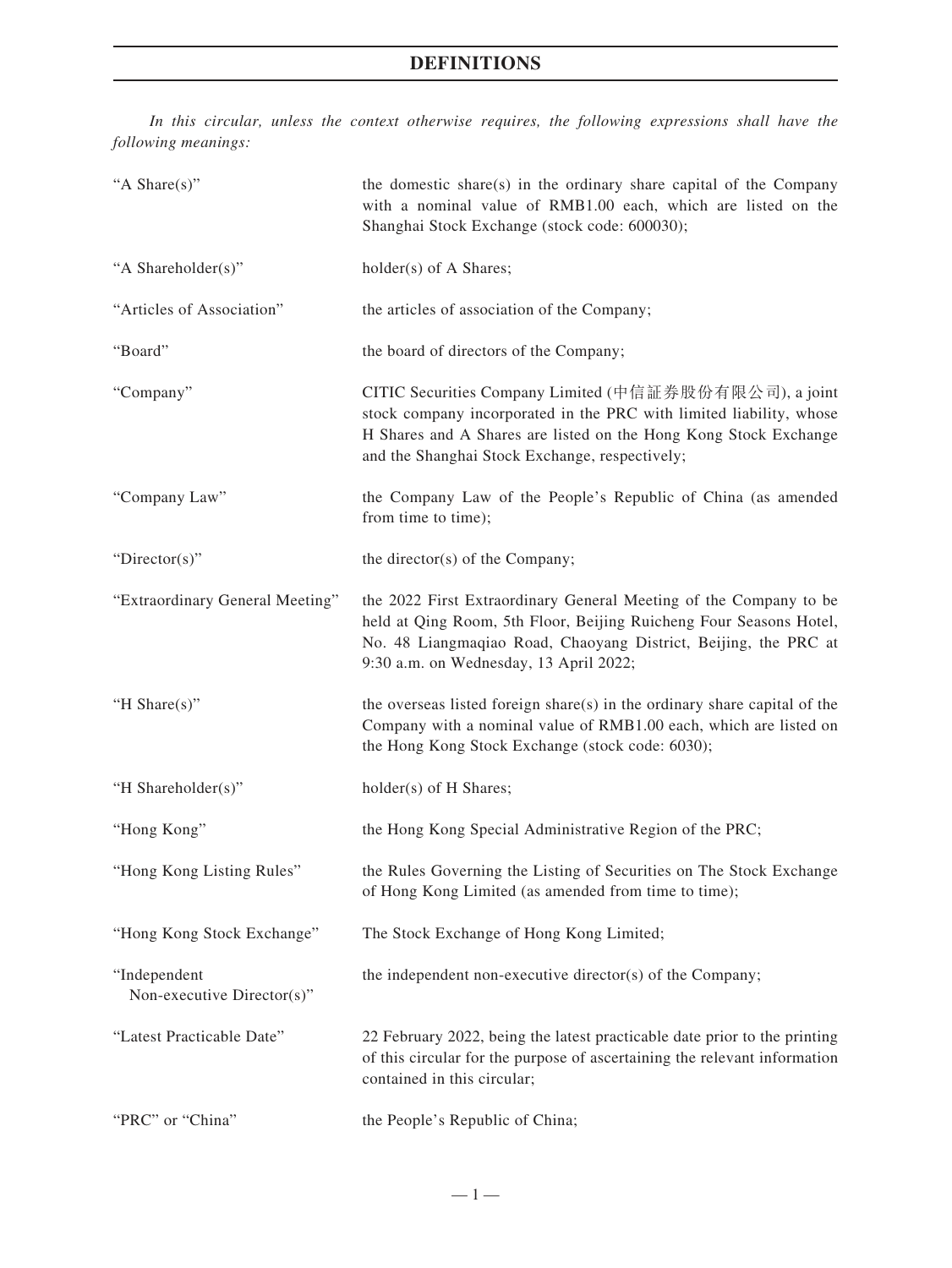### **DEFINITIONS**

| " $RMB"$         | Renminbi, the lawful currency of the PRC;                                                                            |
|------------------|----------------------------------------------------------------------------------------------------------------------|
| "Securities Law" | the Securities Law of the People's Republic of China (as amended<br>from time to time);                              |
| "Share $(s)$ "   | the ordinary share(s) of the Company with a nominal value of<br>$RMB1.00$ each, including A Share(s) and H Share(s); |
| "Shareholder(s)" | the registered holder(s) of the Shares of the Company;                                                               |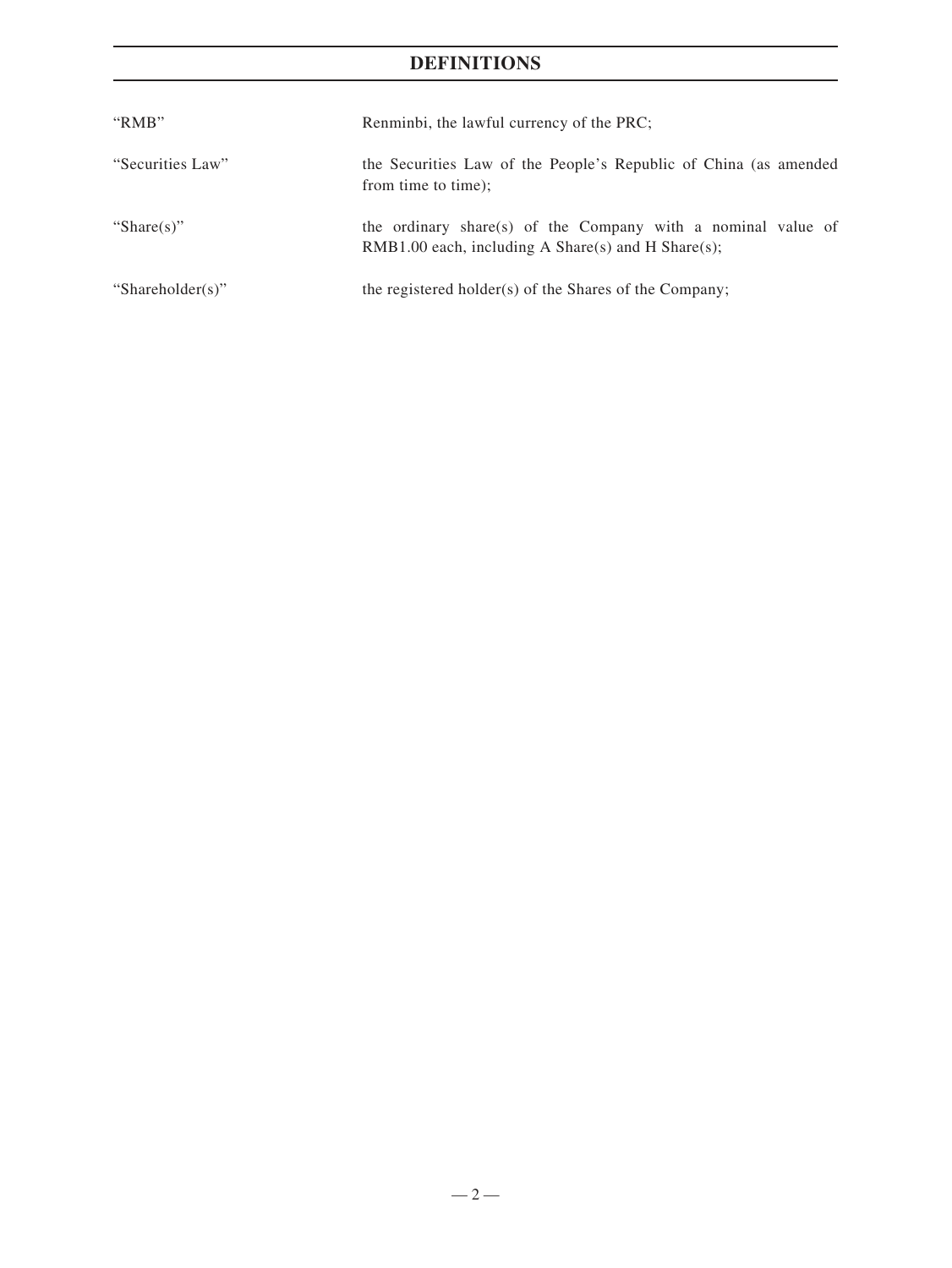### **LETTER FROM THE BOARD**



*(A joint stock limited company incorporated in the People's Republic of China with limited liability)* **(Stock Code: 6030)**

### *Directors:*

Mr. ZHANG Youjun *(Executive Director, Chairman)* Mr. YANG Minghui *(Executive Director)*

Mr. WANG Shuhui *(Non-executive Director)*

Mr. ZHOU Zhonghui *(Independent Non-executive Director)* Mr. LI Qing *(Independent Non-executive Director)*

### *Registered Office:*

North Tower, Excellence Times Plaza II No. 8 Zhong Xin San Road Futian District Shenzhen, Guangdong Province the PRC

*Principal Place of Business in Hong Kong:* 26/F, CITIC Tower 1 Tim Mei Avenue Central, Hong Kong

25 February 2022

*To the H Shareholders,*

## **PROPOSED AMENDMENTS TO THE ARTICLES OF ASSOCIATION; PROPOSED APPOINTMENT OF INDEPENDENT NON-EXECUTIVE DIRECTOR; AND NOTICE OF THE 2022 FIRST EXTRAORDINARY GENERAL MEETING**

### **I. INTRODUCTION**

The purpose of this circular is to provide you with detailed information regarding, among others, (i) the proposed amendments to the Articles of Association; (ii) the proposed appointment of Independent Non-executive Director; and (iii) a notice of the Extraordinary General Meeting, so as to enable you to make an informed decision on whether to vote for or against the relevant resolutions to be proposed at the Extraordinary General Meeting.

### **II. PROPOSED AMENDMENTS TO THE ARTICLES OF ASSOCIATION**

Reference is made to the announcement of the Company dated 24 January 2022 in relation to the proposed amendments to the Articles of Association.

In order to further improve its corporate governance, in accordance with the Securities Law, the Announcement on Cancellation or Adjustment of Certain Administrative Approval Items in Relation to Securities Companies and Other Matters, the Code of Corporate Governance for Listed Companies, the Ten Elements of Cultural Construction in the Securities Industry and other laws, regulations and regulatory documents, and after taking into consideration of the actual situation of the Company, the Board resolved on 24 January 2022 to propose to make amendments to certain articles in the Articles of Association and its appendixes (the "**Proposed Amendments**").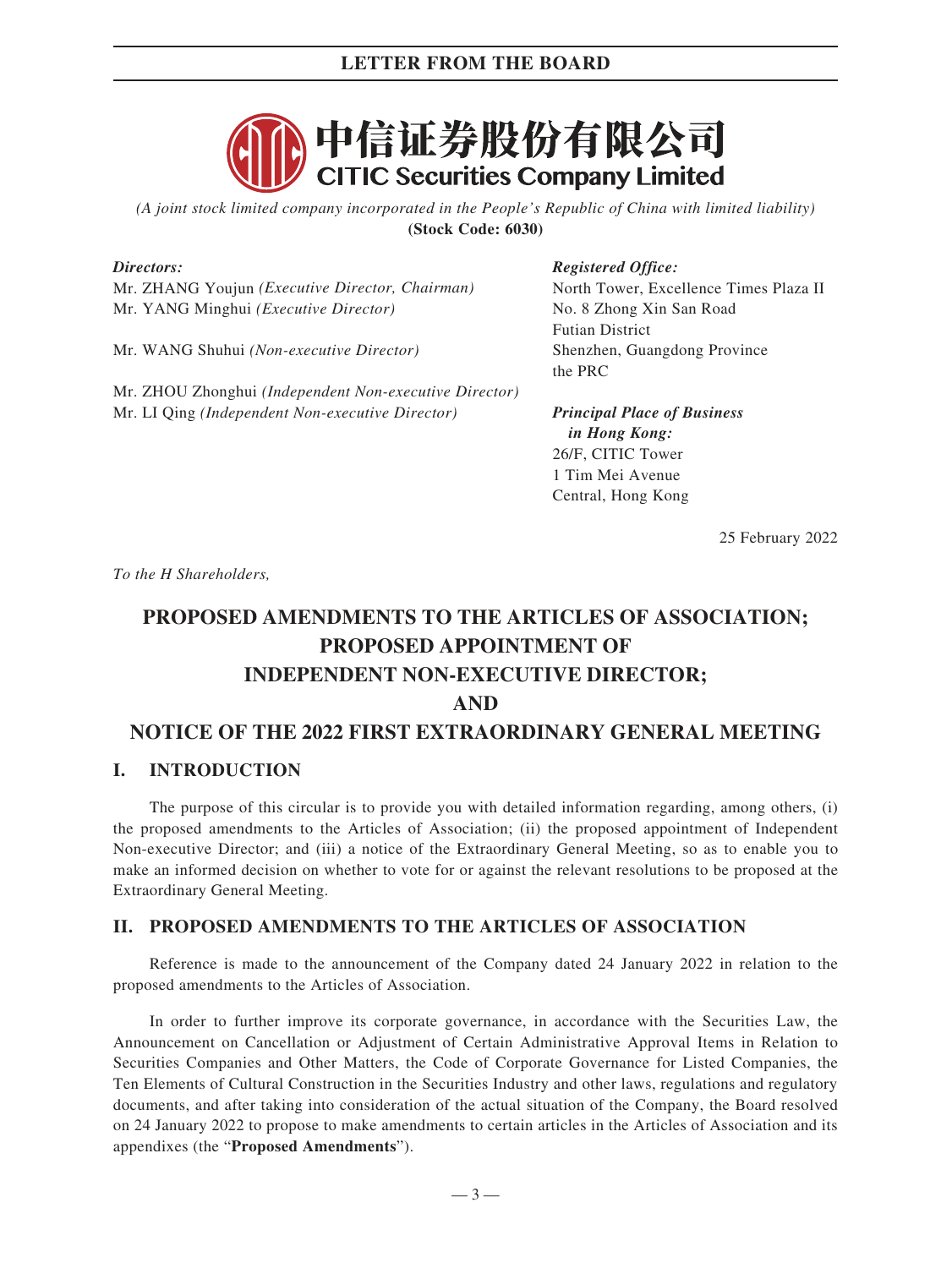### **LETTER FROM THE BOARD**

Detailed information of the Proposed Amendments is set out in the Appendix to this circular. The Board also proposes to the Extraordinary General Meeting to authorize the management of the Company to make relevant arrangements regarding the registration of changes with the relevant industrial and commercial authority and the filing procedures in relation to the Proposed Amendments.

### **III. PROPOSED APPOINTMENT OF INDEPENDENT NON-EXECUTIVE DIRECTOR**

References is made to the announcement of the Company dated 22 February 2022 in relation to proposed appointment of Independent Non-executive Director.

The Board resolved at a meeting (the "**Meeting**") held on 22 February 2022 to propose to appoint Mr. SHI Qingchun as an Independent Non-executive Director of the Seventh Session of the Board. The appointment of Mr. SHI Qingchun will take effect upon the approval by the Extraordinary General Meeting. The Company will go through relevant filing procedures in respect of Mr. SHI Qingchun's qualification for serving as a director of a securities company in accordance with the regulatory requirements. Meanwhile, the Board also resolved at the Meeting to appoint Mr. SHI Qingchun as a member of the Nomination Committee, a member of the Audit Committee, a member of the Remuneration and Appraisal Committee and a member of the Related Party Transactions Control Committee under the Board, with effect from the date when his appointment as an Independent Non-executive Director takes effect.

The nomination of Mr. SHI Qingchun was made by the Board after preliminary review by the Nomination Committee of the Board in accordance with the Articles of Association. After considering the confirmation of independence made by Mr. SHI Qingchun to the Company under Rule 3.13 of the Hong Kong Listing Rules and his skills, background, knowledge and experiences, the Board proposes to appoint Mr. SHI Qingchun as an Independent Non-executive Director of the Seventh Session of the Board and is satisfied with the independence of Mr. SHI Qingchun as an Independent Non-executive Director. Mr. SHI Qingchun has rich professional knowledge and experience in accounting and in management, which will enable him to provide valuable opinions to the Company and contribute to the diversity of the Board.

The biographical details of Mr. SHI Qingchun are set out below:

Mr. SHI Qingchun, aged 49, joined the School of Management of Lanzhou University in April 2012 and has served as an associate professor of the School of Management of Lanzhou University from May 2016. Mr. SHI graduated from Lanzhou University of Finance and Economics in 2002, majoring in Accounting, obtained a master's degree in Management from Lanzhou University in 2006, majoring in Business Management, and obtained a doctor's degree in Management from Xi'an Jiaotong University in 2011, majoring in Business Administration (Accounting).

Mr. SHI Qingchun has confirmed that, saved as disclosed above, (i) he does not hold any other position with the Company or any of its subsidiaries and has not been a director in any other listed companies in the past three years; (ii) he has no relationship with any other Directors, senior management or substantial shareholders of the Company or any of its subsidiaries; and (iii) as at the Latest Practicable Date, he does not have any interest in the shares of the Company within the meaning of Part XV of the Securities and Futures Ordinance (Chapter 571 of the Laws of Hong Kong).

Mr. SHI Qingchun has also confirmed that there is no other information in relation to his appointment that needs to be disclosed pursuant to the requirements of Rules 13.51(2)(h) to (v) of the Hong Kong Listing Rules, and there is no other matter in relation to his appointment that needs to be brought to the attention of the Shareholders.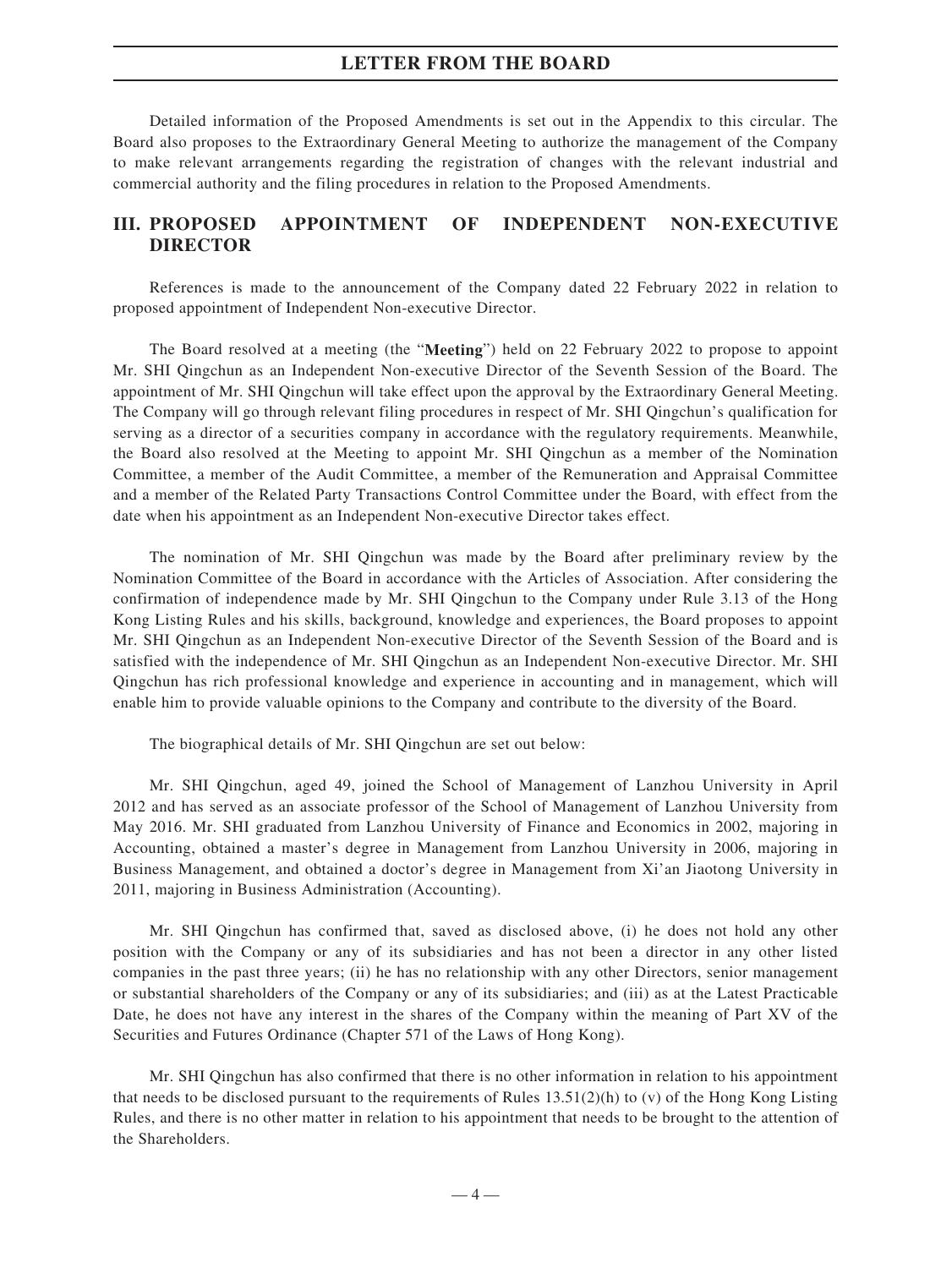### **LETTER FROM THE BOARD**

If Mr. SHI Qingchun is appointed as an Independent Non-executive Director of the Seventh Session of the Board, the term of office of Mr. SHI Qingchun shall commence from the date of approval by the Extraordinary General Meeting on his appointment to the date of expiration of the term of office of the Seventh Session of the Board. Mr. SHI Qingchun will be entitled to an allowance of RMB300,000 per year (tax inclusive) and will be provided with relevant subsidies for attending on-site meetings of the Board for serving as an Independent Non-executive Director, which is determined in accordance with the Remuneration Management System of the Company and has been approved by the Shareholders at the 2021 first extraordinary general meeting of the Company. After the appointment of Mr. SHI Qingchun enters into effect, the Company will enter into a service contract with him. The Board also proposes to the Extraordinary General Meeting to authorize the management of the Company to make relevant arrangements regarding the entering into of the service contract after the appointment of Mr. SHI Qingchun enters into effect.

### **IV. THE EXTRAORDINARY GENERAL MEETING**

A proxy form and a reply slip for the Extraordinary General Meeting are also enclosed herewith. If you wish to attend the Extraordinary General Meeting by proxy, you are requested to complete the proxy form in accordance with the instructions printed thereon and return it as soon as possible. H Shareholders are required to return the proxy form to the H Share registrar of the Company, Computershare Hong Kong Investor Services Limited; while A Shareholders are required to return the proxy form to the Board's office, but in any event the proxy form shall be returned in person or by mail not less than 24 hours before the time appointed for the Extraordinary General Meeting or any adjourned meeting(s) thereof. Completion and return of the proxy form will not preclude you from attending and voting at the Extraordinary General Meeting or any adjourned meeting(s) thereof in person if you so wish.

If you wish to attend the Extraordinary General Meeting either in person or by proxy, you are required to complete and return the reply slip for the meeting to the Board's office on or before Wednesday, 23 March 2022.

The address of the Board's office is at CITIC Securities Tower, No. 48 Liangmaqiao Road, Chaoyang District, Beijing, the PRC, Postal code: 100026 (Tel: (8610) 6083 6030, Fax: (8610) 6083 6031). The address of the H Share registrar of the Company, Computershare Hong Kong Investor Services Limited, is at 17M Floor, Hopewell Centre, 183 Queen's Road East, Wan Chai, Hong Kong (Tel: (852) 2862 8555).

### **V. VOTES BY WAY OF POLL**

Pursuant to the requirements of the Hong Kong Listing Rules, all votes of shareholders at a general meeting must be taken by poll. As such, the resolutions set out in the notice of the Extraordinary General Meeting shall be voted by way of poll. Relevant poll results will be published on the HKEXnews website of Hong Kong Exchanges and Clearing Limited at www.hkexnews.hk and on the website of the Company at www.citics.com upon conclusion of the Extraordinary General Meeting.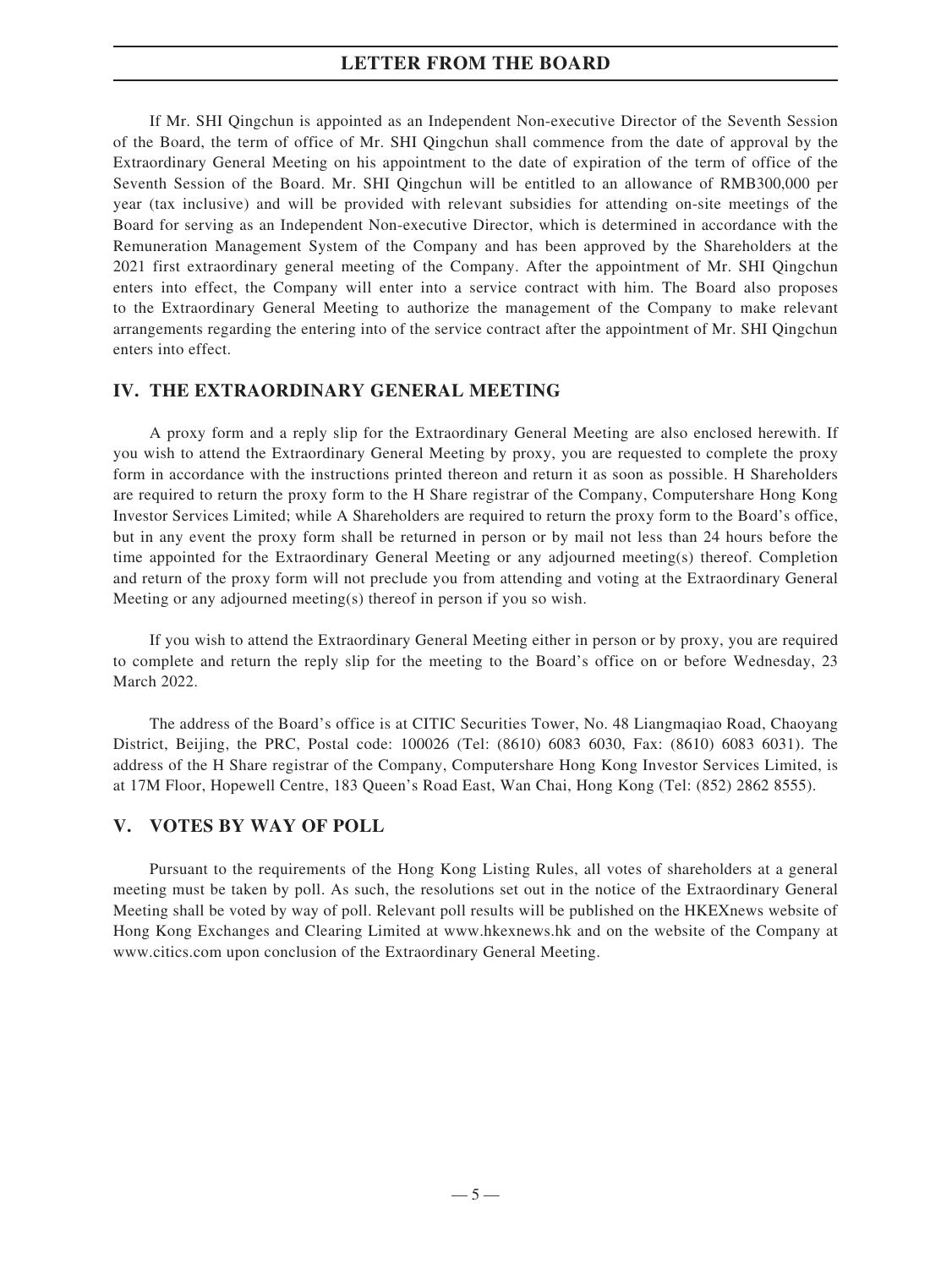### **VI. RECOMMENDATION**

The Directors consider that the resolutions set out in the notice of the Extraordinary General Meeting are in the interest of the Company and its Shareholders as a whole and accordingly recommend you to vote in favor of the relevant resolutions mentioned above.

> Yours faithfully, By order of the Board **CITIC Securities Company Limited ZHANG Youjun** *Chairman*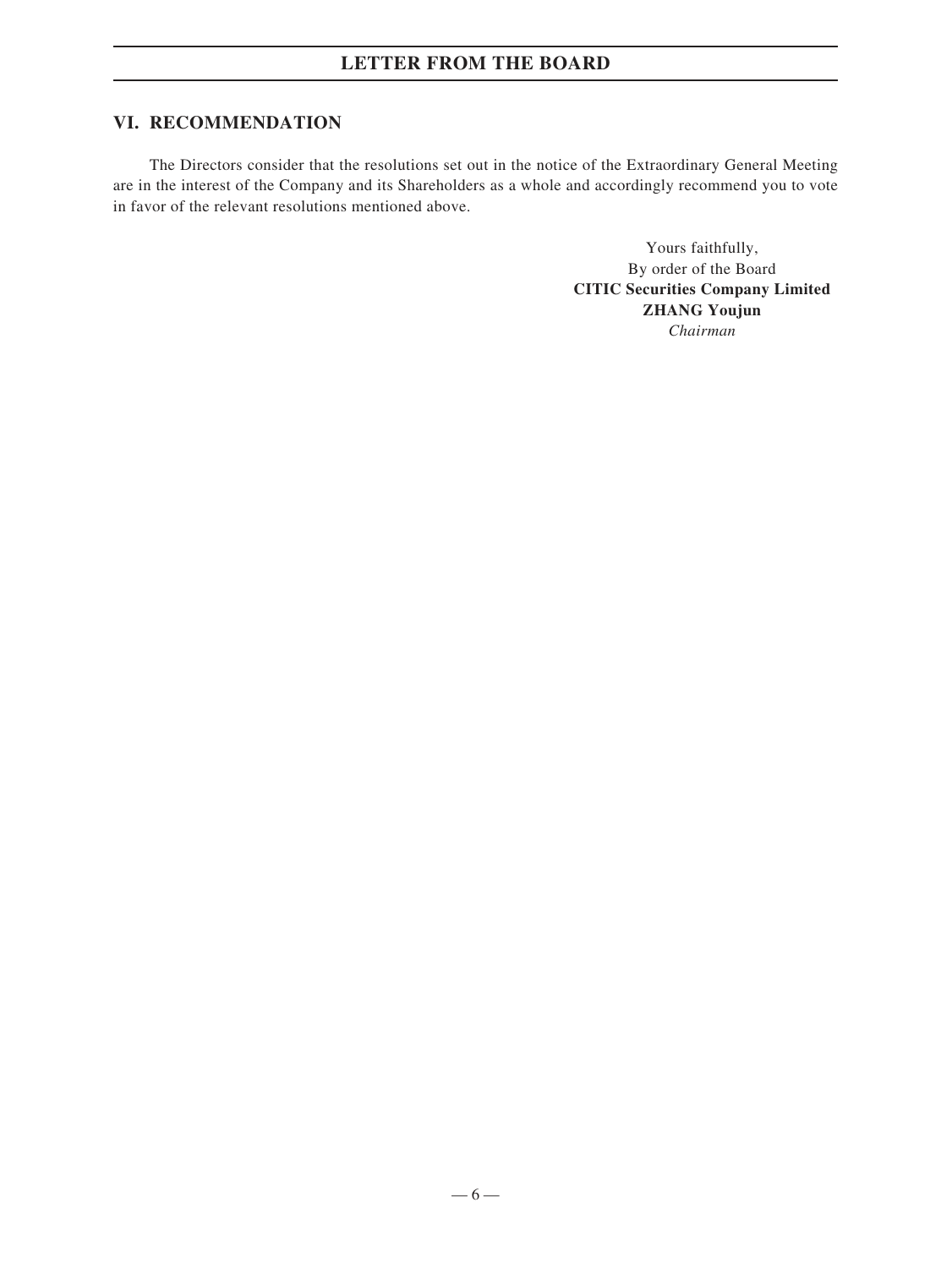### **NOTICE OF THE 2022 FIRST EXTRAORDINARY GENERAL MEETING**



*(A joint stock limited company incorporated in the People's Republic of China with limited liability)* **(Stock Code: 6030)**

### **NOTICE OF THE 2022 FIRST EXTRAORDINARY GENERAL MEETING**

**NOTICE IS HEREBY GIVEN** that the 2022 First Extraordinary General Meeting (the "**Extraordinary General Meeting**") of CITIC Securities Company Limited (the "**Company**") will be held at Qing Room, 5th Floor, Beijing Ruicheng Four Seasons Hotel, No. 48 Liangmaqiao Road, Chaoyang District, Beijing, the PRC at 9:30 a.m. on Wednesday, 13 April 2022 for the purpose of considering, and if thought fit, approving the following resolutions. Unless otherwise specified, capitalized terms used in this notice shall have the same meaning as those defined in the circular of the Company dated 25 February 2022 (the "**Circular**").

### **SPECIAL RESOLUTION**

1. To consider and approve the resolution in relation to the amendments to the articles of association of the Company.

### **ORDINARY RESOLUTION**

2. To consider and approve the resolution in relation to the election of Mr. SHI Qingchun as an independent non-executive director of the Company.

> By order of the Board **CITIC Securities Company Limited ZHANG Youjun** *Chairman*

Beijing, the PRC 25 February 2022

*Notes:*

- 1. Details of the above resolutions are set out in the Circular.
- 2. Pursuant to the requirements of the Hong Kong Listing Rules, all votes of shareholders at a general meeting must be taken by poll. As such, the resolutions set out in the notice of the Extraordinary General Meeting shall be voted by way of poll. Relevant poll results will be published on the HKEXnews website of Hong Kong Exchanges and Clearing Limited at www.hkexnews.hk and on the website of the Company at www.citics.com upon the conclusion of the Extraordinary General Meeting.
- 3. Any Shareholder entitled to attend and vote at the Extraordinary General Meeting convened by the above notice is entitled to appoint one or more proxies to attend and vote on his/her behalf at the meeting. A proxy needs not be a Shareholder of the Company.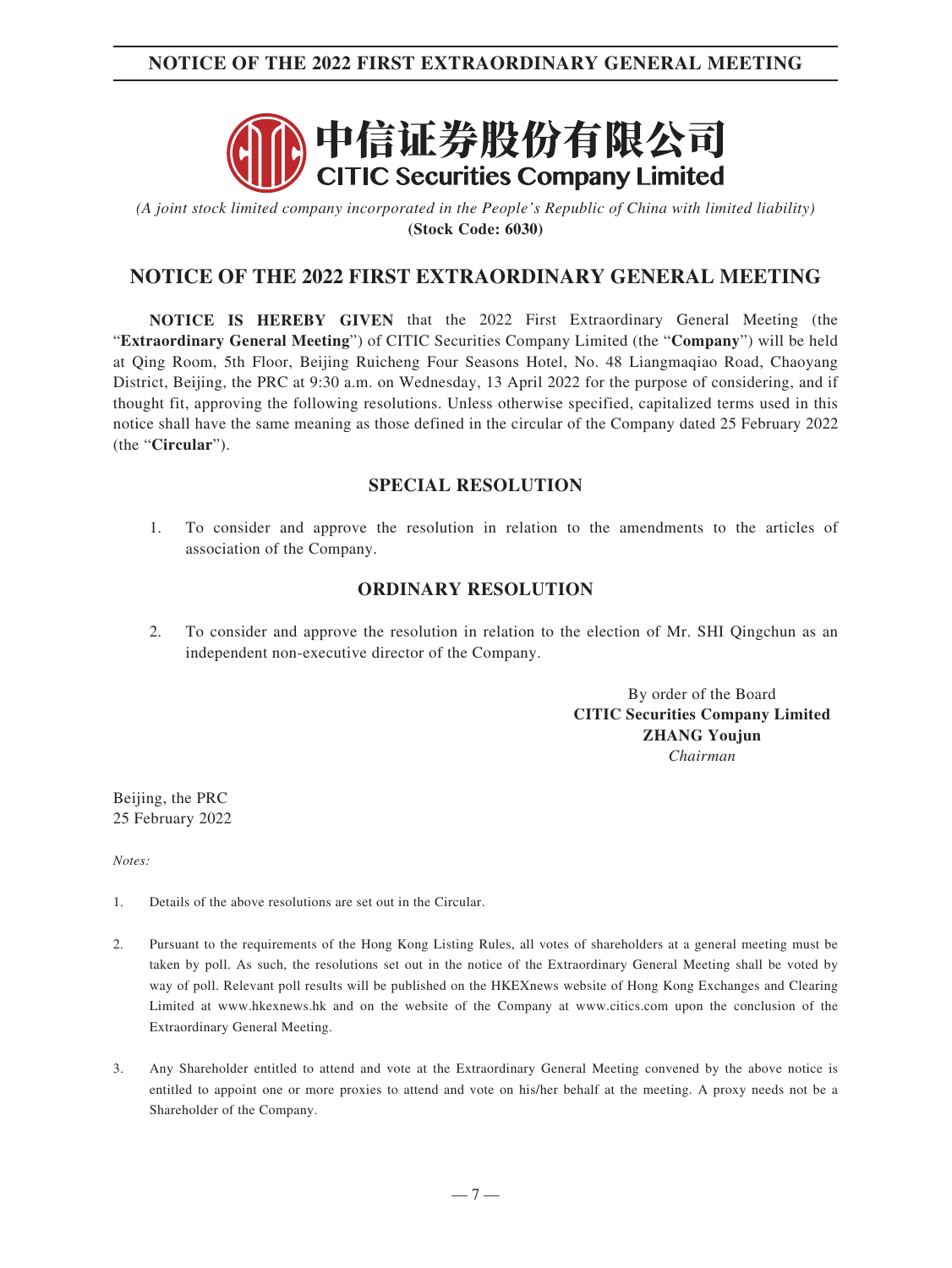### **NOTICE OF THE 2022 FIRST EXTRAORDINARY GENERAL MEETING**

- 4. To be valid, the instrument appointing a proxy together with the power of attorney or other authority, if any, under which it is signed or a notarially certified copy of that power of attorney or authority, must be completed and returned to the Board's office (for A Shareholders) or the Company's H Share registrar, Computershare Hong Kong Investor Services Limited (for H Shareholders) by no later than 24 hours before the time appointed for convening the Extraordinary General Meeting or any adjourned meeting(s) thereof. The address of the Board's office is at CITIC Securities Tower, No. 48 Liangmaqiao Road, Chaoyang District, Beijing, the PRC, Postal code: 100026 (Tel: (8610) 6083 6030, Fax: (8610) 6083 6031). The address of the H Share registrar of the Company, Computershare Hong Kong Investor Services Limited, is at 17M Floor, Hopewell Centre, 183 Queen's Road East, Wan Chai, Hong Kong (Tel: (852) 2862 8555). Completion and return of the proxy form will not preclude the Shareholders from attending and voting at the Extraordinary General Meeting or any adjourned meeting(s) thereof in person if he/she so wishes.
- 5. In order to determine H Shareholders' entitlement to attend the Extraordinary General Meeting, **the register of members of H Shares of the Company will be closed from Monday, 14 March 2022 to Wednesday, 13 April 2022 (both days inclusive), during which period no transfer of H Shares will be registered.** In order for H Shareholders to be qualified for attending the Extraordinary General Meeting, all share certificates together with the share transfer documents must be lodged with the Company's H Share registrar, Computershare Hong Kong Investor Services Limited, at Shops 1712–1716, 17/F, Hopewell Centre, 183 Queen's Road East, Wan Chai, Hong Kong, **at or before 4:30 p.m. on Friday, 11 March 2022.**

The H Shareholders whose names appear on the register of members of H Shares of the Company on Wednesday, 13 April 2022 are entitled to attend and vote at the Extraordinary General Meeting.

- 6. In case of joint Shareholders, if more than one of them are presented at the meeting, either in person or by proxy, the vote of the senior holder who tenders a vote, whether in person or by proxy, shall be accepted to the exclusion of the votes of other joint Shareholders. For this purpose, seniority shall be determined by the order in which the names of the joint Shareholders stand in the register of members of the Company in respect of the relevant Shares.
- 7. Shareholders who wish to attend the Extraordinary General Meeting, whether in person or by proxy, shall return the reply slip for the meeting to the Board's office of the Company in person, by mail or fax on or before Wednesday, 23 March 2022. The address of the Board's office of the Company is at CITIC Securities Tower, No. 48 Liangmaqiao Road, Chaoyang District, Beijing, the PRC, Postal code: 100026 (Tel: (8610) 6083 6030, Fax: (8610) 6083 6031).
- 8. The Extraordinary General Meeting is expected to last for half a day. Shareholders or their proxies attending the meeting shall be responsible for their own travelling and accommodation expenses. Shareholders or their proxies shall produce their identity documents when attending the Extraordinary General Meeting.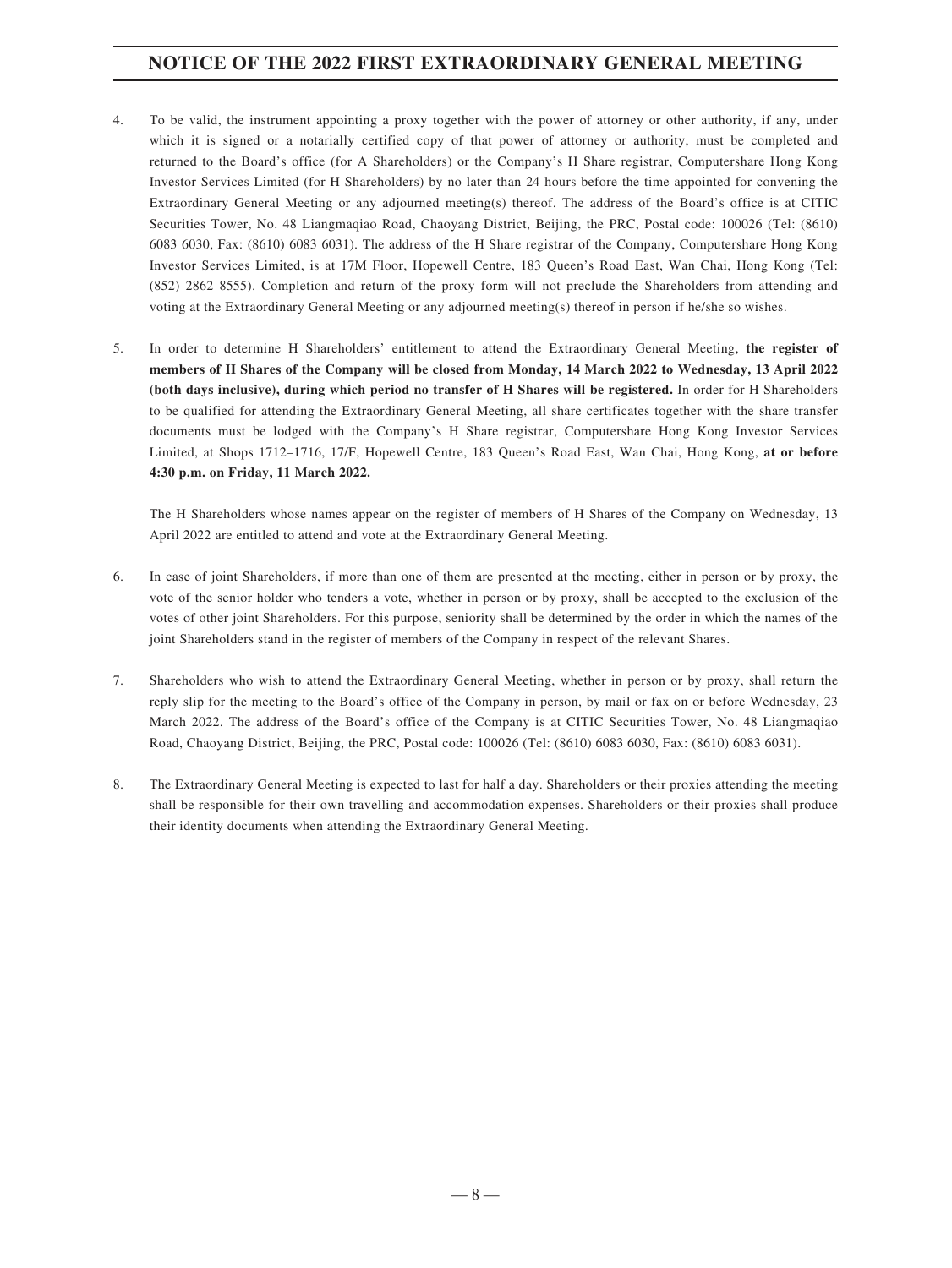### **I. Comparative Table of the Amendments to the Articles of Association**

|                | <b>Original Articles</b>                                                                                                                                                                                                                                                                                                                                                                                                                                                                                                                                                                                                                                                                                                                                                                                                                                                                                                                                                                                                                                                                                                                                                                                                                                   |                | <b>New Articles</b>                                                                                                                                                                                                                                                                                                                                                                                                                                                                                                                                                                                                                                                                                                                                                                                                                                                                                                                                                                                                                                                                                                                                                                                                                                                                                                         | <b>Basis for the</b> |
|----------------|------------------------------------------------------------------------------------------------------------------------------------------------------------------------------------------------------------------------------------------------------------------------------------------------------------------------------------------------------------------------------------------------------------------------------------------------------------------------------------------------------------------------------------------------------------------------------------------------------------------------------------------------------------------------------------------------------------------------------------------------------------------------------------------------------------------------------------------------------------------------------------------------------------------------------------------------------------------------------------------------------------------------------------------------------------------------------------------------------------------------------------------------------------------------------------------------------------------------------------------------------------|----------------|-----------------------------------------------------------------------------------------------------------------------------------------------------------------------------------------------------------------------------------------------------------------------------------------------------------------------------------------------------------------------------------------------------------------------------------------------------------------------------------------------------------------------------------------------------------------------------------------------------------------------------------------------------------------------------------------------------------------------------------------------------------------------------------------------------------------------------------------------------------------------------------------------------------------------------------------------------------------------------------------------------------------------------------------------------------------------------------------------------------------------------------------------------------------------------------------------------------------------------------------------------------------------------------------------------------------------------|----------------------|
| Article<br>No. | <b>Article</b>                                                                                                                                                                                                                                                                                                                                                                                                                                                                                                                                                                                                                                                                                                                                                                                                                                                                                                                                                                                                                                                                                                                                                                                                                                             | Article<br>No. | <b>Article</b>                                                                                                                                                                                                                                                                                                                                                                                                                                                                                                                                                                                                                                                                                                                                                                                                                                                                                                                                                                                                                                                                                                                                                                                                                                                                                                              | <b>Amendments</b>    |
| Article 1      | The Articles of Association (the Article 1)<br>"AOA") has been formulated in<br>accordance with the Company<br>Law of the People's Republic of<br>China (the "Company Law"),<br>Securities Law of the<br>the<br>People's Republic of China (the<br>"Securities Law"), the Stock<br>Listing Rules of the Shanghai<br>Stock Exchange (hereinafter<br>referred to as the "SSE Listing<br>Rules"), the Rules Governing<br>the Listing of Securities on The<br>Stock Exchange of Hong Kong<br>Limited (hereinafter referred to as<br>the "Hong Kong Listing Rules"),<br>the Guidelines for the Articles of<br>Association of Listed Companies,<br>the Special Regulations of the<br>State Council for the Share<br>Offerings and Listings Overseas<br>of Joint Stock Limited Companies<br>(the "Special Regulations"), the<br>Mandatory Provisions of Articles<br>of Association of Companies<br>That List Overseas, the Reply<br>on Opinions Concerning the<br>Supplement and Amendment<br>to Articles of Association by<br>Companies to Be Listed in Hong<br>Kong, the Corporate Governance<br>Rules for Securities Companies,<br>the Measures for the Compliance<br>Management of Securities<br>Companies<br>and<br>Securities<br>Investment Fund Management |                | The Articles of Association (the Standardize)<br>"AOA") has been formulated in punctuation marks<br>$accordance$ with the <i>Company</i> and<br>Law of the People's Republic of applicable laws<br>China (the "Company Law"), and regulations<br>Securities Law of the<br>the<br>People's Republic of China (the<br>"Securities Law"), the Stock<br>Listing Rules of the Shanghai<br>Stock Exchange (hereinafter<br>referred to as the "SSE Listing<br>Rules"), the Rules Governing the<br>Listing of Securities on The Stock<br>Exchange of Hong Kong Limited<br>(hereinafter referred to as the<br>"Hong Kong Listing Rules"), the<br>Guidelines for the Articles of<br>Association of Listed Companies,<br>the Special Regulations of the<br>State Council for the Share<br>Offerings and Listings Overseas<br>of Joint Stock Limited Companies<br>(the "Special Regulations"), the<br>Mandatory Provisions of Articles<br>of Association of Companies<br>That List Overseas, the Reply<br>on Opinions Concerning the<br>Supplement and Amendment<br>to Articles of Association by<br>Companies to Be Listed in Hong<br>Kong, the Corporate Governance<br>Rules for Securities Companies,<br>the Measures for the Compliance<br>Management of Securities<br>Companies<br>and<br>Securities<br>Investment Fund Management | the<br>supplement    |
|                | Companies in order to protect<br>the lawful rights and interests of                                                                                                                                                                                                                                                                                                                                                                                                                                                                                                                                                                                                                                                                                                                                                                                                                                                                                                                                                                                                                                                                                                                                                                                        |                | Companies, the Official Reply<br>of the State Council Regarding                                                                                                                                                                                                                                                                                                                                                                                                                                                                                                                                                                                                                                                                                                                                                                                                                                                                                                                                                                                                                                                                                                                                                                                                                                                             |                      |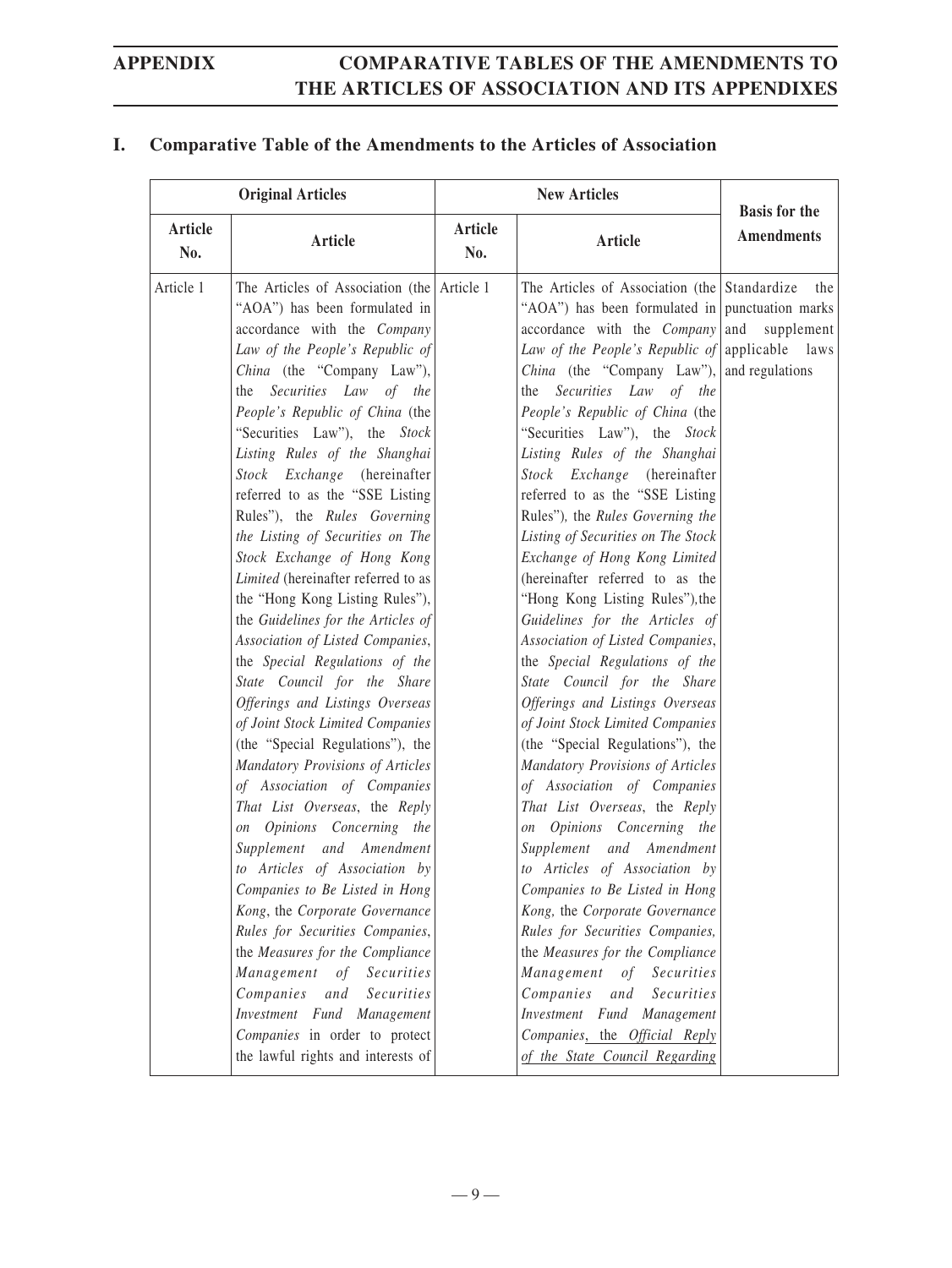| <b>Original Articles</b> |                                                                                                                                                                                                                                                                                                                                                                                                                                                                                                                                                   | <b>New Articles</b>   |                                                                                                                                                                                                                                                                                                                                                                                                                                                                                                                                                                                                                                                                                                                                                           | <b>Basis for the</b> |
|--------------------------|---------------------------------------------------------------------------------------------------------------------------------------------------------------------------------------------------------------------------------------------------------------------------------------------------------------------------------------------------------------------------------------------------------------------------------------------------------------------------------------------------------------------------------------------------|-----------------------|-----------------------------------------------------------------------------------------------------------------------------------------------------------------------------------------------------------------------------------------------------------------------------------------------------------------------------------------------------------------------------------------------------------------------------------------------------------------------------------------------------------------------------------------------------------------------------------------------------------------------------------------------------------------------------------------------------------------------------------------------------------|----------------------|
| Article<br>No.           | <b>Article</b>                                                                                                                                                                                                                                                                                                                                                                                                                                                                                                                                    | <b>Article</b><br>No. | <b>Article</b>                                                                                                                                                                                                                                                                                                                                                                                                                                                                                                                                                                                                                                                                                                                                            | <b>Amendments</b>    |
|                          | the Company, its shareholders<br>and creditors, and regulate the<br>organization and acts of the<br>Company.                                                                                                                                                                                                                                                                                                                                                                                                                                      |                       | Adjusting the Application of<br>Provisions to Matters Including<br>the Notice Period for Convention<br>of Shareholders' Meetings by<br>Overseas Listed Companies in<br>order to protect the lawful rights<br>and interests of the Company, its<br>shareholders and creditors, and<br>regulate the organization and acts<br>of the Company.                                                                                                                                                                                                                                                                                                                                                                                                                |                      |
| Article 2                | The Company is a joint stock $\vert$ Article 2<br>company with limited liabilities<br>established under the Company<br>Law, the Securities Law and<br>other relevant regulations (the<br>"Company").                                                                                                                                                                                                                                                                                                                                              |                       | The Company is a joint stock Replenish<br>company with limited liabilities history<br>established under the Company development<br>Law, the Securities Law and the Company<br>other relevant regulations (the<br>"Company").                                                                                                                                                                                                                                                                                                                                                                                                                                                                                                                              | the<br>and<br>of     |
|                          | Following approval<br>by<br>China Securities Regulatory<br>Commission (the "CSRC") (ref.<br>Zheng Jian Ji Gou Zi [1999]<br>121), the Company, converted<br>from CITIC Securities Ltd.,<br>was established by the original<br>shareholders CITIC Securities<br>Ltd. and other promoters on<br>September 26, 1999 by means<br>of promotion. The Company<br>obtained its Business Entity<br>License (No.: 1000001001830)<br>from the State Administration for<br>Industry and Commerce of the<br>People's Republic of China on<br>December 29, 1999. |                       | Formerly known<br>as CITIC<br>Securities Limited, the Company<br>was established on October 25,<br>1995 with the approval of the<br>People's Bank of China (ref. Yin<br>Fu [1995] No. 313). Following<br>approval by China Securities<br>Regulatory Commission<br>(the<br>"CSRC") (ref. Zheng<br>Jian<br>Ji Gou Zi [1999] 121), the<br>Company, converted from CITIC<br>Securities Ltd., was established<br>by the original shareholders of<br>CITIC Securities Ltd. and other<br>promoters on September 26,<br>1999 by means of promotion.<br>Company obtained its<br>The<br>Business Entity License (No.:<br>1000001001830) from the State<br>Administration for Industry<br>and Commerce of the People's<br>Republic of China on December<br>29, 1999. |                      |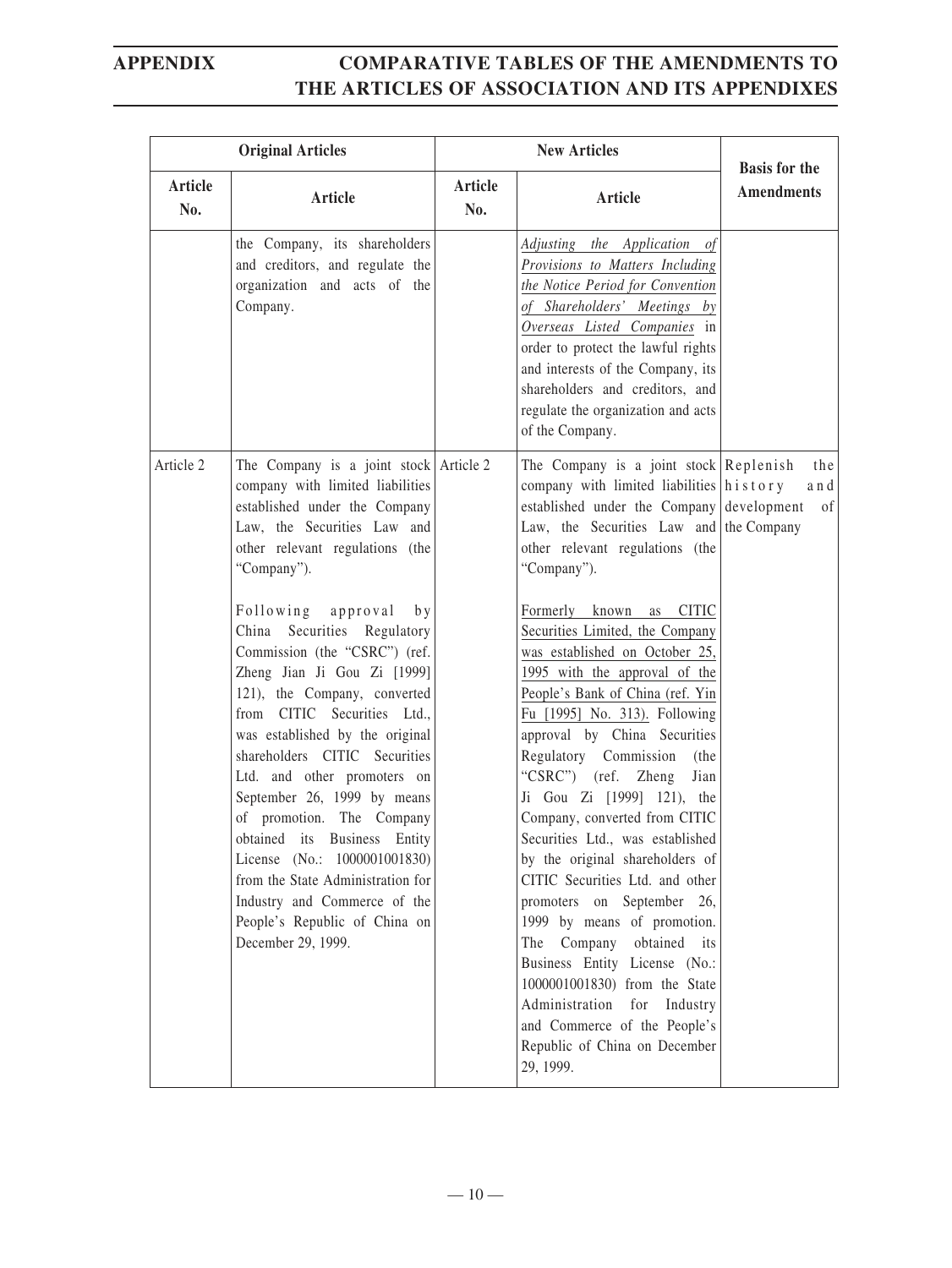|                | <b>Original Articles</b>                                                                                                                                                                                                                                                                                                                                                                                                                                                                                                                                                                                                                                                                                                                                                                                          |                | <b>New Articles</b>                                                                                                                                                                                                                                                                                                                                                                                                                                                                                                                                                                                                                                                                                                                                                                                                                                                               | <b>Basis for the</b> |
|----------------|-------------------------------------------------------------------------------------------------------------------------------------------------------------------------------------------------------------------------------------------------------------------------------------------------------------------------------------------------------------------------------------------------------------------------------------------------------------------------------------------------------------------------------------------------------------------------------------------------------------------------------------------------------------------------------------------------------------------------------------------------------------------------------------------------------------------|----------------|-----------------------------------------------------------------------------------------------------------------------------------------------------------------------------------------------------------------------------------------------------------------------------------------------------------------------------------------------------------------------------------------------------------------------------------------------------------------------------------------------------------------------------------------------------------------------------------------------------------------------------------------------------------------------------------------------------------------------------------------------------------------------------------------------------------------------------------------------------------------------------------|----------------------|
| Article<br>No. | Article                                                                                                                                                                                                                                                                                                                                                                                                                                                                                                                                                                                                                                                                                                                                                                                                           | Article<br>No. | Article                                                                                                                                                                                                                                                                                                                                                                                                                                                                                                                                                                                                                                                                                                                                                                                                                                                                           | <b>Amendments</b>    |
| Article 3      | In September 2011, with the Article 3<br>approval of the CSRC (ref, Zheng<br>Jian Xu Ke [2011] 1366), the<br>Company made its initial public<br>offering of 995,300,000 foreign<br>shares to be listed overseas (H<br>Share). Pursuant to the Measures<br>on the Management of Reducing<br>Held State Shares and Raising<br>Social Security Funds and the<br>approval from the Ministry<br>of Finance, the state-owned<br>shareholders of the Company<br>transferred their 99,530,000 state-<br>owned shares to the National<br>Council for Social Security Fund,<br>which were then converted to<br>H shares. On October 6, 2011,<br>the above total 1,094,830,000<br>H shares were listed and traded<br>on the main board of the Stock<br>Exchange of Hong Kong<br>Limited (the "Hong Kong Stock<br>Exchange"). |                | In September 2011, with the $Improve$<br>approval of the CSRC (ref. Zheng $ e \times p $ r e s s i o n s<br>Jian Xu Ke $[2011]$ 1366), the according to actual<br>Company made its initial public conditions<br>offering of 995,300,000 foreign<br>shares to be listed overseas (H<br>Share). Pursuant to the Measures<br>on the Management of Reducing<br>Held State Shares and Raising<br>Social Security Funds and the<br>approval from the Ministry<br>of Finance, the state-owned<br>shareholders of the Company<br>transferred their 99,530,000 state-<br>owned shares to the National<br>Council for Social Security Fund,<br>which were then converted to<br>H shares. On October 6, 2011,<br>the above total 1,094,830,000<br>H shares were listed and traded<br>on the main board of the Stock<br>Exchange of Hong Kong<br>Limited (the "Hong Kong Stock<br>Exchange"). | the                  |
|                | .<br>The Company completed the<br>issue of 1,100,000,000 H shares<br>on June 23, 2015, which were<br>listed and traded on Hong Kong<br>Stock Exchange on the same date,<br>with the approval of the CSRC<br>(ref. Zheng Jian Xu Ke [2015]<br>936).<br>The Company completed the<br>issue of $809,867,629$ A shares<br>on March 11, 2020, which<br>were listed on Shanghai Stock<br>Exchange on the same date, with<br>the approval of the CSRC (ref.<br>Zheng Jian Xu Ke [2019] 2871).                                                                                                                                                                                                                                                                                                                            |                | .<br>The Company completed the non-<br>public issue of 1,100,000,000 H<br>shares on June 23, 2015, which<br>were listed and traded on Hong<br>Kong Stock Exchange on the<br>same date, with the approval of<br>the CSRC (ref. Zheng Jian Xu Ke<br>$[2015]$ 936).<br>The Company completed the non-<br>public issue of 809,867,629 A<br>shares on March 11, 2020, which<br>were listed on Shanghai Stock<br>Exchange on the same date, with<br>the approval of the CSRC (ref.<br>Zheng Jian Xu Ke [2019] 2871).                                                                                                                                                                                                                                                                                                                                                                    |                      |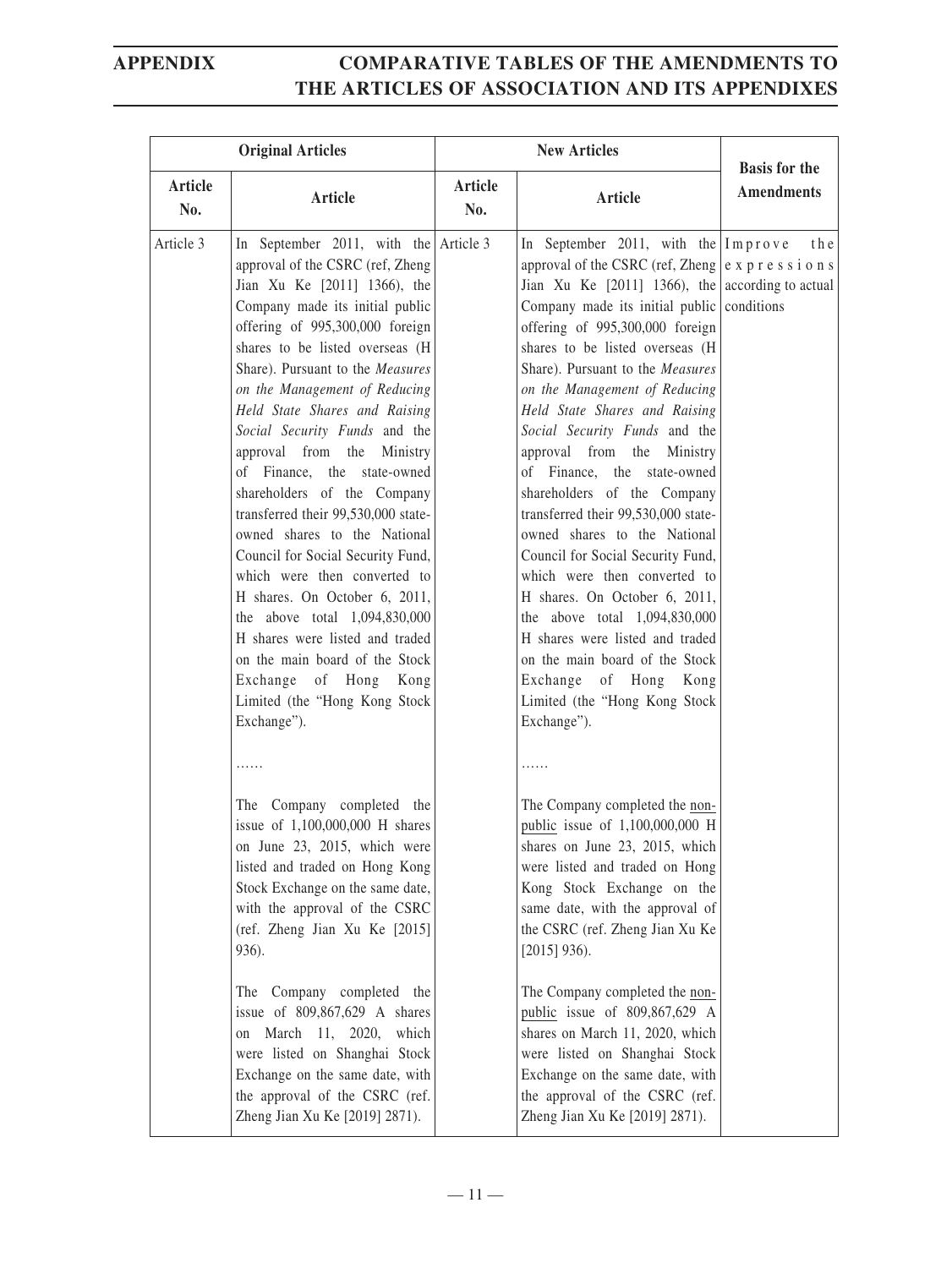| <b>Original Articles</b> |                                                                                                                                                                                                                                                                                                                                                                                                                                                                                                                                                                                                                                                                                                                                                                                                                               |                       | <b>New Articles</b>                                                                                                                                                                                                                                                                                                                                                                                                                                                                                                                                                                                                                                                                                                                                                                                                                                                                                                                                                            |                                           |
|--------------------------|-------------------------------------------------------------------------------------------------------------------------------------------------------------------------------------------------------------------------------------------------------------------------------------------------------------------------------------------------------------------------------------------------------------------------------------------------------------------------------------------------------------------------------------------------------------------------------------------------------------------------------------------------------------------------------------------------------------------------------------------------------------------------------------------------------------------------------|-----------------------|--------------------------------------------------------------------------------------------------------------------------------------------------------------------------------------------------------------------------------------------------------------------------------------------------------------------------------------------------------------------------------------------------------------------------------------------------------------------------------------------------------------------------------------------------------------------------------------------------------------------------------------------------------------------------------------------------------------------------------------------------------------------------------------------------------------------------------------------------------------------------------------------------------------------------------------------------------------------------------|-------------------------------------------|
| Article<br>No.           | Article                                                                                                                                                                                                                                                                                                                                                                                                                                                                                                                                                                                                                                                                                                                                                                                                                       | <b>Article</b><br>No. | Article                                                                                                                                                                                                                                                                                                                                                                                                                                                                                                                                                                                                                                                                                                                                                                                                                                                                                                                                                                        | <b>Basis for the</b><br><b>Amendments</b> |
| Article 10               | In accordance with<br>requirements of the Constitution<br>of the Communist Party of<br>China, the Company Law, the<br>Working Rules of Primary-<br>level Party Organizations of<br>State-owned Enterprises<br>(for<br>implementation),<br>trial<br>and<br>other regulatory documents,<br>organizations of the Communist<br>Party of China shall<br>be<br>established to uphold<br>and<br>strengthen the Party's overall<br>leadership and give play to<br>the leading role of the Party<br>Committee in setting the<br>direction, keeping in mind the<br>big picture and ensuring the<br>implementation of the Party<br>policies and principles. The<br>working organs of the Party shall<br>be established with sufficient<br>staff to deal with Party affairs and<br>sufficient funds to operate the<br>Party organization. | the Article 10        | accordance<br>with<br>In<br>requirements of the Constitution Deepening<br>of the Communist Party of Party's Leadership<br>China, the Company Law, the in Improving<br>Working Rules of Primary- $ C \circ r p \circ r a t e$<br>level Party Organizations of $ G \circ v e \rceil$ n a n c e<br>State-owned Enterprises (for $\sigma$ of C e n t r a 1<br>implementation), and Enterprises<br>trial<br>other regulatory documents,<br>organizations of the Communist<br>Party of China shall<br>be<br>established to<br>uphold<br>and<br>strengthen the Party's overall<br>leadership and give play to<br>the leading role of the Party<br>Committee in setting the<br>direction, keeping in mind the<br>big picture and promoting the<br>implementation of the Party<br>policies and principles. The<br>working organs of the Party shall<br>be established with sufficient<br>staff to deal with Party affairs and<br>sufficient funds to operate the<br>Party organization. | the $\sqrt{O}$ pinions<br>o n<br>the      |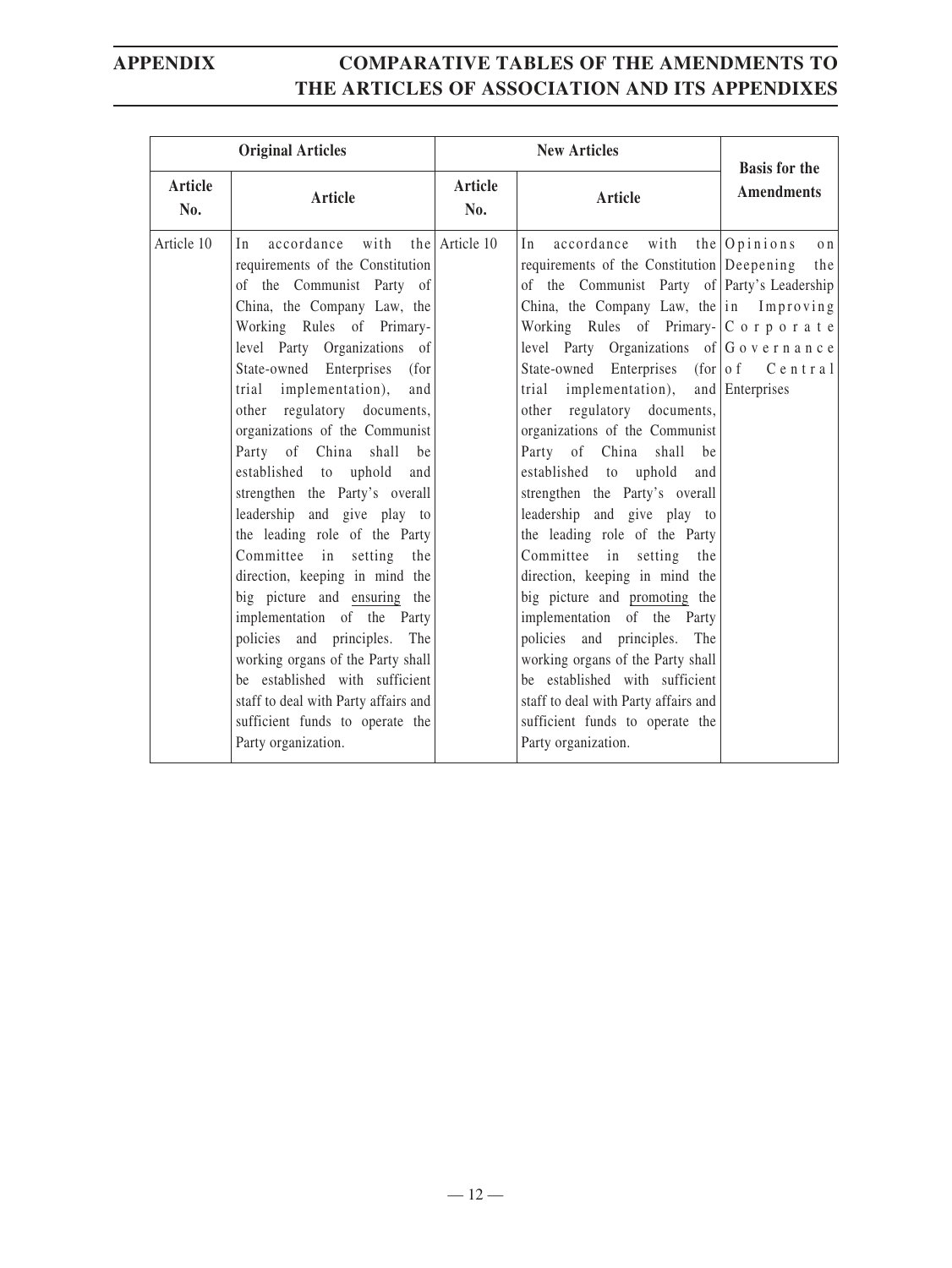|                       | <b>Original Articles</b>                                                                                                                                                                                                                                                                                                                                                                                                                                                                                                                                      |                | <b>New Articles</b>                                                                                                                                                                                                                                                                                                                                                                                                                                                                                                                                                                                                   | <b>Basis for the</b>                                                                                                                                   |
|-----------------------|---------------------------------------------------------------------------------------------------------------------------------------------------------------------------------------------------------------------------------------------------------------------------------------------------------------------------------------------------------------------------------------------------------------------------------------------------------------------------------------------------------------------------------------------------------------|----------------|-----------------------------------------------------------------------------------------------------------------------------------------------------------------------------------------------------------------------------------------------------------------------------------------------------------------------------------------------------------------------------------------------------------------------------------------------------------------------------------------------------------------------------------------------------------------------------------------------------------------------|--------------------------------------------------------------------------------------------------------------------------------------------------------|
| <b>Article</b><br>No. | <b>Article</b>                                                                                                                                                                                                                                                                                                                                                                                                                                                                                                                                                | Article<br>No. | <b>Article</b>                                                                                                                                                                                                                                                                                                                                                                                                                                                                                                                                                                                                        | <b>Amendments</b>                                                                                                                                      |
| Article 12            | For the purpose of this AOA, the $\vert$ Article 12<br>term "senior management" shall<br>include the President, members<br>of the Executive Committee,<br>the Chief Financial Officer, the<br>Compliance Officer, the Chief<br>Risk Officer, the Secretary to<br>the Board of Directors, and other<br>personnel that are recognized<br>by the regulatory authorities or<br>engaged by the resolution of the<br>Board of directors.                                                                                                                            |                | For the purpose of this AOA, the $ C1$ arify the<br>term "senior management" shall scope of senior<br>include the President, members<br>of the Executive Committee, the on the Company's<br>Chief Financial Officer, the Chief<br>Engineer (the Chief Information $\alpha$ cording<br>the Compliance Article 208 of the<br>Officer),<br>Officer, the Chief Risk Officer,<br>the Secretary to the Board of Association<br>Directors, and other personnel<br>are recognized by the<br>that<br>regulatory authorities or engaged<br>by the resolution of the Board of<br>directors.                                      | management based<br>actual conditions<br>t o<br>original Articles of                                                                                   |
| Article 13            | The purposes of the Company are Article 13<br>to develop securities business,<br>expand the financing channels<br>for the general public, promote<br>development of the socialist<br>market economy, and pursue the<br>maximization of the long-term<br>interests of shareholders.                                                                                                                                                                                                                                                                            |                | The purposes and vision of the $ U p d a t e$<br>Company are to fulfil the national description about<br>strategy, serve the real economy<br>and promote common prosperity,<br>strive to become a domestically<br>leading and internationally first-<br>class Chinese investment bank<br>most trusted by clients around the<br>world.                                                                                                                                                                                                                                                                                 | t h e<br>the purposes of<br>the Company in<br>accordance<br>with<br>the actual situation<br>of the Company                                             |
| Article 15            | Subject to the approval of CSRC,<br>the Company may establish a<br>subsidiary to conduct private<br>investment fund business;<br>the Company may establish a<br>subsidiary to conduct alternative<br>investment businesses, including<br>financial products and equity<br>interests, other<br>those<br>than<br>categories listed on the List<br>of Securities Investments for<br>Proprietary Trading of Securities<br>Companies; the Company may<br>establish a subsidiary to engage<br>in other services such as financial<br>information technical support. | Article 15     | The Company may establish $a \mid A$ m e n d<br>subsidiary to conduct private accordance<br>investment<br>fund<br>the Company may establish a on<br>subsidiary to conduct alternative or<br>investment businesses, including of $C$ e r t a i n<br>financial products and equity Administrative<br>other<br>interests,<br>than<br>categories listed on the List $ \text{i} \text{n} $<br>of Securities Investments for to<br>Proprietary Trading of Securities   Companies<br>Companies; the Company may<br>establish a subsidiary to engage<br>in other services such as financial<br>information technical support. | $i$ n<br>with<br>business; the Announcement<br>Cancellation<br>Adjustment<br>those Approval<br>Items<br>Relation<br>Securities<br>and<br>Other Matters |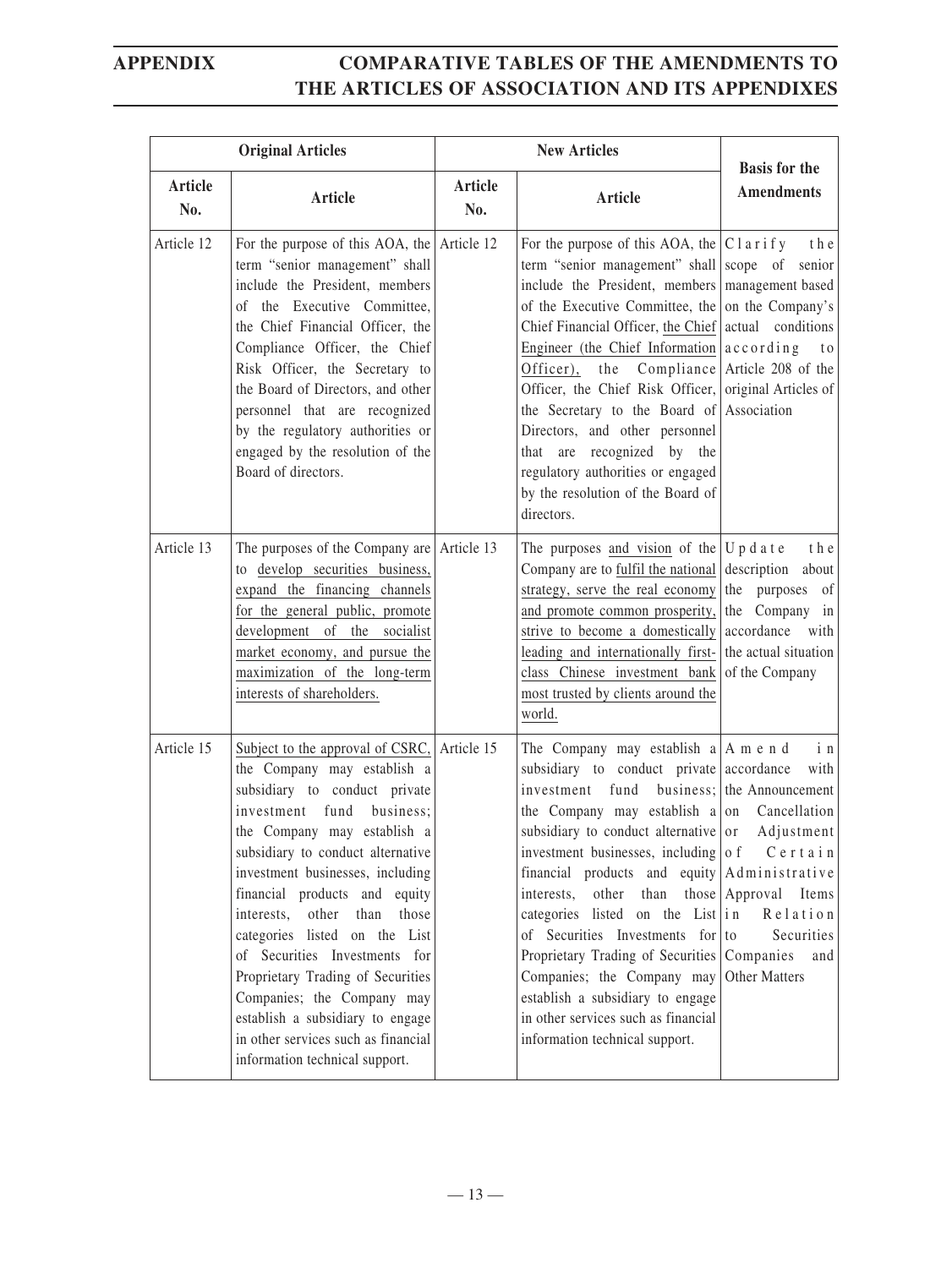|                | <b>Original Articles</b> |                | <b>New Articles</b>                                                                                                                                                                                                                                                                                                                                                                                                                                                                                                                                                                                                                                                                                                                                                                                                                                                                                                                                                                                                                                                                                                                                                                                                                                                                                           | <b>Basis for the</b>                                                 |
|----------------|--------------------------|----------------|---------------------------------------------------------------------------------------------------------------------------------------------------------------------------------------------------------------------------------------------------------------------------------------------------------------------------------------------------------------------------------------------------------------------------------------------------------------------------------------------------------------------------------------------------------------------------------------------------------------------------------------------------------------------------------------------------------------------------------------------------------------------------------------------------------------------------------------------------------------------------------------------------------------------------------------------------------------------------------------------------------------------------------------------------------------------------------------------------------------------------------------------------------------------------------------------------------------------------------------------------------------------------------------------------------------|----------------------------------------------------------------------|
| Article<br>No. | Article                  | Article<br>No. | Article                                                                                                                                                                                                                                                                                                                                                                                                                                                                                                                                                                                                                                                                                                                                                                                                                                                                                                                                                                                                                                                                                                                                                                                                                                                                                                       | <b>Amendments</b>                                                    |
|                |                          | Article 16     | The goal of corporate culture Increase relevant<br>construction is to implement $\vert e \times p \vert$ ressions<br>the core values of the securities according to the<br>industry culture of "compliance, $\vert$ r e q u i r e m e n t s<br>integrity, professionalism<br>stability", actively fulfill its and<br>social responsibility, protect the "the"<br>legitimate rights and interests of $\sigma$ of cultural<br>investors, adhere to the concept $ c \circ n \circ tr u c t i o n $<br>of sustainable development, and $ p \rvert$ actices<br>guide and promote the high- $ s \text{ e } c \text{ u } r \text{ i } t \text{ i } e \text{ s}$<br>quality development of the companies"<br>Company.                                                                                                                                                                                                                                                                                                                                                                                                                                                                                                                                                                                                 | and $\vert$ of<br>the CSRC<br><b>SAC</b><br>o n<br>assessment<br>0 f |
|                |                          | Article 17     | The Company should establish Increase relevant<br>a sound corporate governance $\vert e \times p \vert r e \cdot s \cdot i \cdot o \cdot n \cdot s$<br>system to provide effective according to the<br>mechanism guarantee for $require$ ments<br>culture construction. It should of the CSRC<br>establish a scientific performance and<br>appraisal<br>and a reasonable<br>salary<br>management system of<br>incorporating honest business, $ c \circ n \times t \circ n $<br>compliant and credible practice, $ $ p r a c t i c e s<br>and implementation of industry $ s \text{ e } c \text{ u } r \text{ i } t \text{ i } e \text{ s}$<br>and corporate culture concepts companies"<br>into performance appraisal and<br>salary management. It should<br>build the Company's cultural<br>formulate a basically<br>brand,<br>complete<br>corporate<br>visual<br>identity system, and conduct<br>multidimensional promotion<br>the Company's<br><sub>of</sub><br>culture<br>through multiple channels. It<br>should set up the reputation<br>risk management system and<br>mechanism<br>to<br>manage<br>the<br>reputation risks of the Company<br>and its staff. It should establish a<br>quality assessment mechanism for<br>culture construction to upgrade<br>the level of culture construction<br>work. | SAC<br>on<br>"the<br>assessment<br>cultural<br>0 f                   |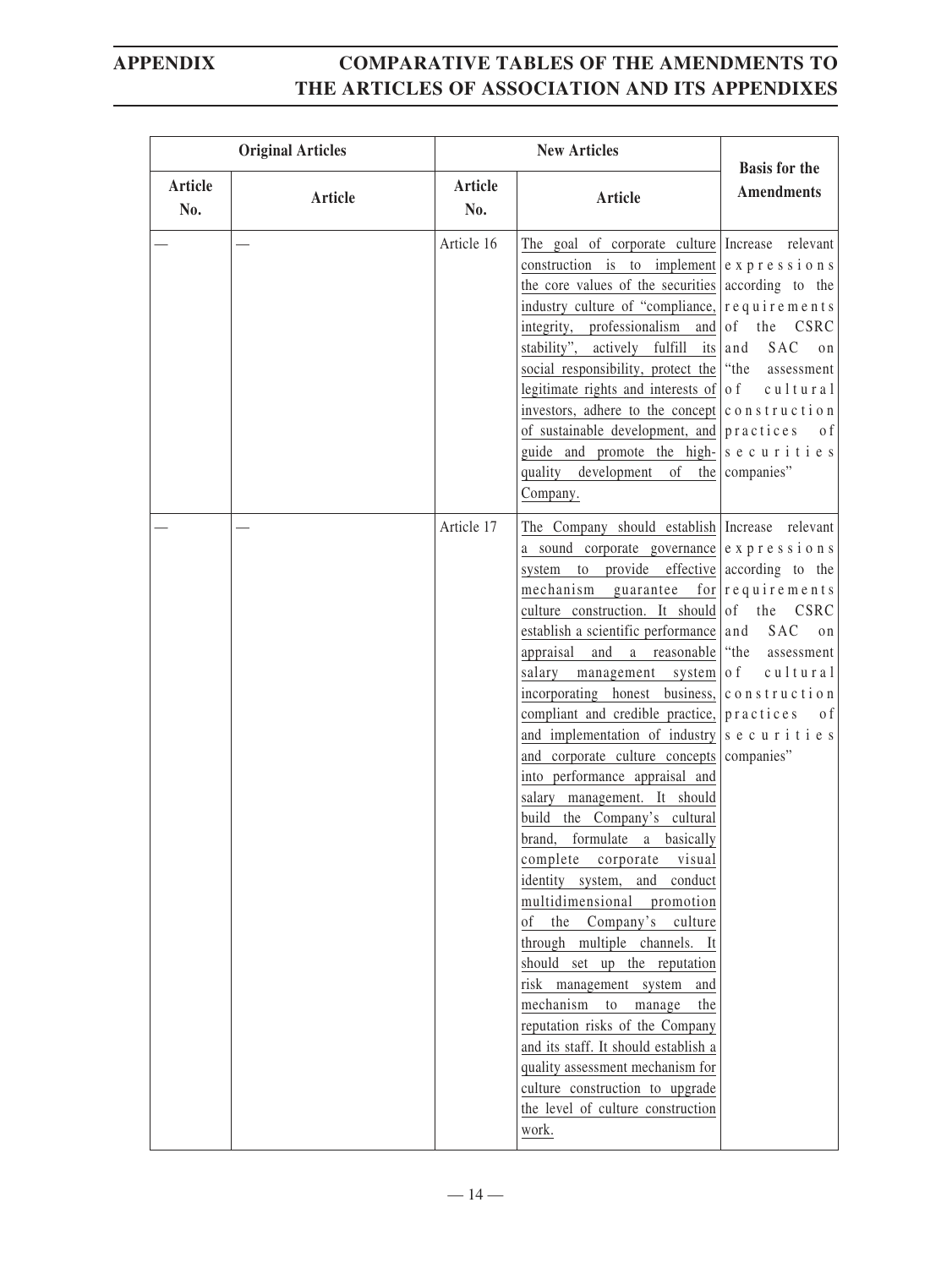| <b>Original Articles</b> |         | <b>New Articles</b> |                                                                                                                                                                                                                                                                                                                                                                                                                                                                                                                                                                                                                                                                                                                                                                                                                                                                                                                                                                                                 |                                                                                                                                                                                                  |
|--------------------------|---------|---------------------|-------------------------------------------------------------------------------------------------------------------------------------------------------------------------------------------------------------------------------------------------------------------------------------------------------------------------------------------------------------------------------------------------------------------------------------------------------------------------------------------------------------------------------------------------------------------------------------------------------------------------------------------------------------------------------------------------------------------------------------------------------------------------------------------------------------------------------------------------------------------------------------------------------------------------------------------------------------------------------------------------|--------------------------------------------------------------------------------------------------------------------------------------------------------------------------------------------------|
| Article<br>No.           | Article | Article<br>No.      | <b>Article</b>                                                                                                                                                                                                                                                                                                                                                                                                                                                                                                                                                                                                                                                                                                                                                                                                                                                                                                                                                                                  | <b>Basis for the</b><br><b>Amendments</b>                                                                                                                                                        |
|                          |         | Article 18          | The Party Committee and Increase relevant<br>the Board of Directors of the $ e \times p $ ressions<br>Company lead the corporate according to the<br>culture construction, determine $\vert$ requirements<br>the overall plan and objectives for $\sigma$<br>culture construction, and make and<br>decisions on major issues in the "the"<br>process of culture construction. $\vert \circ \phi \vert$<br>The Secretary to the Communist $ c \circ n \times t \circ t \circ n $<br>Party Committee of the Company $ p \rvert$ actices<br>and the Chairman are the first s e c u r i t i e s<br>responsible persons for corporate companies"<br>culture construction.<br>The<br>management of the Company<br>is responsible for the specific<br>implementation of various<br>matters in the corporate culture<br>construction.<br>The<br>Company's<br>Supervisory<br>Committee<br>and<br>disciplinary inspection committee<br>supervise the implementation of<br>corporate culture construction. | the CSRC<br><b>SAC</b><br>on<br>assessment<br>$c$ ultural<br>$\sigma$ f                                                                                                                          |
|                          |         | Article 19          | The Company has set up the Increase relevant<br>culture construction leading $ e \times p $ r e s s i o n s<br>and working group according to the<br>group<br>coordinate<br>to<br>corporate culture construction. $\vert$ of<br>As the leading departments for $ $ and<br>corporate culture construction, "the<br>the Party Work Department and $\vert$ of<br>the Compliance Department of $ c \circ n \circ t \circ t \circ n $<br>the Company play an overall<br>coordinating role in corporate<br>culture construction according<br>to the overall plan for corporate<br>culture construction, and promote<br>the normal development of the<br>daily work involved in the culture<br>construction.                                                                                                                                                                                                                                                                                           | and promote $\vert$ r e q u i r e m e n t s<br>the CSRC<br>SAC<br>on<br>assessment<br>$c$ ultural<br>practices<br>0 f<br>securities<br>companies";<br>re-number<br>the<br>subsequent<br>Articles |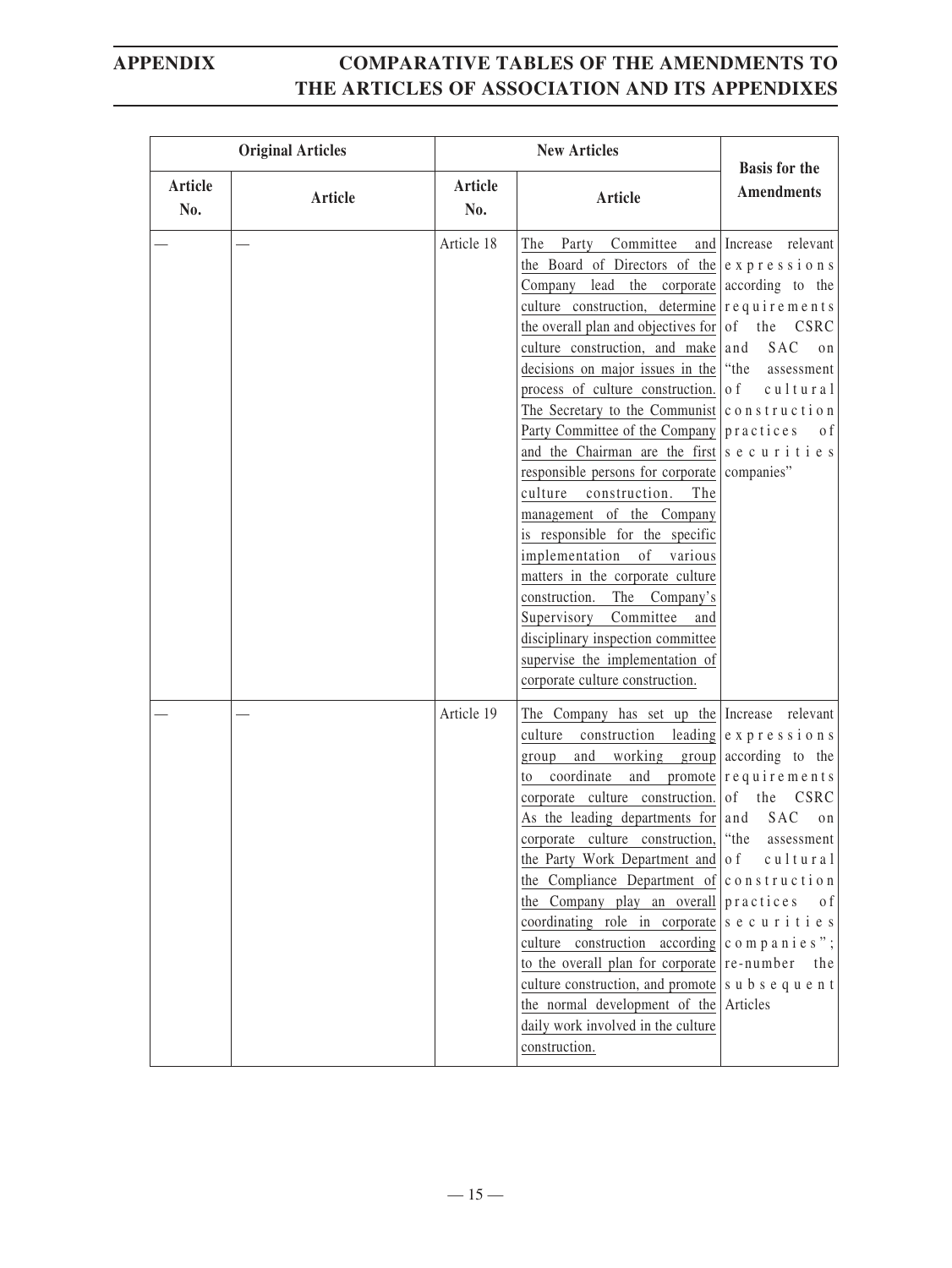|                | <b>Original Articles</b><br><b>New Articles</b>                                                                                                                                                                               |                |                                                                                                                                                                                                                                                                     | <b>Basis for the</b>             |
|----------------|-------------------------------------------------------------------------------------------------------------------------------------------------------------------------------------------------------------------------------|----------------|---------------------------------------------------------------------------------------------------------------------------------------------------------------------------------------------------------------------------------------------------------------------|----------------------------------|
| Article<br>No. | Article                                                                                                                                                                                                                       | Article<br>No. | Article                                                                                                                                                                                                                                                             | <b>Amendments</b>                |
| Article 29     | The Company may, in the Article 33<br>following circumstances,<br>buy<br>back its own outstanding shares<br>in accordance with relevant laws,<br>regulations and rules and this<br>AOA:<br>(1) reduce its registered capital; |                | The Company may, in the Relevant contents<br>following circumstances, buy are moved<br>back its own outstanding shares Article<br>in accordance with relevant laws, the<br>regulations and rules and this Association<br>AOA:<br>(1) reduce its registered capital; | to<br>0f<br>34<br>Articles<br>of |
|                | (2) merges with another company<br>that holds shares of the Company;<br>(3) shares used for employee<br>stockownership plan or share<br>incentive;                                                                            |                | (2) merges with another company<br>that holds shares of the Company;<br>(3) shares used for employee<br>stockownership plan or share<br>incentive;                                                                                                                  |                                  |
|                | shareholder opposes<br>$(4)$ any<br>a resolution on the merger<br>or division of the Company<br>adopted at a General Meeting of<br>Shareholders and requests the<br>Company to purchase his or her<br>shares.                 |                | (4) any shareholder opposes<br>a resolution on the merger<br>or division of the Company<br>adopted at a General Meeting of<br>Shareholders and requests the<br>Company to purchase his or her<br>shares;                                                            |                                  |
|                | (5) shares used for conversion<br>of corporate bonds issued by<br>the listed company that can be<br>converted into shares; and                                                                                                |                | (5) shares used for conversion<br>of corporate bonds issued by<br>the listed company that can be<br>converted into shares; and                                                                                                                                      |                                  |
|                | (6) where it is necessary for<br>the listed company to maintain<br>corporate value and shareholders'<br>equity.                                                                                                               |                | (6) where it is necessary for<br>the listed company to maintain<br>corporate value and shareholders'<br>equity.                                                                                                                                                     |                                  |
|                | Unless<br>circumstances<br>in<br>hereinabove, the Company may<br>not purchase its own shares.                                                                                                                                 |                | Unless<br>circumstances<br>in<br>hereinabove, the Company may<br>not purchase its own shares.                                                                                                                                                                       |                                  |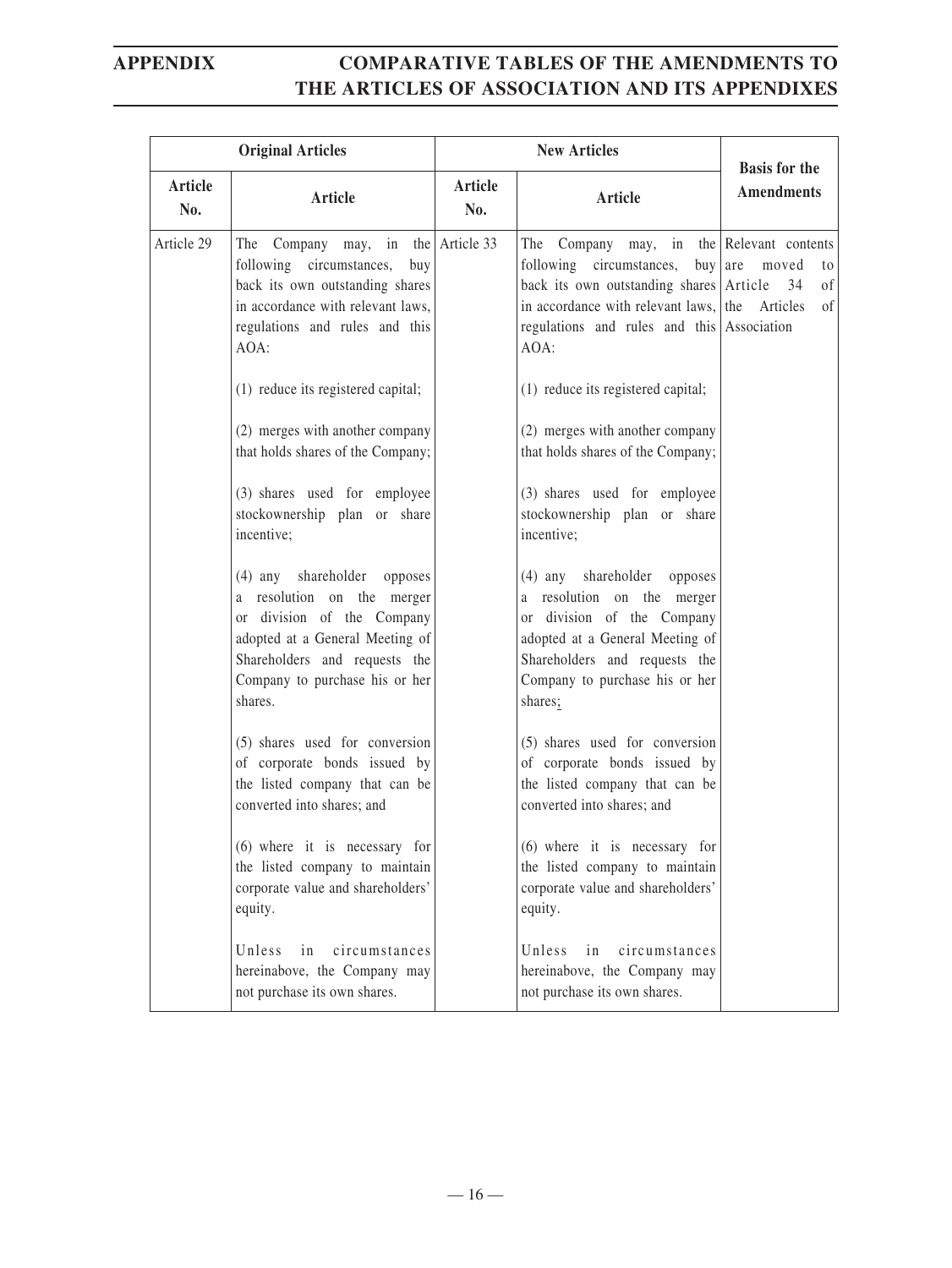|                       | <b>Original Articles</b>                                                                                                                                                                                                                       |                       | <b>New Articles</b>                                                                                                                                                                                                                                                                                          |                                             |
|-----------------------|------------------------------------------------------------------------------------------------------------------------------------------------------------------------------------------------------------------------------------------------|-----------------------|--------------------------------------------------------------------------------------------------------------------------------------------------------------------------------------------------------------------------------------------------------------------------------------------------------------|---------------------------------------------|
| <b>Article</b><br>No. | Article                                                                                                                                                                                                                                        | <b>Article</b><br>No. | Article                                                                                                                                                                                                                                                                                                      | <b>Basis for the</b><br><b>Amendments</b>   |
|                       | The Company may purchase<br>its own shares through public<br>centralized trading or other<br>methods that are recognized by<br>laws and regulations and the<br>CSRC.                                                                           |                       |                                                                                                                                                                                                                                                                                                              |                                             |
|                       | Where the Company purchases its<br>own shares in the circumstances<br>stipulated in items (3), (5) and<br>$(6)$ of the first paragraph of this<br>Article,<br>purchase shall<br>such<br>be conducted<br>through public<br>centralized trading. |                       |                                                                                                                                                                                                                                                                                                              |                                             |
| Article 30            | The Company may repurchase<br>its shares upon the approval<br>granted by the relevant competent<br>authorities of the State by any of<br>the following methods:<br>$(1)$ issuance<br>all<br>to<br>the<br>shareholders of a buyback offer       | Article 34            | The Company may repurchase Relevant contents<br>its shares upon the approval of Article 29 of the<br>granted by the relevant competent original Articles<br>authorities of the State by any of $\vert$ of<br>the following methods:<br>all<br>$(1)$ issuance<br>the<br>to<br>shareholders of a buyback offer | Association<br>are moved to this<br>article |
|                       | on a pro rata basis;<br>(2) buyback<br>through<br>open<br>transaction on a stock exchange;<br>$(3)$ buyback by<br>agreement<br>outside a stock exchange; or                                                                                    |                       | on a pro rata basis;<br>$(2)$ buyback<br>through<br>open<br>transaction on a stock exchange;<br>$(3)$ buyback<br>by<br>agreement<br>outside a stock exchange; or                                                                                                                                             |                                             |
|                       | (4) another method approved<br>under relevant laws, regulations,<br>rules or standards or by the<br>relevant regulatory authority.                                                                                                             |                       | (4) another method<br>approved<br>under relevant laws, regulations,<br>rules or standards or by the<br>relevant regulatory authority.                                                                                                                                                                        |                                             |
|                       |                                                                                                                                                                                                                                                |                       | Where the Company purchases its<br>own shares in the circumstances<br>stipulated in items $(3)$ , $(5)$ and $(6)$<br>of the first paragraph of Article<br>33 of this AOA, such purchase<br>shall be conducted through public<br>centralized trading.                                                         |                                             |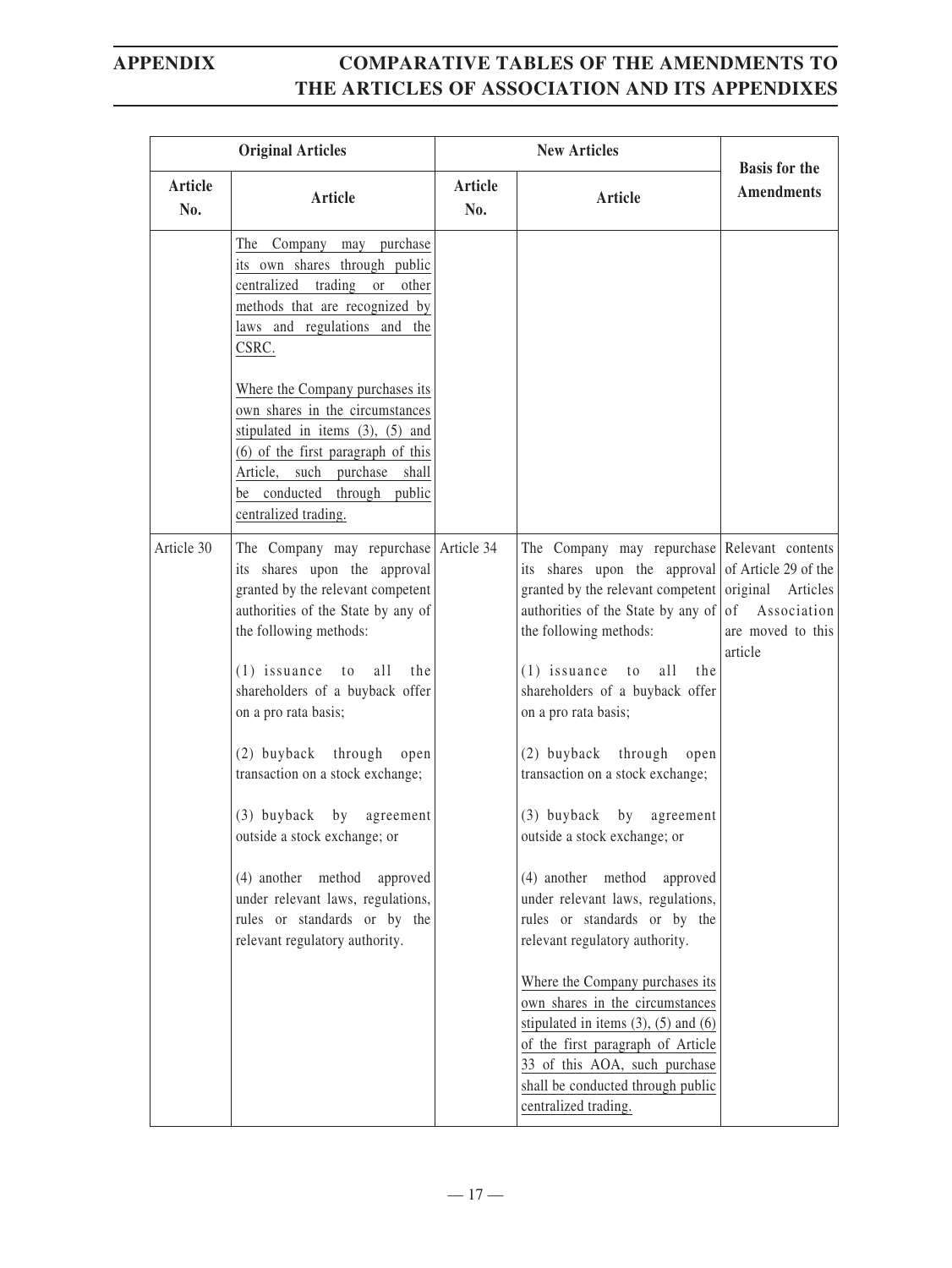|                       | <b>Original Articles</b>                                                                                                                                                                                                                                                                                                                                                                                                                                                                                                                                                                                                                                                                                                                                                                                                                                                                                                                                                                                                                                                                                                                                                                                                                                                                                                                                                                               | <b>New Articles</b> |                                                                                                                                                                                                                                                                                                                                                                                                                                                                                                                                                                                                                                                                                                                                                                                                                                                                                                                                                                                                                                                                                                                                                                                                                                                                                                                                                                                                                                                         |                                           |
|-----------------------|--------------------------------------------------------------------------------------------------------------------------------------------------------------------------------------------------------------------------------------------------------------------------------------------------------------------------------------------------------------------------------------------------------------------------------------------------------------------------------------------------------------------------------------------------------------------------------------------------------------------------------------------------------------------------------------------------------------------------------------------------------------------------------------------------------------------------------------------------------------------------------------------------------------------------------------------------------------------------------------------------------------------------------------------------------------------------------------------------------------------------------------------------------------------------------------------------------------------------------------------------------------------------------------------------------------------------------------------------------------------------------------------------------|---------------------|---------------------------------------------------------------------------------------------------------------------------------------------------------------------------------------------------------------------------------------------------------------------------------------------------------------------------------------------------------------------------------------------------------------------------------------------------------------------------------------------------------------------------------------------------------------------------------------------------------------------------------------------------------------------------------------------------------------------------------------------------------------------------------------------------------------------------------------------------------------------------------------------------------------------------------------------------------------------------------------------------------------------------------------------------------------------------------------------------------------------------------------------------------------------------------------------------------------------------------------------------------------------------------------------------------------------------------------------------------------------------------------------------------------------------------------------------------|-------------------------------------------|
| <b>Article</b><br>No. | Article                                                                                                                                                                                                                                                                                                                                                                                                                                                                                                                                                                                                                                                                                                                                                                                                                                                                                                                                                                                                                                                                                                                                                                                                                                                                                                                                                                                                | Article<br>No.      | Article                                                                                                                                                                                                                                                                                                                                                                                                                                                                                                                                                                                                                                                                                                                                                                                                                                                                                                                                                                                                                                                                                                                                                                                                                                                                                                                                                                                                                                                 | <b>Basis for the</b><br><b>Amendments</b> |
| Article 31            | The purchase by the Company Article 35<br>of its own shares for a reason<br>specified in items $(1)$ and $(2)$<br>of the first paragraph of Article<br>28 of the AOA shall require a<br>resolution of the General Meeting<br>of Shareholders. Where the<br>purchase by the Company of its<br>own shares in the circumstances<br>specified in items $(3)$ , $(5)$ and<br>$(6)$ of the first paragraph of<br>Article 28 of this AOA, it may<br>be resolved by more than two-<br>thirds of directors present at a<br>meeting of the Board of Directors<br>in accordance with laws and<br>regulations and listing rules of<br>the place where the shares of the<br>Company are listed.<br>If the Company purchase its own<br>shares for the reason specified<br>in item (1) of the first paragraph<br>of Article 28, it shall deregister<br>such shares within 10 days from<br>the date of the purchase. If the<br>Company purchase its shares<br>for the reasons specified in item<br>$(2)$ and $(4)$ of Article 28, it shall<br>transfer or cancel such shares<br>within 6 months. If the Company<br>purchase its own shares for the<br>reason specified in items $(3)$ , $(5)$<br>and (6) of Article 28, the total<br>number of its shares held by the<br>Company shall not exceed 10%<br>of the total outstanding shares of<br>the Company and it shall transfer<br>or deregister such shares within 3 |                     | The purchase by the Company $\vert R e - n u m b e r \vert$<br>of its own shares for a reason according to the<br>specified in items (1) and (2) Article quoted<br>of the first paragraph of Article<br>33 of the AOA shall require a<br>resolution of the General Meeting<br>of Shareholders. Where the<br>purchase by the Company of its<br>own shares in the circumstances<br>specified in items $(3)$ , $(5)$ and<br>$(6)$ of the first paragraph of<br>Article 33 of this AOA, it may<br>be resolved by more than two-<br>thirds of directors present at a<br>meeting of the Board of Directors<br>in accordance with laws and<br>regulations and listing rules of<br>the place where the shares of the<br>Company are listed.<br>If the Company purchase its own<br>shares for the reason specified<br>in item (1) of the first paragraph<br>of Article 33, it shall deregister<br>such shares within 10 days from<br>the date of the purchase. If the<br>Company purchase its shares<br>for the reasons specified in item<br>$(2)$ and $(4)$ of Article 33, it shall<br>transfer or cancel such shares<br>within 6 months. If the Company<br>purchase its own shares for the<br>reason specified in items $(3)$ , $(5)$<br>and (6) of Article 33, the total<br>number of its shares held by the<br>Company shall not exceed 10%<br>of the total outstanding shares of<br>the Company and it shall transfer<br>or deregister such shares within 3 |                                           |
|                       | years.                                                                                                                                                                                                                                                                                                                                                                                                                                                                                                                                                                                                                                                                                                                                                                                                                                                                                                                                                                                                                                                                                                                                                                                                                                                                                                                                                                                                 |                     | years.                                                                                                                                                                                                                                                                                                                                                                                                                                                                                                                                                                                                                                                                                                                                                                                                                                                                                                                                                                                                                                                                                                                                                                                                                                                                                                                                                                                                                                                  |                                           |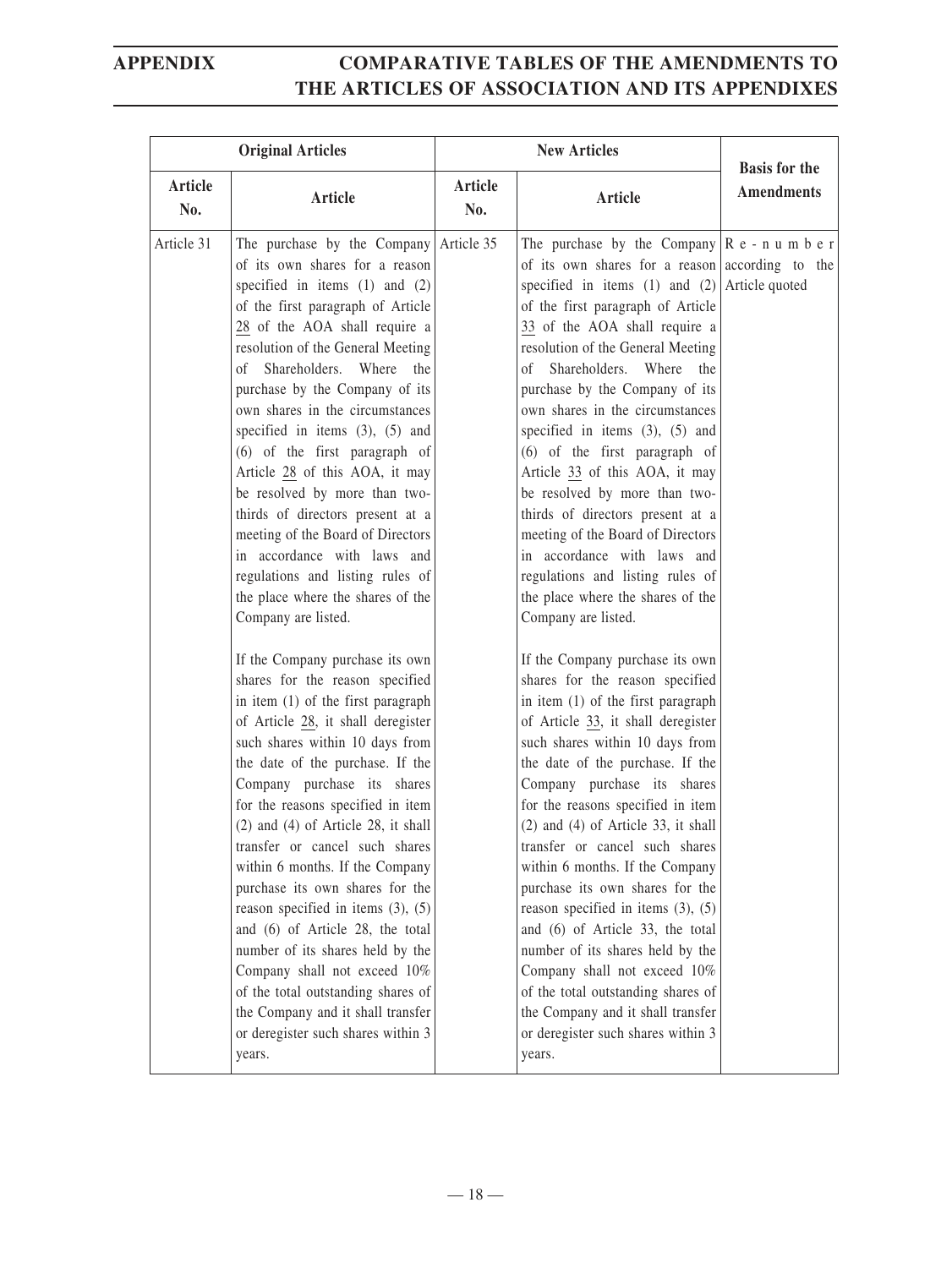|                | <b>Original Articles</b>                                                                                                                                                                                                                                                                                                                                                                                                                                                                                                                                                                                                                                                                                                                                                                  | <b>New Articles</b> |                                                                                                                                                                                                                                                                                                                                                                                                                                                                                                                                                                                                                                                                                                                                                                                                                                                                                                                                                                                                                      | <b>Basis for the</b>       |
|----------------|-------------------------------------------------------------------------------------------------------------------------------------------------------------------------------------------------------------------------------------------------------------------------------------------------------------------------------------------------------------------------------------------------------------------------------------------------------------------------------------------------------------------------------------------------------------------------------------------------------------------------------------------------------------------------------------------------------------------------------------------------------------------------------------------|---------------------|----------------------------------------------------------------------------------------------------------------------------------------------------------------------------------------------------------------------------------------------------------------------------------------------------------------------------------------------------------------------------------------------------------------------------------------------------------------------------------------------------------------------------------------------------------------------------------------------------------------------------------------------------------------------------------------------------------------------------------------------------------------------------------------------------------------------------------------------------------------------------------------------------------------------------------------------------------------------------------------------------------------------|----------------------------|
| Article<br>No. | <b>Article</b>                                                                                                                                                                                                                                                                                                                                                                                                                                                                                                                                                                                                                                                                                                                                                                            | Article<br>No.      | Article                                                                                                                                                                                                                                                                                                                                                                                                                                                                                                                                                                                                                                                                                                                                                                                                                                                                                                                                                                                                              | <b>Amendments</b>          |
| Article 33     | If the Company cancels its shares Article 37<br>which was repurchased, it shall<br>carry out the registration of the<br>change in its registered share<br>capital with the administrative<br>department for Industry<br>and<br>Commerce.<br>The amount of the Company's<br>registered capital shall be reduced<br>by the aggregate par value of<br>those cancelled shares.                                                                                                                                                                                                                                                                                                                                                                                                                |                     | If the Company cancels its $ A \text{ m} e \text{ n} d$<br>shares which was repurchased, accordance<br>it shall carry out the registration the<br>of the change in its registered to the national<br>share capital with the company institutions<br>registration authority.<br>The amount of the Company's<br>registered capital shall be reduced<br>by the aggregate par value of<br>those cancelled shares.                                                                                                                                                                                                                                                                                                                                                                                                                                                                                                                                                                                                        | i n<br>with<br>adjustments |
| Article 40     | If a director, supervisor or senior Article 44<br>officer of the Company, or any<br>shareholder of at least 5% of the<br>issued shares of the Company,<br>sells out his or her shares in the<br>Company within 6 months after<br>acquiring the same, or buys<br>back his or her shares within 6<br>months after selling the same, the<br>gains obtained therefrom shall<br>belong to the Company and the<br>Board of Directors shall recover<br>such gains from him or her.<br>However, a securities company<br>that underwrote shares on a firm<br>commitment basis and which,<br>after purchasing<br>that shares<br>remaining after the sale, holds<br>5% or more of the shares in the<br>Company as a shall not be subject<br>to the six-month time limit when<br>selling such shares. |                     | If a director, supervisor or $ A \text{ m} e \text{ n} d$<br>senior officer of the Company, accordance<br>or any shareholder of at least Article 44 of the<br>5% of the issued shares of the Securities Law<br>Company, sells out his or her<br>shares in the Company or other<br>securities of equity nature within<br>6 months after acquiring the<br>same, or buys back his or her<br>shares or other securities of<br>equity nature within 6 months<br>after selling the same, the gains<br>obtained therefrom shall belong<br>to the Company and the Board<br>of Directors shall recover such<br>gains from him or her. However,<br>exceptions may apply to the<br>circumstance where a securities<br>company that underwrote shares<br>on a firm commitment basis<br>which, after purchasing<br>and<br>that shares remaining after the<br>sale, holds 5% or more of the<br>shares in the Company and other<br>circumstances stipulated by the<br>securities regulatory authorities<br>under the State Council. | i <sub>n</sub><br>with     |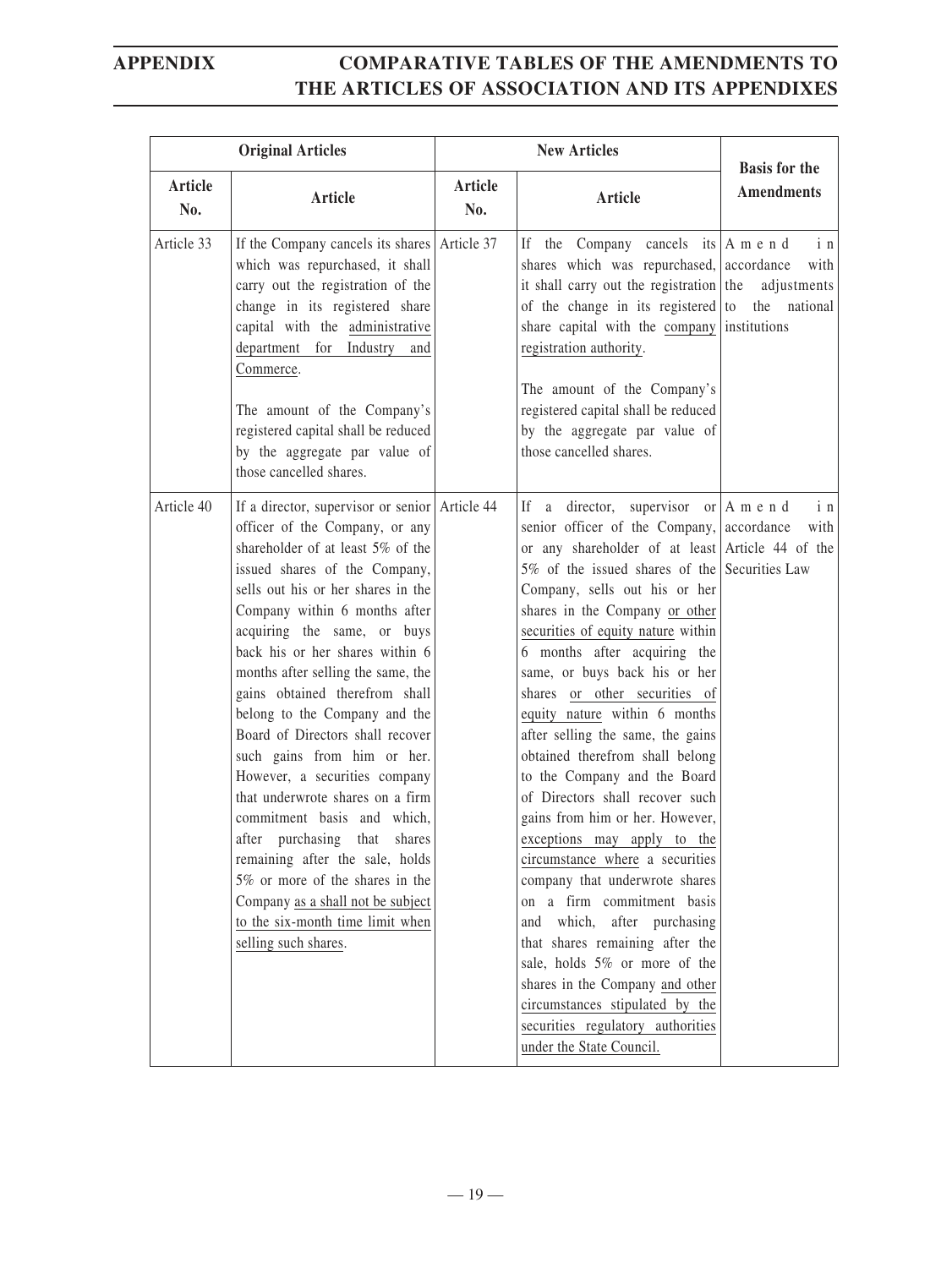|                | <b>Original Articles</b>                                                                                                                                                                                                                                                                                                                                                                                                                                                                                                                                                                                                                   | <b>New Articles</b> |                                                                                                                                                                                                                                                                                                                                                                                                                                                                                                                                                                                                                                                                                                                                                                                                                                                                                                                                                                                                                               | <b>Basis for the</b>                           |
|----------------|--------------------------------------------------------------------------------------------------------------------------------------------------------------------------------------------------------------------------------------------------------------------------------------------------------------------------------------------------------------------------------------------------------------------------------------------------------------------------------------------------------------------------------------------------------------------------------------------------------------------------------------------|---------------------|-------------------------------------------------------------------------------------------------------------------------------------------------------------------------------------------------------------------------------------------------------------------------------------------------------------------------------------------------------------------------------------------------------------------------------------------------------------------------------------------------------------------------------------------------------------------------------------------------------------------------------------------------------------------------------------------------------------------------------------------------------------------------------------------------------------------------------------------------------------------------------------------------------------------------------------------------------------------------------------------------------------------------------|------------------------------------------------|
| Article<br>No. | Article                                                                                                                                                                                                                                                                                                                                                                                                                                                                                                                                                                                                                                    | Article<br>No.      | Article                                                                                                                                                                                                                                                                                                                                                                                                                                                                                                                                                                                                                                                                                                                                                                                                                                                                                                                                                                                                                       | <b>Amendments</b>                              |
|                | If the Board of Directors fails<br>to act in accordance with<br>the preceding paragraph,<br>shareholders shall have<br>the<br>right to demand the Board<br>of Directors to act within 30<br>days. If the Board of Directors<br>fails to act within such time<br>period, shareholders shall have<br>the right, in the interest of the<br>Company, to directly institute a<br>legal action to a court in his or<br>her own name. If the Board of<br>Directors of the Company fails<br>to act in accordance with the<br>first paragraph, the responsible<br>directors shall be jointly and<br>severally liable in accordance<br>with the law. |                     | The shares or other securities of<br>equity nature held by directors,<br>supervisors, senior management<br>members or natural<br>person<br>shareholders referred to in the<br>preceding paragraph shall include<br>the shares or other securities<br>of equity nature held by their<br>spouses, parents or children, and<br>those held through the accounts<br>of others.<br>If the Board of Directors fails to<br>act in accordance with the first<br>shareholders<br>paragraph,<br>shall<br>have the right to demand the<br>Board of Directors to act within<br>30 days. If the Board of Directors<br>fails to act within such time<br>period, shareholders shall have<br>the right, in the interest of the<br>Company, to directly institute a<br>legal action to a court in his or her<br>own name.<br>Board of Directors<br>If.<br>the<br>of the Company fails to act<br>in accordance with the first<br>paragraph, the responsible<br>directors shall be jointly and<br>severally liable in accordance<br>with the law. |                                                |
| Article 53     | Article<br>This<br>shall<br>not<br>applicable in the circumstances<br>specified in Article 54 of the<br>AOA.                                                                                                                                                                                                                                                                                                                                                                                                                                                                                                                               | be Article 57       | Article<br>shall<br>This<br>not<br>applicable in the circumstances according to the<br>specified in Article $59$ of the Article quoted<br>AOA.                                                                                                                                                                                                                                                                                                                                                                                                                                                                                                                                                                                                                                                                                                                                                                                                                                                                                | be $\left  \mathbf{R} \right $ e - n u m b e r |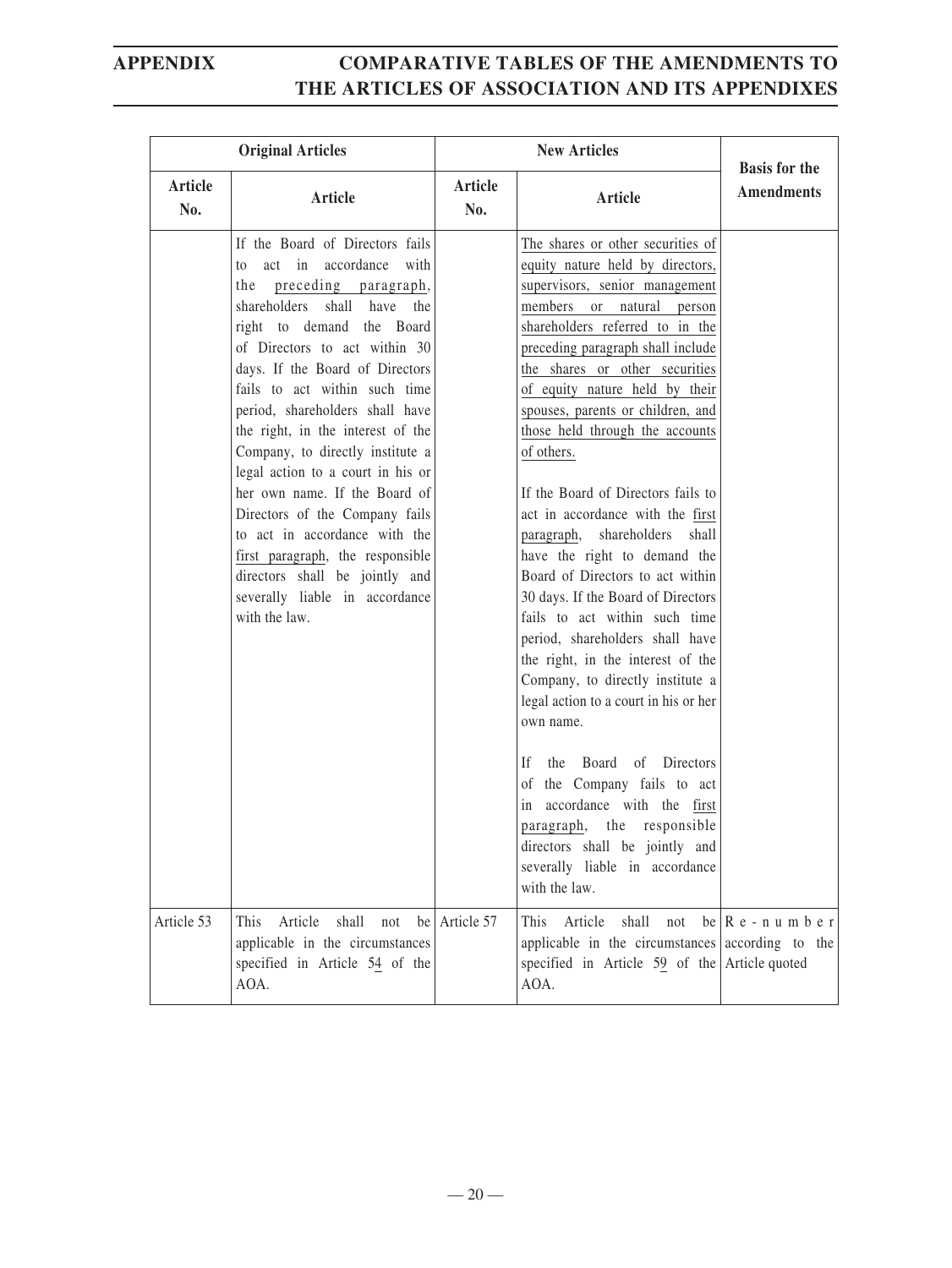|                       | <b>Original Articles</b>                                                                                                                                                                                                                                                                                                                                                                                                                                                                    |                | <b>New Articles</b>                                                                                                                                                                                                                                                                                                                                                                                                                                                                                                                                          |                                                                                                                                                                                                                                      |
|-----------------------|---------------------------------------------------------------------------------------------------------------------------------------------------------------------------------------------------------------------------------------------------------------------------------------------------------------------------------------------------------------------------------------------------------------------------------------------------------------------------------------------|----------------|--------------------------------------------------------------------------------------------------------------------------------------------------------------------------------------------------------------------------------------------------------------------------------------------------------------------------------------------------------------------------------------------------------------------------------------------------------------------------------------------------------------------------------------------------------------|--------------------------------------------------------------------------------------------------------------------------------------------------------------------------------------------------------------------------------------|
| <b>Article</b><br>No. | Article                                                                                                                                                                                                                                                                                                                                                                                                                                                                                     | Article<br>No. | Article                                                                                                                                                                                                                                                                                                                                                                                                                                                                                                                                                      | <b>Basis for the</b><br><b>Amendments</b>                                                                                                                                                                                            |
| Article 55            | The acts listed below shall not be Article 59<br>deemed as acts prohibited under<br>Article 52 of the AOA:                                                                                                                                                                                                                                                                                                                                                                                  |                | The acts listed below shall not be $\mathbb{R}$ e - n u m b e r<br>deemed as acts prohibited under according to the<br>Article 57 of the AOA:                                                                                                                                                                                                                                                                                                                                                                                                                | Article quoted                                                                                                                                                                                                                       |
| Article 56            | $(5)$ other information<br>to<br>recorded on the share certificate<br>as required by the Company Law,<br>the Special Regulations, and the<br>securities regulatory authority at<br>the place where the shares of the<br>Company are listed;                                                                                                                                                                                                                                                 | be Article 60  | information<br>$(5)$ other<br>to<br>recorded on the share certificate punctuation marks<br>as required by the Company Law,<br>the Special Regulations, and the<br>securities regulatory authority at<br>the place where the shares of the<br>Company are listed;                                                                                                                                                                                                                                                                                             | be Standardize<br>the                                                                                                                                                                                                                |
| Article 62            | No changes due to the transfer<br>of shares may be made to the<br>register of shareholders, within<br>30 days before the General<br>Meeting of Shareholders, or 5<br>days before the date of record set<br>by the Company for the purpose<br>of distribution of dividends.<br>Where any different provisions<br>are put in place by the local<br>securities regulatory authority<br>at the place where the shares of<br>the Company are listed, such<br>different provisions shall prevail. | Article 66     | Where there are any provisions $ A \text{ m} e \text{ n} d$<br>in the PRC laws and regulations<br>or issued by the stock exchange<br>or regulatory authorities of the Reply of the State<br>place where the shares of the<br>Company are listed stipulating<br>the closure period of the register<br>of shareholders prior to the<br>General Meeting of Shareholders   Matters Including<br>or the record date determined by the Notice Period<br>the Company for the purpose of $\vert$ for<br>distribution of dividends, such<br>provisions shall prevail. | in<br>accordance<br>with<br>Official<br>the<br>Council Regarding<br>Adjusting<br>the<br>Application<br>of<br>Provisions<br>t o<br>Convention<br>Shareholders'<br><sub>of</sub><br>Meetings<br>b y<br>Overseas<br>Listed<br>Companies |
| Article 71            | .<br>The Company shall not exercise<br>its power to freeze or otherwise<br>impair any right attaching to any<br>shares by reason solely that the<br>person that directly or indirectly<br>holds equity in such shares has<br>failed to disclose his or her<br>interests to the Company.                                                                                                                                                                                                     | Article 75     | .<br>The Company shall not exercise<br>its power to freeze or otherwise<br>impair any right attaching to any<br>shares by reason solely that the<br>person that directly or indirectly<br>holds equity in such shares has<br>failed to disclose his or her<br>interests to the Company.                                                                                                                                                                                                                                                                      | Improve<br>the<br>expression                                                                                                                                                                                                         |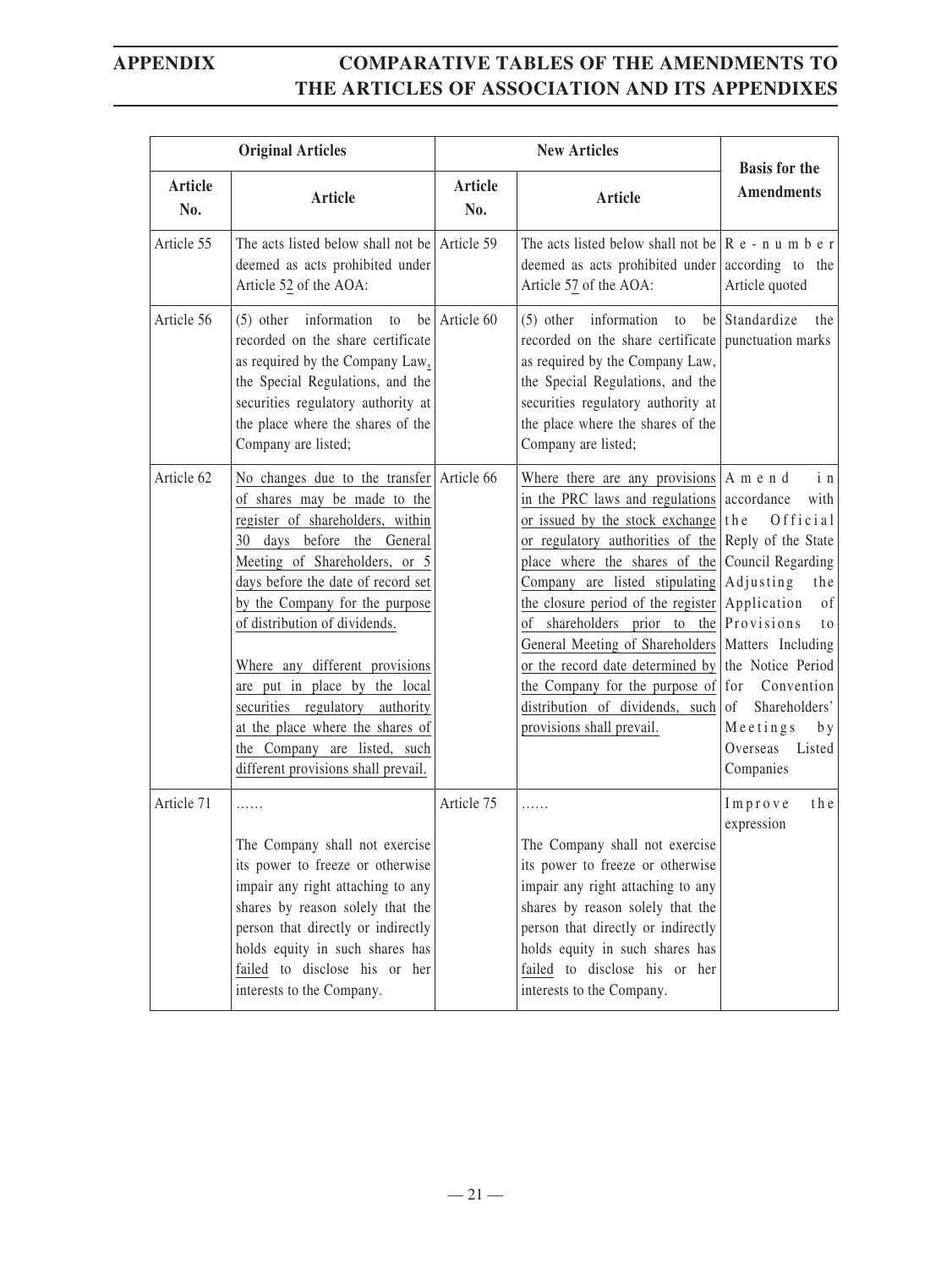|                | <b>Original Articles</b>                                                                                                                                                                                                    |                | <b>New Articles</b>                                                                                                                                                                                                                          | <b>Basis for the</b>                        |
|----------------|-----------------------------------------------------------------------------------------------------------------------------------------------------------------------------------------------------------------------------|----------------|----------------------------------------------------------------------------------------------------------------------------------------------------------------------------------------------------------------------------------------------|---------------------------------------------|
| Article<br>No. | <b>Article</b>                                                                                                                                                                                                              | Article<br>No. | <b>Article</b>                                                                                                                                                                                                                               | <b>Amendments</b>                           |
| Article 78     | The shareholder (or its actual Article 82<br>controller) that holds 5% or more<br>of the shares in the Company<br>shall notify the Company within<br>five business days if:                                                 |                | The shareholder (or its actual $D$ e l e t e<br>controller) that holds 5% or more expression herein<br>of the shares in the Company due to its overlap<br>shall notify the Company within on the notification<br>five business days if:      | t h e<br>requirements<br>regarding pledging |
|                | (1) shares in the Company<br>held or controlled by him/<br>her are subject to any property<br>preservation or other mandatory<br>measures;                                                                                  |                | (1) shares in the Company   the shares of<br>held or controlled by him/ the Company in<br>her are subject to any property Article 79 of the<br>preservation or other mandatory original Articles<br>measures;                                | of Association, so<br>as to accordingly     |
|                | (2) his or her shares in the<br>Company are pledged;                                                                                                                                                                        |                | (2) the actual controller of any clarify the date<br>shareholder who holds no less of notice when<br>than $5\%$ of the shares of the shareholders                                                                                            |                                             |
|                | (3) the actual controller of any<br>shareholder who holds no less<br>than 5% of the shares of the<br>Company is changed;                                                                                                    |                | Company is changed;<br>(3) he or she changes his or her<br>name;                                                                                                                                                                             | pledge their shares                         |
|                | $(4)$ he or she changes his or her<br>name;                                                                                                                                                                                 |                | $(4)$ he or she engages in any<br>merger or division;                                                                                                                                                                                        |                                             |
|                | $(5)$ he or she engages in any<br>merger or division;<br>$(6)$ he or she is ordered to<br>suspend operation,<br>is<br>or<br>appointed a receiver, or is<br>taken over, subject to revoke<br>or other regulatory measures or |                | $(5)$ he or she is ordered to<br>suspend operation,<br>or<br><i>is</i><br>appointed a receiver, or<br>is<br>taken over, subject to revoke<br>or other regulatory measures or<br>in the process of dissolution,<br>bankruptcy or liquidation; |                                             |
|                | in the process of dissolution,<br>bankruptcy or liquidation;<br>(7) he or she is imposed upon<br>administrative penalties<br><sub>or</sub>                                                                                  |                | $(6)$ he or she is imposed upon<br>administrative penalties<br><sub>or</sub><br>criminal punishments due<br>to<br>serious violation of laws<br><sub>or</sub><br>regulations; or                                                              |                                             |
|                | criminal punishments due<br>to<br>serious violation of laws or<br>regulations; or                                                                                                                                           |                | (7) he or she encounters any<br>other circumstances that may lead<br>to transfer of the shares he or she<br>holds or controls or affect the<br>Company's operation.                                                                          |                                             |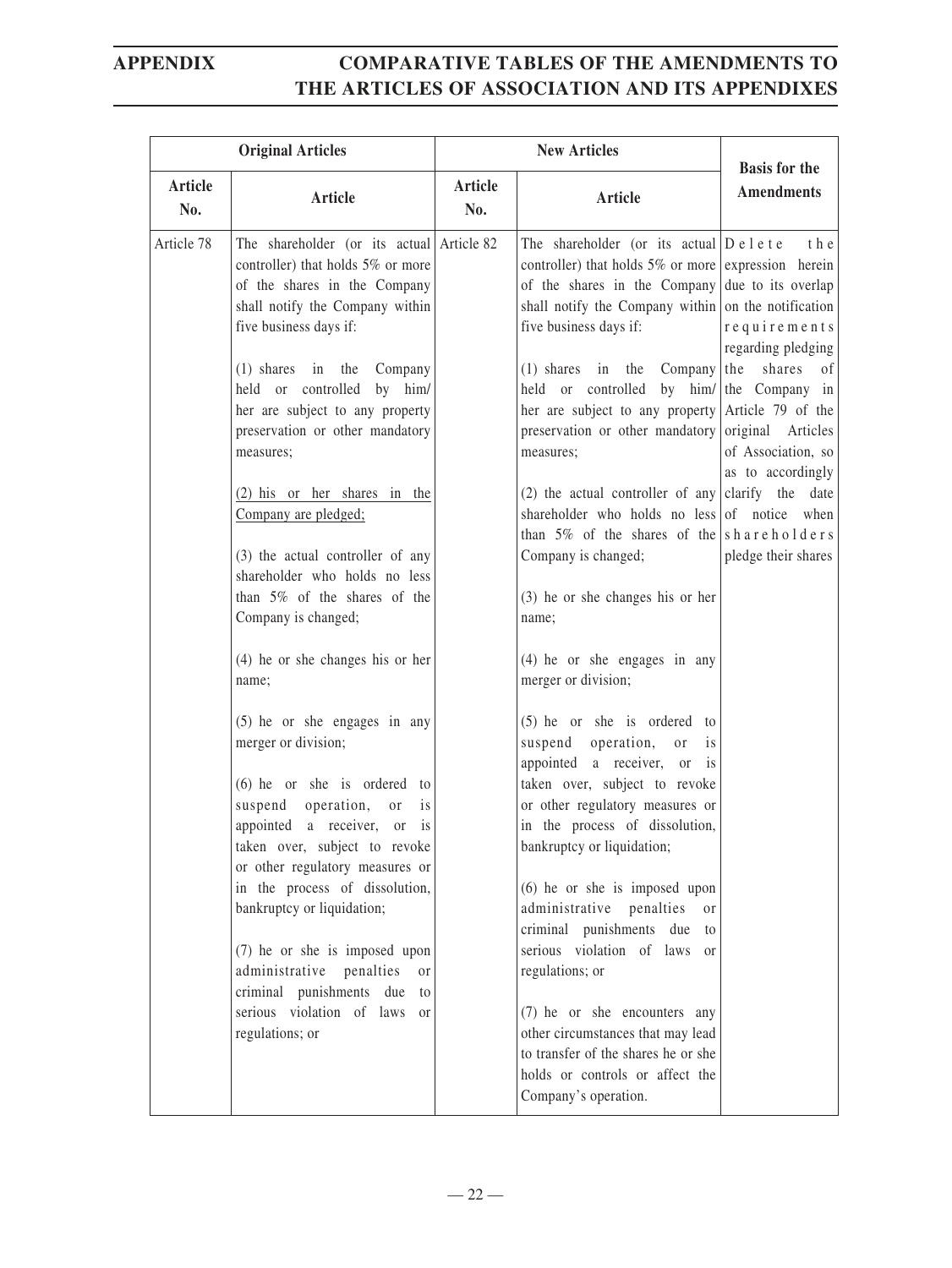|                       | <b>Original Articles</b>                                                                                                                                                                                                                                                                                                                                                        | <b>New Articles</b>   |                                                                                                                                                                                                                                                                                | <b>Basis for the</b>                                                                                                                                                                                      |
|-----------------------|---------------------------------------------------------------------------------------------------------------------------------------------------------------------------------------------------------------------------------------------------------------------------------------------------------------------------------------------------------------------------------|-----------------------|--------------------------------------------------------------------------------------------------------------------------------------------------------------------------------------------------------------------------------------------------------------------------------|-----------------------------------------------------------------------------------------------------------------------------------------------------------------------------------------------------------|
| <b>Article</b><br>No. | Article                                                                                                                                                                                                                                                                                                                                                                         | <b>Article</b><br>No. | Article                                                                                                                                                                                                                                                                        | <b>Amendments</b>                                                                                                                                                                                         |
|                       | (8) he or she encounters any<br>other circumstances that may lead<br>to transfer of the shares he or she<br>holds or controls or affect the<br>Company's operation.<br>The Company shall, within<br>5 business days from<br>the<br>date of knowing any event<br>abovementioned, report to the<br>local branches of the CSRC at<br>the places where the Company is<br>domiciled. |                       | within<br>The Company shall,<br>5 business days<br>from the<br>date of knowing any event<br>abovementioned, report to the<br>local branches of the CSRC at<br>the places where the Company is<br>domiciled.                                                                    |                                                                                                                                                                                                           |
| Article 84            | The General<br>Meeting<br>Shareholders, as the organ of<br>authority of the Company, shall<br>have the following functions and<br>powers in accordance with law:<br>.<br>$(15)$ to consider and approve<br>matters relating to guarantees                                                                                                                                       | of Article 88         | The<br>General<br>Meeting<br>Shareholders, as the organ of $ $ according to the<br>authority of the Company, shall Article quoted<br>have the following functions and<br>powers in accordance with law:<br>.<br>(15) to consider and approve<br>matters relating to guarantees | of $\left  \mathbf{R} \right $ e - n u m b e r                                                                                                                                                            |
| Article 85            | under Article 86;<br>The rules of procedure for the $\vert$ -<br>General Meeting of Shareholders<br>shall be drafted by the Board of<br>Directors and shall be effective<br>subject to the approval of the<br>General Meeting of Shareholders.                                                                                                                                  |                       | under Article 89;                                                                                                                                                                                                                                                              | $D$ e $l$ e $t$ e<br>t h e<br>expression<br>herein due<br>to<br>its overlap with<br>Article 117 of the<br>original Articles<br>0f<br>Association;<br>$R e - n u m b e r$<br>the<br>subsequent<br>Articles |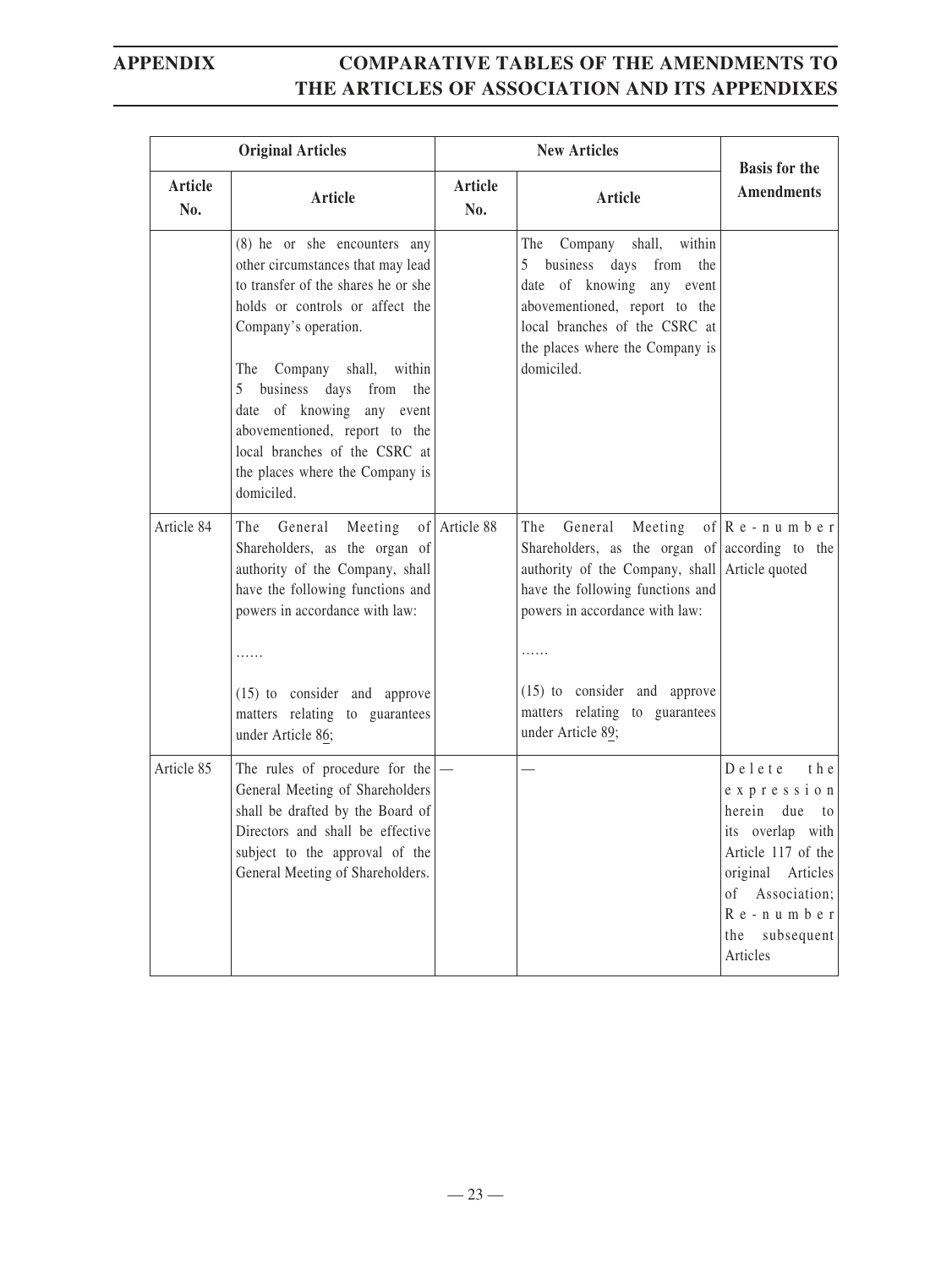|                | <b>Original Articles</b>                                                                                                                                                                                                                                                                                                                                                                                                                                             | <b>New Articles</b> |                                                                                                                                                                                                                                                                                                                                                                                                                                                                                                                            | <b>Basis for the</b>                                 |
|----------------|----------------------------------------------------------------------------------------------------------------------------------------------------------------------------------------------------------------------------------------------------------------------------------------------------------------------------------------------------------------------------------------------------------------------------------------------------------------------|---------------------|----------------------------------------------------------------------------------------------------------------------------------------------------------------------------------------------------------------------------------------------------------------------------------------------------------------------------------------------------------------------------------------------------------------------------------------------------------------------------------------------------------------------------|------------------------------------------------------|
| Article<br>No. | Article                                                                                                                                                                                                                                                                                                                                                                                                                                                              | Article<br>No.      | Article                                                                                                                                                                                                                                                                                                                                                                                                                                                                                                                    | <b>Amendments</b>                                    |
| Article 86     | The Company shall not provide Article 89<br>any finance or guarantee to any<br>shareholder or any of his or her<br>connected parties. The provision<br>by the Company of security<br>for third parties as set forth<br>below, shall be subject to the<br>consideration and approval of the<br>General Meeting of Shareholders:<br>.                                                                                                                                  |                     | The Company shall not provide $ A \text{ m} e \text{ n} d$<br>any finance or guarantee to any $ $ accordance<br>shareholder or any of his or her Article 123 of the<br>connected parties, except where<br>the Company provides securities<br>trading<br>for clients<br>margin<br>in accordance with relevant<br>regulations. The provision by the<br>Company of security for third<br>parties as set forth below, shall be<br>subject to the consideration and<br>approval of the General Meeting<br>of Shareholders:<br>. | i <sub>n</sub><br>with<br>Securities Law             |
| Article 89     | .<br>Where the General Meeting of<br>Shareholders is held both onsite<br>and online, all the shareholders<br>that have been entered into the<br>register of shareholders at the<br>date of record shall have the right<br>to vote online voting system,<br>provided that for the same share,<br>the shareholder may choose to<br>vote on-site, online or by other<br>such means. Where the same vote<br>is cast for two or more times, the<br>first cast shall hold. | Article 92          | .<br>Where the General Meeting of due to its overlap<br>Shareholders is held both onsite with Article 144<br>and online, all the shareholders of the original<br>that have been entered into the $A$ rticles<br>register of shareholders at the Association.<br>date of record shall have the right<br>to vote online voting system.                                                                                                                                                                                       | $D$ e $l$ e t e<br>t h e<br>expression herein<br>o f |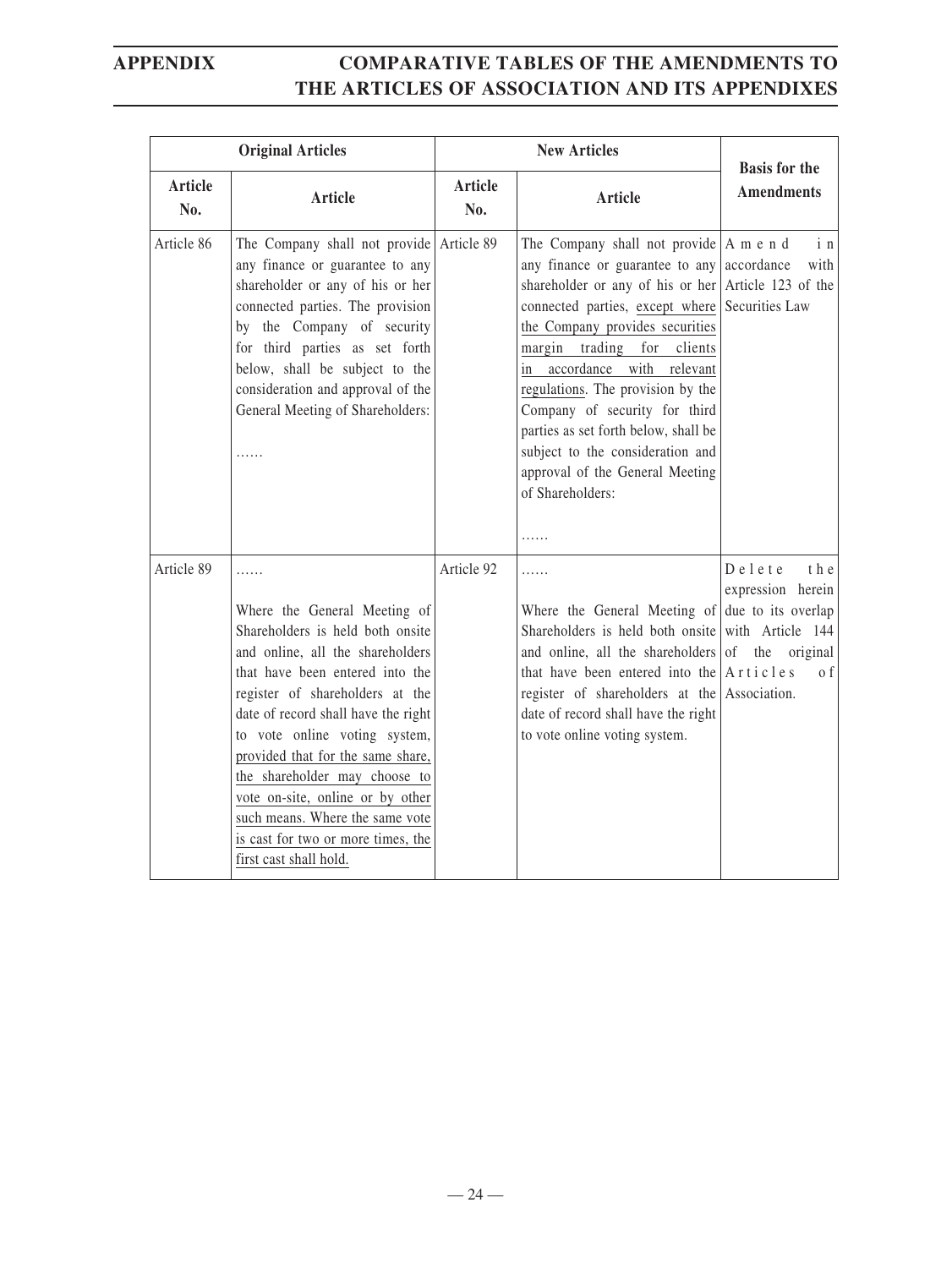| <b>Original Articles</b> |                                                                                                                                                                                                                                                                                                                                                                                                                                                                                                                           |                | <b>New Articles</b>                                                                                                                                                                                                                                                                                                                                                                                                                                                                                                                                                                                                                                                                                                                                                                                                                                                                                                                                                                                                                                                                 | <b>Basis for the</b>                                                  |
|--------------------------|---------------------------------------------------------------------------------------------------------------------------------------------------------------------------------------------------------------------------------------------------------------------------------------------------------------------------------------------------------------------------------------------------------------------------------------------------------------------------------------------------------------------------|----------------|-------------------------------------------------------------------------------------------------------------------------------------------------------------------------------------------------------------------------------------------------------------------------------------------------------------------------------------------------------------------------------------------------------------------------------------------------------------------------------------------------------------------------------------------------------------------------------------------------------------------------------------------------------------------------------------------------------------------------------------------------------------------------------------------------------------------------------------------------------------------------------------------------------------------------------------------------------------------------------------------------------------------------------------------------------------------------------------|-----------------------------------------------------------------------|
| Article<br>No.           | <b>Article</b>                                                                                                                                                                                                                                                                                                                                                                                                                                                                                                            | Article<br>No. | Article                                                                                                                                                                                                                                                                                                                                                                                                                                                                                                                                                                                                                                                                                                                                                                                                                                                                                                                                                                                                                                                                             | <b>Amendments</b>                                                     |
| Article 99               | When the Company is to hold a Article $102$<br>General Meeting of Shareholders,<br>it shall issue a written notice<br>45 days prior to the meeting<br>informing all the registered<br>shareholders of the matters to<br>be considered at and the date<br>and place of the meeting. Any<br>shareholder that intends to attend<br>such meeting shall, within 20<br>days before the day on which the<br>meeting is to be held, give to the<br>Company a written reply stating<br>that his or her will attend the<br>meeting. |                | When the Company is to hold $A$ m e n d<br>annual General Meetings accordance<br>an<br>Shareholders, it shall the Company Law<br>of<br>notify shareholders by public and the Official<br>announcement at least 20 days Reply of the State<br>prior to the meeting; when Council Regarding<br>the Company is to hold an $Adijusting$<br>extraordinary General Meetings Application<br>Shareholders,<br>of<br>it<br>notify shareholders by public Matters Including<br>announcement at least 15 days the Notice Period<br>prior to the meeting, informing all for Convention<br>the registered shareholders of the $\sigma$ Shareholders'<br>matters to be considered at and $\vert$ M e etings<br>the date and place of the meeting.   Overseas Listed<br>Where the laws, regulations, and Companies<br>securities regulatory authorities<br>and the stock exchange where<br>the shares of the Company are<br>listed provide otherwise, such<br>provisions shall prevail. The<br>duration of the aforesaid periods<br>shall not include the day on which<br>the meeting is convened. | i n<br>with<br>the<br>of<br>shall Provisions<br>t <sub>0</sub><br>b y |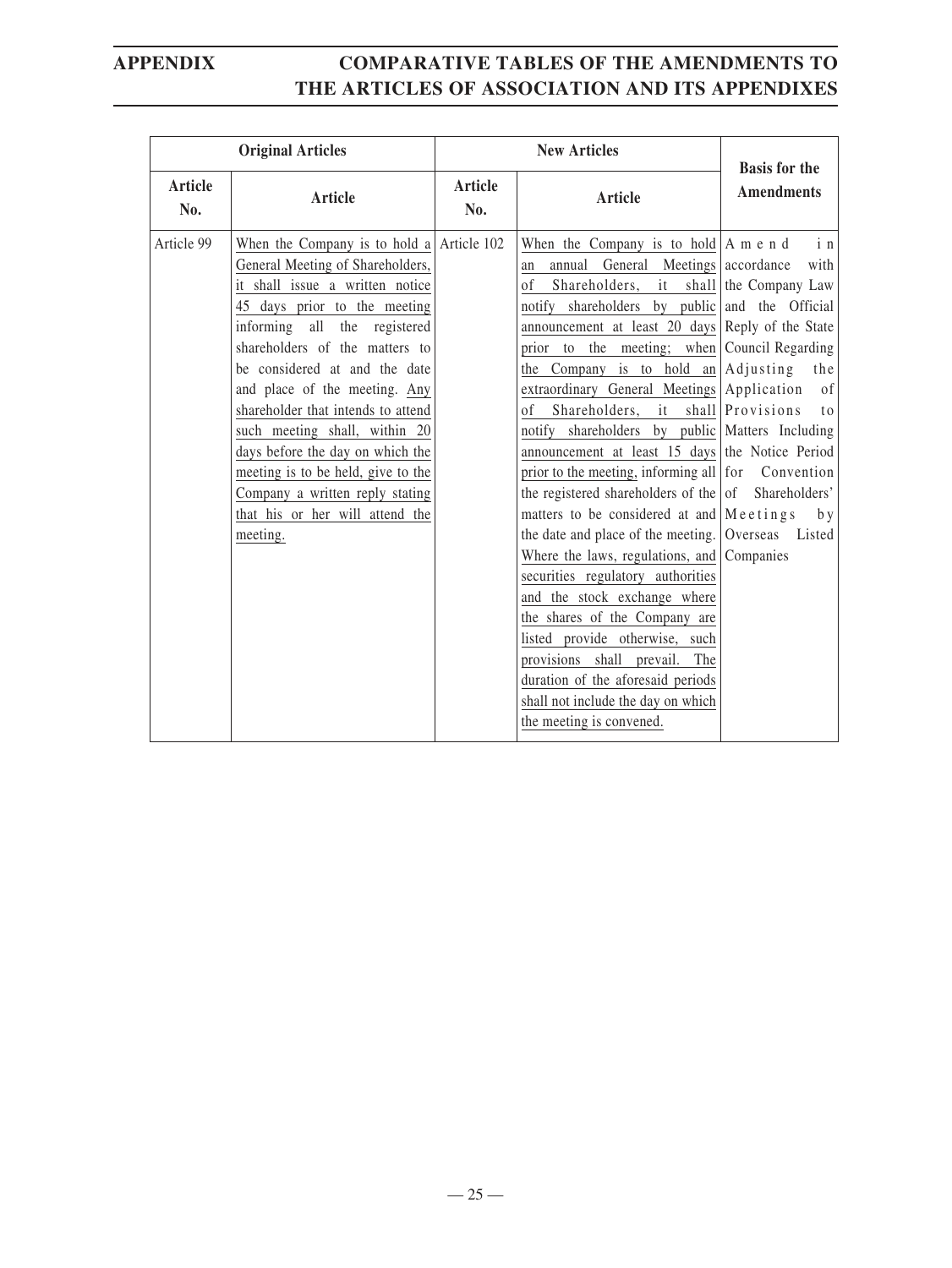|                | <b>Original Articles</b>                                                                                                                                                                                                                                                                                                                                                                                                                                                                                                                                                                                                                                                                                                                                              |                | <b>New Articles</b> | <b>Basis for the</b>                                                                                                                                                                                                                                                                                                                                                                                |
|----------------|-----------------------------------------------------------------------------------------------------------------------------------------------------------------------------------------------------------------------------------------------------------------------------------------------------------------------------------------------------------------------------------------------------------------------------------------------------------------------------------------------------------------------------------------------------------------------------------------------------------------------------------------------------------------------------------------------------------------------------------------------------------------------|----------------|---------------------|-----------------------------------------------------------------------------------------------------------------------------------------------------------------------------------------------------------------------------------------------------------------------------------------------------------------------------------------------------------------------------------------------------|
| Article<br>No. | Article                                                                                                                                                                                                                                                                                                                                                                                                                                                                                                                                                                                                                                                                                                                                                               | Article<br>No. | Article             | <b>Amendments</b>                                                                                                                                                                                                                                                                                                                                                                                   |
| Article 100    | Based on the written replies<br>received 20 days before the<br>General Meeting of Shareholders<br>is to be held, the Company<br>shall calculate the number of<br>voting shares represented by the<br>shareholders who intend to attend<br>the meeting. Where the number of<br>voting shares represented by the<br>shareholders who intend to attend<br>the meeting is less than half of<br>the voting shares in the Company,<br>the Company shall, within 5 days<br>thereafter, notify the shareholders<br>once again of the matters to be<br>considered at and the date and<br>place of the meeting in form of<br>a public announcement. After<br>such notification<br>by public<br>announcement, the<br>Company<br>may hold the General Meeting of<br>Shareholders. |                |                     | Delete<br>i <sub>n</sub><br>accordance<br>with<br>Official<br>t h e<br>Reply of the State<br>Council Regarding<br>Adjusting<br>the<br>of<br>Application<br>Provisions<br>t <sub>0</sub><br>Matters Including<br>the Notice Period<br>Convention<br>for<br>Shareholders'<br>$\alpha$ f<br>$M$ e e t i n g s<br>b y<br>Overseas Listed<br>Companies<br>and re-number<br>the<br>subsequent<br>Articles |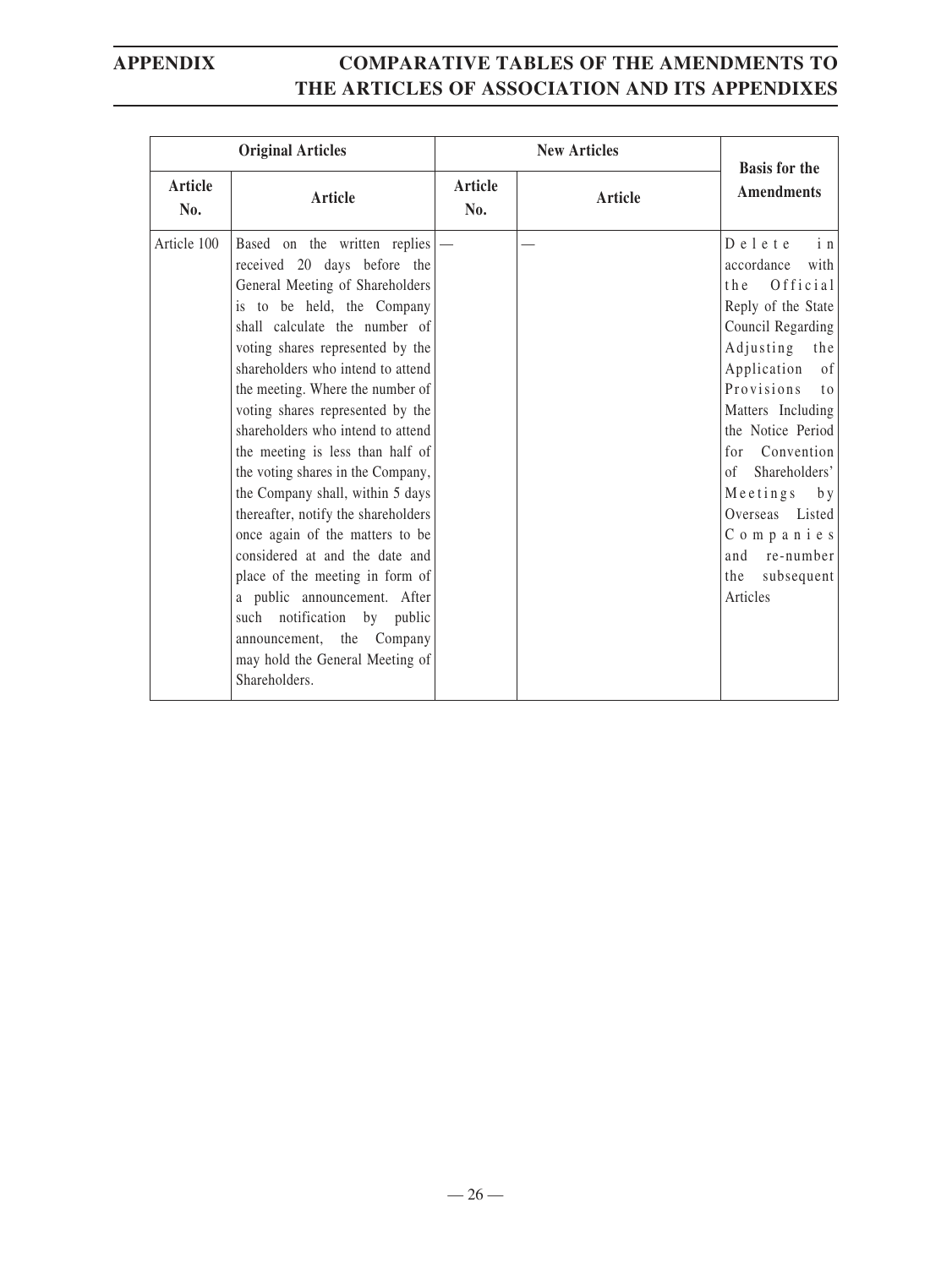| <b>Original Articles</b> |                                                                                                                                                                                                                                                                                                                                                                                                                                                                                                                                                                                                                      |                       | <b>Basis for the</b>                                                                                                                                                                                                                                                                                                                                                                                                                                                                                                                                                                                                                                                                 |                                                                                                                                                                 |
|--------------------------|----------------------------------------------------------------------------------------------------------------------------------------------------------------------------------------------------------------------------------------------------------------------------------------------------------------------------------------------------------------------------------------------------------------------------------------------------------------------------------------------------------------------------------------------------------------------------------------------------------------------|-----------------------|--------------------------------------------------------------------------------------------------------------------------------------------------------------------------------------------------------------------------------------------------------------------------------------------------------------------------------------------------------------------------------------------------------------------------------------------------------------------------------------------------------------------------------------------------------------------------------------------------------------------------------------------------------------------------------------|-----------------------------------------------------------------------------------------------------------------------------------------------------------------|
| Article<br>No.           | <b>Article</b>                                                                                                                                                                                                                                                                                                                                                                                                                                                                                                                                                                                                       | <b>Article</b><br>No. | <b>Article</b>                                                                                                                                                                                                                                                                                                                                                                                                                                                                                                                                                                                                                                                                       | <b>Amendments</b>                                                                                                                                               |
| Article 102              | .<br>"Public"<br>Announcement"<br>The<br>referred to in the preceding<br>paragraph shall be published<br>in one or more newspapers<br>designated by the CSRC during<br>the period between 45 to 50<br>days prior to the meeting to be<br>held: once the announcement<br>is published, all the domestic<br>shareholders shall be deemed<br>to have received notice of the<br>relevant notice of the General<br>Meeting of Shareholders.<br>The notice, as well as materials<br>and written statements, of the<br>General Meeting of Shareholders<br>for the shareholders of foreign<br>shares in the Company shall be | Article 104           | .<br>"Public"<br>Announcement"<br>The<br>referred to in the preceding Reply of the State<br>paragraph shall be published Council Regarding<br>in one or more newspapers Adjusting<br>designated by the CSRC; once the $\Delta$ pplication<br>announcement is published, all Provisions<br>the domestic shareholders shall Matters Including<br>be deemed to have received the the Notice Period<br>relevant notice of the General for Convention<br>Meeting of Shareholders.<br>The notice, as well as materials Overseas Listed<br>and written statements, of the Companies<br>General Meeting of Shareholders<br>for the shareholders of foreign<br>shares shall be given by:<br>. | i <sub>n</sub><br>Amend<br>accordance<br>with<br>the<br>Official<br>the<br><sub>of</sub><br>t <sub>o</sub><br>Shareholders'<br>$\sigma$ f<br>$M$ eetings<br>b y |
|                          | given 45 days before the meeting<br>to be held by:<br>.                                                                                                                                                                                                                                                                                                                                                                                                                                                                                                                                                              |                       |                                                                                                                                                                                                                                                                                                                                                                                                                                                                                                                                                                                                                                                                                      |                                                                                                                                                                 |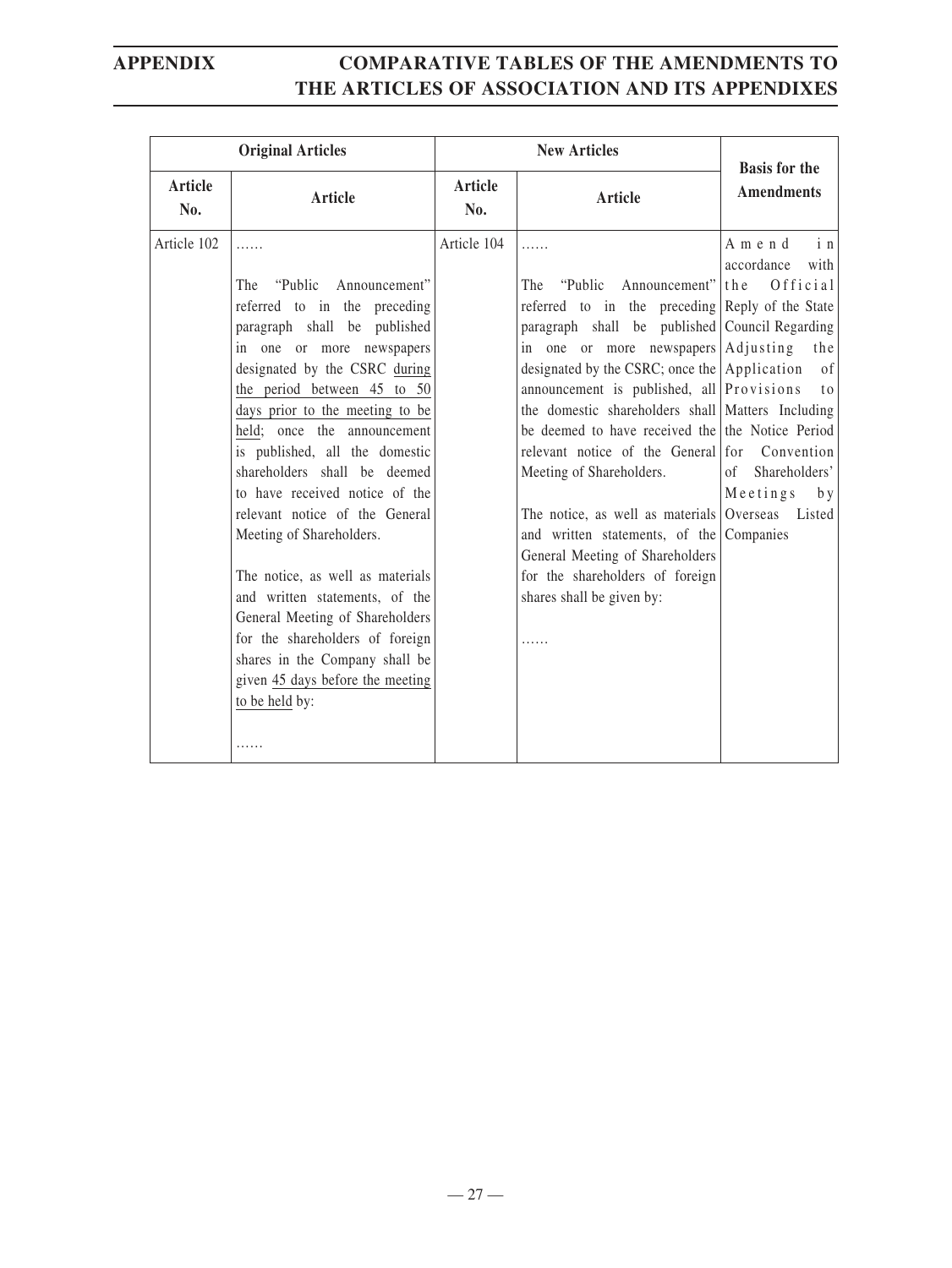| Article<br>Article<br><b>Amendments</b><br><b>Article</b><br><b>Article</b><br>No.<br>No.<br>Article 129<br>Article 127<br>Amend<br>.<br>.<br>accordance<br>The Board of Directors, the Article 90 of the<br>The Board of Directors, the<br>independent<br>director<br>independent directors, and the Securities Law<br>and<br>qualified shareholders have the<br>shareholders holding more than<br>right to publicly solicit votes<br>one percent of the voting shares<br>from shareholders.<br>of the Company or investor<br>protection agencies established in<br>accordance with laws, regulations<br>While<br>soliciting votes<br>of<br>shareholders, sufficient disclosure<br>or the provisions of the securities<br>of information such as the<br>regulatory agency of the State<br>specific voting preference shall<br>Council may act as solicitor and<br>be made to the shareholders from<br>publicly request shareholders of<br>whom voting rights are solicited.<br>listed companies to entrust them<br>No consideration or other form<br>to attend the General Meeting of<br>of de facto consideration shall<br>Shareholders and exercise rights<br>be involved in the solicitation of<br>from shareholders such as the<br>voting rights from shareholders.<br>right to propose and vote on their<br>behalf, either on their own or<br>The Company and the convener<br>of the general meeting of<br>through securities companies or<br>shareholders shall not impose<br>securities service agencies.<br>any minimum shareholding<br>percentage limitation on the<br>the<br>rights<br>Where<br>from<br>solicitation of voting rights.<br>shareholders are solicited in<br>accordance with the preceding | <b>Original Articles</b> |  | <b>New Articles</b>            | <b>Basis for the</b>   |
|---------------------------------------------------------------------------------------------------------------------------------------------------------------------------------------------------------------------------------------------------------------------------------------------------------------------------------------------------------------------------------------------------------------------------------------------------------------------------------------------------------------------------------------------------------------------------------------------------------------------------------------------------------------------------------------------------------------------------------------------------------------------------------------------------------------------------------------------------------------------------------------------------------------------------------------------------------------------------------------------------------------------------------------------------------------------------------------------------------------------------------------------------------------------------------------------------------------------------------------------------------------------------------------------------------------------------------------------------------------------------------------------------------------------------------------------------------------------------------------------------------------------------------------------------------------------------------------------------------------------------------------------------------------------------------------------------------------------|--------------------------|--|--------------------------------|------------------------|
|                                                                                                                                                                                                                                                                                                                                                                                                                                                                                                                                                                                                                                                                                                                                                                                                                                                                                                                                                                                                                                                                                                                                                                                                                                                                                                                                                                                                                                                                                                                                                                                                                                                                                                                     |                          |  |                                |                        |
| disclose<br>the<br>solicitation<br>document(s) and the Company<br>shall cooperate.                                                                                                                                                                                                                                                                                                                                                                                                                                                                                                                                                                                                                                                                                                                                                                                                                                                                                                                                                                                                                                                                                                                                                                                                                                                                                                                                                                                                                                                                                                                                                                                                                                  |                          |  | paragraph, the solicitor shall | i <sub>n</sub><br>with |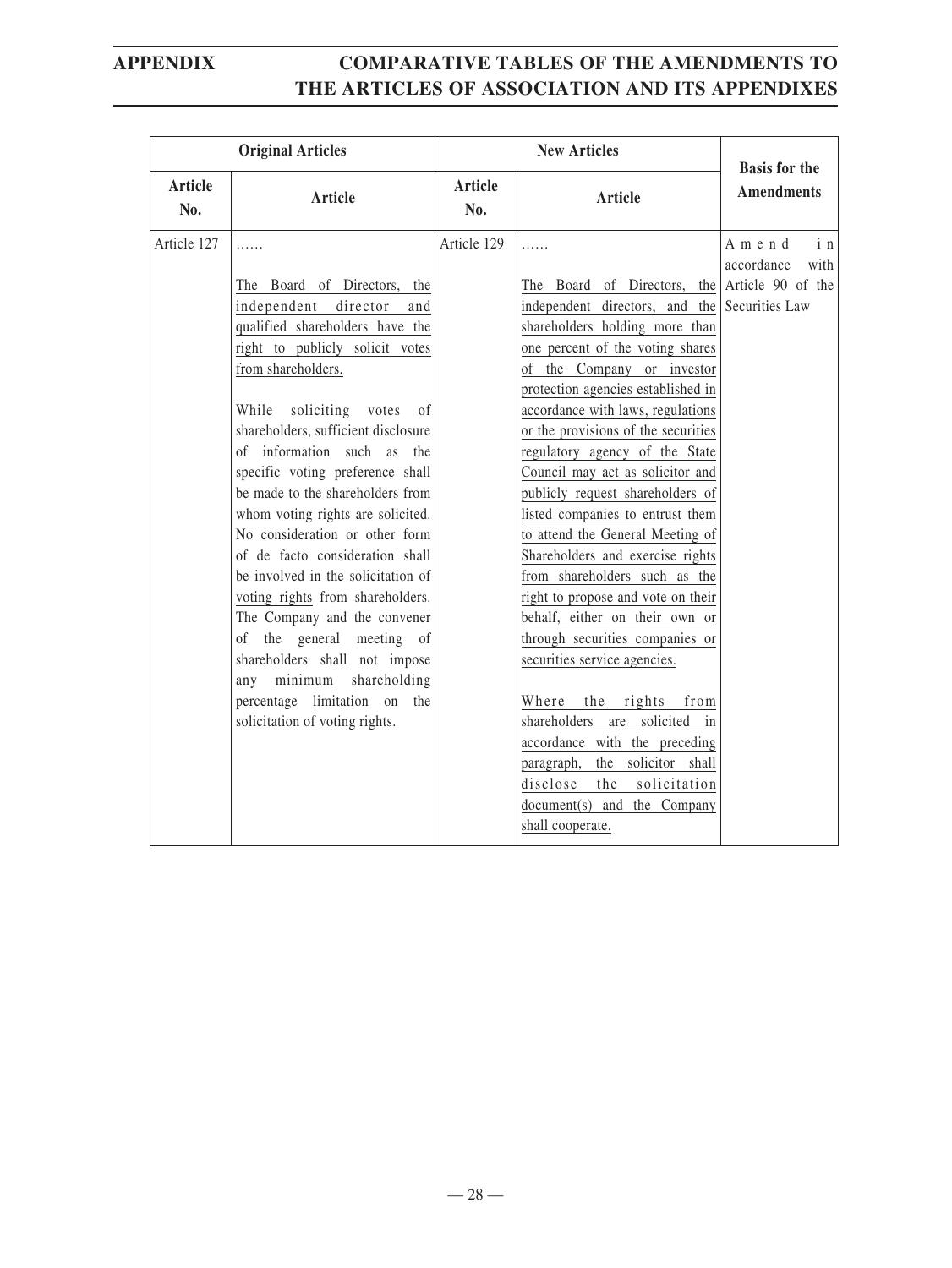|                | <b>Original Articles</b> | <b>New Articles</b> |                                                                                                                                                                                                                                                                                                                                                                                                                                                                                                                                                                                                                                                                                                                                                                                                                                                                                                                             | <b>Basis for the</b> |
|----------------|--------------------------|---------------------|-----------------------------------------------------------------------------------------------------------------------------------------------------------------------------------------------------------------------------------------------------------------------------------------------------------------------------------------------------------------------------------------------------------------------------------------------------------------------------------------------------------------------------------------------------------------------------------------------------------------------------------------------------------------------------------------------------------------------------------------------------------------------------------------------------------------------------------------------------------------------------------------------------------------------------|----------------------|
| Article<br>No. | Article                  | Article<br>No.      | Article                                                                                                                                                                                                                                                                                                                                                                                                                                                                                                                                                                                                                                                                                                                                                                                                                                                                                                                     | <b>Amendments</b>    |
|                |                          |                     | While<br>soliciting<br>votes<br>of<br>shareholders, sufficient disclosure<br>of information such as the<br>specific voting preference shall<br>be made to the shareholders from<br>whom voting rights are solicited.<br>No consideration or other form<br>of de facto consideration shall<br>be involved in the solicitation<br>of rights from shareholders. The<br>Company and the convener of the<br>general meeting of shareholders<br>shall not impose any minimum<br>shareholding percentage<br>limitation on the solicitation of<br>rights from shareholders.<br>If the public solicitation of rights<br>from shareholders violates the<br>laws, regulations or the relevant<br>provisions of the securities<br>regulatory agency of the State<br>Council and causes the listed<br>company or its shareholders to<br>suffer losses, the solicitor shall<br>be liable for compensation in<br>accordance with the laws. |                      |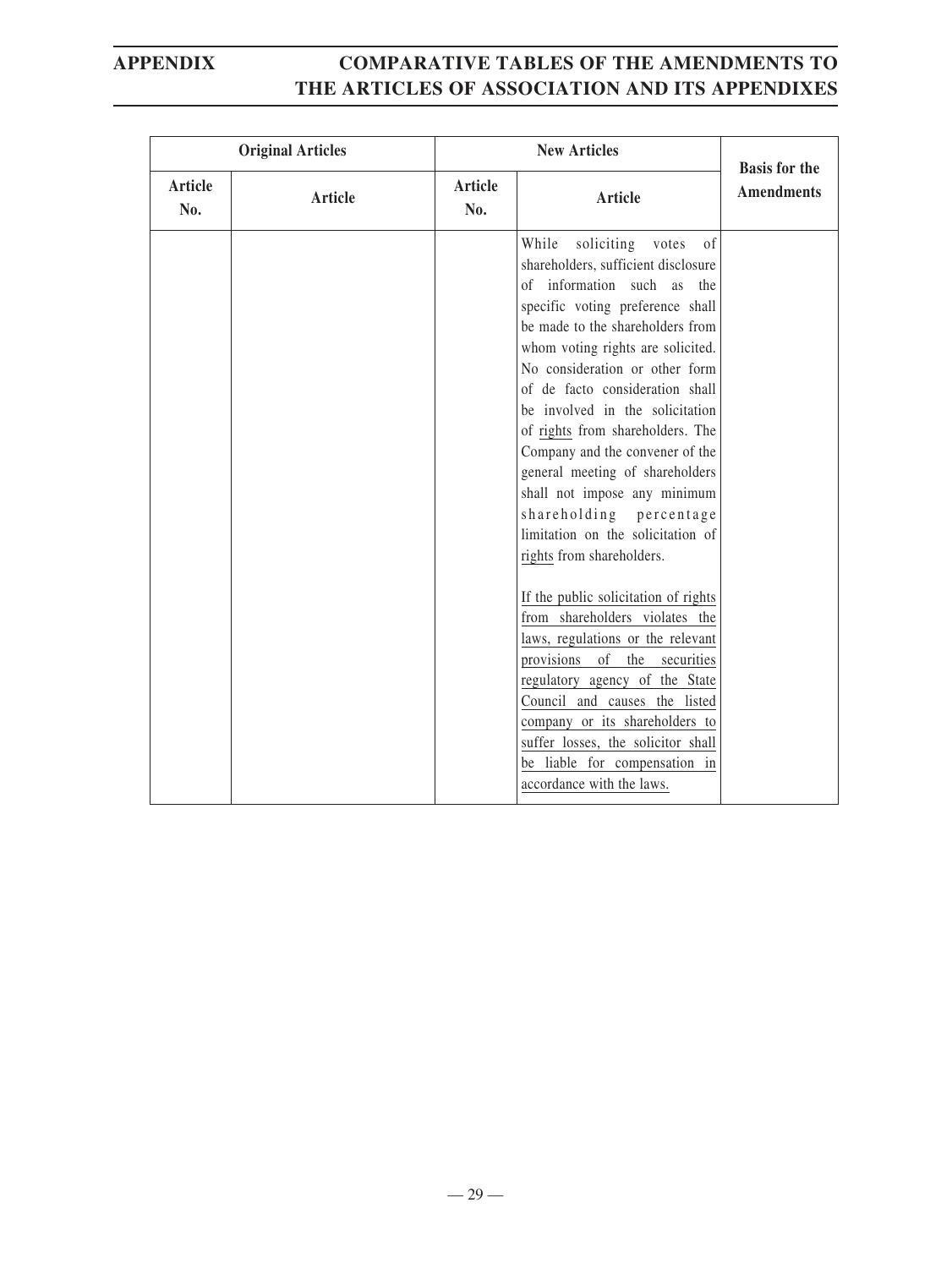| <b>Original Articles</b> |                                                                                                                                                                                                                                                                                                                                                                                                                                                                               | <b>New Articles</b> |                                                                                                                                                                                                                                                                                                                                                                                                                                                                                                                                                                                                                                                                                        |                                           |
|--------------------------|-------------------------------------------------------------------------------------------------------------------------------------------------------------------------------------------------------------------------------------------------------------------------------------------------------------------------------------------------------------------------------------------------------------------------------------------------------------------------------|---------------------|----------------------------------------------------------------------------------------------------------------------------------------------------------------------------------------------------------------------------------------------------------------------------------------------------------------------------------------------------------------------------------------------------------------------------------------------------------------------------------------------------------------------------------------------------------------------------------------------------------------------------------------------------------------------------------------|-------------------------------------------|
| Article<br>No.           | Article                                                                                                                                                                                                                                                                                                                                                                                                                                                                       | Article<br>No.      | <b>Article</b>                                                                                                                                                                                                                                                                                                                                                                                                                                                                                                                                                                                                                                                                         | <b>Basis for the</b><br><b>Amendments</b> |
| Article 149              | The resolution of the General Article 151<br>Meeting of Shareholders shall<br>be promptly announced. The<br>announcement shall state the<br>number of attending shareholders<br>proxies,<br>their<br>number<br>and<br>voting shares<br>and<br>their<br>of<br>percentages to the total number of<br>the voting shares in the Company,<br>the voting method or methods, the<br>voting result for each proposal,<br>and the details of each resolution<br>passed in the meeting. |                     | The resolution of the General $A$ m e n d<br>Meeting of Shareholders shall accordance<br>be promptly announced. The Rule $13.39(5)$ of<br>announcement shall state the the Hong<br>number of attending shareholders Listing Rules<br>proxies,<br>their<br>number<br>and<br>of voting shares<br>and their<br>percentages to the total number of<br>the voting shares in the Company,<br>the voting method or methods, the<br>voting result for each proposal,<br>and the details of each resolution<br>passed in the meeting as well as<br>information as required by the<br>stock exchanges where the shares<br>of the Company are listed or other<br>applicable laws and regulations. | in<br>with<br>Kong                        |
| Article 152              | Where the General Meeting of Article 154<br>Shareholders passes a proposal<br>for the election of a director or<br>supervisor, the appointment of<br>the new director or supervisor<br>shall become effective on the<br>date the relevant proposal on the<br>election is passed at the General<br>Meeting of Shareholders and the<br>qualification of such director's<br>or supervisor's serving as such<br>position is approved by<br>the<br>CSRC.                           |                     | Where the General Meeting of $ A \text{ m} e \text{ n} d$<br>Shareholders passes a proposal accordance<br>for the election of a director or Article 124 of the<br>supervisor, the appointment of the Securities Law<br>new director or supervisor shall<br>become effective on the date the<br>relevant proposal on the election<br>is passed at the General Meeting<br>of Shareholders. If otherwise<br>provided by laws and regulations,<br>such director's or supervisor's<br>serving as such position shall<br>become effective on the date of<br>compliance with relevant laws<br>and regulations.                                                                                | i n<br>with                               |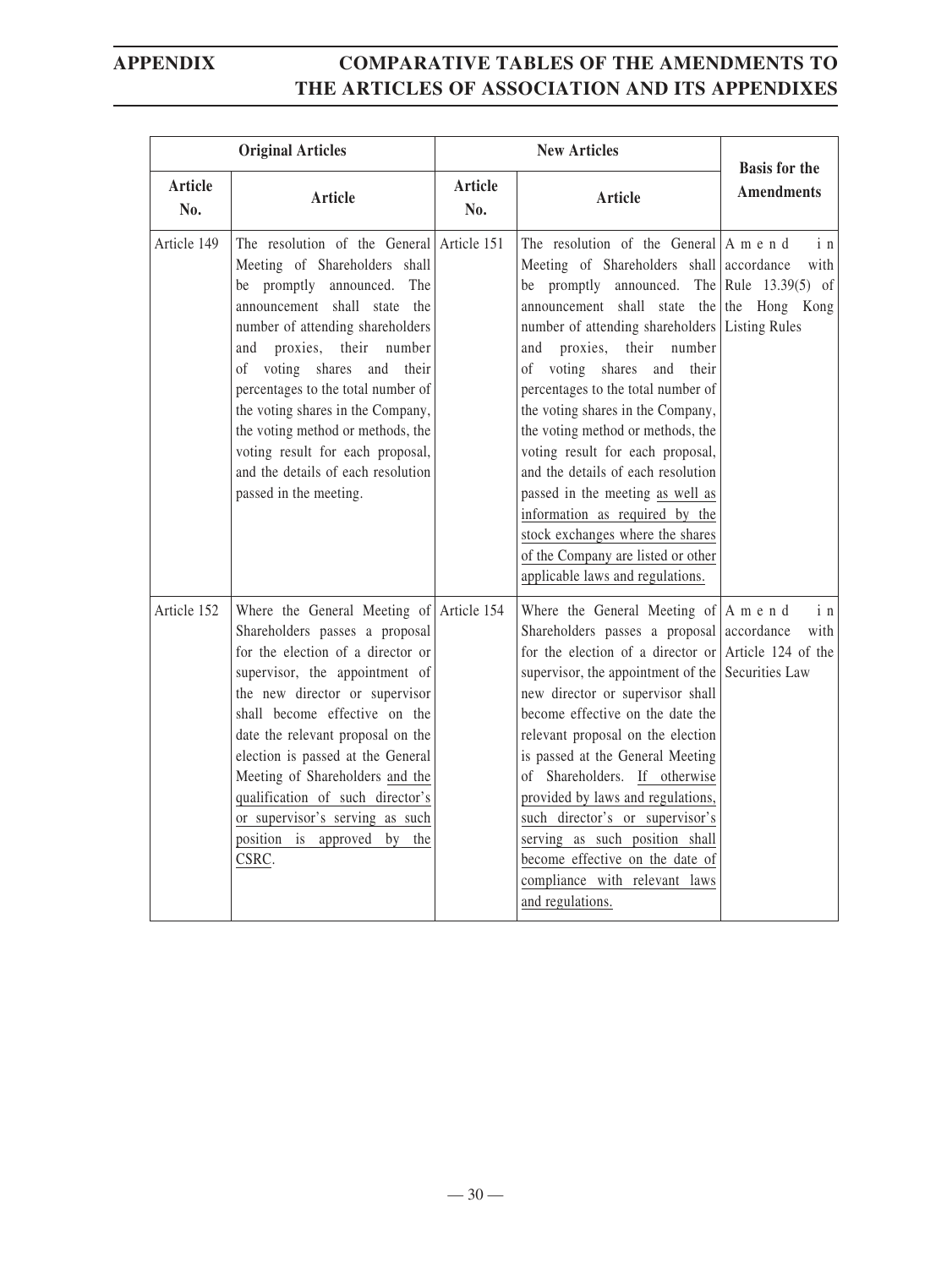| <b>Original Articles</b> |                                                                                                                                                                                                                                                                                                                                                                                                      | <b>New Articles</b> |                                                                                                                                                                                                                                                                                                                                                                                                                                                                                      | <b>Basis for the</b> |
|--------------------------|------------------------------------------------------------------------------------------------------------------------------------------------------------------------------------------------------------------------------------------------------------------------------------------------------------------------------------------------------------------------------------------------------|---------------------|--------------------------------------------------------------------------------------------------------------------------------------------------------------------------------------------------------------------------------------------------------------------------------------------------------------------------------------------------------------------------------------------------------------------------------------------------------------------------------------|----------------------|
| Article<br>No.           | Article                                                                                                                                                                                                                                                                                                                                                                                              | Article<br>No.      | Article                                                                                                                                                                                                                                                                                                                                                                                                                                                                              | <b>Amendments</b>    |
| Article 155              | the Company intends to Article 157<br>If<br>vary or abrogate rights of class<br>shareholders, it may do so only<br>after such variation or abrogation<br>has been approved by way of a<br>special resolution of the General<br>Meeting of Shareholders and by<br>a separate class shareholders'<br>meeting convened by the affected<br>class shareholders in accordance<br>with Articles 154 to 158. |                     | If the Company intends to $\begin{bmatrix} R & e & -n & u & m & b & e & r \end{bmatrix}$<br>vary or abrogate rights of class according to the<br>shareholders, it may do so only Article quoted<br>after such variation or abrogation<br>has been approved by way of a<br>special resolution of the General<br>Meeting of Shareholders and by<br>a separate class shareholders'<br>meeting convened by the affected<br>class shareholders in accordance<br>with Articles 159 to 163. |                      |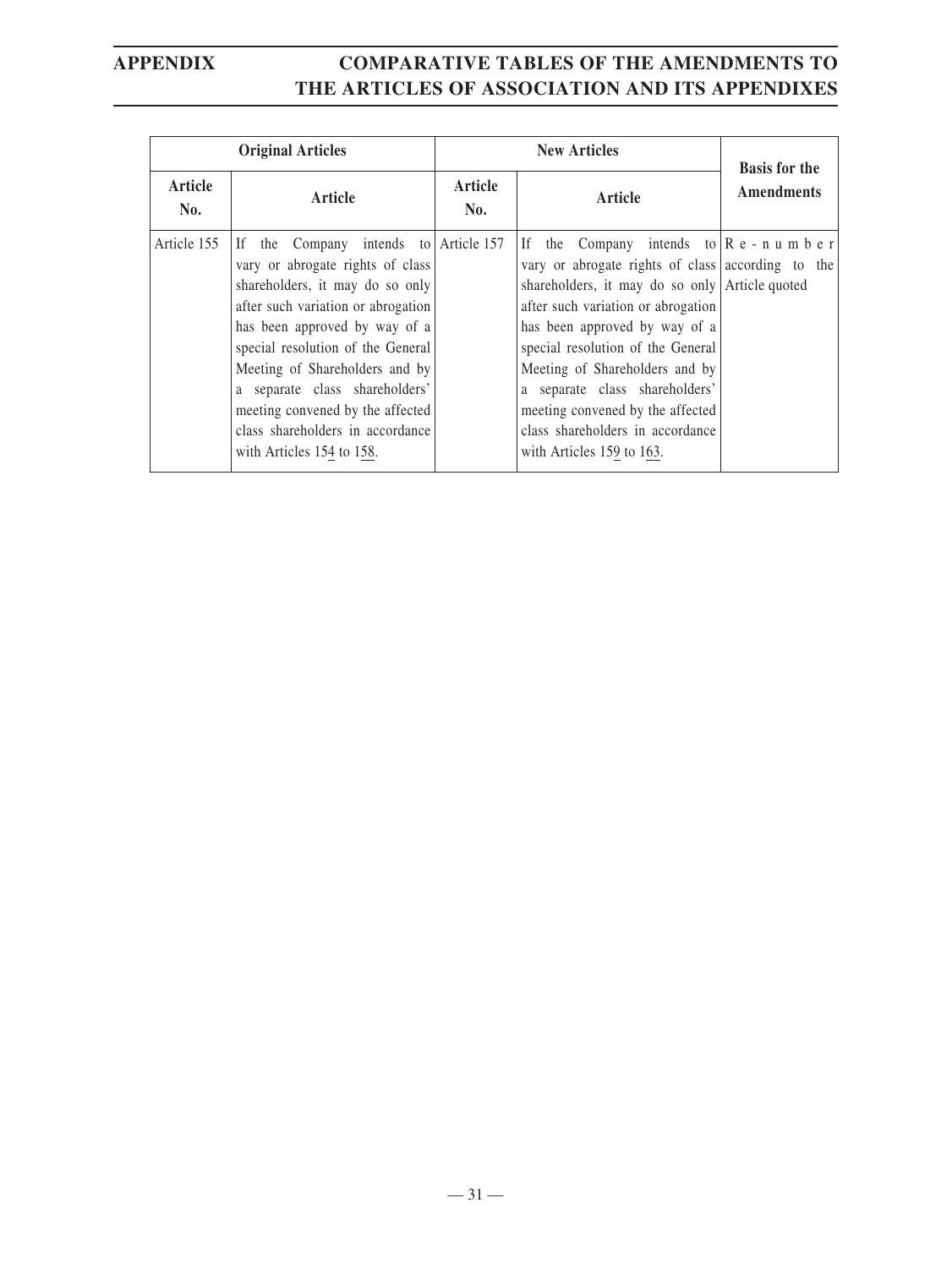| <b>Original Articles</b> |                                                                                                                                                                                                                                                                                                                                                                                                                                                                                                                                                                                                                                                                                                                                                                                                                                                                                                                                                                                                                                                                                                                                                                                                              | <b>New Articles</b> |                                                                                                                                                                                                                                                                                                                                                                                                                                                                                                                                                                                                                                                                                                                                                                                                                                                                                                                                                                                                                                                                                                                                                                                                                                                                                                 |                                           |
|--------------------------|--------------------------------------------------------------------------------------------------------------------------------------------------------------------------------------------------------------------------------------------------------------------------------------------------------------------------------------------------------------------------------------------------------------------------------------------------------------------------------------------------------------------------------------------------------------------------------------------------------------------------------------------------------------------------------------------------------------------------------------------------------------------------------------------------------------------------------------------------------------------------------------------------------------------------------------------------------------------------------------------------------------------------------------------------------------------------------------------------------------------------------------------------------------------------------------------------------------|---------------------|-------------------------------------------------------------------------------------------------------------------------------------------------------------------------------------------------------------------------------------------------------------------------------------------------------------------------------------------------------------------------------------------------------------------------------------------------------------------------------------------------------------------------------------------------------------------------------------------------------------------------------------------------------------------------------------------------------------------------------------------------------------------------------------------------------------------------------------------------------------------------------------------------------------------------------------------------------------------------------------------------------------------------------------------------------------------------------------------------------------------------------------------------------------------------------------------------------------------------------------------------------------------------------------------------|-------------------------------------------|
| <b>Article</b><br>No.    | Article                                                                                                                                                                                                                                                                                                                                                                                                                                                                                                                                                                                                                                                                                                                                                                                                                                                                                                                                                                                                                                                                                                                                                                                                      | Article<br>No.      | <b>Article</b>                                                                                                                                                                                                                                                                                                                                                                                                                                                                                                                                                                                                                                                                                                                                                                                                                                                                                                                                                                                                                                                                                                                                                                                                                                                                                  | <b>Basis for the</b><br><b>Amendments</b> |
| Article 157              | Shareholders of the affected Article 159<br>class, whether or not otherwise<br>having the right to vote at<br>General Meeting of Shareholders,<br>shall have right to vote at class<br>shareholders' meetings in respect<br>of any of the matters referred to<br>in items $(2)$ to $(8)$ and items $(11)$<br>to $(12)$ of Article 153, except that<br>interested shareholders shall not<br>have the right to vote at class<br>shareholders' meetings.<br>For the purposes of the preceding<br>paragraph, the term "interested<br>shareholders" shall have the<br>following meaning:<br>$(1)$ if the Company is to<br>issue a buyback offer to all of<br>the shareholders in the same<br>proportion or is to buy back<br>its own shares through open<br>transactions on a stock exchange<br>in accordance with Article 29<br>of this AOA, the controlling<br>shareholder as defined in Article<br>326 of this AOA shall be an<br>"interested shareholder";<br>(2) if the Company is to buy back<br>its own shares by agreements<br>outside a stock exchange in<br>accordance with Article 29 of this<br>AOA, holders of shares to which<br>such agreements relate shall be<br>"interested shareholders";<br>. |                     | Shareholders of the affected $\begin{bmatrix} R & e & -n & u & m & b & e & r \end{bmatrix}$<br>class, whether or not otherwise according to the<br>having the right to vote at Article quoted<br>General Meeting of Shareholders,<br>shall have right to vote at class<br>shareholders' meetings in respect<br>of any of the matters referred to<br>in items $(2)$ to $(8)$ and items $(11)$<br>to $(12)$ of Article 158, except that<br>interested shareholders shall not<br>have the right to vote at class<br>shareholders' meetings.<br>For the purposes of the preceding<br>paragraph, the term "interested<br>shareholders" shall have the<br>following meaning:<br>$(1)$ if the Company is to<br>issue a buyback offer to all of<br>the shareholders in the same<br>proportion or is to buy back<br>its own shares through open<br>transactions on a stock exchange<br>in accordance with Article 33<br>of this AOA, the controlling<br>shareholder as defined in Article<br>322 of this AOA shall be an<br>"interested shareholder";<br>(2) if the Company is to buy back<br>its own shares by agreements<br>outside a stock exchange in<br>accordance with Article 33 of this<br>AOA, holders of shares to which<br>such agreements relate shall be<br>"interested shareholders";<br>. |                                           |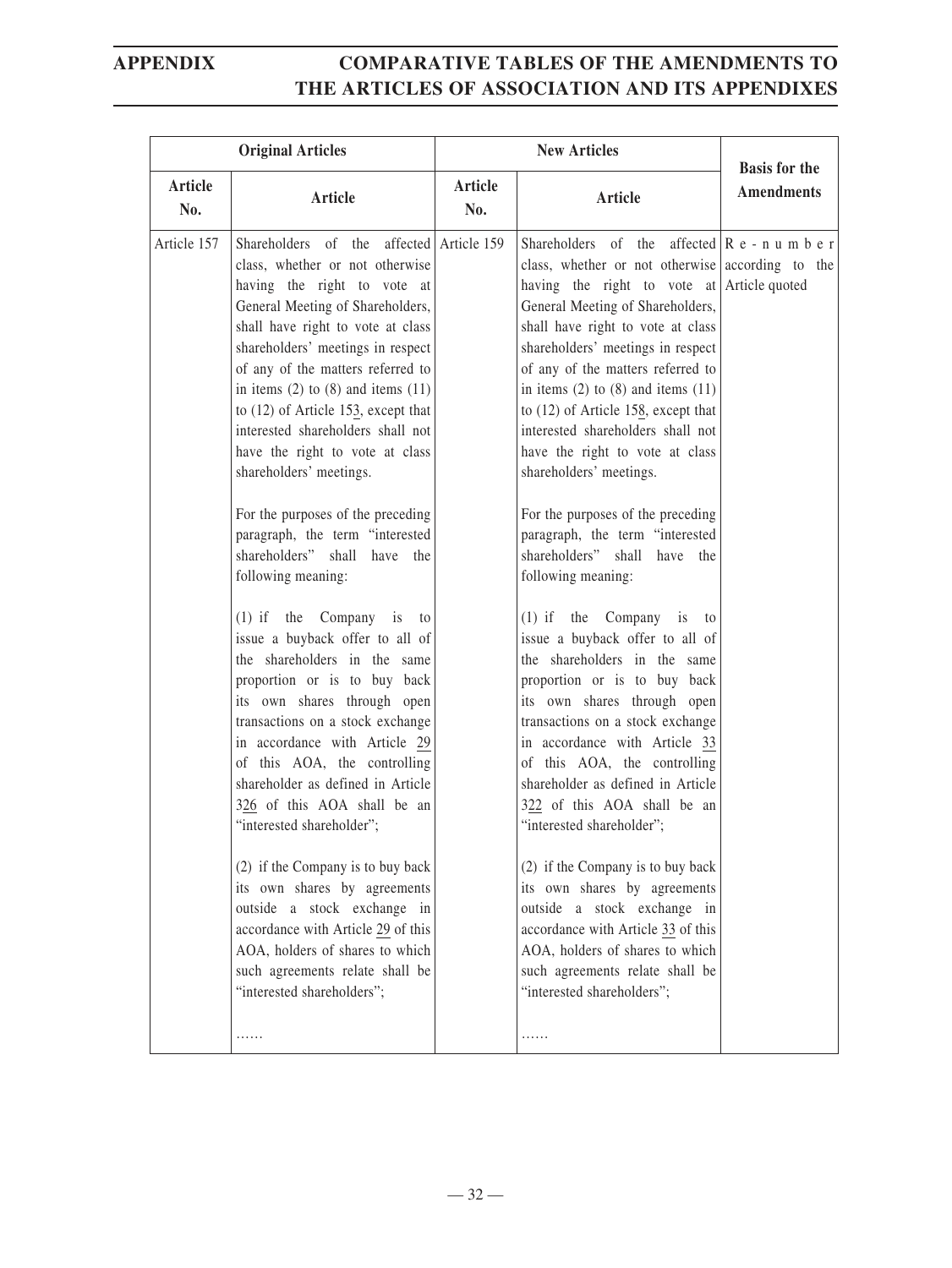| <b>Original Articles</b> |                                                                                                                                                                                                                                                                                                                                                                                                                                                                                                                                                                                                                                                                                                                                                                                                                                                                                                                                                                                                                                                                                                                                                                              | <b>New Articles</b> |                                                                                                                                                                                                                                                                                                                                                                                                                                                                                                     | <b>Basis for the</b>                                                                                                                                                                                                      |
|--------------------------|------------------------------------------------------------------------------------------------------------------------------------------------------------------------------------------------------------------------------------------------------------------------------------------------------------------------------------------------------------------------------------------------------------------------------------------------------------------------------------------------------------------------------------------------------------------------------------------------------------------------------------------------------------------------------------------------------------------------------------------------------------------------------------------------------------------------------------------------------------------------------------------------------------------------------------------------------------------------------------------------------------------------------------------------------------------------------------------------------------------------------------------------------------------------------|---------------------|-----------------------------------------------------------------------------------------------------------------------------------------------------------------------------------------------------------------------------------------------------------------------------------------------------------------------------------------------------------------------------------------------------------------------------------------------------------------------------------------------------|---------------------------------------------------------------------------------------------------------------------------------------------------------------------------------------------------------------------------|
| Article<br>No.           | <b>Article</b>                                                                                                                                                                                                                                                                                                                                                                                                                                                                                                                                                                                                                                                                                                                                                                                                                                                                                                                                                                                                                                                                                                                                                               | Article<br>No.      | Article                                                                                                                                                                                                                                                                                                                                                                                                                                                                                             | <b>Amendments</b>                                                                                                                                                                                                         |
| Article 158              | of a<br>Resolutions<br>shareholders' meeting may be<br>passed only by two-thirds or more<br>of the equity interests carrying<br>voting rights that are represented<br>at the meeting in accordance with<br>Article 154.                                                                                                                                                                                                                                                                                                                                                                                                                                                                                                                                                                                                                                                                                                                                                                                                                                                                                                                                                      | class Article 160   | of<br>Resolutions<br>a a<br>shareholders' meeting may be according to the<br>passed only by two-thirds or more Article quoted<br>of the equity interests carrying<br>voting rights that are represented<br>at the meeting in accordance with<br>Article 159.                                                                                                                                                                                                                                        | class $\mathbb{R}$ e - n u m b e r                                                                                                                                                                                        |
| Article 159              | The notice of a meeting of Article 161<br>classified<br>shareholders<br>shall<br>be given in writing to all the<br>registered shareholders of the<br>class concerned, 45 days before<br>the date of the meeting, informing<br>the resolutions on the agenda, and<br>the place and time of the meeting.<br>The shareholder that intends to<br>attend the meeting shall give his<br>or her written reply concerning<br>his or her attendance to the<br>Company 20 days before the date<br>of the meeting.<br>If the number of shares carrying<br>the right to vote at the meeting<br>represented by the shareholders<br>intending to attend the meeting is<br>more than half of the total number<br>of shares of that class carrying<br>the right to vote at the meeting,<br>the Company may hold the class<br>shareholders' meeting. If not,<br>the Company shall, within five<br>days, inform the shareholders<br>once again of the matters to<br>be considered at and the date<br>and place of the meeting in the<br>form of a public announcement.<br>After such notification by public<br>announcement,<br>the<br>Company<br>may hold the class shareholders'<br>meeting. |                     | notice<br>of<br>The<br>a a<br>shareholders' meeting of the accordance<br>Company shall be given in $ $ the<br>writing to all the registered Reply of the State<br>shareholders<br>concerned, by reference to the $\operatorname{Adj }$ as a disting<br>time limit for notice required<br>by this AOA for convening a Provisions<br>General Meeting of Shareholders,   Matters Including<br>informing the matters to be the Notice Period<br>considered at and the date and<br>place of the meeting. | class $A$ m e n d<br>i n<br>with<br>Official<br>of the $\text{class}$ Council regarding<br>the<br>Application<br>of<br>t o<br>for<br>Convention<br>Shareholders'<br>of<br>Meetings<br>b y<br>Overseas Listed<br>Companies |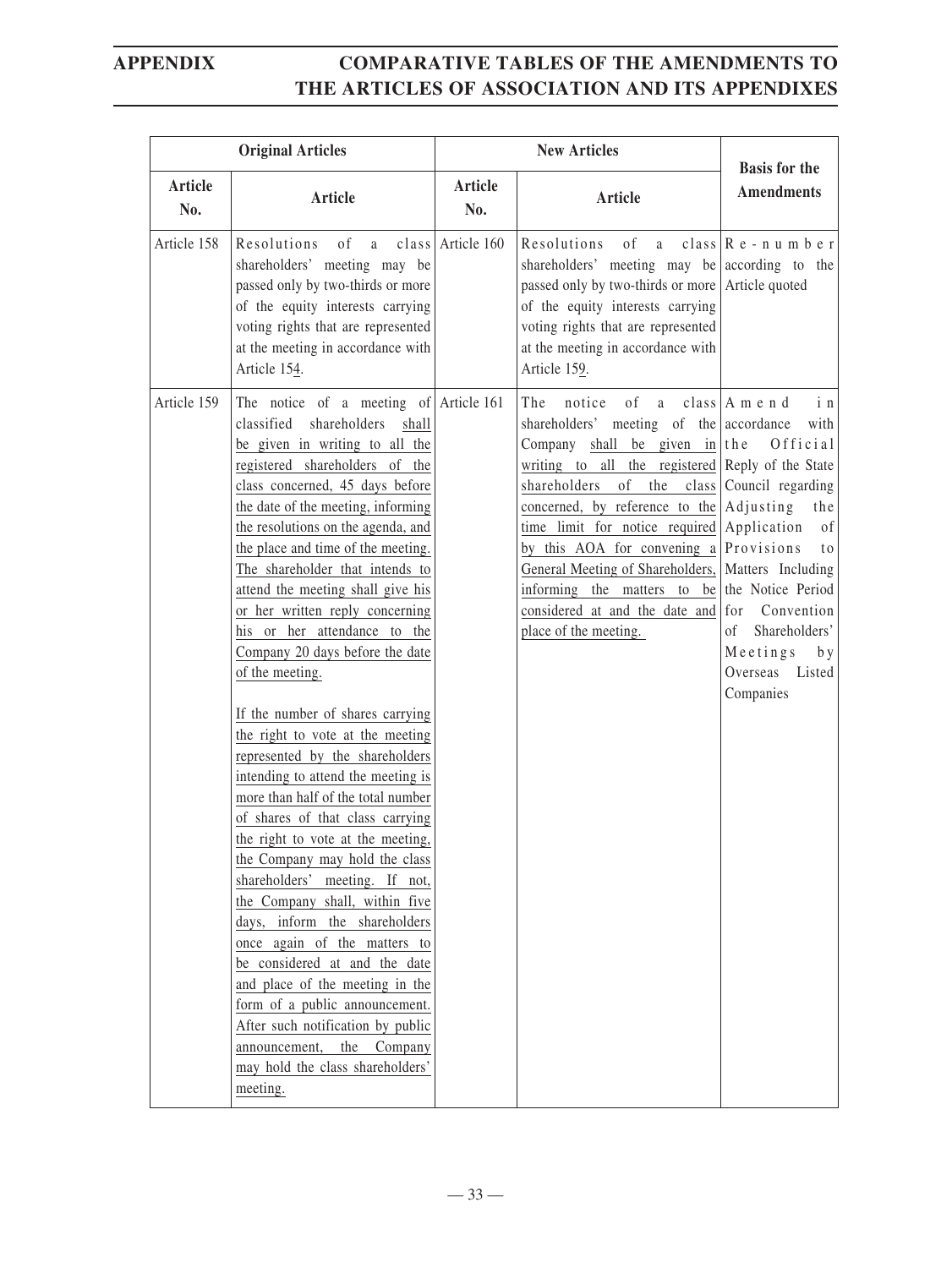| <b>Original Articles</b> |                                                                                                                                                                                                                                                                                                                                                                                                                                                                                                                                                                                                                                                                                                                                                                                                                                                                                                                                                                                                                                                                                                                                                                                                                                | <b>New Articles</b>   |                                                                                                                                                                                                                                                                                                                                                                                                                                                                                                                                                                                                                                                                                                                                                                                                                                                                                                                                                                                                                                                                                                                                                                                                                                                                                                 | <b>Basis for the</b>                         |
|--------------------------|--------------------------------------------------------------------------------------------------------------------------------------------------------------------------------------------------------------------------------------------------------------------------------------------------------------------------------------------------------------------------------------------------------------------------------------------------------------------------------------------------------------------------------------------------------------------------------------------------------------------------------------------------------------------------------------------------------------------------------------------------------------------------------------------------------------------------------------------------------------------------------------------------------------------------------------------------------------------------------------------------------------------------------------------------------------------------------------------------------------------------------------------------------------------------------------------------------------------------------|-----------------------|-------------------------------------------------------------------------------------------------------------------------------------------------------------------------------------------------------------------------------------------------------------------------------------------------------------------------------------------------------------------------------------------------------------------------------------------------------------------------------------------------------------------------------------------------------------------------------------------------------------------------------------------------------------------------------------------------------------------------------------------------------------------------------------------------------------------------------------------------------------------------------------------------------------------------------------------------------------------------------------------------------------------------------------------------------------------------------------------------------------------------------------------------------------------------------------------------------------------------------------------------------------------------------------------------|----------------------------------------------|
| Article<br>No.           | Article                                                                                                                                                                                                                                                                                                                                                                                                                                                                                                                                                                                                                                                                                                                                                                                                                                                                                                                                                                                                                                                                                                                                                                                                                        | <b>Article</b><br>No. | <b>Article</b>                                                                                                                                                                                                                                                                                                                                                                                                                                                                                                                                                                                                                                                                                                                                                                                                                                                                                                                                                                                                                                                                                                                                                                                                                                                                                  | <b>Amendments</b>                            |
| Article 162              | divided<br>Directors<br>are<br>executive directors and<br>$non-$<br>executive directors. An executive<br>director is a director that is also<br>a senior management member or<br>holds other operational positions<br>at the Company or any of its<br>controlled subsidiaries. A non-<br>executive director is a director<br>is not a senior management<br>holds other<br>member, nor<br>operational positions<br>at the<br>Company or any of its controlled<br>subsidiaries. A non-executive<br>director may be an independent<br>director. A director shall obtain<br>the eligibility approved by the<br>CSRC before he or she may<br>assume his or her office. The<br>Company shall not engage<br>any ineligible person to hold<br>a director's office, nor shall<br>empower any ineligible person in<br>violation of relevant stipulations.<br>The office of a director other than<br>an independent director may be<br>held by the President or any other<br>senior management member of<br>the Company, provided that the<br>directors that also hold the office<br>of the President or any other<br>senior management position of<br>the Company shall not be more<br>than half of all the directors of the<br>Company. | into Article 164      | divided<br>Directors<br>are<br>executive directors and<br>non-<br>executive directors. An executive Article 124 of the<br>director is a director that is also Securities Law<br>a senior management member or<br>holds other operational positions<br>at the Company or any of its<br>controlled subsidiaries. A non-<br>executive director is a director<br>is not a senior management<br>holds<br>other<br>member,<br>nor<br>operational positions at the<br>Company or any of its controlled<br>subsidiaries. A non-executive<br>director may be an independent<br>director.<br>The appointment<br>or removal of director of the<br>Company shall be filed with the<br>securities regulatory agency of<br>the State Council. The Company<br>shall not engage any ineligible<br>person to hold a director's<br>office, nor shall it empower any<br>ineligible person in violation of<br>relevant stipulations.<br>The office of a director other than<br>an independent director may be<br>held by the President or any other<br>senior management member of<br>the Company, provided that the<br>directors that also hold the office<br>of the President or any other<br>senior management position of<br>the Company shall not be more<br>than half of all the directors of the<br>Company. | $into/A$ m e n d<br>in<br>accordance<br>with |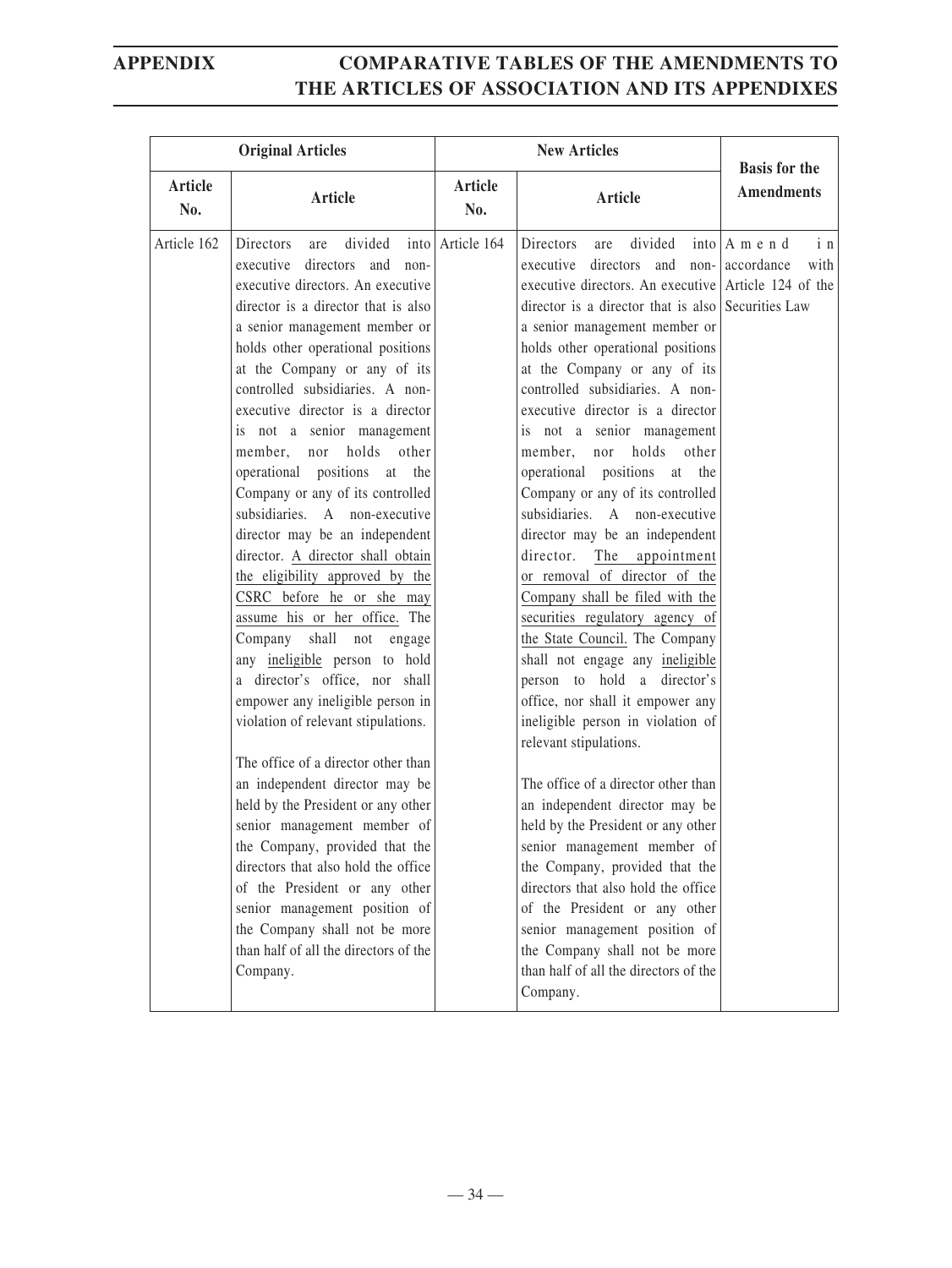|                       | <b>Original Articles</b>                                                                                                                                                                                                                                                                                                                                                                                                                                                                                                                                                                                                                                                     | <b>New Articles</b> |         | <b>Basis for the</b>                                                                                                                                                                          |
|-----------------------|------------------------------------------------------------------------------------------------------------------------------------------------------------------------------------------------------------------------------------------------------------------------------------------------------------------------------------------------------------------------------------------------------------------------------------------------------------------------------------------------------------------------------------------------------------------------------------------------------------------------------------------------------------------------------|---------------------|---------|-----------------------------------------------------------------------------------------------------------------------------------------------------------------------------------------------|
| <b>Article</b><br>No. | Article                                                                                                                                                                                                                                                                                                                                                                                                                                                                                                                                                                                                                                                                      | Article<br>No.      | Article | <b>Amendments</b>                                                                                                                                                                             |
| Article 163           | Directors of the Company shall:<br>(1) be persons of integrity,<br>honesty and good behavior;<br>(2) have a good knowledge<br>of securities-related laws,<br>regulations, rules and standards,<br>and have the operational and<br>managing skills required for the<br>performance of his or her duties;<br>(3) satisfy the requirement of<br>the CSRC that he or she must<br>have worked in the securities,<br>financial, economic, legal or<br>accounting sector for a certain<br>number of years;<br>(4) satisfy the educational<br>background requirement of the<br>CSRC; and<br>(5) meet other conditions under<br>relevant laws, regulations and<br>rules and this AOA. |                     |         | Article 248 of the<br>original Articles<br>of Association<br>applies to the<br>appointment<br>qualifications<br>0 <sup>f</sup><br>directors,<br>supervisors<br>and<br>$s$ enior<br>management |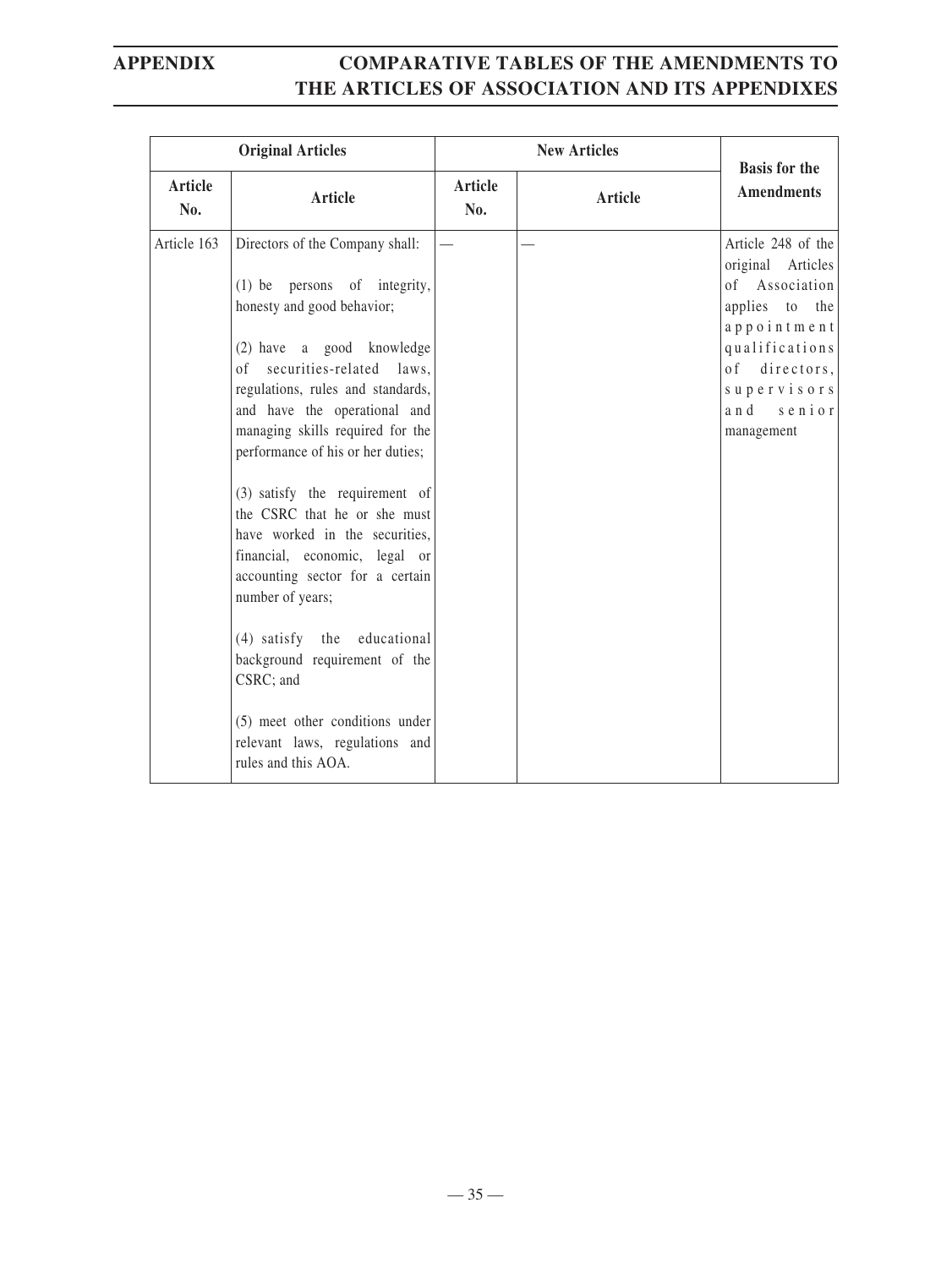|                | <b>Original Articles</b>                                                                                                                                                                                                                                                                                                                                                                                                                                                                                                                                                                                                                                                                                                                                                | <b>New Articles</b>   |         | <b>Basis for the</b>                                                                                                                                                                |
|----------------|-------------------------------------------------------------------------------------------------------------------------------------------------------------------------------------------------------------------------------------------------------------------------------------------------------------------------------------------------------------------------------------------------------------------------------------------------------------------------------------------------------------------------------------------------------------------------------------------------------------------------------------------------------------------------------------------------------------------------------------------------------------------------|-----------------------|---------|-------------------------------------------------------------------------------------------------------------------------------------------------------------------------------------|
| Article<br>No. | <b>Article</b>                                                                                                                                                                                                                                                                                                                                                                                                                                                                                                                                                                                                                                                                                                                                                          | <b>Article</b><br>No. | Article | <b>Amendments</b>                                                                                                                                                                   |
| Article 164    | Independent directors shall:<br>(1) be persons of integrity,<br>honesty and good behavior;<br>(2) have a good knowledge<br>securities-related laws,<br>οf<br>regulations, rules and standards,<br>and have the operational and<br>managing skills required for the<br>performance of his or her duties;<br>(3) satisfy the requirement of<br>the CSRC that he or she must<br>have worked in the securities,<br>financial, economic, legal or<br>accounting sector for a certain<br>number of years;<br>(4) satisfy the educational<br>background requirement of the<br>CSRC;<br>(5) have sufficient time and<br>energy to perform their duties and<br>responsibilities; and<br>(6) meet other conditions under<br>relevant laws, regulations and<br>rules and this AOA. |                       |         | Article 248 of the<br>original Articles<br>Association<br>of<br>applies to the<br>appointment<br>qualifications<br>0f<br>directors,<br>supervisors<br>a n d<br>senior<br>management |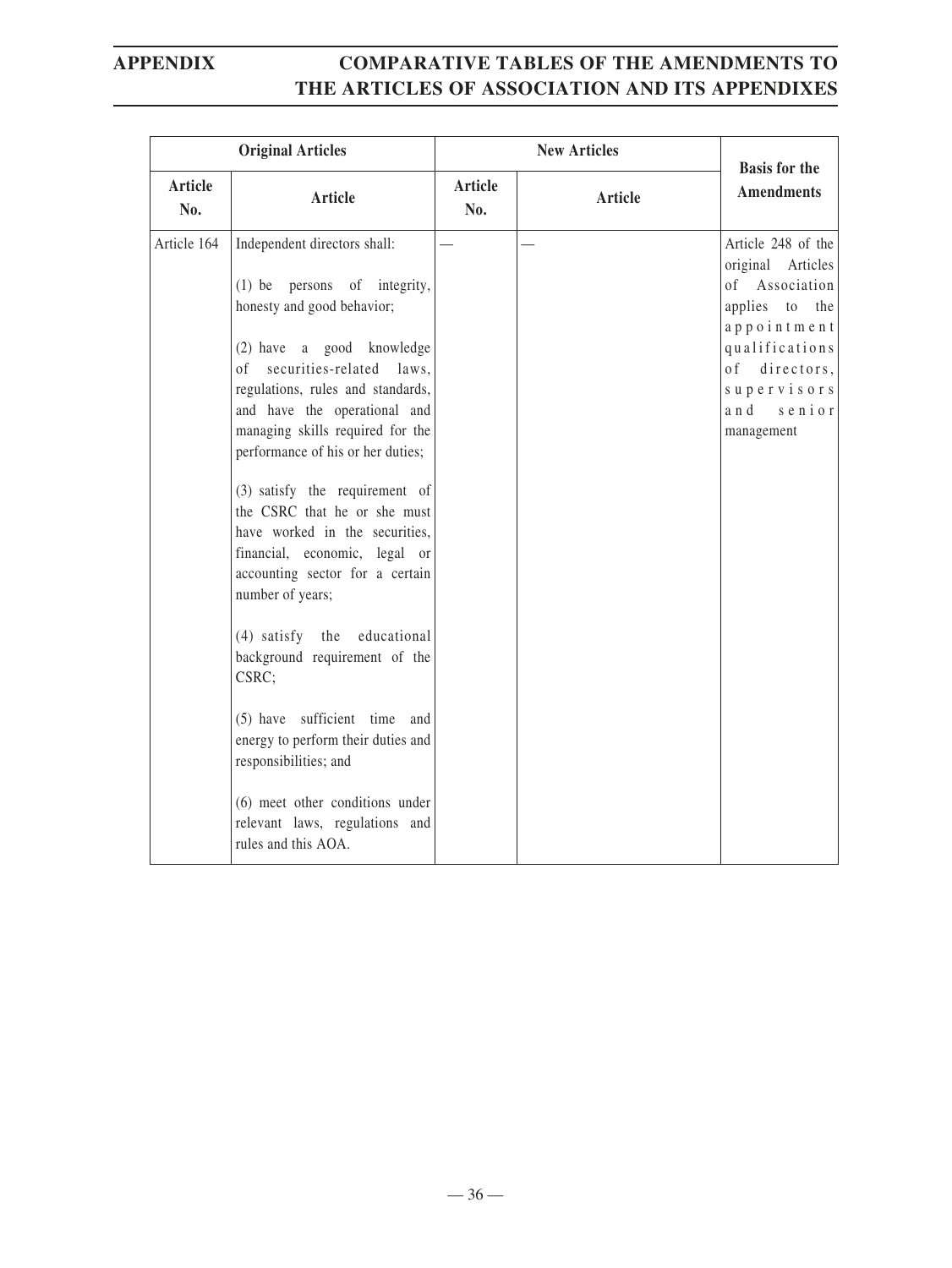| <b>Original Articles</b> |                                                                                                                                                                                                                                                                                                                                                                                                                                                                                                                                                                                                                                                                                                                                                                                          |                       | <b>New Articles</b>                                                                                                                                                                                                                                                                                                                                                                                                                                                                                                                                                                                                                                                                                                                                                                                                                                                                                                                                 | <b>Basis for the</b>                                                                                                                                                           |
|--------------------------|------------------------------------------------------------------------------------------------------------------------------------------------------------------------------------------------------------------------------------------------------------------------------------------------------------------------------------------------------------------------------------------------------------------------------------------------------------------------------------------------------------------------------------------------------------------------------------------------------------------------------------------------------------------------------------------------------------------------------------------------------------------------------------------|-----------------------|-----------------------------------------------------------------------------------------------------------------------------------------------------------------------------------------------------------------------------------------------------------------------------------------------------------------------------------------------------------------------------------------------------------------------------------------------------------------------------------------------------------------------------------------------------------------------------------------------------------------------------------------------------------------------------------------------------------------------------------------------------------------------------------------------------------------------------------------------------------------------------------------------------------------------------------------------------|--------------------------------------------------------------------------------------------------------------------------------------------------------------------------------|
| <b>Article</b><br>No.    | <b>Article</b>                                                                                                                                                                                                                                                                                                                                                                                                                                                                                                                                                                                                                                                                                                                                                                           | <b>Article</b><br>No. | Article                                                                                                                                                                                                                                                                                                                                                                                                                                                                                                                                                                                                                                                                                                                                                                                                                                                                                                                                             | <b>Amendments</b>                                                                                                                                                              |
| Article 165              | An independent director shall Article 165<br>not be connected to, nor hold<br>any interest conflicting with, the<br>Company, nor have any other<br>circumstance that may prevent his<br>or her independent and objective<br>judgment.<br>The following persons shall not<br>be independent directors of the<br>Company:<br>(3) any natural person that holds<br>or controls more than 1% of<br>the shares in the Company, any<br>natural person shareholder that is<br>the top ten largest shareholders<br>of the Company, or any natural<br>person that controls more than<br>5% of the shares in the Company,<br>and his lineal relatives and major<br>social relations;<br>.<br>(7) other persons<br>determined<br>by the CSRC as not qualified to<br>serve as independent directors. |                       | An independent director shall<br>not be connected to, nor hold<br>any interest conflicting with, the controls<br>Company, nor have any other more of the shares<br>circumstance that may prevent his $\vert$ in the Company"<br>or her independent and objective is included in "any<br>judgment.<br>The following persons shall not $ 1\%$ or more of<br>be independent directors of the the shares in the<br>Company:<br>(3) any natural person that holds the same time<br>or controls more than 1% of<br>the shares in the Company, any<br>natural person shareholder that is<br>the top ten largest shareholders<br>of the Company, and his lineal<br>relatives<br>and<br>major<br>social<br>relations;<br>determined<br>(7) other persons<br>by the CSRC as not qualified<br>independent<br>to<br>serve<br>as<br>directors, or evaluated as not<br>being independent by the stock<br>exchanges where the shares of the<br>Company are listed. | "Any<br>natural<br>that<br>person<br>$5\%$ or<br>natural person that<br>holds or controls<br>Company", and no<br>limitation overlap<br>is needed; improve<br>the expression at |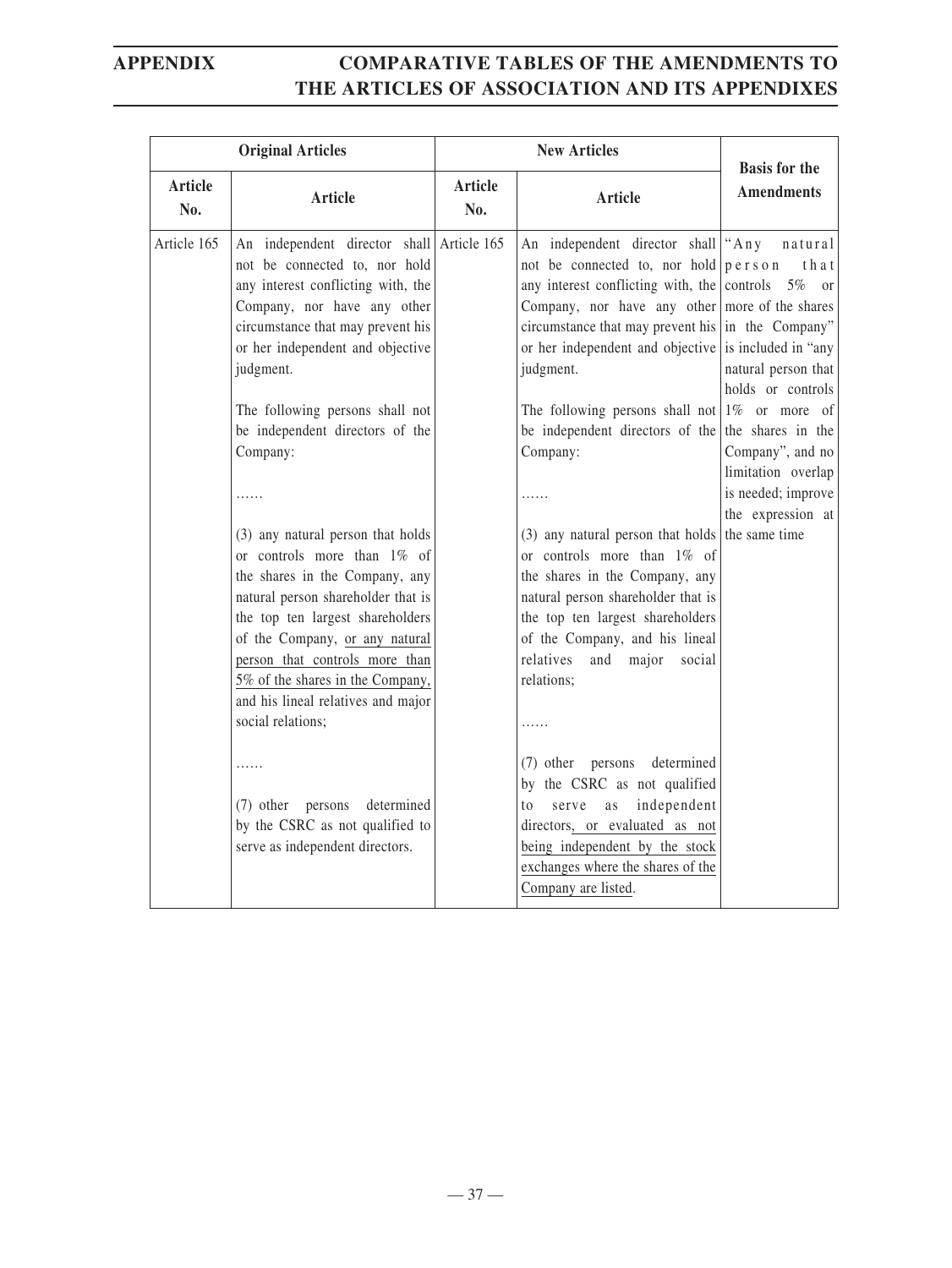|                       | <b>Original Articles</b>                                                                                                                                                                                                                                                                                                                                                                                                                                                                                                                                                                                                                                                                                                                                                                                               | <b>New Articles</b>   |         | <b>Basis for the</b>                                                                                                                                                                  |
|-----------------------|------------------------------------------------------------------------------------------------------------------------------------------------------------------------------------------------------------------------------------------------------------------------------------------------------------------------------------------------------------------------------------------------------------------------------------------------------------------------------------------------------------------------------------------------------------------------------------------------------------------------------------------------------------------------------------------------------------------------------------------------------------------------------------------------------------------------|-----------------------|---------|---------------------------------------------------------------------------------------------------------------------------------------------------------------------------------------|
| <b>Article</b><br>No. | Article                                                                                                                                                                                                                                                                                                                                                                                                                                                                                                                                                                                                                                                                                                                                                                                                                | <b>Article</b><br>No. | Article | <b>Amendments</b>                                                                                                                                                                     |
| Article 166           | The Chairman and the Vice<br>Chairman of<br>the<br>Board of<br>Directors shall:<br>$(1)$ be a person of integrity,<br>honesty and good behavior;<br>(2) have a good knowledge<br>securities-related laws,<br>$\circ$ f<br>regulations, rules and standards,<br>and have the operational and<br>managing skills required for the<br>performance of his or her duties;<br>(3) satisfy the requirement of<br>the CSRC that he or she must<br>have worked in the securities,<br>financial, economic, legal or<br>accounting sector for a certain<br>number of years;<br>$(4)$ satisfy<br>the<br>educational<br>background requirement of the<br>CSRC;<br>(5) have passed the qualification<br>test recognized by the CSRC; and<br>(6) meet other conditions under<br>relevant laws, regulations and<br>rules and this AOA. |                       |         | Article 248 of the<br>original Articles<br>of Association<br>applies<br>to<br>the<br>appointment<br>qualifications<br>o f<br>directors,<br>supervisors<br>and<br>senior<br>management |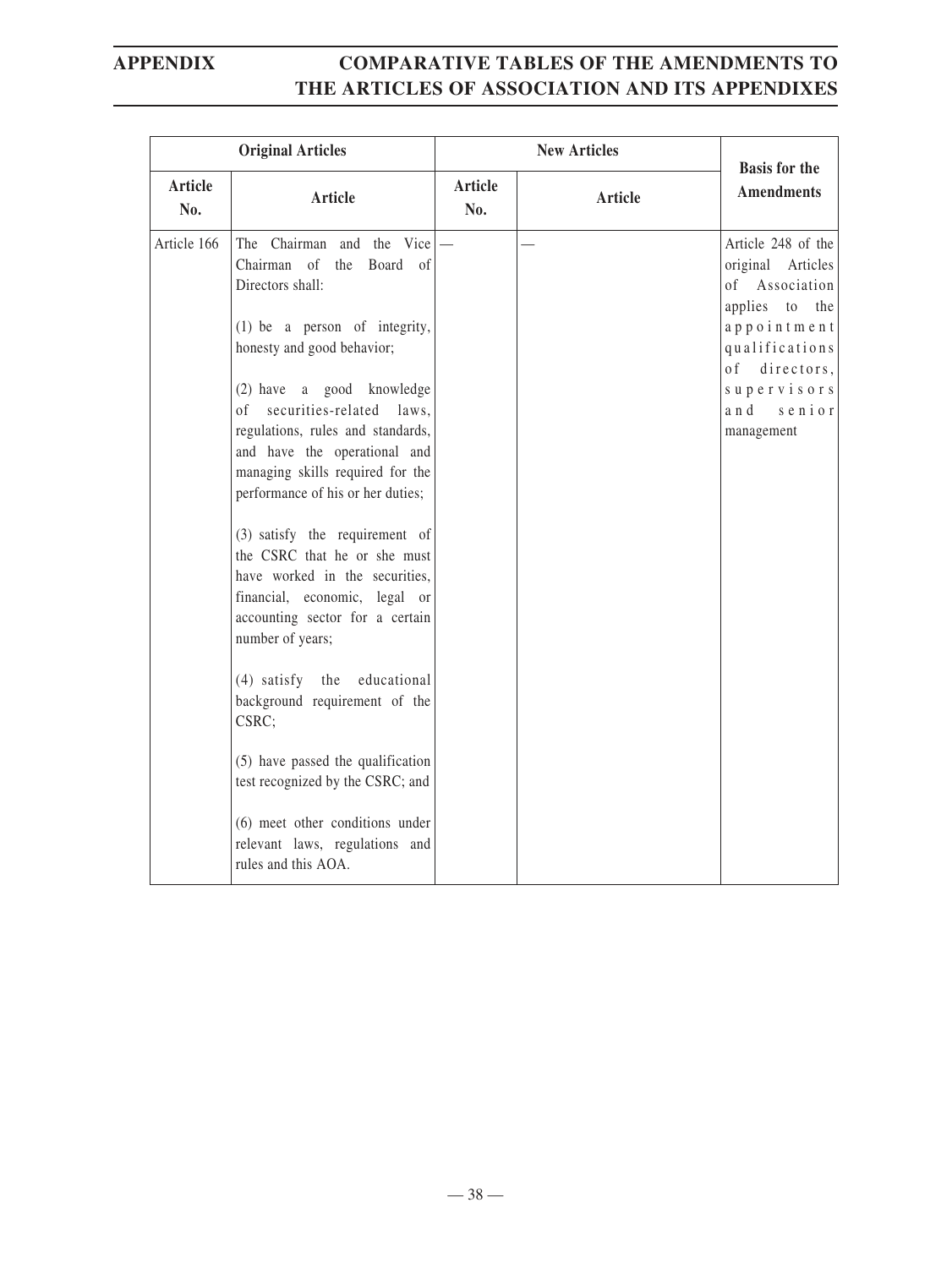|                       | <b>Original Articles</b>                                                                                                                                                                                                                                                                                                                                                                                                                                                                                         |                       | <b>New Articles</b>                                                                                                                                                                                                                                                                                                                                                                                                                                                                                                                                                                                                                                                                                                                                                                                                                     | <b>Basis for the</b>                                                                         |
|-----------------------|------------------------------------------------------------------------------------------------------------------------------------------------------------------------------------------------------------------------------------------------------------------------------------------------------------------------------------------------------------------------------------------------------------------------------------------------------------------------------------------------------------------|-----------------------|-----------------------------------------------------------------------------------------------------------------------------------------------------------------------------------------------------------------------------------------------------------------------------------------------------------------------------------------------------------------------------------------------------------------------------------------------------------------------------------------------------------------------------------------------------------------------------------------------------------------------------------------------------------------------------------------------------------------------------------------------------------------------------------------------------------------------------------------|----------------------------------------------------------------------------------------------|
| <b>Article</b><br>No. | Article                                                                                                                                                                                                                                                                                                                                                                                                                                                                                                          | <b>Article</b><br>No. | Article                                                                                                                                                                                                                                                                                                                                                                                                                                                                                                                                                                                                                                                                                                                                                                                                                                 | <b>Amendments</b>                                                                            |
| Article 171           | When a director's resignation Article 170<br>becomes effective or his or her<br>term of office expires, he or she<br>shall duly carry out all handover<br>procedures with the Board of<br>Directors. His or her fiduciary<br>duty to the Company and the<br>shareholders, including but not<br>limited to the confidentiality<br>obligations, shall not, as a matter<br>of course, terminate at the end of<br>his or her term of office and shall<br>survive within 2 years from the<br>expiration of his terms. |                       | When a director's resignation $ Imp $ rove<br>becomes effective or his or her protection to the<br>term of office expires, he or she $\lfloor$ Company's<br>shall duly carry out all handover secrets<br>procedures with the Board of<br>Directors. His or her fiduciary<br>duty to the Company and the<br>shareholders, including but not<br>limited to the confidentiality<br>obligations, shall not, as a matter<br>of course, terminate at the end<br>of his or her term of office and<br>shall survive within 2 years<br>from the expiration of his terms.<br>particular,<br>the<br>director's<br>In<br>Confidentiality obligations<br>in<br>respect of any trade secrets of<br>the Company shall survive until<br>such secrets become known to<br>the public, without regards to the<br>two-year period limit mentioned<br>above. | the<br>trade                                                                                 |
| Article 178           | The Board of Directors shall<br>consist of 7 members, including<br>one Chairman and, if applicable,<br>one or two Vice Chairman(s).<br>The number of internal directors<br>of the Company serving on the<br>Board of Directors shall not<br>exceed half of the total number<br>of members of the Board of<br>Directors.                                                                                                                                                                                          | Article 178           | The Board of Directors shall Proposed<br>consist of 9 members, including $\vert$ in c r e a s e<br>one Chairman and, if applicable, n u m b e r<br>one or two Vice Chairman(s).<br>The number of internal directors $\vert$ in<br>of the Company serving on the further<br>Board of Directors shall not the<br>exceed half of the total number governance<br>of members of the Board of<br>Directors.                                                                                                                                                                                                                                                                                                                                                                                                                                   | t o<br>t h e<br>0 f<br>directors properly<br>order<br>t <sub>0</sub><br>improve<br>corporate |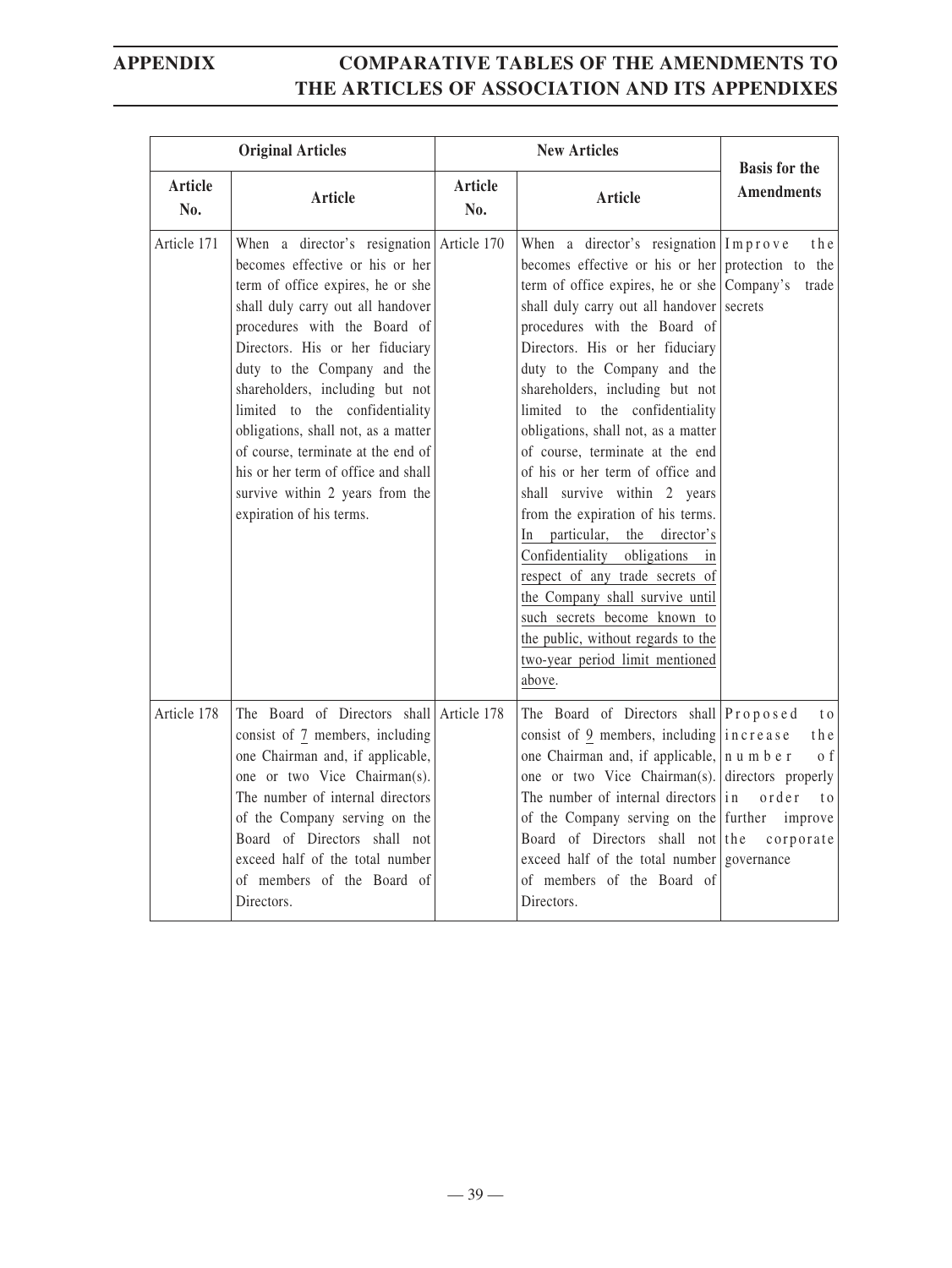|                | <b>New Articles</b><br><b>Original Articles</b>                                                                                                                                                                                                                                                                                                                                                                                                                                     |                       | <b>Basis for the</b>                                                                                                                                                                                                                                                                                                                                                                                                                                                                                                                                                                                                                                                                                        |                                                                                                                                     |
|----------------|-------------------------------------------------------------------------------------------------------------------------------------------------------------------------------------------------------------------------------------------------------------------------------------------------------------------------------------------------------------------------------------------------------------------------------------------------------------------------------------|-----------------------|-------------------------------------------------------------------------------------------------------------------------------------------------------------------------------------------------------------------------------------------------------------------------------------------------------------------------------------------------------------------------------------------------------------------------------------------------------------------------------------------------------------------------------------------------------------------------------------------------------------------------------------------------------------------------------------------------------------|-------------------------------------------------------------------------------------------------------------------------------------|
| Article<br>No. | Article                                                                                                                                                                                                                                                                                                                                                                                                                                                                             | <b>Article</b><br>No. | <b>Article</b>                                                                                                                                                                                                                                                                                                                                                                                                                                                                                                                                                                                                                                                                                              | <b>Amendments</b>                                                                                                                   |
| Article 188    | The Board of Directors shall meet Article 187<br>regularly at least four times a<br>year. The meeting of the Board<br>of Directors shall be convened<br>by the Chairman, of which all<br>the directors and supervisors<br>shall be notified 14 days prior<br>to the opening of the meeting.<br>Any extraordinary meeting of<br>the Board of Directors shall not<br>be restricted by any notifying<br>timeframe, provided that all<br>the directors shall be notified<br>reasonably. |                       | The Board of Directors shall meet $ C \circ n s \circ l i d a t e$<br>regularly at least four times $a \mid h \in r \in i \in n$<br>year. The meeting of the Board Article 190 of the<br>of Directors shall be convened original Articles<br>by the Chairman, of which all the $\sigma$ Association<br>directors and supervisors shall which already had<br>be notified 14 days prior to the<br>opening of the meeting.                                                                                                                                                                                                                                                                                     | into<br>requirements<br>the<br>notifying<br>0 f<br>timeframe<br>for<br>extraordinary<br>meeting of the<br><b>Board of Directors</b> |
| Article 190    | For any ad extraordinary meeting Article 189<br>of the Board of Directors, the<br>notice may be given by hand,<br>mail or fax, at least seven days<br>before the meeting.                                                                                                                                                                                                                                                                                                           |                       | For any ad extraordinary meeting Consolidate with<br>of the Board of Directors, the Article 188 of the<br>notice may be given by hand, original Articles<br>mail or fax, at least seven days of Association in<br>before the meeting. However, in $\vert$ r e l a t i o n<br>the event of emergency for which   the<br>an extraordinary meeting of the time frame<br>Board of Directors needs to be $\left $ extraordinary<br>held as soon as possible, with meeting of the<br>the consent of all Directors, the Board of Directors<br>notice may be given by telephone<br>or other oral means at any time,<br>provided<br>that<br>the<br>convener<br>shall give an explanation at the<br>meeting therefor. | t o<br>notifying<br>for                                                                                                             |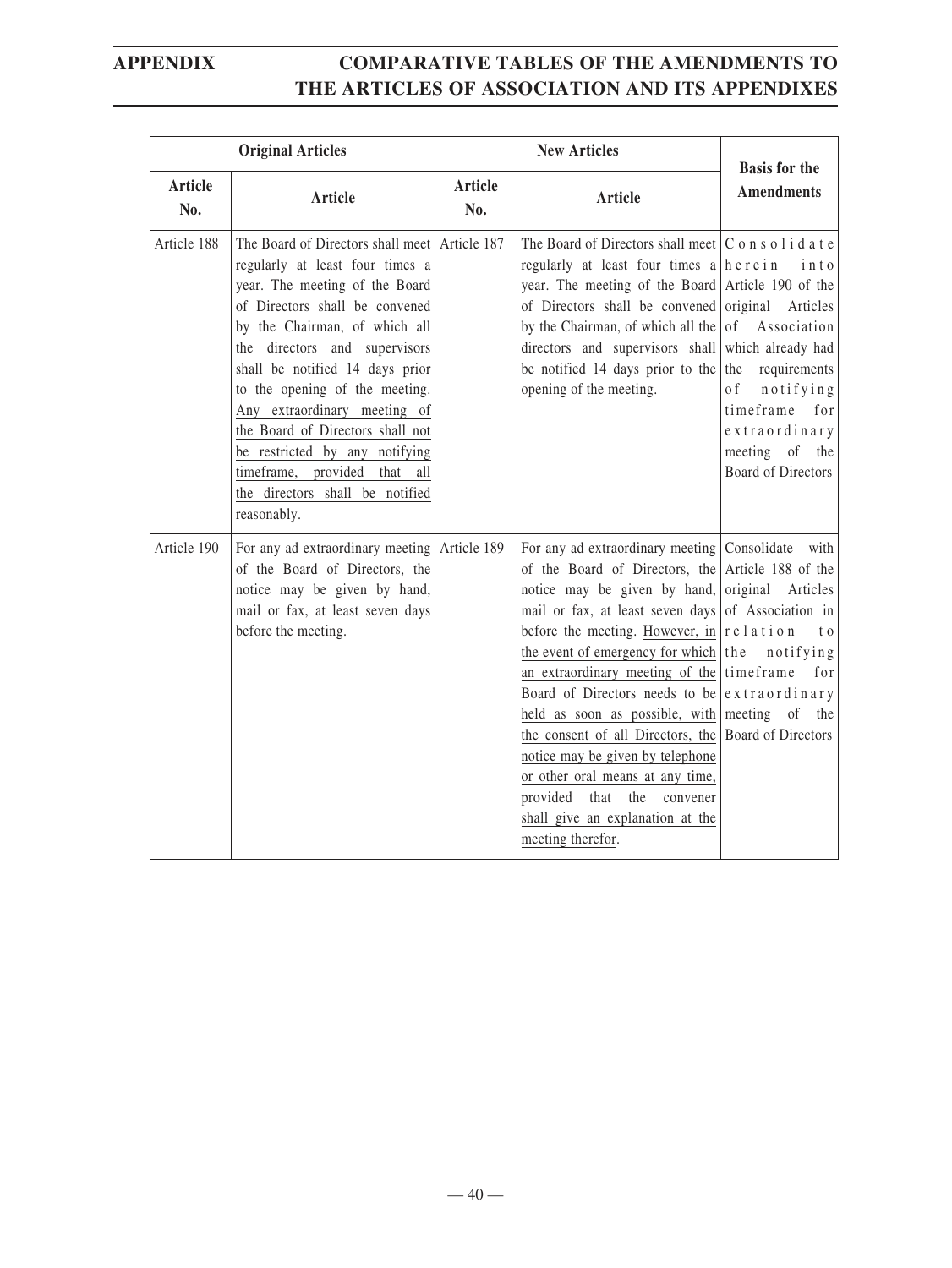| <b>Original Articles</b> |                                                                                                                                                                                                                                                                                                                                                                                                                                                                                                                                                                                  |                | <b>New Articles</b>                                                                                                                                                                                                                                                                                                                                                                                                                                                                                                                                                                                                                        | <b>Basis for the</b> |
|--------------------------|----------------------------------------------------------------------------------------------------------------------------------------------------------------------------------------------------------------------------------------------------------------------------------------------------------------------------------------------------------------------------------------------------------------------------------------------------------------------------------------------------------------------------------------------------------------------------------|----------------|--------------------------------------------------------------------------------------------------------------------------------------------------------------------------------------------------------------------------------------------------------------------------------------------------------------------------------------------------------------------------------------------------------------------------------------------------------------------------------------------------------------------------------------------------------------------------------------------------------------------------------------------|----------------------|
| Article<br>No.           | Article                                                                                                                                                                                                                                                                                                                                                                                                                                                                                                                                                                          | Article<br>No. | Article                                                                                                                                                                                                                                                                                                                                                                                                                                                                                                                                                                                                                                    | <b>Amendments</b>    |
| Article 194              | Voting at an onsite meeting of Article 191<br>the Board of Directors (including<br>video conference) shall be<br>made by a show of hands or by<br>registered ballot. If a Director<br>participates in the onsite meeting<br>through telephone or similar<br>communication equipment, as<br>long as he/she can make himself/<br>herself heard by the other<br>participating Directors at the<br>meeting and can communicate<br>with them, all participating<br>Directors shall be deemed to be<br>present at the meeting in person.<br>Each Director shall have one<br>vote.<br>. |                | Voting at an onsite meeting of $D$ e l e t e<br>the Board of Directors (including expression herein<br>video conference) shall be due to its overlap<br>made by a show of hands or by with Article 192<br>registered ballot. If a Director of the original<br>participates in the onsite meeting $A \r{r}$ i c l e s<br>through telephone or similar Association<br>communication equipment, as<br>long as he/she can make himself/<br>herself heard by the other<br>participating Directors at the<br>meeting and can communicate<br>with them, all participating<br>Directors shall be deemed to be<br>present at the meeting in person. | the<br>0 f           |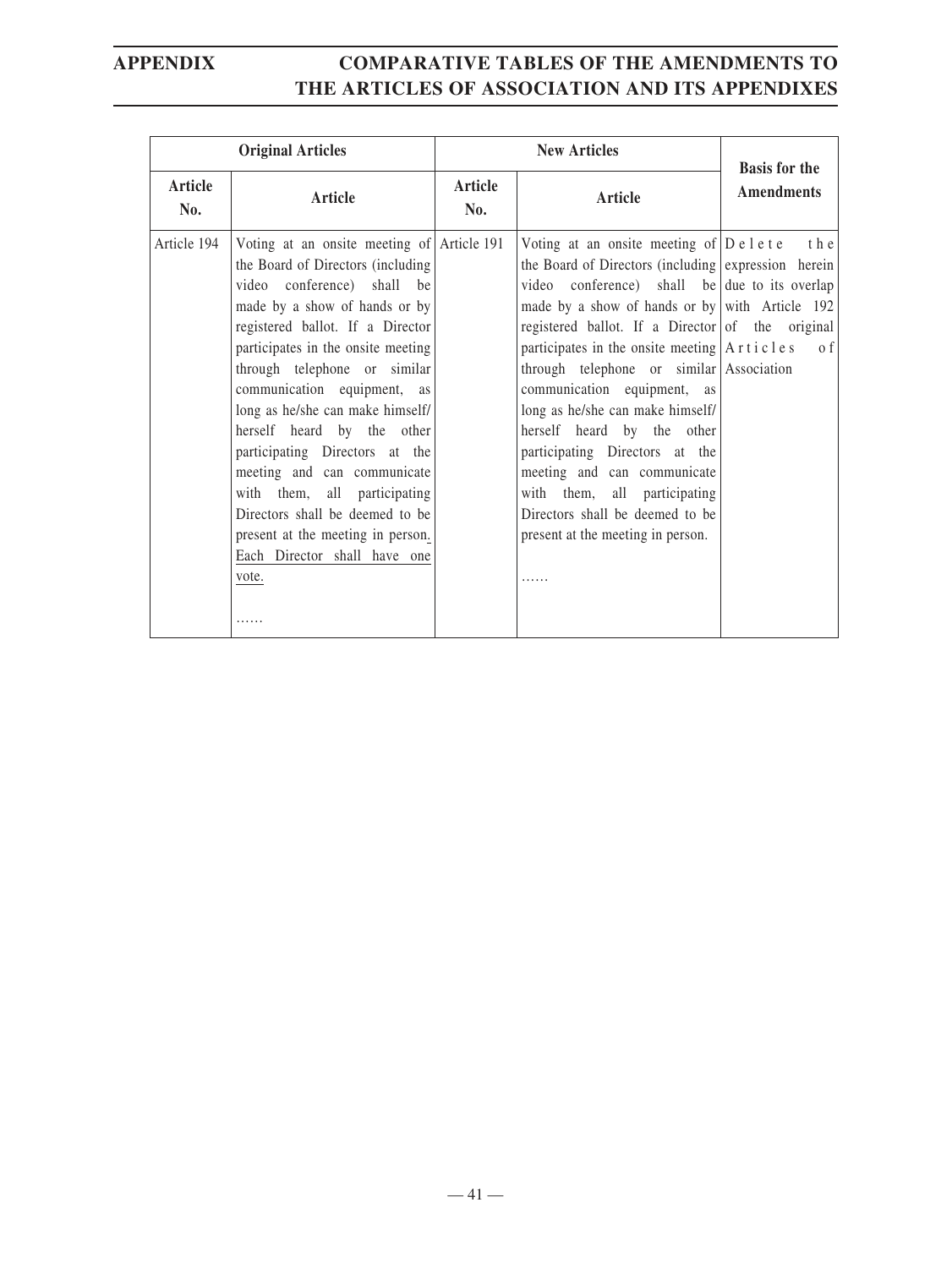|                       | <b>Original Articles</b>                                                                                                                                                                                                                                                                                                                                                                                                                                                                                                                                                                                                                                                                                                                                                                                                                                                                                                                                                                                                                                                                                                                                                     | <b>New Articles</b>   |                                                                                                                                                                                                                                                                                                                                                                                                                                                                                                                                                                                                                                                                                                                                                                                                                                                                                                                                                                                                                                                                                                                                                                                             | <b>Basis for the</b>                          |
|-----------------------|------------------------------------------------------------------------------------------------------------------------------------------------------------------------------------------------------------------------------------------------------------------------------------------------------------------------------------------------------------------------------------------------------------------------------------------------------------------------------------------------------------------------------------------------------------------------------------------------------------------------------------------------------------------------------------------------------------------------------------------------------------------------------------------------------------------------------------------------------------------------------------------------------------------------------------------------------------------------------------------------------------------------------------------------------------------------------------------------------------------------------------------------------------------------------|-----------------------|---------------------------------------------------------------------------------------------------------------------------------------------------------------------------------------------------------------------------------------------------------------------------------------------------------------------------------------------------------------------------------------------------------------------------------------------------------------------------------------------------------------------------------------------------------------------------------------------------------------------------------------------------------------------------------------------------------------------------------------------------------------------------------------------------------------------------------------------------------------------------------------------------------------------------------------------------------------------------------------------------------------------------------------------------------------------------------------------------------------------------------------------------------------------------------------------|-----------------------------------------------|
| <b>Article</b><br>No. | Article                                                                                                                                                                                                                                                                                                                                                                                                                                                                                                                                                                                                                                                                                                                                                                                                                                                                                                                                                                                                                                                                                                                                                                      | <b>Article</b><br>No. | <b>Article</b>                                                                                                                                                                                                                                                                                                                                                                                                                                                                                                                                                                                                                                                                                                                                                                                                                                                                                                                                                                                                                                                                                                                                                                              | <b>Amendments</b>                             |
| Article 198           | The Board of Directors shall Article 197<br>establish the Risk Management<br>Committee, the Audit Committee,<br>the Related Party Transactions<br>Control Committee, the Strategy<br>Planning Committee,<br>the<br>Nomination Committee and the<br>Remuneration<br>and<br>Appraisal<br>Committee.<br>The<br>special<br>committees shall be accountable<br>to the Board of Directors and<br>the Board of Directors shall<br>be responsible for formulating<br>the working procedures of the<br>special committees and regulating<br>The<br>operating.<br>special<br>its<br>committees shall consist entirely<br>of directors; a majority of the<br>members of the Audit Committee,<br>the Nomination Committee and<br>the Remuneration and Appraisal<br>Committee shall be independent<br>directors, one of whom shall act<br>as the convener. The convener<br>of the Audit Committee shall be<br>a professional accountant; and<br>the Related Party Transactions<br>Committee shall consist entirely<br>of independent directors. The<br>Board of Directors shall establish<br>its special committees subject<br>to the approval of the General<br>Meeting of Shareholders. |                       | The Board of Directors shall Amend according<br>establish the Risk Management to<br>Committee, the Audit Committee,<br>the Related Party Transactions<br>Control Committee, the Strategy<br>Planning and ESG Committee,<br>Nomination<br>Committee<br>the<br>Remuneration<br>and<br>the<br>and<br>Appraisal Committee. The special<br>committees shall be accountable<br>to the Board of Directors and<br>the Board of Directors shall<br>be responsible for formulating<br>the working procedures of the<br>special committees and regulating<br>The<br>operating.<br>special<br>its<br>committees shall consist entirely<br>of directors; a majority of the<br>members of the Audit Committee,<br>the Nomination Committee and<br>the Remuneration and Appraisal<br>Committee shall be independent<br>directors, one of whom shall act<br>as the convener. The convener<br>of the Audit Committee shall be<br>a professional accountant; and<br>the Related Party Transactions<br>Committee shall consist entirely<br>of independent directors. The<br>Board of Directors shall establish<br>its special committees subject<br>to the approval of the General<br>Meeting of Shareholders. | the<br>actual<br>conditions of the<br>Company |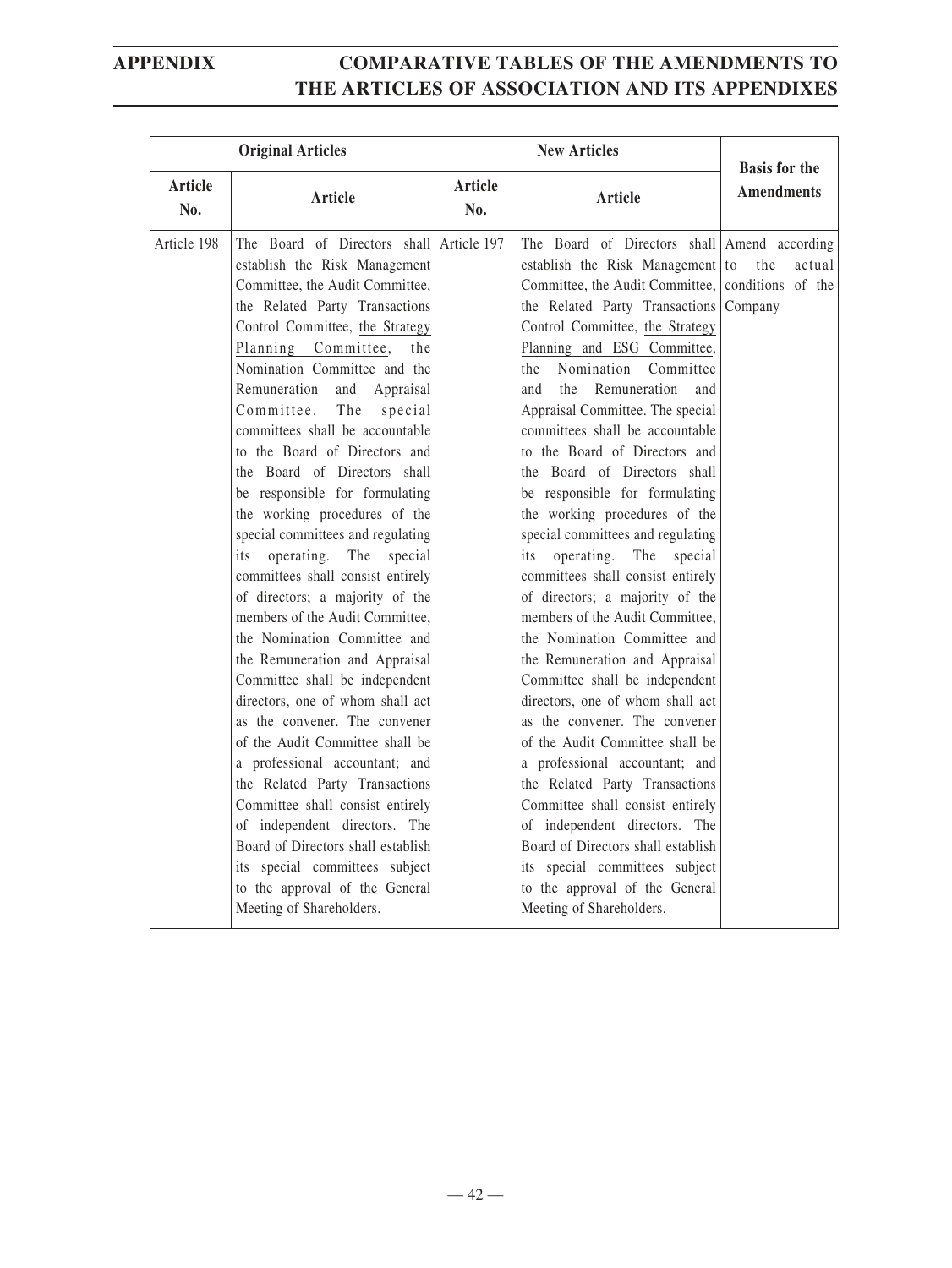| <b>Original Articles</b> |                                                                                                                                                                                                                                                                                                                                                                                                                                                                                                                                                                                                                                                                                                                                                                                                                                                                                                                                                                                                                                                                                                                    |                | <b>New Articles</b>                                                                                                                                                                                                                                                                                                                                                                                                                                                                                                                                                                                                                                                                                                                                                                                                                                                                                                                                                                                                                                                                                                                                                                                                                                                                                                                                                                                                                                              |                                           |
|--------------------------|--------------------------------------------------------------------------------------------------------------------------------------------------------------------------------------------------------------------------------------------------------------------------------------------------------------------------------------------------------------------------------------------------------------------------------------------------------------------------------------------------------------------------------------------------------------------------------------------------------------------------------------------------------------------------------------------------------------------------------------------------------------------------------------------------------------------------------------------------------------------------------------------------------------------------------------------------------------------------------------------------------------------------------------------------------------------------------------------------------------------|----------------|------------------------------------------------------------------------------------------------------------------------------------------------------------------------------------------------------------------------------------------------------------------------------------------------------------------------------------------------------------------------------------------------------------------------------------------------------------------------------------------------------------------------------------------------------------------------------------------------------------------------------------------------------------------------------------------------------------------------------------------------------------------------------------------------------------------------------------------------------------------------------------------------------------------------------------------------------------------------------------------------------------------------------------------------------------------------------------------------------------------------------------------------------------------------------------------------------------------------------------------------------------------------------------------------------------------------------------------------------------------------------------------------------------------------------------------------------------------|-------------------------------------------|
| Article<br>No.           | <b>Article</b>                                                                                                                                                                                                                                                                                                                                                                                                                                                                                                                                                                                                                                                                                                                                                                                                                                                                                                                                                                                                                                                                                                     | Article<br>No. | Article                                                                                                                                                                                                                                                                                                                                                                                                                                                                                                                                                                                                                                                                                                                                                                                                                                                                                                                                                                                                                                                                                                                                                                                                                                                                                                                                                                                                                                                          | <b>Basis for the</b><br><b>Amendments</b> |
| Article 202              | The Strategy Planning Committee   Article 201<br>shall be responsible mainly for<br>studying and forecasting on the<br>long-term development strategy<br>of the Company, and formulating<br>strategic development plans. Its<br>main duties shall be to:<br>$(1)$ understand<br>and<br>master<br>the overall operation of the<br>Company;<br>(2) understand,<br>analyze<br>and<br>mast the current domestic and<br>international industry condition;<br>(3) understand and master related<br>policies of the State;<br>(4) study the strategies of the<br>Company, for the short-term,<br>long-term<br>medium-term<br>and<br>development or other related<br>issues;<br>(5) provide consultations<br><sub>or</sub><br>suggestions with respect to the<br>long-term development strategy,<br>major investments, reforms and<br>other major decisions;<br>(6) consider and approve special<br>study reports on development<br>strategies;<br>(7) consider and approve the<br>daily study reports issued<br>regularly or from time to time;<br>and<br>(8) perform other duties assigned<br>by the Board of Directors. |                | The Strategy Planning and ESG   Amend according<br>Committee shall be responsible to the<br>mainly for studying and conditions of the<br>forecasting on the long-term Company<br>development strategy of the<br>Company, formulating strategic<br>development plans, guiding the<br>establishment of the corporate<br>ESG strategy and monitoring the<br>matters on the corporate ESG. Its<br>main duties shall be to:<br>$(1)$ understand<br>and master<br>the overall operation of the<br>Company;<br>(2) understand, analyze<br>and<br>mast the current domestic and<br>international industry condition;<br>(3) understand and master related<br>policies of the State;<br>(4) study the strategies of the<br>Company, for the short-term,<br>medium-term and long-term<br>development or other related<br>issues;<br>(5) provide consultations<br><sub>or</sub><br>suggestions with respect to the<br>long-term development strategy,<br>major investments, reforms and<br>other major decisions;<br>(6) conduct research and provide<br>decision-making consultations or<br>suggestions on corporate ESG<br>including ESG<br>governance,<br>governance vision, objectives,<br>policies,<br>ESG<br>risks<br>and<br>significant issues, etc.;<br>(7) inspect and evaluate the<br>implementation of the above<br>matters and propose adjustment<br>suggestions<br>when appropriate;<br>and<br>(8) perform other duties assigned<br>by the Board of Directors. | actual                                    |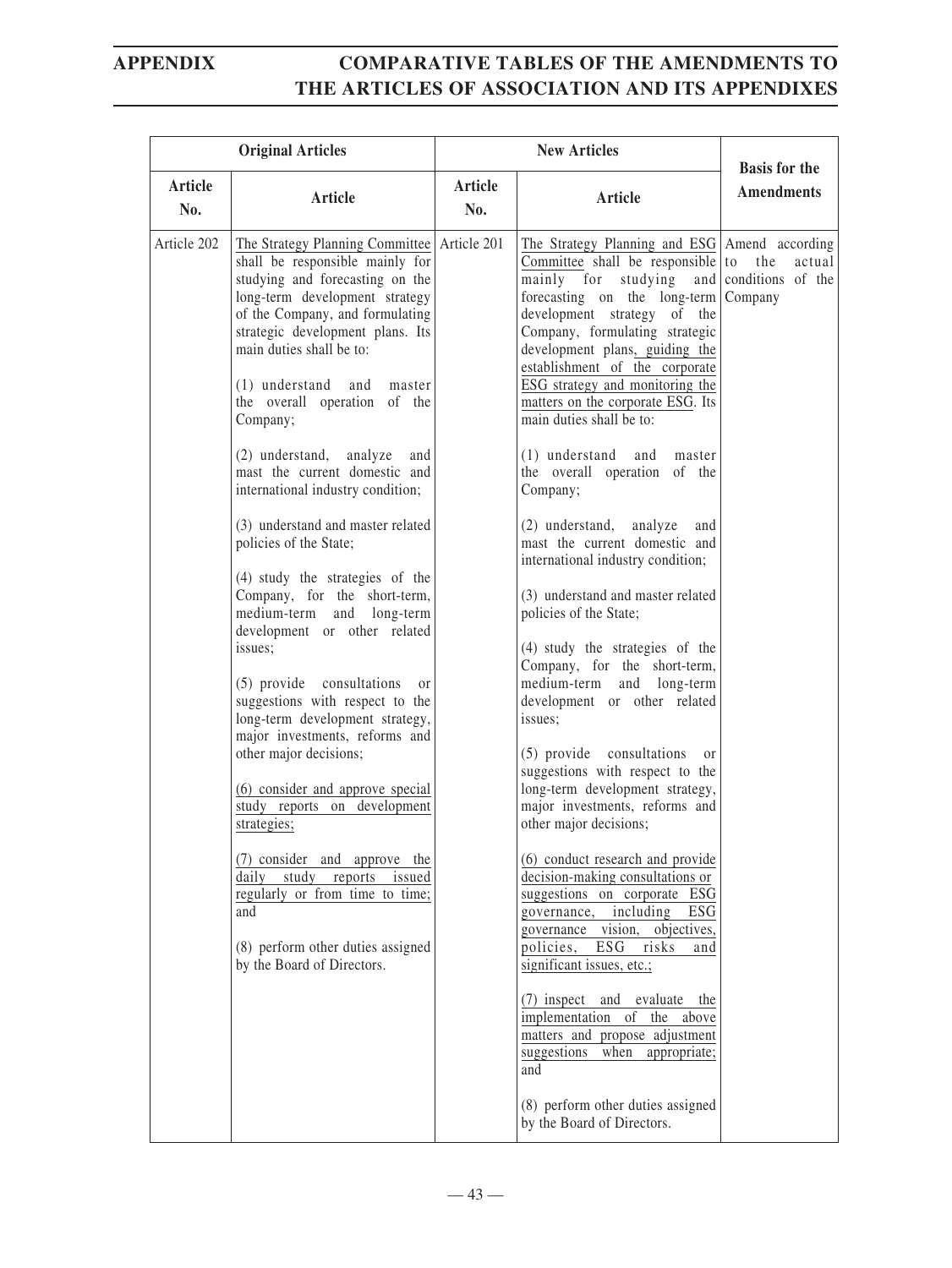|                | <b>Original Articles</b>                                                                                                                                                                                                                                                                                                                                                                                                                                                                                                                                                                                                                                                                                                                                                                                                                                                                                                                                                                                                                                                                                                                                                                                            | <b>New Articles</b>   |                                                                                                                                                                                                                                                                                                                                                                                                                                                                                                                                                                                                                                                                                                                                                                                                                                                                                                                                                             | <b>Basis for the</b> |
|----------------|---------------------------------------------------------------------------------------------------------------------------------------------------------------------------------------------------------------------------------------------------------------------------------------------------------------------------------------------------------------------------------------------------------------------------------------------------------------------------------------------------------------------------------------------------------------------------------------------------------------------------------------------------------------------------------------------------------------------------------------------------------------------------------------------------------------------------------------------------------------------------------------------------------------------------------------------------------------------------------------------------------------------------------------------------------------------------------------------------------------------------------------------------------------------------------------------------------------------|-----------------------|-------------------------------------------------------------------------------------------------------------------------------------------------------------------------------------------------------------------------------------------------------------------------------------------------------------------------------------------------------------------------------------------------------------------------------------------------------------------------------------------------------------------------------------------------------------------------------------------------------------------------------------------------------------------------------------------------------------------------------------------------------------------------------------------------------------------------------------------------------------------------------------------------------------------------------------------------------------|----------------------|
| Article<br>No. | Article                                                                                                                                                                                                                                                                                                                                                                                                                                                                                                                                                                                                                                                                                                                                                                                                                                                                                                                                                                                                                                                                                                                                                                                                             | <b>Article</b><br>No. | Article                                                                                                                                                                                                                                                                                                                                                                                                                                                                                                                                                                                                                                                                                                                                                                                                                                                                                                                                                     | <b>Amendments</b>    |
| Article 207    | The Company shall have a Article 206<br>Secretary to the Board of<br>Directors. The Secretary to the<br>Board of Directors shall, as a<br>senior management member of<br>the Company, be responsible<br>for making preparations for the<br>General Meeting of Shareholders<br>and the meeting of the Board of<br>Directors, keeping documents,<br>managing shareholders'<br>materials, and dealing with<br>the disclosure of information<br>and investor relations work. In<br>performing his or her duties,<br>the Secretary to the Board of<br>Directors shall abide by laws,<br>regulations, rules and this AOA.<br>The Secretary to the Board<br>of Directors shall, as a senior<br>management member of the<br>Company, has the right to<br>attend relevant<br>meetings,<br>inspect relevant<br>documents<br>and understand the Company's<br>financial and business conditions<br>in order to perform his or her<br>duties. The Board of Directors<br>and other senior management<br>members should support the work<br>of the Secretary to the Board<br>of Directors. No institutions or<br>individuals should interfere with<br>the Secretary to the Board of<br>Directors' normal performance of<br>duties. |                       | The Company shall have a Relevant contents<br>Secretary to the Board of $ $ are<br>Directors. The Secretary to the Article 208 of the<br>Board of Directors shall, as a original Articles<br>senior management member of of Association to<br>the Company, be responsible for improve the logic<br>the Company and the Board of of expression<br>Directors.<br>The Secretary to the Board<br>of Directors shall, as a senior<br>management member of the<br>Company, has the right to<br>attend relevant<br>meetings,<br>inspect relevant<br>documents<br>and understand the Company's<br>financial and business conditions<br>in order to perform his or her<br>duties. The Board of Directors<br>and other senior management<br>members should support the work<br>of the Secretary to the Board<br>of Directors. No institutions or<br>individuals should interfere with<br>the Secretary to the Board of<br>Directors' normal performance of<br>duties. | moved<br>to          |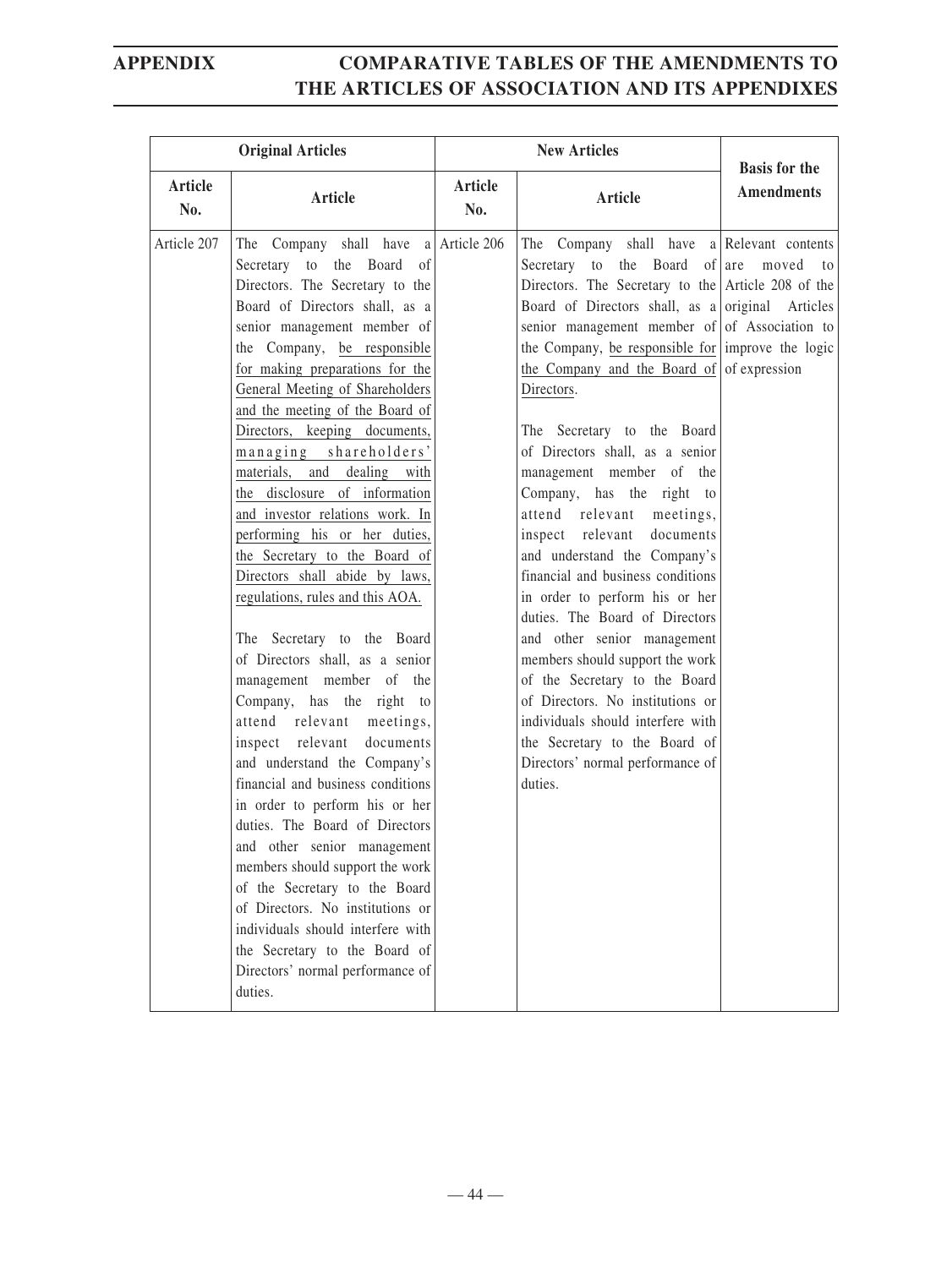|                       | <b>Original Articles</b>                                                                                                                                                                                                                                                                                                                                                                                                                                                                                                                                                                                                                                                                                                                                                                                                                                           |                       | <b>New Articles</b>                                                                                                                                                                                                                                                                                                                                                                                                                                                                                                                                                                                                                                                                                                                                                                                  | <b>Basis for the</b>                                                                                               |
|-----------------------|--------------------------------------------------------------------------------------------------------------------------------------------------------------------------------------------------------------------------------------------------------------------------------------------------------------------------------------------------------------------------------------------------------------------------------------------------------------------------------------------------------------------------------------------------------------------------------------------------------------------------------------------------------------------------------------------------------------------------------------------------------------------------------------------------------------------------------------------------------------------|-----------------------|------------------------------------------------------------------------------------------------------------------------------------------------------------------------------------------------------------------------------------------------------------------------------------------------------------------------------------------------------------------------------------------------------------------------------------------------------------------------------------------------------------------------------------------------------------------------------------------------------------------------------------------------------------------------------------------------------------------------------------------------------------------------------------------------------|--------------------------------------------------------------------------------------------------------------------|
| <b>Article</b><br>No. | Article                                                                                                                                                                                                                                                                                                                                                                                                                                                                                                                                                                                                                                                                                                                                                                                                                                                            | <b>Article</b><br>No. | <b>Article</b>                                                                                                                                                                                                                                                                                                                                                                                                                                                                                                                                                                                                                                                                                                                                                                                       | <b>Amendments</b>                                                                                                  |
| Article 208           | The Secretary to the Board of Article 207<br>Directors shall have the necessary<br>professional knowledge<br>and<br>experience for the performance of<br>his or her duties. As appointed by<br>the Board of Directors, he or she<br>shall:<br>(1) be a person of integrity,<br>honesty and good behavior;<br>(2) have a good knowledge<br>of securities-related laws,<br>regulations, rules and standards,<br>and have the operational and<br>managing skills required for the<br>performance of his or her duties;<br>(3) satisfy the requirement of<br>the CSRC that he or she must<br>have worked in the securities,<br>financial, economic, legal<br>or<br>accounting sector for a certain<br>number of years;<br>(4) have the qualification to<br>practice in the securities sector;<br>(5) satisfy the educational<br>background requirement of the<br>CSRC; |                       | The Secretary to the Board of $Simplify$<br>Directors shall have the necessary expression while<br>professional knowledge<br>experience for the performance original Articles<br>of his or her duties and shall of Association<br>be appointed by the Board of applies<br>Directors.<br>Directors<br>directors exclusive) or other $\vert s \, u \, p \, e \, r \, v \, i \, s \, o \, r \, s$<br>senior management staff of the $ a \, n d$<br>Company<br>may concurrently management<br>hold the office of the Secretary<br>to the Board. No supervisor can<br>concurrently hold the office of the<br>Secretary to the Board.<br>No accountant of an accounting<br>firm nor attorney of a law firm<br>engaged by the Company may<br>concurrently hold the office of the<br>Secretary to the Board. | the<br>and Article 248 of the<br>to the<br>appointment<br>qualifications<br>$(independent of$ directors,<br>senior |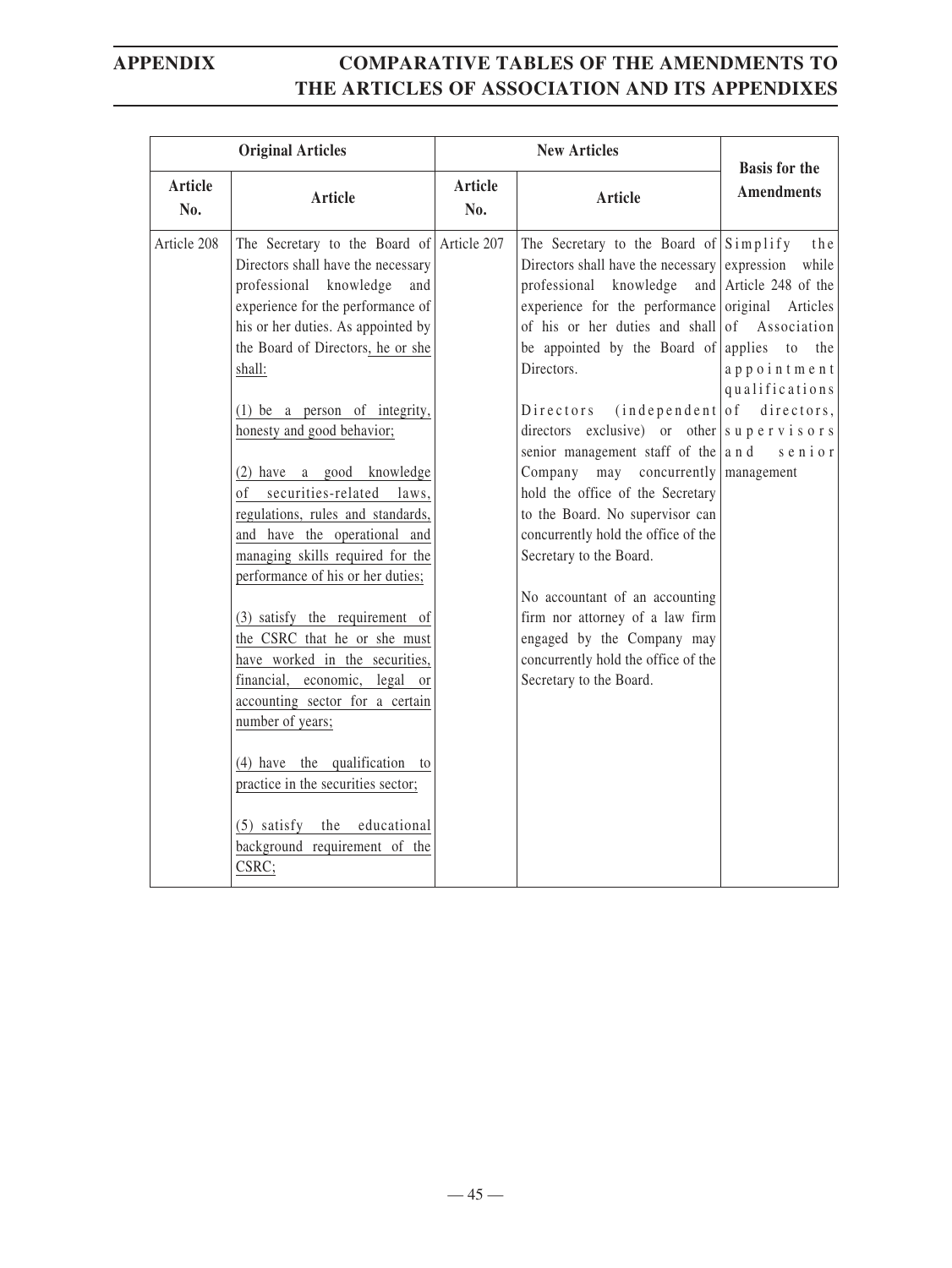| <b>Original Articles</b> |                                                                                                                                                                                                                                                                      |                       | <b>New Articles</b> | <b>Basis for the</b> |
|--------------------------|----------------------------------------------------------------------------------------------------------------------------------------------------------------------------------------------------------------------------------------------------------------------|-----------------------|---------------------|----------------------|
| Article<br>No.           | Article                                                                                                                                                                                                                                                              | <b>Article</b><br>No. | <b>Article</b>      | <b>Amendments</b>    |
|                          | $(6)$ have<br>the<br>managing<br>experience required by the CSRC;                                                                                                                                                                                                    |                       |                     |                      |
|                          | (7) have passed the qualification<br>test recognized by the CSRC;                                                                                                                                                                                                    |                       |                     |                      |
|                          | (8) meet other conditions under<br>relevant laws, regulations and<br>rules and this AOA.                                                                                                                                                                             |                       |                     |                      |
|                          | Directors<br>$(in$ dependent<br>directors exclusive) or other<br>senior management staff of the<br>Company may concurrently<br>hold the office of the Secretary<br>to the Board. No supervisor can<br>concurrently hold the office of the<br>Secretary to the Board. |                       |                     |                      |
|                          | No accountant of an accounting<br>firm nor attorney of a law firm<br>engaged by the Company may<br>concurrently hold the office of the<br>Secretary to the Board.                                                                                                    |                       |                     |                      |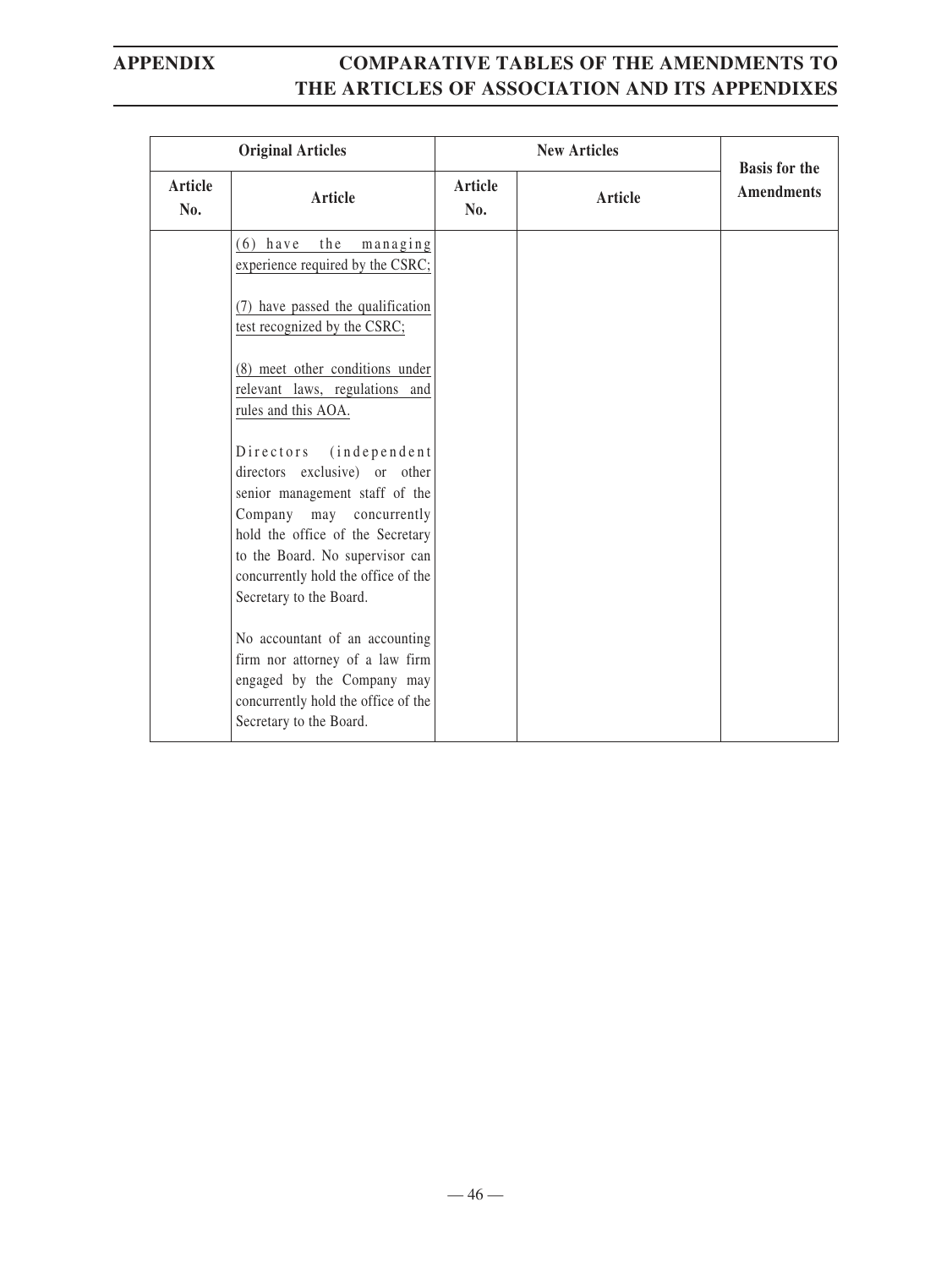| <b>Original Articles</b> |                                                                                                                                                                                                                                                                                                                                                                                                                                                                                                                                                                                                                                                                 |                       |                                                                                                                                                                                                                                                                                                                                                                                                                                                                                                                                                                                                                                                                                              |                                                                                                 |
|--------------------------|-----------------------------------------------------------------------------------------------------------------------------------------------------------------------------------------------------------------------------------------------------------------------------------------------------------------------------------------------------------------------------------------------------------------------------------------------------------------------------------------------------------------------------------------------------------------------------------------------------------------------------------------------------------------|-----------------------|----------------------------------------------------------------------------------------------------------------------------------------------------------------------------------------------------------------------------------------------------------------------------------------------------------------------------------------------------------------------------------------------------------------------------------------------------------------------------------------------------------------------------------------------------------------------------------------------------------------------------------------------------------------------------------------------|-------------------------------------------------------------------------------------------------|
| Article<br>No.           | Article                                                                                                                                                                                                                                                                                                                                                                                                                                                                                                                                                                                                                                                         | <b>Article</b><br>No. | Article                                                                                                                                                                                                                                                                                                                                                                                                                                                                                                                                                                                                                                                                                      | <b>Basis for the</b><br><b>Amendments</b>                                                       |
| Article 209              | The main duties of the Secretary Article 208<br>to the Board of Directors shall be<br>to:                                                                                                                                                                                                                                                                                                                                                                                                                                                                                                                                                                       |                       | The main duties of the Secretary Article<br>to the Board of Directors shall be the<br>to:                                                                                                                                                                                                                                                                                                                                                                                                                                                                                                                                                                                                    | 133<br>of<br>Guidelines<br>Articles<br>for<br><sub>of</sub><br>Association<br>of                |
|                          | (1) as the contact person with<br>the stock exchange designated<br>by the Company, prepare and<br>submit documents that the stock<br>exchange may require,<br>and<br>organize to complete tasks that<br>the regulatory authority may<br>assign;<br>(2) prepare and submit reports<br>and other documents to the Board<br>of Directors and the General<br>Meeting of Shareholders;<br>(3) prepare for the meeting of<br>the Board of Directors and the<br>General Meeting of Shareholders<br>according to relevant legal<br>procedures, attend the meetings,<br>make accurate minutes of the<br>meetings and sign on them, and<br>keep the documents and minutes |                       | $(1)$ ensure that the Company Listed Companies<br>complete<br>organizational<br>has<br>documents and records;<br>(2) ensure that reports<br>documents that may be requested Association<br>by the relevant authorities are $\lfloor$ Companies<br>duly prepared and submitted by List Overseas<br>the Company in accordance with<br>the law;<br>(3) ensure that register of the<br>shareholders of the Company is<br>established appropriately,<br>and<br>ensure that the person that has the<br>right to receive any records and<br>documents from the Company<br>will receive such records and<br>documents timely;<br>$(4)$ be responsible<br>for<br>the<br>preparation and custody<br>of | and Article 97 of<br>the Mandatory<br>Provisions<br>for<br>and $A$ rticles<br>o f<br>of<br>That |
|                          | of the meetings;<br>(4) coordinate and organize the<br>disclosure-related matters of the<br>Company, including perfecting<br>the information<br>disclosure<br>system, receiving visitors,<br>contacting with news media and<br>investors, replying to questions<br>from the public, contacting with<br>shareholders, providing investors<br>with any materials disclosed by<br>the Company timely, and ensure<br>that the disclosure is timely,<br>legal, true and complete;                                                                                                                                                                                    |                       | for<br>the<br>documents<br>General<br>Meeting of Shareholders and<br>the meeting of the Board of<br>Directors;<br>(5) be responsible for managing<br>shareholders' materials;<br>$(6)$ be responsible<br>for<br>the<br>Company's information<br>disclosure matters and ensure<br>timely, accurate, legal, true and<br>complete information disclosure<br>of the Company;                                                                                                                                                                                                                                                                                                                     |                                                                                                 |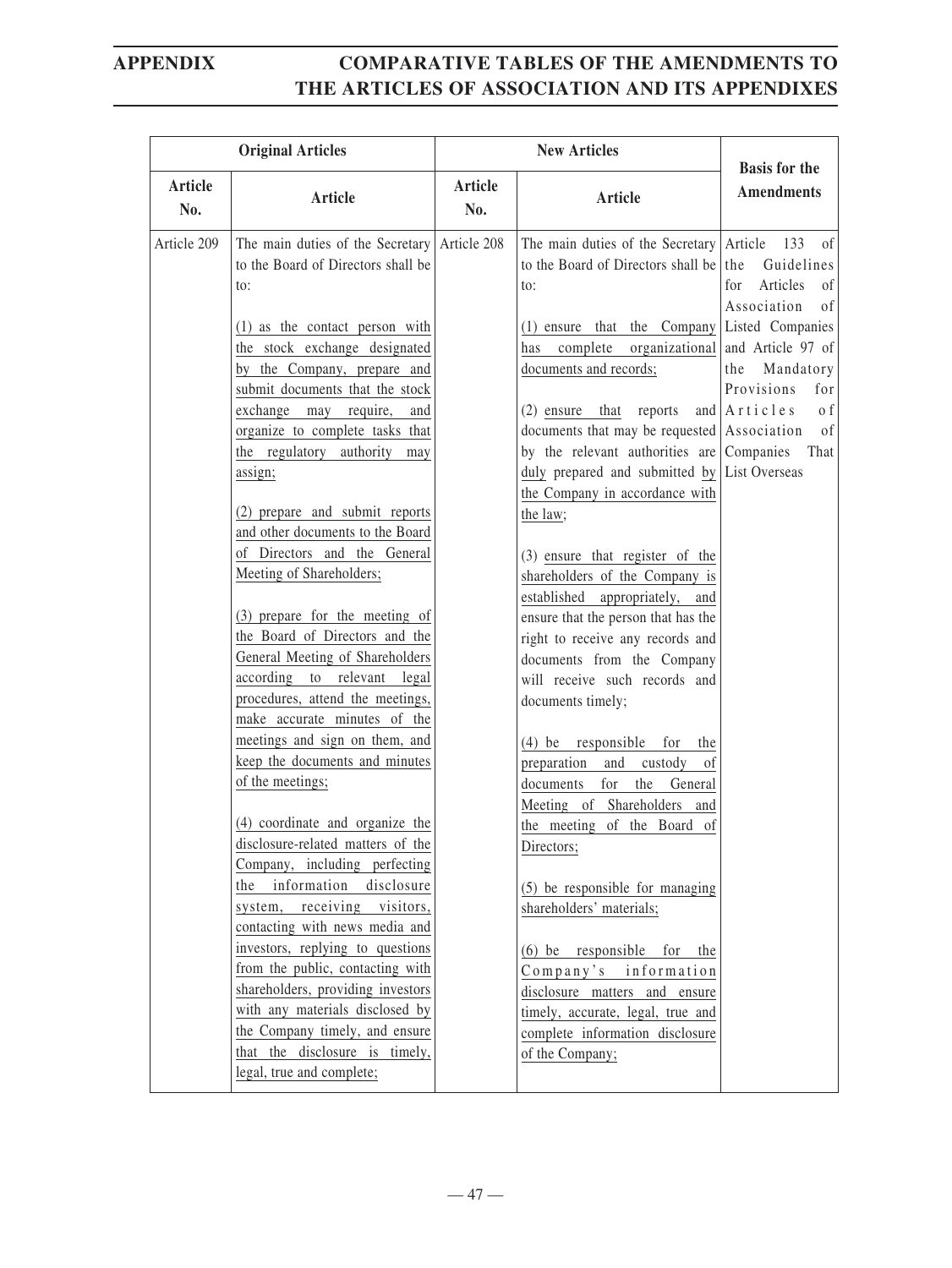| <b>Original Articles</b> |                                                                                                                                                                                                                                                                                                                                                                                                                                                                                                                                                                                                                                                                                                                                                                                                                                                                                                                                                                                                                                                                                                                                                                                                                |                       | <b>Basis for the</b>                                                                                                                                                                                                       |                   |
|--------------------------|----------------------------------------------------------------------------------------------------------------------------------------------------------------------------------------------------------------------------------------------------------------------------------------------------------------------------------------------------------------------------------------------------------------------------------------------------------------------------------------------------------------------------------------------------------------------------------------------------------------------------------------------------------------------------------------------------------------------------------------------------------------------------------------------------------------------------------------------------------------------------------------------------------------------------------------------------------------------------------------------------------------------------------------------------------------------------------------------------------------------------------------------------------------------------------------------------------------|-----------------------|----------------------------------------------------------------------------------------------------------------------------------------------------------------------------------------------------------------------------|-------------------|
| Article<br>No.           | Article                                                                                                                                                                                                                                                                                                                                                                                                                                                                                                                                                                                                                                                                                                                                                                                                                                                                                                                                                                                                                                                                                                                                                                                                        | <b>Article</b><br>No. | <b>Article</b>                                                                                                                                                                                                             | <b>Amendments</b> |
|                          | (5) attend meetings in relation<br>information disclosure.<br>to<br>The related<br>departments<br>of<br>the Company shall provide<br>the Secretary to the Board of<br>Directors with information and<br>materials that may be required<br>for the disclosure. The Company<br>shall, before making<br>any<br>important decision, solicit the<br>opinion of the Secretary to the<br>Board of Directors with respect to<br>the disclosure of information;<br>(6) keep confidential<br>any<br>confidential information,<br>and formulate confidentiality<br>measures. Where<br>any<br>inside<br>information is divulged, he or<br>she shall take timely remedial<br>measures to explain and clarify<br>such information, and report it<br>to the stock exchange and the<br>CSRC;<br>(7) keep the register of the<br>shareholders, the register<br>of<br>directors, the materials on the<br>holding of shares by leading<br>shareholders and directors;<br>(8) help the directors, supervisors<br>senior<br>management<br>and<br>members to learn about their<br>responsibilities under relevant<br>laws and regulations, this AOA,<br>and the listing rules and the<br>listing agreement of the stock<br>exchange; |                       | (7) other duties required to be<br>performed by relevant laws and<br>administrative regulations as well<br>as by the securities regulatory<br>authorities and stock exchanges<br>where the Company's shares are<br>listed. |                   |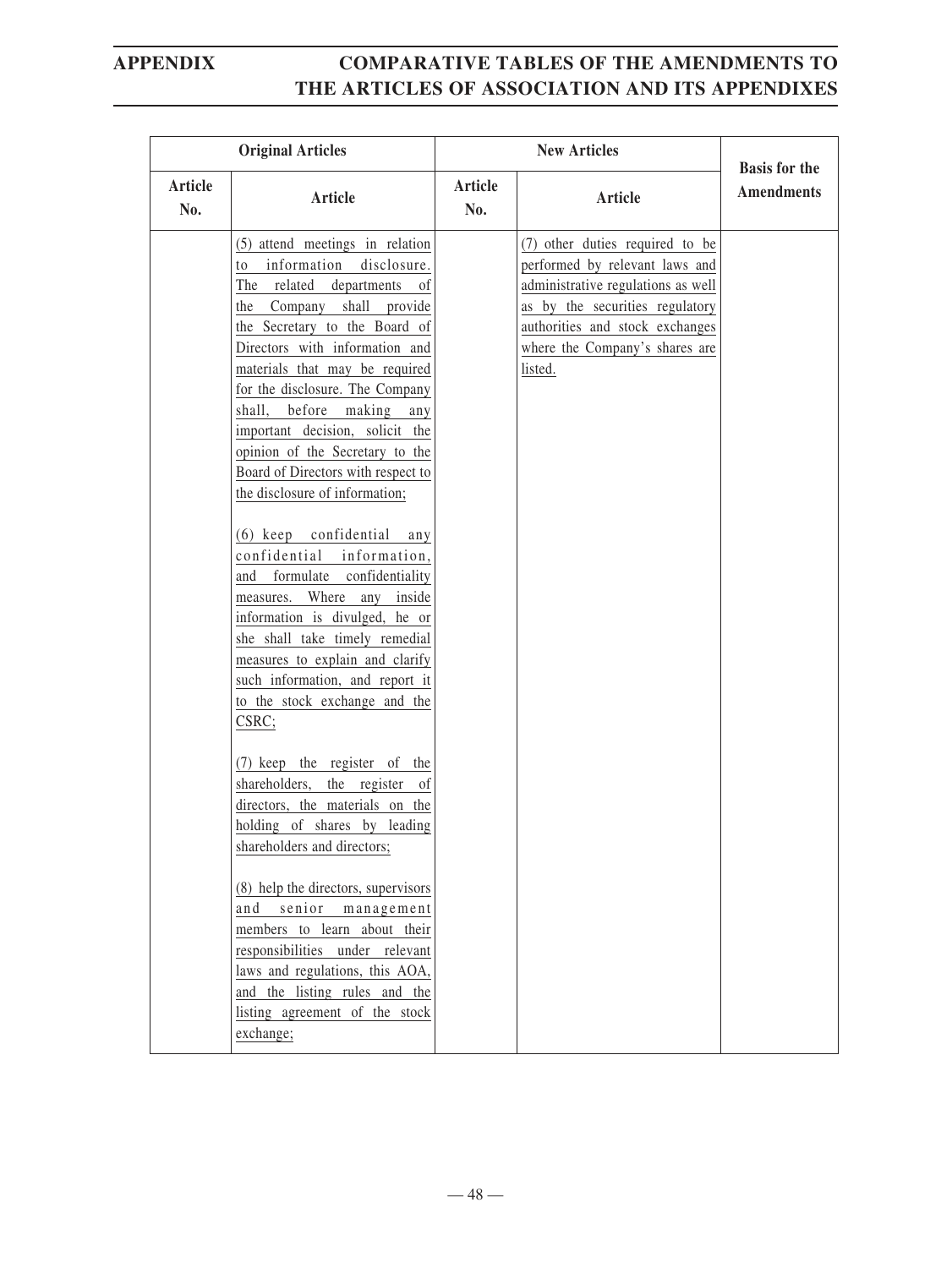|                | <b>Original Articles</b>                                                                                                                                                                                                                                                                                                                                                                                            |                | <b>New Articles</b> | <b>Basis for the</b> |
|----------------|---------------------------------------------------------------------------------------------------------------------------------------------------------------------------------------------------------------------------------------------------------------------------------------------------------------------------------------------------------------------------------------------------------------------|----------------|---------------------|----------------------|
| Article<br>No. | <b>Article</b>                                                                                                                                                                                                                                                                                                                                                                                                      | Article<br>No. | Article             | <b>Amendments</b>    |
|                | (9) assist the Board of Directors<br>in exercising its powers legally,<br>and where the Board of Directors<br>acts in violation of relevant laws<br>and regulations, this AOA or<br>relevant stipulations of the stock<br>exchange, note it on a summary<br>report and submit the same<br>immediately to all the directors<br>and supervisors;<br>(10) provide consultations and<br>suggestions with respect to any |                |                     |                      |
|                | major decision of the Company;<br>(11) ensure that reports and<br>documents that may be requested<br>by the relevant administrative<br>authorities of the State are duly<br>prepared;<br>$(12)$ ensure that the person                                                                                                                                                                                              |                |                     |                      |
|                | that has the right to receive any<br>records and documents from<br>the Company will receive such<br>records and documents timely.<br>The Board of Directors and                                                                                                                                                                                                                                                     |                |                     |                      |
|                | senior management members<br>shall actively support the work<br>of the Secretary to the Board<br>of Directors. No institutions or<br>individuals may interfere with<br>the work of the Secretary to the<br>Board of Directors.                                                                                                                                                                                      |                |                     |                      |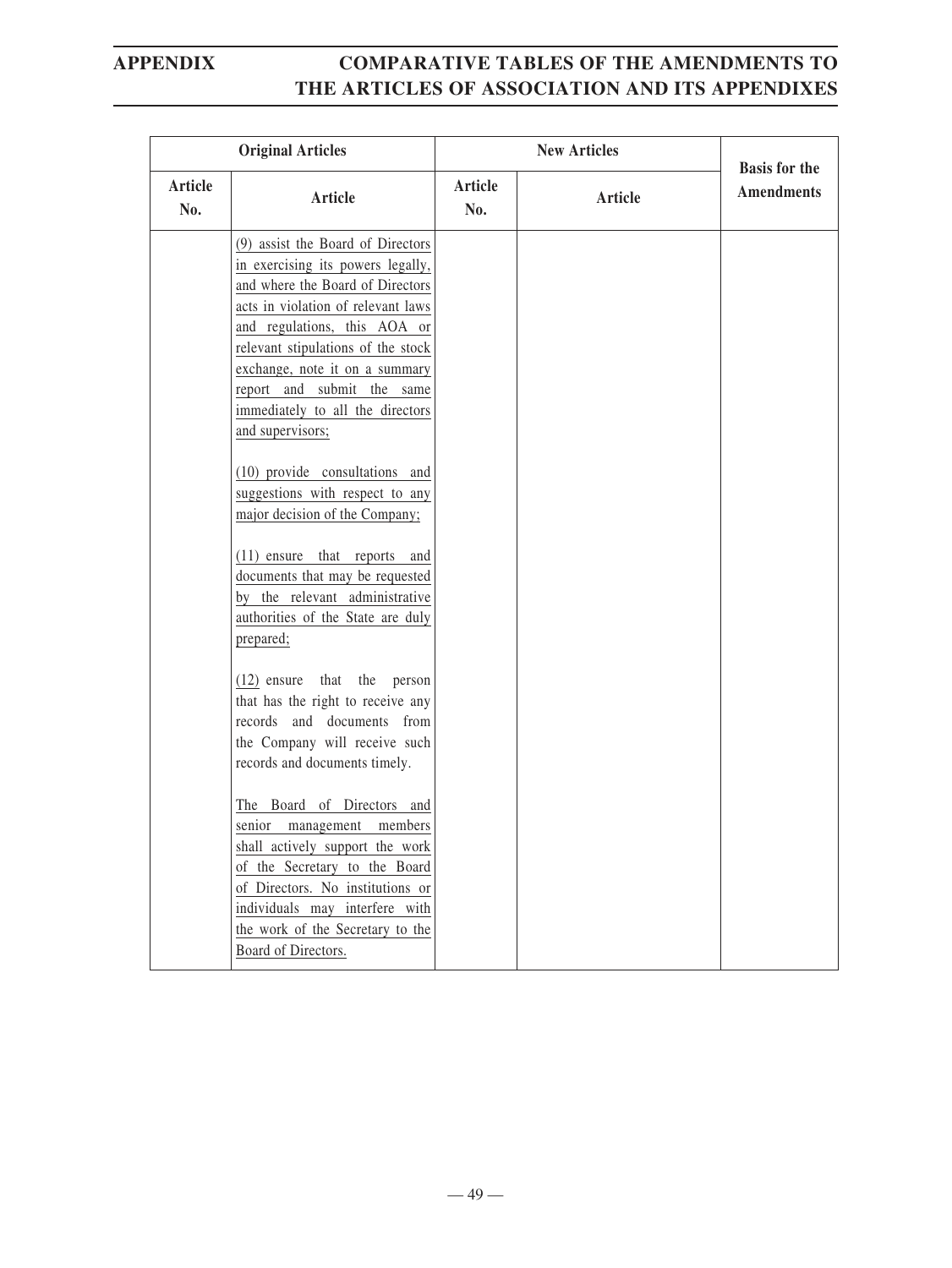| <b>Original Articles</b> |                                                                                                                                                                                                                                                                                                                                                                                                                                                                                                                                                                                                                                                                                                                                                                                                                                                |                | <b>New Articles</b>                                                                                                                                                                                                                                                                                                                                                                                                                                                                                                                                                            |                                           |
|--------------------------|------------------------------------------------------------------------------------------------------------------------------------------------------------------------------------------------------------------------------------------------------------------------------------------------------------------------------------------------------------------------------------------------------------------------------------------------------------------------------------------------------------------------------------------------------------------------------------------------------------------------------------------------------------------------------------------------------------------------------------------------------------------------------------------------------------------------------------------------|----------------|--------------------------------------------------------------------------------------------------------------------------------------------------------------------------------------------------------------------------------------------------------------------------------------------------------------------------------------------------------------------------------------------------------------------------------------------------------------------------------------------------------------------------------------------------------------------------------|-------------------------------------------|
| Article<br>No.           | <b>Article</b>                                                                                                                                                                                                                                                                                                                                                                                                                                                                                                                                                                                                                                                                                                                                                                                                                                 | Article<br>No. | <b>Article</b>                                                                                                                                                                                                                                                                                                                                                                                                                                                                                                                                                                 | <b>Basis for the</b><br><b>Amendments</b> |
| Article 212              | The Company shall have one Article 211<br>President, who shall be appointed<br>or dismissed by the Board<br>of Directors. It shall have an<br>Executive<br>Committee,<br>which<br>shall, as the highest operational<br>and management organ, comprise<br>eight to ten members.<br>The President, the members<br>of the Executive Committee,<br>the Chief Financial Officer,<br>the Chief Engineer (the chief<br>information officer), the Chief<br>Compliance Officer, the Chief<br>Officer,<br>the Secretary<br>Risk<br>the Board of Directors,<br>to<br>and other persons<br>that hold<br>important positions recognized<br>by the regulatory authority or<br>determined by any resolution<br>of the Board of Directors, shall<br>be senior management members<br>of the Company, and retained<br>or dismissed by the Board of<br>Directors. |                | The Company shall have one $T h e$<br>President, who shall be appointed $\vert$ o f<br>or dismissed by the Board $\vert$ m a n a g e m e n t<br>of Directors. It shall have an members is moved<br>Committee, which to Article 11 of the<br>Executive<br>shall, as the highest operational original Articles of<br>and management organ, comprise Association<br>seven to eleven members.<br>The President, the members of the<br>Executive Committee and other<br>senior management members of<br>the Company shall be retained<br>or dismissed by the Board of<br>Directors. | s c o p e<br>senior                       |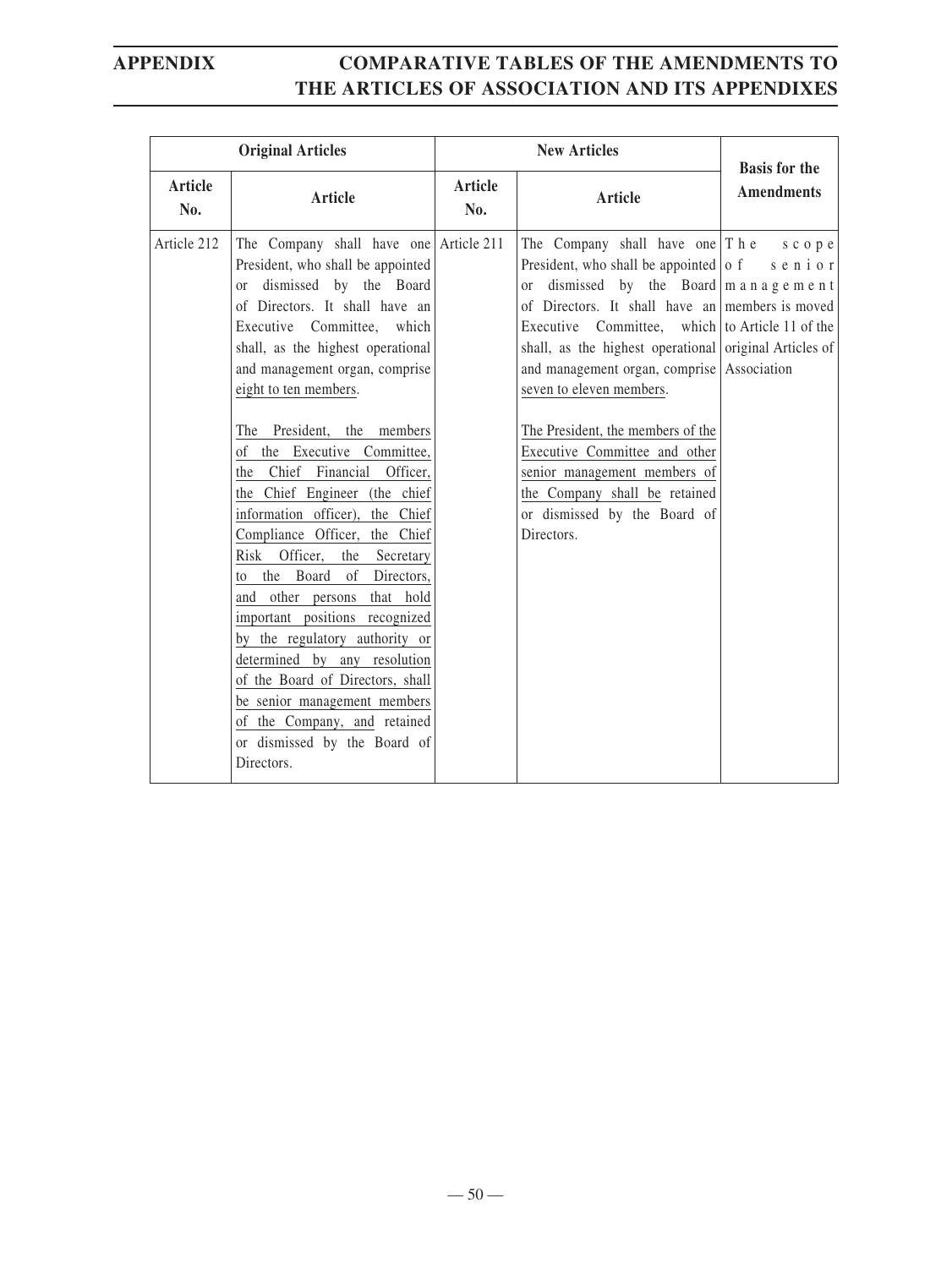|                | <b>Original Articles</b>                                                                                                                                                                                                                                                                                                                                                                                                                                                                                                                                                                                                                     | <b>New Articles</b> |                                                                                                                                                                                                                                                                                                                                                                                                                                                                                                                                                                                                                                                               | <b>Basis for the</b> |
|----------------|----------------------------------------------------------------------------------------------------------------------------------------------------------------------------------------------------------------------------------------------------------------------------------------------------------------------------------------------------------------------------------------------------------------------------------------------------------------------------------------------------------------------------------------------------------------------------------------------------------------------------------------------|---------------------|---------------------------------------------------------------------------------------------------------------------------------------------------------------------------------------------------------------------------------------------------------------------------------------------------------------------------------------------------------------------------------------------------------------------------------------------------------------------------------------------------------------------------------------------------------------------------------------------------------------------------------------------------------------|----------------------|
| Article<br>No. | Article                                                                                                                                                                                                                                                                                                                                                                                                                                                                                                                                                                                                                                      | Article<br>No.      | Article                                                                                                                                                                                                                                                                                                                                                                                                                                                                                                                                                                                                                                                       | <b>Amendments</b>    |
| Article 213    | Senior management members Article 212<br>of the Company may not hold<br>a position at any profit-making<br>entity other than a company in<br>which the Company holds shares,<br>or engage in any operational<br>activities other than his or her<br>duties with the Company.<br>Any member of the senior<br>management of the Company<br>shall, before taking his or her<br>office, have the qualifications<br>for serving as his or her position<br>approved by the CSRC. Any<br>person who does not have the<br>required qualification shall not<br>be authorized, in violation of<br>relevant rules, to carry out the<br>relevant duties. |                     | Senior management members   A m e n d<br>of the Company may not hold accordance<br>a position at any profit-making Article 124 of the<br>entity other than a company in Securities Law<br>which the Company holds shares,<br>or engage in any operational<br>activities other than his or her<br>duties with the Company.<br>The appointment and removal<br>of senior management members<br>of the Company shall be filed<br>with the securities regulatory<br>agency of the State Council. Any<br>person who does not have the<br>required qualification shall not<br>be authorized, in violation of<br>relevant rules, to carry out the<br>relevant duties. | $i$ n<br>with        |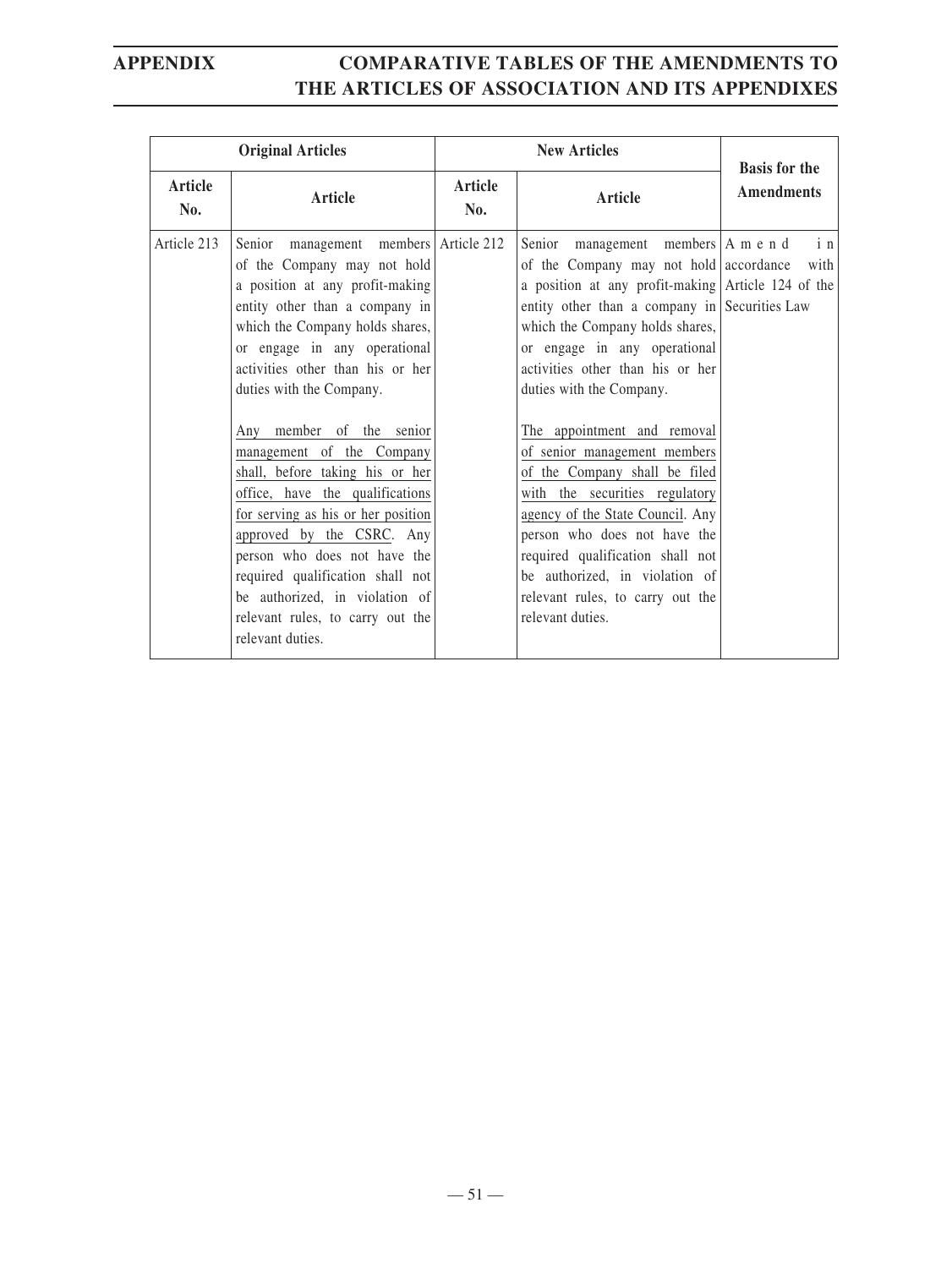|                | <b>Original Articles</b>                                                                                                                                                                                        | <b>New Articles</b> |                                                                                                                                                                                                                 |                                                                       |
|----------------|-----------------------------------------------------------------------------------------------------------------------------------------------------------------------------------------------------------------|---------------------|-----------------------------------------------------------------------------------------------------------------------------------------------------------------------------------------------------------------|-----------------------------------------------------------------------|
| Article<br>No. | Article                                                                                                                                                                                                         | Article<br>No.      | Article                                                                                                                                                                                                         | <b>Basis for the</b><br><b>Amendments</b>                             |
| Article 214    | The head of the branch of the<br>Company shall:                                                                                                                                                                 |                     |                                                                                                                                                                                                                 | The head of the<br>branch does not<br>belong to the                   |
|                | $(1)$ be a person of integrity,<br>honesty and good behavior;                                                                                                                                                   |                     |                                                                                                                                                                                                                 | scope of senior<br>management<br>$m$ e $m$ b e $r$ s,                 |
|                | (2) have a good knowledge<br>securities-related laws,<br>of<br>regulations, rules and standards,<br>and have the operational and<br>managing skills required for the<br>performance of his or her duties;       |                     |                                                                                                                                                                                                                 | therefore delete<br>accordingly                                       |
|                | (3) satisfy the requirement of<br>the CSRC that he or she must<br>have worked in the securities,<br>financial, economic, legal or<br>accounting sector for a certain<br>number of years;                        |                     |                                                                                                                                                                                                                 |                                                                       |
|                | (4) have the qualification to<br>practice in the securities sector;                                                                                                                                             |                     |                                                                                                                                                                                                                 |                                                                       |
|                | (5) satisfy the educational<br>background requirement of the<br>CSRC;                                                                                                                                           |                     |                                                                                                                                                                                                                 |                                                                       |
|                | (6) meet other conditions under<br>relevant laws, regulations and<br>rules and this AOA.                                                                                                                        |                     |                                                                                                                                                                                                                 |                                                                       |
| Article 215    | fiduciary<br>obligation<br>The<br>directors under Article 165 and<br>the due diligence obligations of<br>directors under paragraphs 4 to 6,<br>Article 166 shall be applicable to<br>senior management members. | of Article 213      | obligation<br>The<br>fiduciary<br>directors under Article 167 and<br>the due diligence obligations of<br>directors under paragraphs 4 to 6,<br>Article 168 shall be applicable to<br>senior management members. | of $\mathbb{R}$ e - n u m b e r<br>according to the<br>Article quoted |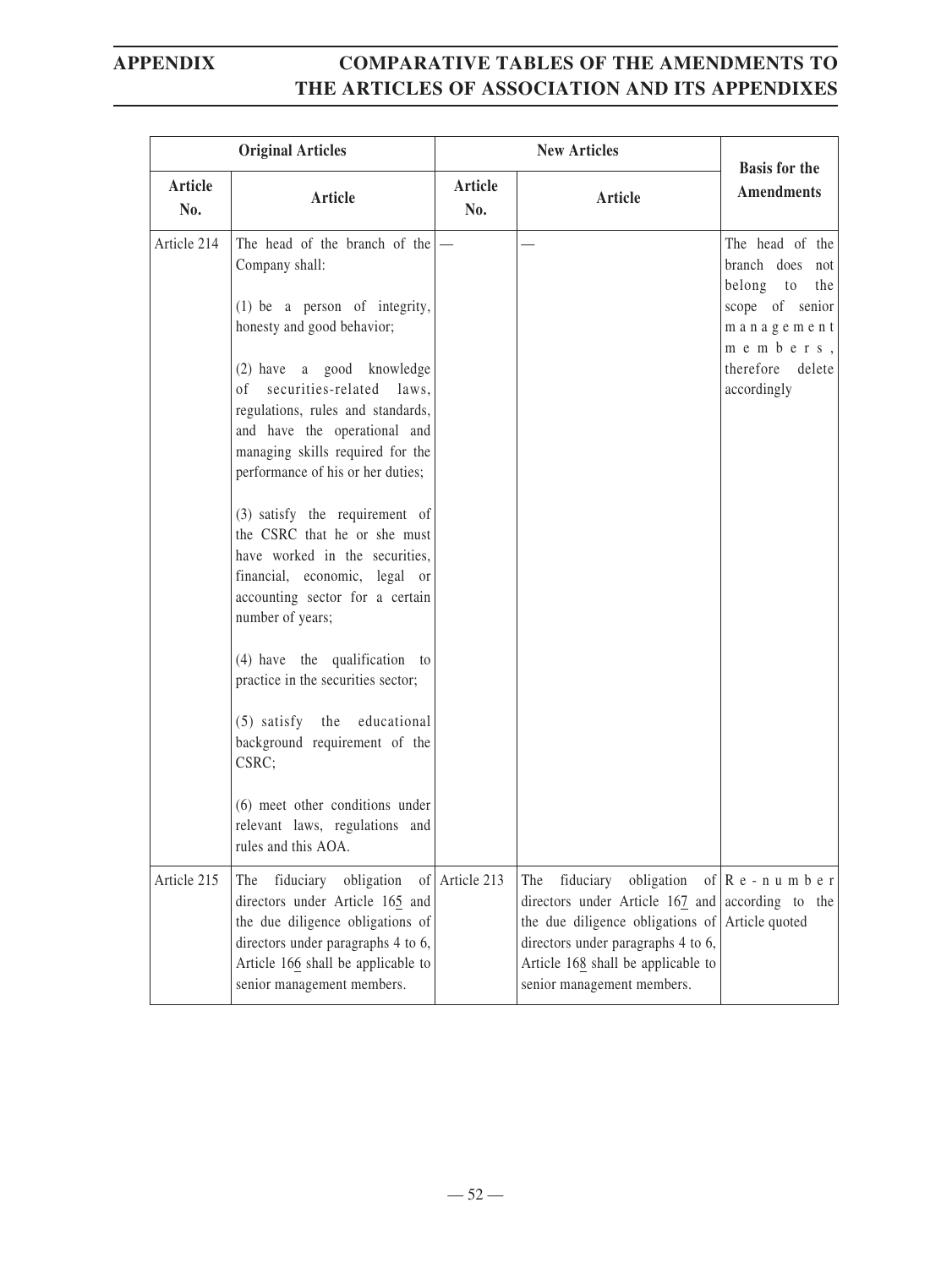| <b>Original Articles</b> |                                                                                                                                                                                                                                                                                                                                                                                                                                                                                                                                                                                | <b>New Articles</b> |                                                                                                                                                                                                                                                                                                                                                                                                                                                                                                                                                       | <b>Basis for the</b>                                                                                |
|--------------------------|--------------------------------------------------------------------------------------------------------------------------------------------------------------------------------------------------------------------------------------------------------------------------------------------------------------------------------------------------------------------------------------------------------------------------------------------------------------------------------------------------------------------------------------------------------------------------------|---------------------|-------------------------------------------------------------------------------------------------------------------------------------------------------------------------------------------------------------------------------------------------------------------------------------------------------------------------------------------------------------------------------------------------------------------------------------------------------------------------------------------------------------------------------------------------------|-----------------------------------------------------------------------------------------------------|
| Article<br>No.           | Article                                                                                                                                                                                                                                                                                                                                                                                                                                                                                                                                                                        | Article<br>No.      | <b>Article</b>                                                                                                                                                                                                                                                                                                                                                                                                                                                                                                                                        | <b>Amendments</b>                                                                                   |
| Article 220              | .<br>President,<br>the<br>Chief<br>The<br>Compliance Officer, the Chief<br>Risk Officer and the Secretary<br>to the Board of Directors shall<br>be recommended and nominated<br>by the Chairman of the Board<br>of Directors. The other senior<br>management members may be<br>recommended and nominated<br>by the Chairman of the Board of<br>Directors or the President, and<br>shall be retained or dismissed<br>by the Board of Directors.<br>The Chairman of the Board of<br>Directors and the President shall<br>be standing members of the<br>Executive Committee.<br>. | Article 218         | .<br>Chief<br>The<br>President,<br>the<br>Compliance Officer, the Chief<br>Risk Officer and the Secretary<br>to the Board of Directors shall<br>be recommended and nominated<br>by the Chairman of the Board<br>of Directors. The other senior<br>management members may be<br>recommended and nominated<br>by the Chairman of the Board of<br>Directors or the President, and<br>shall be retained or dismissed<br>by the Board of Directors. The<br>President<br>shall<br>be<br>standing<br>members<br>the Executive<br>$\sigma$<br>Committee.<br>. | Amend according to<br>the responsibilities<br>of the Board, party<br>committee<br>and<br>management |
| Article 221              | Executive Committee Article 219<br>The<br>shall be the highest operational<br>and management organ of the<br>Company for the purpose of<br>carrying out the guidelines and<br>policies of the Board of Directors.<br>The Executive Committee shall<br>have the power to:<br>.                                                                                                                                                                                                                                                                                                  |                     | The<br>Executive<br>shall be the highest operational to<br>and management organ of the conditions of the<br>Company for the purpose of $\lfloor$ Company<br>carrying out the operation and<br>management policies of the Board<br>of Directors.<br>The Executive Committee shall<br>have the power to:<br>.                                                                                                                                                                                                                                           | Committee Amend according<br>actual<br>the                                                          |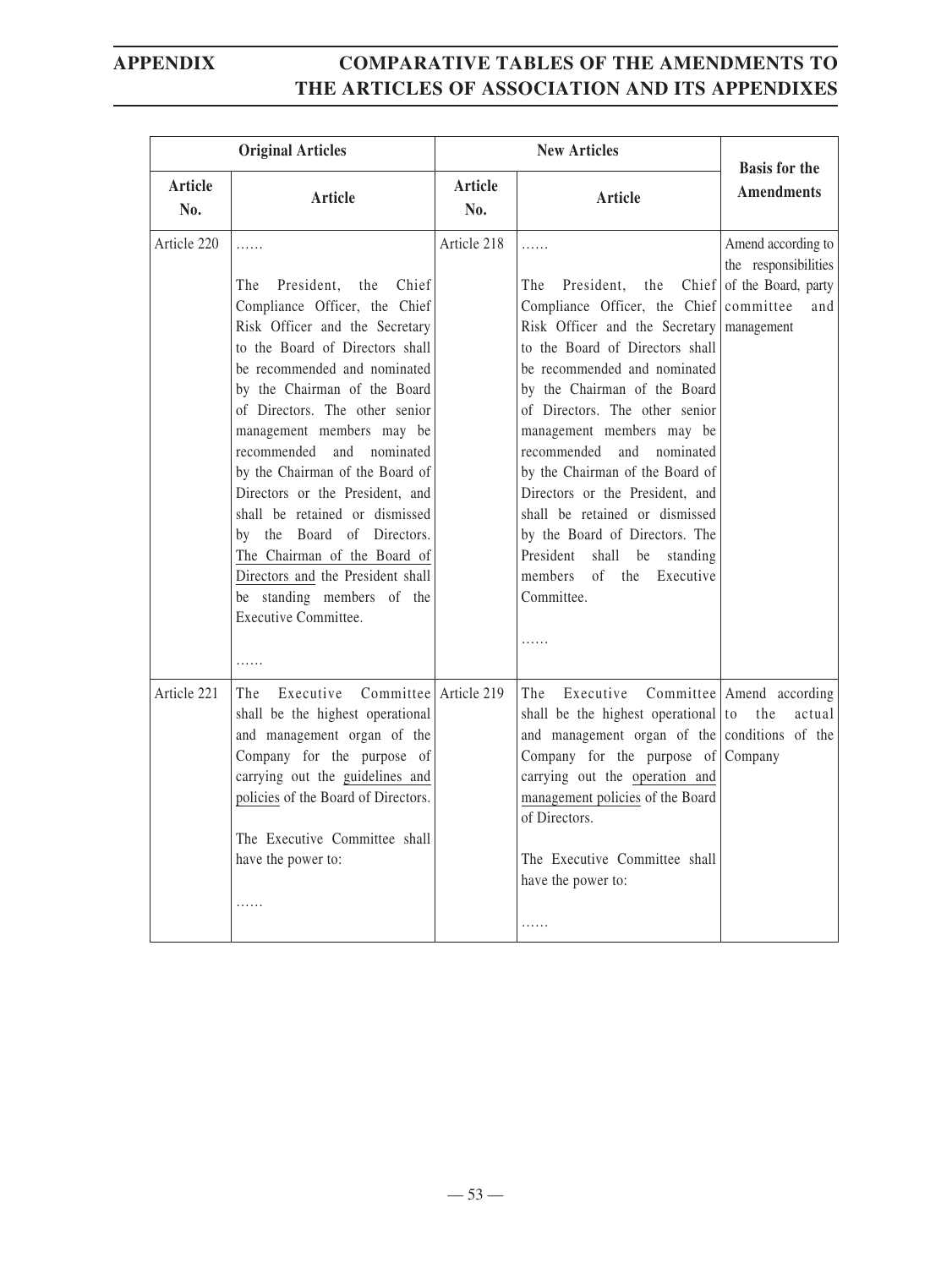|                       | <b>Original Articles</b>                                                                                                                                                                                                                                                                                                                                                                                  |                | <b>New Articles</b>                                                                                                                                                                                                                                                                                                                                                                  | <b>Basis for the</b>                                                                                                                                                           |
|-----------------------|-----------------------------------------------------------------------------------------------------------------------------------------------------------------------------------------------------------------------------------------------------------------------------------------------------------------------------------------------------------------------------------------------------------|----------------|--------------------------------------------------------------------------------------------------------------------------------------------------------------------------------------------------------------------------------------------------------------------------------------------------------------------------------------------------------------------------------------|--------------------------------------------------------------------------------------------------------------------------------------------------------------------------------|
| <b>Article</b><br>No. | <b>Article</b>                                                                                                                                                                                                                                                                                                                                                                                            | Article<br>No. | Article                                                                                                                                                                                                                                                                                                                                                                              | <b>Amendments</b>                                                                                                                                                              |
| Article 228           | The supervisor shall obtain the Article $226$<br>qualification approved by the<br>CSRC before he or she may<br>assume his or her office. The<br>Company<br>shall not<br>engage<br>any ineligible person to hold a<br>supervisor's office, nor shall<br>empower any ineligible person in<br>violation of relevant rules.                                                                                   |                | The appointment and removal $ A \text{ m} e \text{ n} d$<br>of supervisors by the Company accordance<br>shall be filed with the securities Article 124 of the<br>regulatory agency of the State<br>Council. The Company shall not<br>engage any ineligible person to<br>hold a supervisor's office, nor<br>shall empower any ineligible<br>person in violation of relevant<br>rules. | i n<br>with<br>Securities Law                                                                                                                                                  |
| Article 229           | The requirements specified Article 227<br>herein for the appointment of the<br>Chairman or Vice Chairman of<br>the Board of Directors shall be<br>applicable to the appointment of<br>the Chairman of the Supervisory<br>Committee.<br>Directors, the President or senior<br>management members, or their<br>lineal relatives and major social<br>relations may not concurrently<br>serve as supervisors. |                | Directors, the President or senior $S$ implify<br>management members, or their expression<br>lineal relatives and major social Article 248 of the<br>relations may not concurrently<br>serve as supervisors.                                                                                                                                                                         | the<br>while<br>original Articles<br>of Association<br>applies<br>to the<br>appointment<br>qualifications<br>o f<br>directors,<br>supervisors<br>a n d<br>senior<br>management |
| Article 238           | The Supervisory Committee shall Article 236<br>have the power to:<br>.<br>(9) bring an action of law<br>against any director or any other<br>senior management member in<br>accordance with Article 163 of<br>the Company Law;<br>.                                                                                                                                                                       |                | The Supervisory Committee shall   A m e n d<br>have the power to:<br>.<br>(9) bring an action of<br>law<br>against any director or any other<br>senior management member in<br>accordance with Article 151 of<br>the Company Law;<br>.                                                                                                                                               | $i$ n<br>accordance<br>with<br>Article 151 of the<br>Company Law                                                                                                               |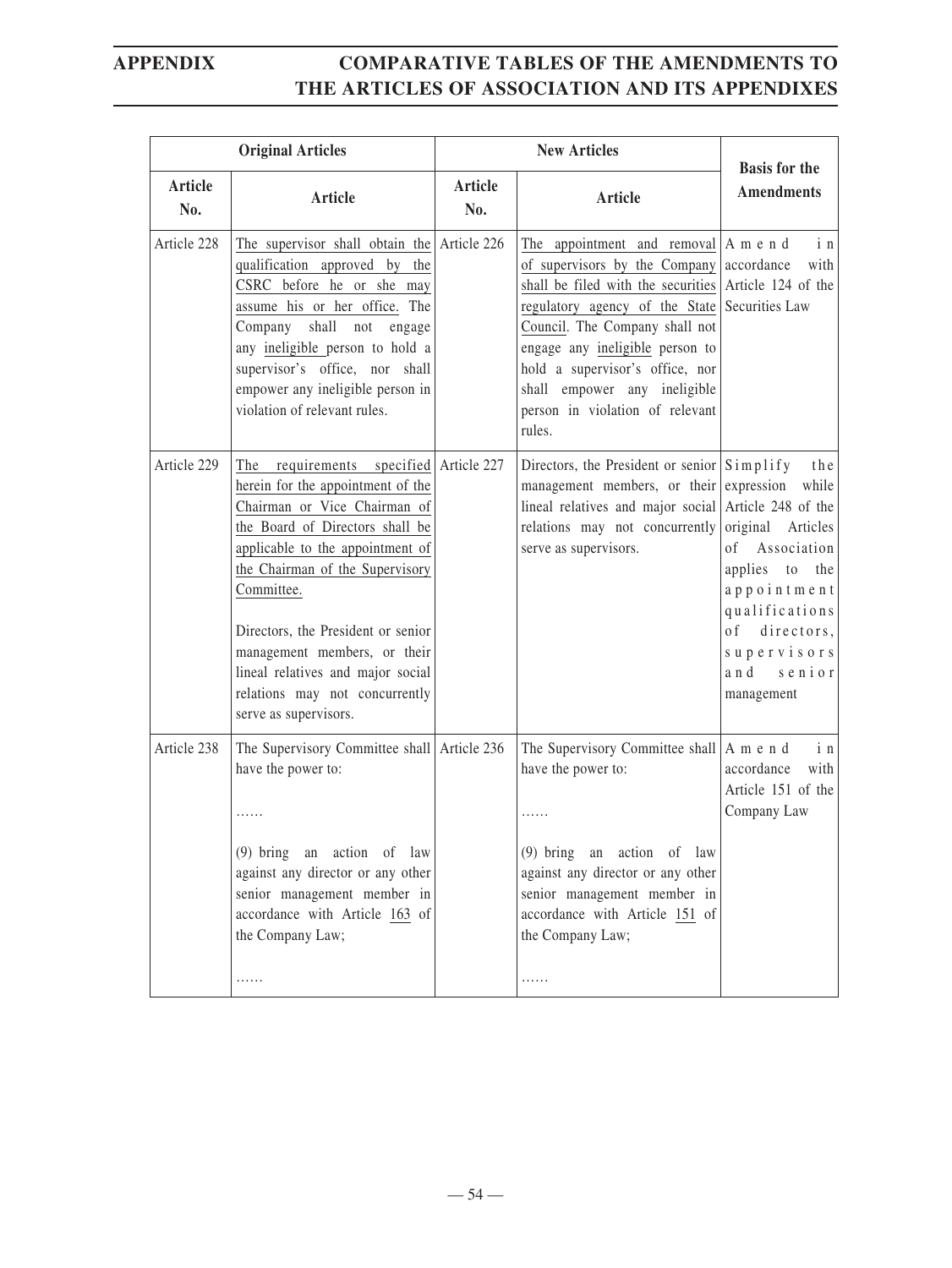| <b>Original Articles</b> |                                                                                                                                                                                                                                                                                                                                                                                                                                     | <b>New Articles</b> |                                                                                                                                                                                                                                                                                                                                                                                                                                                           |                                           |
|--------------------------|-------------------------------------------------------------------------------------------------------------------------------------------------------------------------------------------------------------------------------------------------------------------------------------------------------------------------------------------------------------------------------------------------------------------------------------|---------------------|-----------------------------------------------------------------------------------------------------------------------------------------------------------------------------------------------------------------------------------------------------------------------------------------------------------------------------------------------------------------------------------------------------------------------------------------------------------|-------------------------------------------|
| Article<br>No.           | Article                                                                                                                                                                                                                                                                                                                                                                                                                             | Article<br>No.      | <b>Article</b>                                                                                                                                                                                                                                                                                                                                                                                                                                            | <b>Basis for the</b><br><b>Amendments</b> |
| Article 248              | A person may not serve as a Article 246<br>director, supervisor, President,<br>or any other senior management<br>position of the Company, if he or<br>she:                                                                                                                                                                                                                                                                          |                     | A person may not serve as $a \mid A$ m e n d<br>director, supervisor, President, accordance<br>or any other senior management Article 124 of the<br>position of the Company, if he or Securities Law<br>she:                                                                                                                                                                                                                                              | i n<br>with                               |
|                          | .<br>(9) has been disqualified as<br>a lawyer, a certified public<br>accountant, or a practitioner<br>at an investment consultation<br>institution, a financial<br>consultation and advice<br>institution, a credit appraisal<br>institution, an assets evaluation<br>institution, or a verification<br>institution, and less than five<br>years have passed since the<br>disqualification;<br>an officer<br>$(10)$ is<br>at<br>a a |                     | .<br>$(9)$ is a person whose practice<br>certificate has been revoked<br>or who has been disqualified<br>as a lawyer, a certified public<br>accountant, or a practitioner<br>other securities service<br>at<br>institutions due to his or her<br>violation of relevant laws or<br>rules, and less than five years<br>have passed since the revocation<br>of practice certificate<br><sub>or</sub><br>disqualification;<br>$(10)$ is an officer<br>at<br>a |                                           |
|                          | governmental agency, or any<br>person that may not hold a<br>parallel job at a company under<br>laws or regulations;                                                                                                                                                                                                                                                                                                                |                     | governmental agency, or any<br>person that may not hold a<br>parallel job at a company under<br>laws or regulations;                                                                                                                                                                                                                                                                                                                                      |                                           |
|                          | (11) has been imposed<br>an<br>administrative punishment by the<br>financial regulatory authority due<br>to his or her serious violation of<br>laws or regulations, and less than<br>three years have passed since the<br>punishment is enforced;<br>(12) has been disqualified for<br>such positions by the CSRC, and<br>less than three years have passed<br>since the disqualification;                                          |                     | $(11)$ is not a natural person;<br>(12) has been investigated due to<br>his or her suspected violation of<br>any law or regulation, or has been<br>put on the file for investigation<br>and prosecution by the judiciary<br>due to his or her violation of the<br>Criminal Law, and the case is not<br>concluded; or<br>$(13)$ is prevented from doing so<br>by other provisions of relevant<br>laws, regulations and rules.                              |                                           |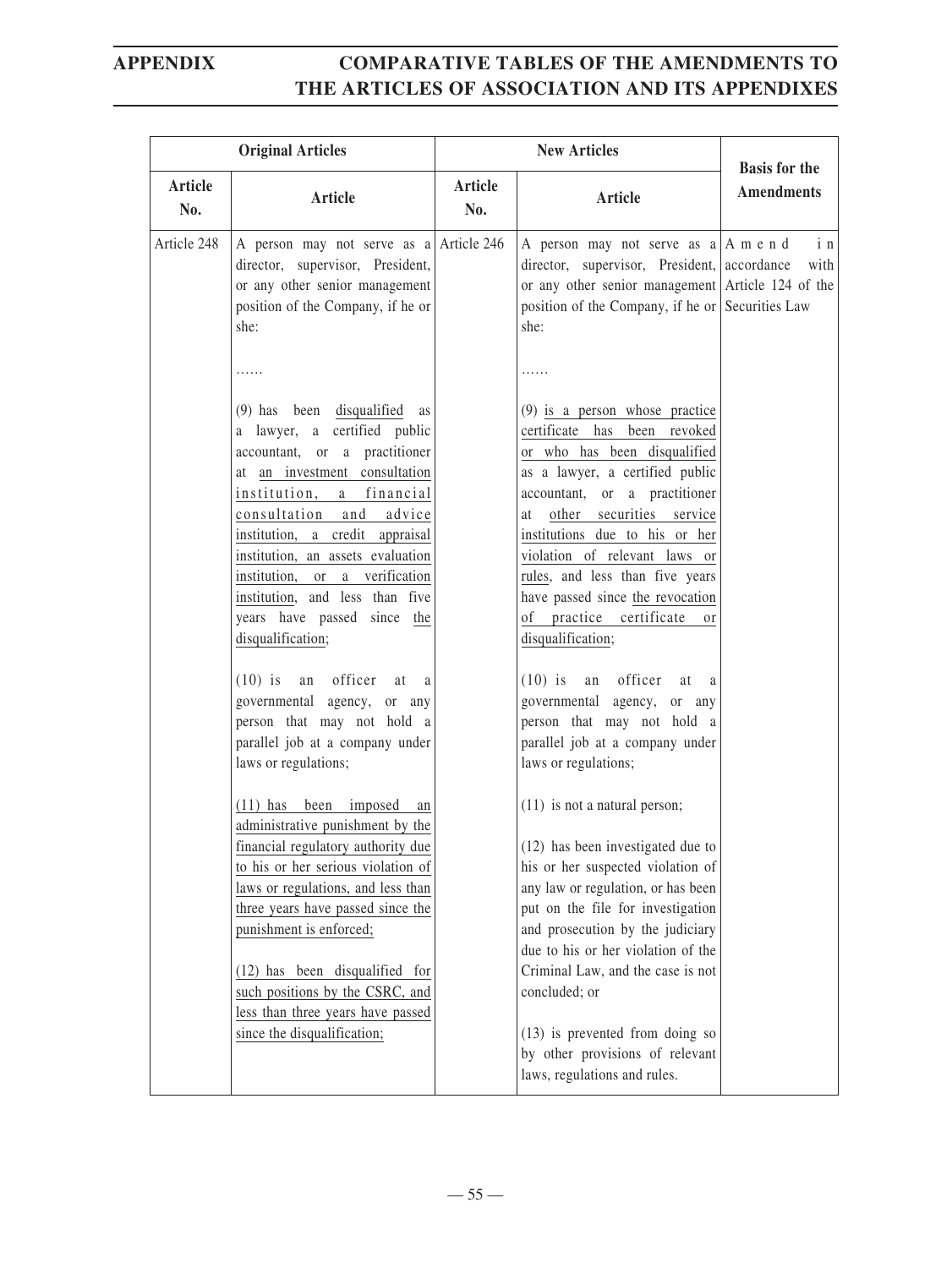| <b>Original Articles</b> |                                                                                                                                                                                                                                                                                                                                                                                                                                                                                                                                                                                                                                                                                                                                                                                                                                 |                | <b>Basis for the</b>                                                                                                                                                                                                                                                                                                                                                                                                                     |                   |
|--------------------------|---------------------------------------------------------------------------------------------------------------------------------------------------------------------------------------------------------------------------------------------------------------------------------------------------------------------------------------------------------------------------------------------------------------------------------------------------------------------------------------------------------------------------------------------------------------------------------------------------------------------------------------------------------------------------------------------------------------------------------------------------------------------------------------------------------------------------------|----------------|------------------------------------------------------------------------------------------------------------------------------------------------------------------------------------------------------------------------------------------------------------------------------------------------------------------------------------------------------------------------------------------------------------------------------------------|-------------------|
| <b>Article</b><br>No.    | Article                                                                                                                                                                                                                                                                                                                                                                                                                                                                                                                                                                                                                                                                                                                                                                                                                         | Article<br>No. | Article                                                                                                                                                                                                                                                                                                                                                                                                                                  | <b>Amendments</b> |
|                          | $(13)$ has<br>been<br>determined<br>unsuitable for such positions<br>by the CSRC, and less than two<br>years have passed since the<br>determination;<br>(14) is forbidden to hold office<br>at a business enterprise under any<br>law or regulation;<br>$(15)$ is not a natural person;<br>(16) has been investigated due to<br>his or her suspected violation of<br>any law or regulation, or has been<br>put on the file for investigation<br>and prosecution by the judiciary<br>due to his or her violation of the<br>Criminal Law, and the case is not<br>concluded; or<br>$(17)$ is prevented from doing so<br>by other provisions of relevant<br>laws, regulations and rules.<br>The election, appointment or<br>engagement of any director in<br>violation of this Article shall be<br>null and void. The director that |                | The election, appointment or<br>engagement of any director in<br>violation of this Article shall be<br>null and void. The director that<br>incurs any of the circumstances<br>hereinabove in this Article during<br>his or her term of office shall be<br>removed.                                                                                                                                                                       |                   |
|                          | incurs any of the circumstances<br>hereinabove in this Article during<br>his or her term of office shall be<br>removed.                                                                                                                                                                                                                                                                                                                                                                                                                                                                                                                                                                                                                                                                                                         |                |                                                                                                                                                                                                                                                                                                                                                                                                                                          |                   |
| Article 255              | A director, a supervisor, the Article $253$<br>President or other senior<br>management staff of the<br>Company may, by informed<br>decision of the General Meeting<br>of Shareholders, be relieved from<br>liability for a specific breach of<br>his or her obligations, except in<br>circumstances as specified in<br>Article 78 of the AOA.                                                                                                                                                                                                                                                                                                                                                                                                                                                                                   |                | A director, a supervisor, the $\begin{bmatrix} R & e & -n & u & m & b & e & r \end{bmatrix}$<br>President<br>or other senior $ $ according to the<br>staff of the Article quoted<br>management<br>Company may, by informed<br>decision of the General Meeting<br>of Shareholders, be relieved from<br>liability for a specific breach of<br>his or her obligations, except in<br>circumstances as specified in<br>Article 85 of the AOA. |                   |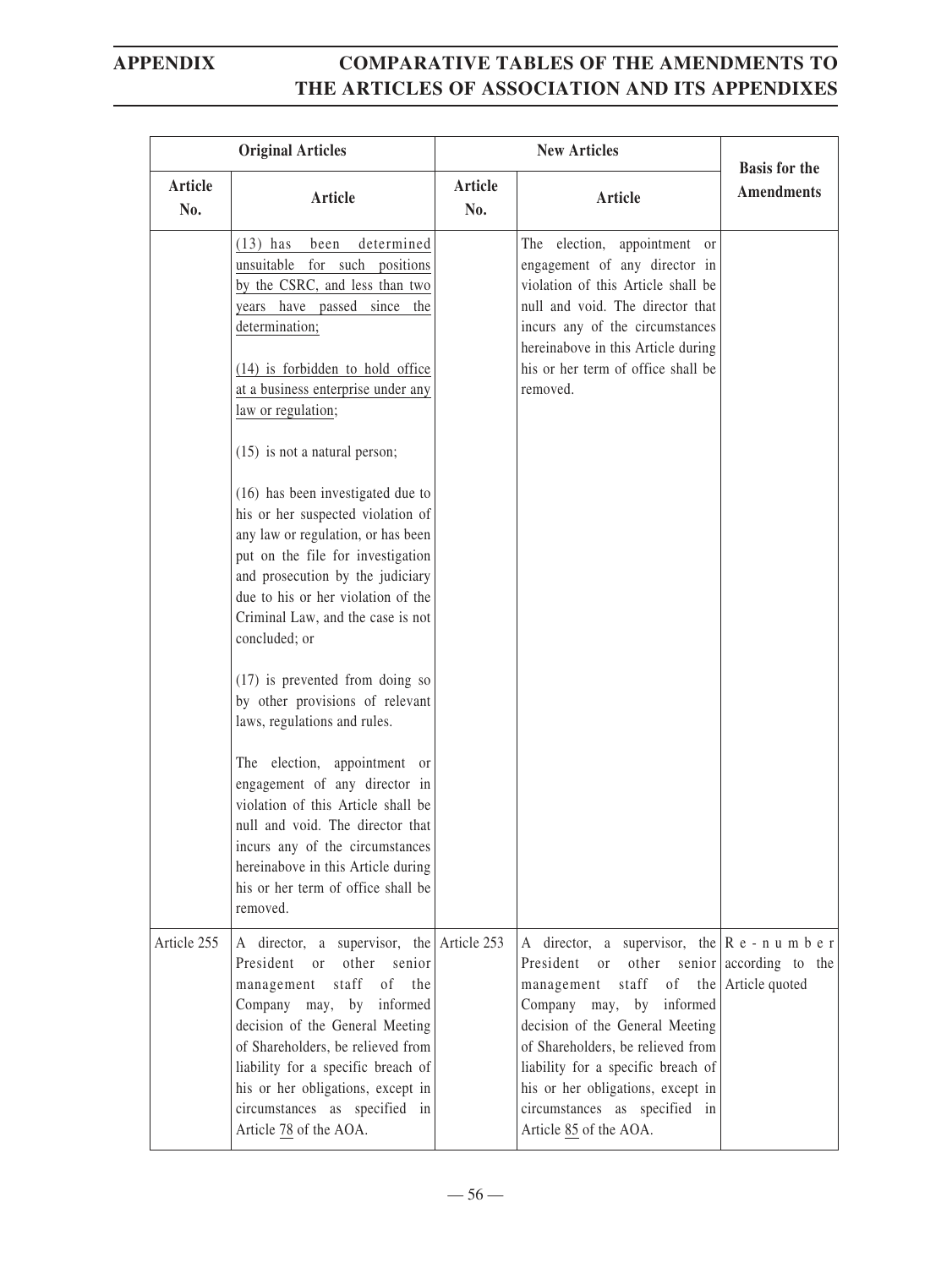| <b>Original Articles</b> |                                                                                                                                                                                                                                                                        |                       | <b>New Articles</b>                                                                                                                                                                                                                                                    | <b>Basis for the</b> |
|--------------------------|------------------------------------------------------------------------------------------------------------------------------------------------------------------------------------------------------------------------------------------------------------------------|-----------------------|------------------------------------------------------------------------------------------------------------------------------------------------------------------------------------------------------------------------------------------------------------------------|----------------------|
| <b>Article</b><br>No.    | Article                                                                                                                                                                                                                                                                | <b>Article</b><br>No. | <b>Article</b>                                                                                                                                                                                                                                                         | <b>Amendments</b>    |
| Article 261              | Any loan guarantee provided Article 259<br>by the Company in breach of<br>paragraph 1 of Article 255 shall<br>be unenforceable against the<br>Company, unless:                                                                                                         |                       | Any loan guarantee provided $\begin{bmatrix} R & e & -n & u & m & b & e & r \end{bmatrix}$<br>by the Company in breach of according to the<br>paragraph 1 of Article 257 shall Article quoted<br>be unenforceable against the<br>Company, unless:                      |                      |
|                          | (1) the loan was provided to a<br>related person of a director, a<br>supervisor, the President or other<br>senior management staff of the<br>Company, and at the time the loan<br>was advanced the lender did not<br>know the relevant circumstances;<br><sub>or</sub> |                       | (1) the loan was provided to a<br>related person of a director, a<br>supervisor, the President or other<br>senior management staff of the<br>Company, and at the time the loan<br>was advanced the lender did not<br>know the relevant circumstances;<br><sub>or</sub> |                      |
|                          | (2) the collateral provided by<br>the Company has been lawfully<br>disposed of by the lender to a<br>bona fide purchaser.                                                                                                                                              |                       | (2) the collateral provided by<br>the Company has been lawfully<br>disposed of by the lender to a<br>bona fide purchaser.                                                                                                                                              |                      |
| Article 277              | The Company attaches much Article 275<br>importance to<br>providing<br>reasonable returns to investors<br>and formulates a stable and<br>sustaining profit distribution<br>policy.<br>.                                                                                |                       | The Company should attach $Improve$<br>much importance to providing expression<br>reasonable returns to investors<br>and formulate a stable and<br>sustaining profit distribution<br>policy.<br>.                                                                      | th <sub>e</sub>      |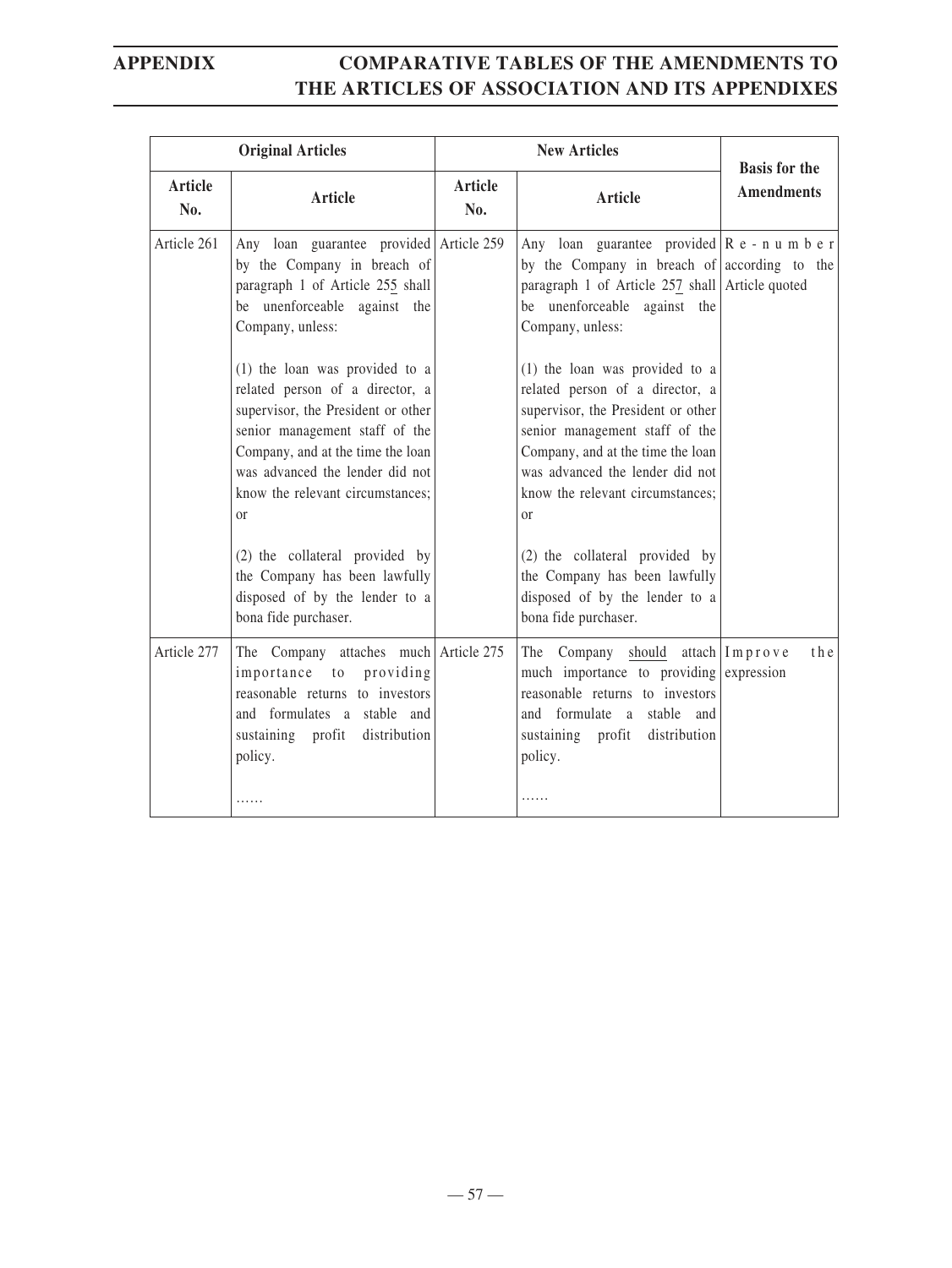| <b>Original Articles</b> |                                                                                                                                                                                                                                                                                                                                                                                                                                                                                                                                                 |                | <b>New Articles</b>                                                                                                                                                                                                                                                                                                                                                                                                                                |                                           |
|--------------------------|-------------------------------------------------------------------------------------------------------------------------------------------------------------------------------------------------------------------------------------------------------------------------------------------------------------------------------------------------------------------------------------------------------------------------------------------------------------------------------------------------------------------------------------------------|----------------|----------------------------------------------------------------------------------------------------------------------------------------------------------------------------------------------------------------------------------------------------------------------------------------------------------------------------------------------------------------------------------------------------------------------------------------------------|-------------------------------------------|
| Article<br>No.           | Article                                                                                                                                                                                                                                                                                                                                                                                                                                                                                                                                         | Article<br>No. | Article                                                                                                                                                                                                                                                                                                                                                                                                                                            | <b>Basis for the</b><br><b>Amendments</b> |
| Article 292              | engagement, termination Article 290<br>The<br>or non-renewal of the service<br>of an accounting firm shall be<br>decided by the General Meeting<br>of Shareholders, and be reported<br>to the State Council's securities<br>authority for the record.                                                                                                                                                                                                                                                                                           |                | engagement, termination Due to its overlap<br>The<br>or non-renewal of the service with Article 293<br>of an accounting firm shall be of the original<br>decided by the General Meeting $\vert A \rvert t$ icles<br>of Shareholders, and be reported Association<br>to the State Council's securities<br>authority for the record.                                                                                                                 | o f                                       |
|                          | When the Company dismisses or<br>does not renew the engagement of<br>an accounting firm, it shall give<br>advance notice to the accounting<br>firm. The accounting firm shall<br>have the right to present its<br>views before General Meeting of<br>Shareholders. If the accounting<br>firm resigns, it shall state to the                                                                                                                                                                                                                     |                | When the Company dismisses or<br>does not renew the engagement of<br>an accounting firm, it shall give<br>advance notice to the accounting<br>firm. The accounting firm shall<br>have the right to present its<br>views before General Meeting of<br>Shareholders.                                                                                                                                                                                 |                                           |
|                          | General Meeting of Shareholders<br>whether the Company<br>has<br>committed any misconduct.<br>General<br>Meeting<br>The<br>of<br>Shareholders that intends to pass<br>a resolution on the engagement<br>of any non-incumbent accounting<br>firm to fill any vacancy of the<br>office of accounting firm, renewal<br>of the service of an accounting<br>firm engaged by the Board of<br>Directors to fill a vacancy, or<br>termination of an accounting<br>firm whose term of office has not<br>expired shall comply with the<br>following:<br>. |                | The<br>General<br>Meeting<br>-of<br>Shareholders that intends to pass<br>a resolution on the engagement<br>of any non-incumbent accounting<br>firm to fill any vacancy of the<br>office of accounting firm, renewal<br>of the service of an accounting<br>firm engaged by the Board of<br>Directors to fill a vacancy, or<br>termination of an accounting<br>firm whose term of office has not<br>expired shall comply with the<br>following:<br>. |                                           |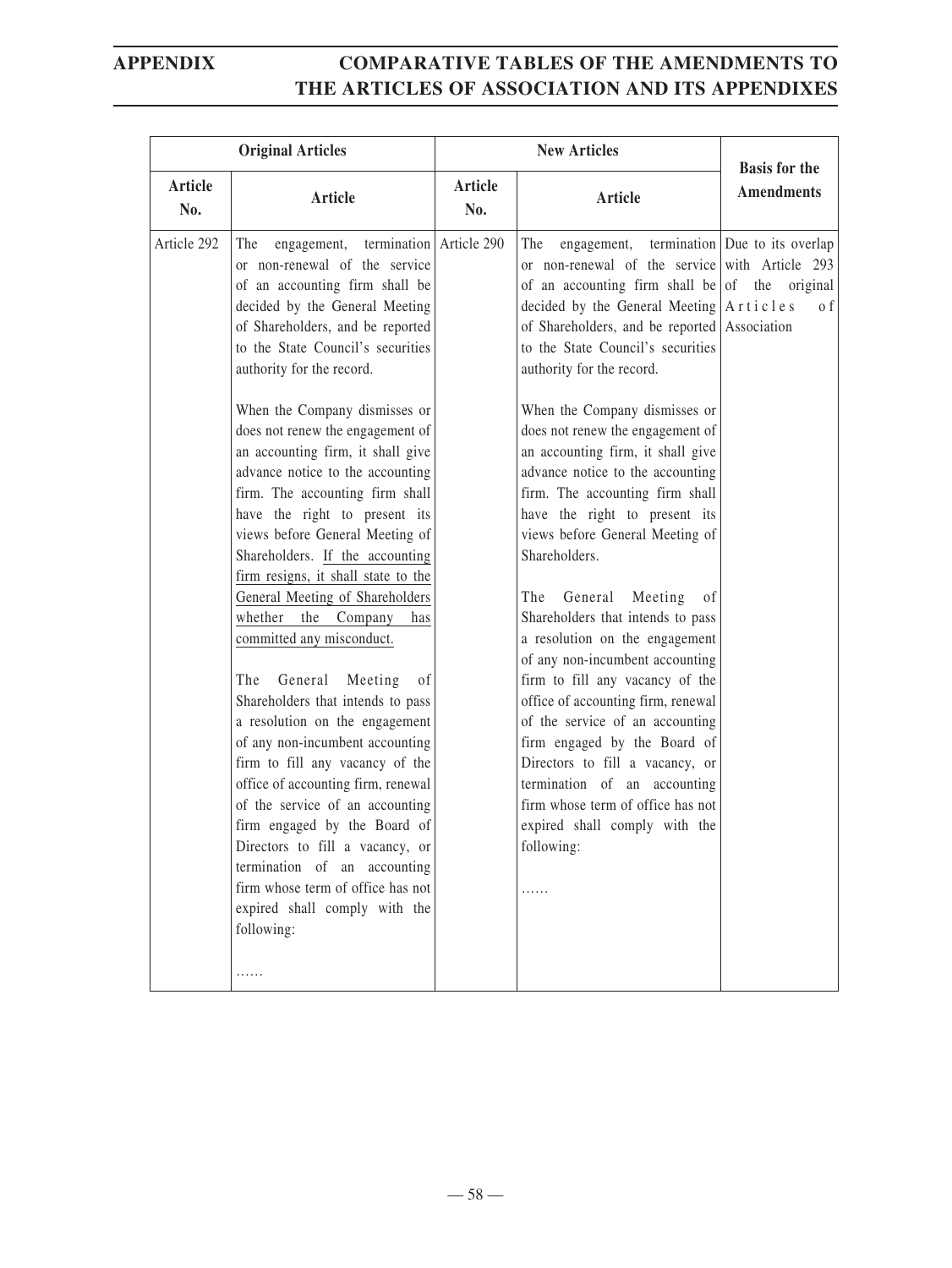| <b>Original Articles</b> |                                                                                                                                                                                                                                                                                                                                                                                                                                                                                                                                                                                                                                                                            |                | <b>New Articles</b>                                                                                                                                                                                                                                                                                                                                                                                                                                                                                                                                                                                                                                                                                                                                         |                                           |  |
|--------------------------|----------------------------------------------------------------------------------------------------------------------------------------------------------------------------------------------------------------------------------------------------------------------------------------------------------------------------------------------------------------------------------------------------------------------------------------------------------------------------------------------------------------------------------------------------------------------------------------------------------------------------------------------------------------------------|----------------|-------------------------------------------------------------------------------------------------------------------------------------------------------------------------------------------------------------------------------------------------------------------------------------------------------------------------------------------------------------------------------------------------------------------------------------------------------------------------------------------------------------------------------------------------------------------------------------------------------------------------------------------------------------------------------------------------------------------------------------------------------------|-------------------------------------------|--|
| <b>Article</b><br>No.    | Article                                                                                                                                                                                                                                                                                                                                                                                                                                                                                                                                                                                                                                                                    | Article<br>No. | Article                                                                                                                                                                                                                                                                                                                                                                                                                                                                                                                                                                                                                                                                                                                                                     | <b>Basis for the</b><br><b>Amendments</b> |  |
| Article 293              | The Company shall, within Article 291<br>days of receiving such<br>14<br>resignation notice, send a copy<br>of the notice to the relevant<br>administrative agency. If the<br>notice contains a statement<br>specified in subparagraph $(2)$ of<br>Article 288, the Company shall<br>keep a copy of such statement at<br>its place of business for reference<br>by shareholders, and, unless<br>stipulated otherwise in this AOA,<br>send a copy of such statement<br>by post, with postage prepaid,<br>to each and every holder that is<br>entitled to receive the financial<br>report of the Company, addressed<br>to their addresses registered in the<br>stock ledger. |                | The Company shall, within $\begin{bmatrix} R & e & -n & u & m & b & e & r \end{bmatrix}$<br>days of receiving such according to the<br>14<br>resignation notice, send a copy Article quoted<br>of the notice to the relevant<br>administrative agency. If the<br>notice contains a statement<br>specified in subparagraph (2) of<br>Article 290, the Company shall<br>keep a copy of such statement at<br>its place of business for reference<br>by shareholders, and, unless<br>stipulated otherwise in this AOA,<br>send a copy of such statement<br>by post, with postage prepaid,<br>to each and every holder that is<br>entitled to receive the financial<br>report of the Company, addressed<br>to their addresses registered in the<br>stock ledger. |                                           |  |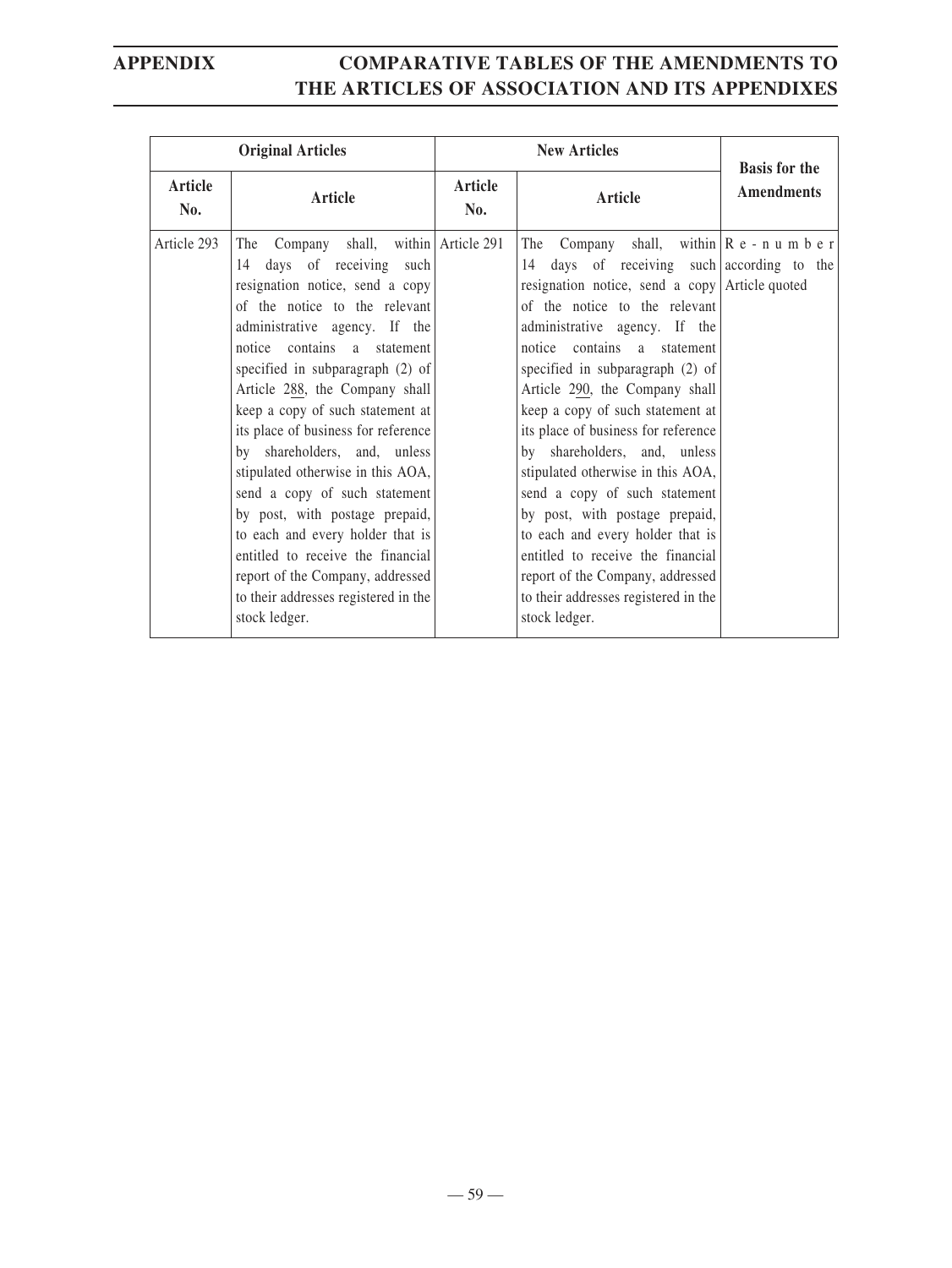| <b>Original Articles</b> |                                                                                                                                                                                                                                                                                                                                          | <b>New Articles</b> |                                                                                                                                                                                                                                                                                                                                                                                                                                                                                                                                                                                                    | <b>Basis for the</b>                                                             |
|--------------------------|------------------------------------------------------------------------------------------------------------------------------------------------------------------------------------------------------------------------------------------------------------------------------------------------------------------------------------------|---------------------|----------------------------------------------------------------------------------------------------------------------------------------------------------------------------------------------------------------------------------------------------------------------------------------------------------------------------------------------------------------------------------------------------------------------------------------------------------------------------------------------------------------------------------------------------------------------------------------------------|----------------------------------------------------------------------------------|
| Article<br>No.           | Article                                                                                                                                                                                                                                                                                                                                  | Article<br>No.      | Article                                                                                                                                                                                                                                                                                                                                                                                                                                                                                                                                                                                            | <b>Amendments</b>                                                                |
| Article 297              | shareholder cannot Article 295<br>Where a<br>contacted with<br>because<br>be<br>he or she has not provided a<br>registered address or provided<br>a wrong address, he or she shall<br>be deemed as having received<br>a notice, if the Company keeps<br>on displaying the notice for 24<br>hours at the legal address of the<br>Company. |                     | shareholder cannot Consolidate<br>Where a<br>with<br>be contacted<br>he or she has not provided a to $301$ of the<br>registered address or provided original Articles of<br>a wrong address, he or she shall Association<br>be deemed as having received<br>a notice, if the Company keeps<br>on displaying the notice for 24<br>hours at the legal address of the<br>Company.<br>Where the Company gives a<br>notice by publication, it shall<br>be deemed that all the persons<br>concerned have received the<br>notice as soon as the notice is<br>published.<br>Unless stipulated otherwise in | with<br>298<br>because Articles                                                  |
|                          |                                                                                                                                                                                                                                                                                                                                          |                     | this AOA, the ways to give a<br>notice specified in Article 290 of<br>this AOA shall be applicable to<br>the holding of General Meeting of<br>Shareholders.<br>The notice of the meeting of the<br>Board of Directors shall be given                                                                                                                                                                                                                                                                                                                                                               |                                                                                  |
|                          |                                                                                                                                                                                                                                                                                                                                          |                     | in writing by mail, fax or hand.<br>The notice of the meeting of the<br>Supervisory Committee shall be<br>given in writing by mail, fax or<br>hand.                                                                                                                                                                                                                                                                                                                                                                                                                                                |                                                                                  |
| Article 298              | Where the Company gives a<br>notice by publication, it shall<br>be deemed that all the persons<br>concerned have received the<br>notice as soon as the notice is<br>published.                                                                                                                                                           |                     |                                                                                                                                                                                                                                                                                                                                                                                                                                                                                                                                                                                                    | Consolidate<br>with<br>Article 297 of the<br>original Articles of<br>Association |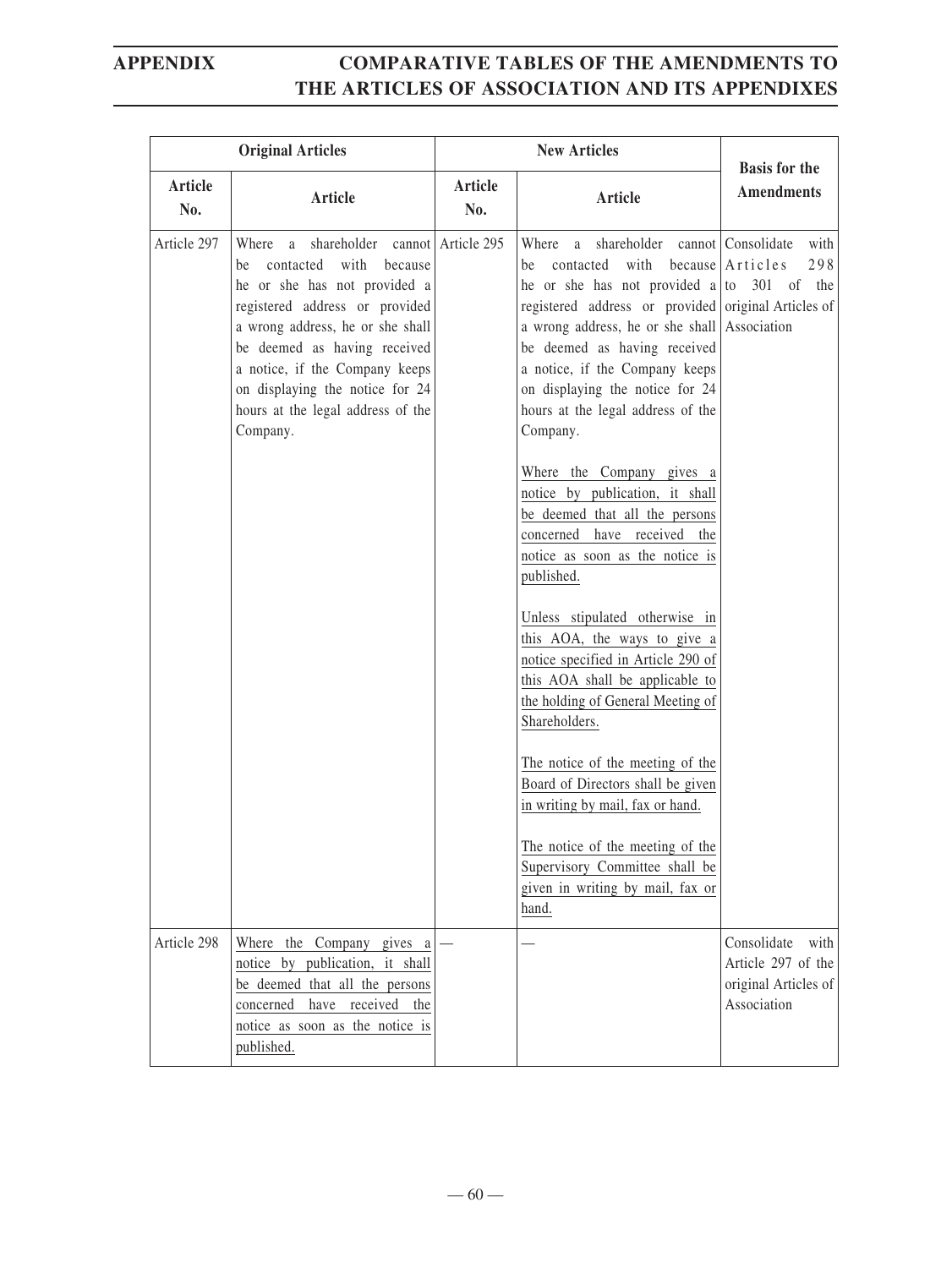|                | <b>Original Articles</b>                                                                                                                                                   | <b>New Articles</b> |         | <b>Basis for the</b>                                                             |
|----------------|----------------------------------------------------------------------------------------------------------------------------------------------------------------------------|---------------------|---------|----------------------------------------------------------------------------------|
| Article<br>No. | Article                                                                                                                                                                    | Article<br>No.      | Article | <b>Amendments</b>                                                                |
| Article 299    | Unless stipulated otherwise in<br>this AOA, the ways to give a<br>notice specified in preceding<br>Articles shall be applicable to the<br>General Meeting of Shareholders. |                     |         | Consolidate<br>with<br>Article 297 of the<br>original Articles of<br>Association |
| Article 300    | The notice of the meeting of the $ -$<br>Board of Directors shall be given<br>in writing by mail, fax or hand.                                                             |                     |         | Consolidate<br>with<br>Article 297 of the<br>original Articles of<br>Association |
| Article 301    | The notice of the meeting of the<br>Supervisory Committee shall be<br>given in writing by mail, fax or<br>hand.                                                            |                     |         | Consolidate<br>with<br>Article 297 of the<br>original Articles of<br>Association |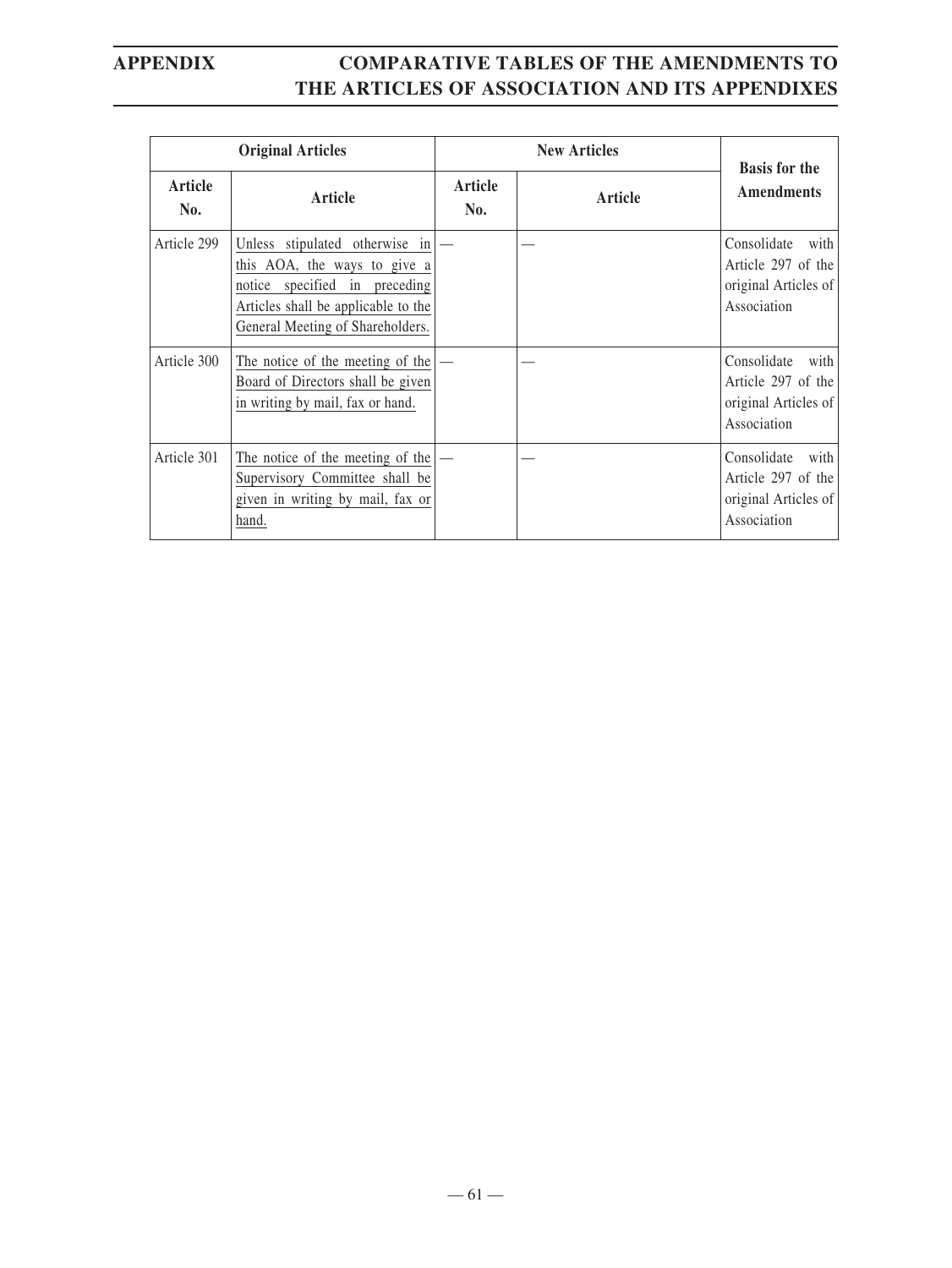| <b>Original Articles</b> |                                                                                                                                                                                                                                                                                                                                                                                                                                                                                                                                                                                                                                                                                                                                                                                                                                                                                                                                                                                                                                                                                                                                                                                                                                                                                                                                                                | <b>New Articles</b> |                                                                                                                                                                                                                                                                                                                                                                                                                                                                                                                                                                                                                                                                                                                                                                                                                                                                                                                                                                                                                                                                                                                                                                                                                                                                                                                                                                                         | <b>Basis for the</b> |
|--------------------------|----------------------------------------------------------------------------------------------------------------------------------------------------------------------------------------------------------------------------------------------------------------------------------------------------------------------------------------------------------------------------------------------------------------------------------------------------------------------------------------------------------------------------------------------------------------------------------------------------------------------------------------------------------------------------------------------------------------------------------------------------------------------------------------------------------------------------------------------------------------------------------------------------------------------------------------------------------------------------------------------------------------------------------------------------------------------------------------------------------------------------------------------------------------------------------------------------------------------------------------------------------------------------------------------------------------------------------------------------------------|---------------------|-----------------------------------------------------------------------------------------------------------------------------------------------------------------------------------------------------------------------------------------------------------------------------------------------------------------------------------------------------------------------------------------------------------------------------------------------------------------------------------------------------------------------------------------------------------------------------------------------------------------------------------------------------------------------------------------------------------------------------------------------------------------------------------------------------------------------------------------------------------------------------------------------------------------------------------------------------------------------------------------------------------------------------------------------------------------------------------------------------------------------------------------------------------------------------------------------------------------------------------------------------------------------------------------------------------------------------------------------------------------------------------------|----------------------|
| Article<br>No.           | Article                                                                                                                                                                                                                                                                                                                                                                                                                                                                                                                                                                                                                                                                                                                                                                                                                                                                                                                                                                                                                                                                                                                                                                                                                                                                                                                                                        | Article<br>No.      | <b>Article</b>                                                                                                                                                                                                                                                                                                                                                                                                                                                                                                                                                                                                                                                                                                                                                                                                                                                                                                                                                                                                                                                                                                                                                                                                                                                                                                                                                                          | <b>Amendments</b>    |
| Article 315              | Where the Company is dissolved Article 309<br>pursuant to sub-paragraphs (1),<br>$(2)$ , $(5)$ and $(6)$ of the preceding<br>Article, a liquidation team shall<br>be set up within 15 days upon the<br>approval of the dissolution by<br>the securities regulatory agency<br>of the State Council, and the<br>composition of the liquidation<br>team shall be determined by an<br>ordinary resolution of the General<br>Meeting of Shareholders. If a<br>liquidation team is not set up<br>within the time limit specified<br>herein, the creditor may apply to<br>the people's court for the court<br>to designate relevant persons to<br>form a liquidation team and carry<br>out the liquidation procedure.<br>circumstance<br>the<br>In<br>0f<br>subparagraph (3) of the preceding<br>Article, the Company shall file<br>an application to the CSRC,<br>together with the cause(s) to<br>the dissolution and the debt<br>liquidation plan, for the approval<br>of the CSRC, before the Company<br>may be dissolved.<br>Where the Company is dissolved<br>pursuant to subparagraph (4)<br>of the preceding Article, the<br>people's court shall set up a<br>liquidation team by organizing<br>the securities regulatory<br>agency of the State Council,<br>the shareholders, and related<br>agencies and professionals, in<br>accordance with relevant laws |                     | Where the Company is dissolved Clarify the Article<br>pursuant to sub-paragraphs $(1)$ , referred to<br>$(2)$ , $(5)$ and $(6)$ of Article 307 of<br>this AOA, a liquidation team shall<br>be set up within 15 days upon the<br>approval of the dissolution by<br>the securities regulatory agency<br>of the State Council, and the<br>composition of the liquidation<br>team shall be determined by an<br>ordinary resolution of the General<br>Meeting of Shareholders. If a<br>liquidation team is not set up<br>within the time limit specified<br>herein, the creditor may apply to<br>the people's court for the court<br>to designate relevant persons to<br>form a liquidation team and carry<br>out the liquidation procedure.<br>the<br>circumstance<br>In<br>οf<br>subparagraph (3) of Article<br>307, the Company shall file<br>an application to the CSRC,<br>together with the cause(s) to<br>the dissolution and the debt<br>liquidation plan, for the approval<br>of the CSRC, before the Company<br>may be dissolved.<br>Where the Company is dissolved<br>pursuant to subparagraph (4) of<br>Article 307, the people's court<br>shall set up a liquidation team<br>by organizing the securities<br>regulatory agency of the State<br>Council, the shareholders,<br>and related agencies<br>and<br>professionals, in accordance with<br>relevant laws and regulations. |                      |
|                          | and regulations. The liquidation<br>team so set up shall carry out<br>the bankruptcy liquidation in<br>accordance with the relevant law<br>on enterprise bankruptcy.                                                                                                                                                                                                                                                                                                                                                                                                                                                                                                                                                                                                                                                                                                                                                                                                                                                                                                                                                                                                                                                                                                                                                                                           |                     | The liquidation team so set up<br>shall carry out the bankruptcy<br>liquidation in accordance with<br>the relevant law on enterprise<br>bankruptcy.                                                                                                                                                                                                                                                                                                                                                                                                                                                                                                                                                                                                                                                                                                                                                                                                                                                                                                                                                                                                                                                                                                                                                                                                                                     |                      |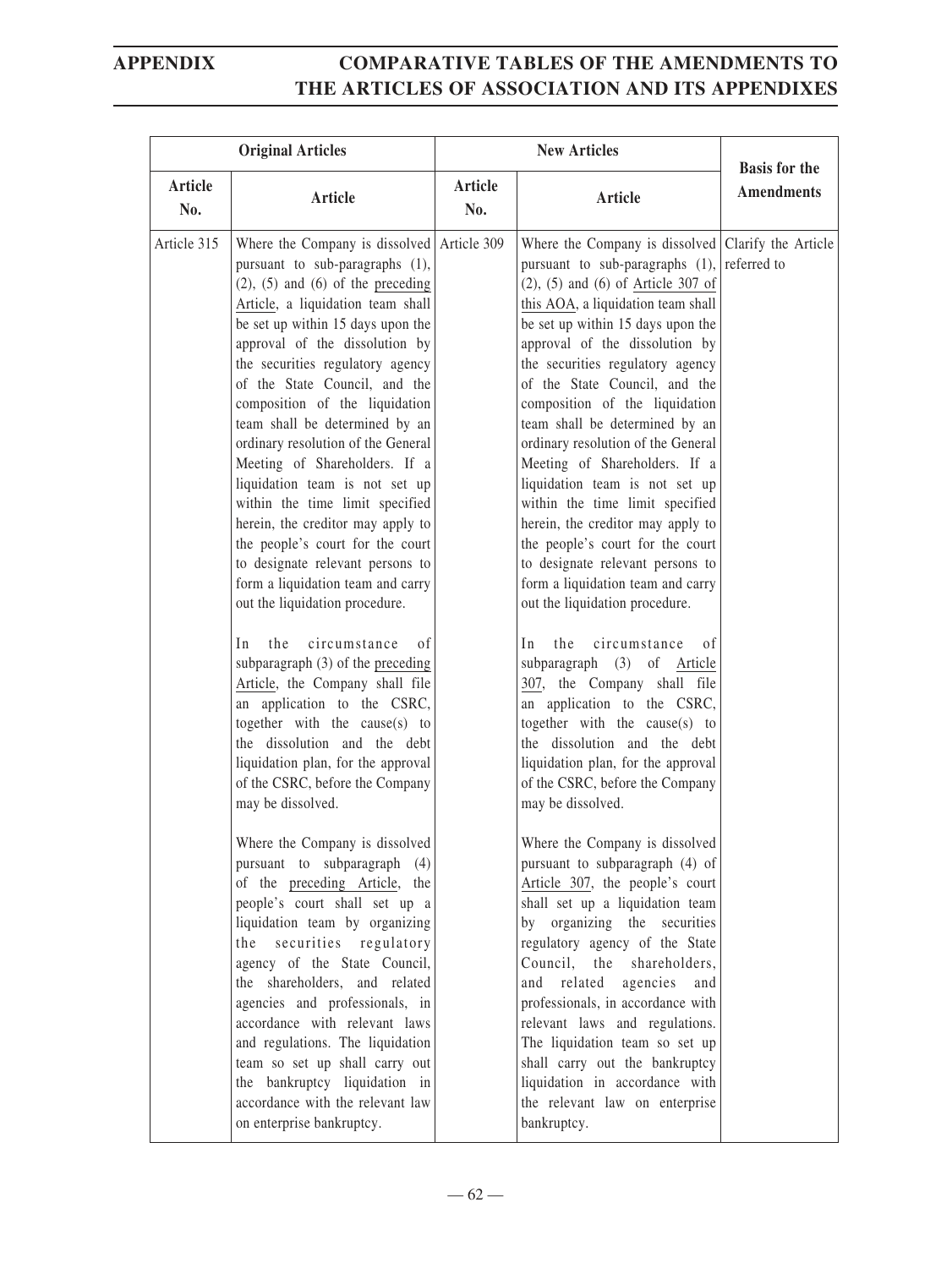|                | <b>Original Articles</b>                                                                                                                                                                                                                   |                | <b>New Articles</b>                                                                                                                                                                                                                                                                                                                                                                                                                                                                                                                                                                                                                                                                                                                               | <b>Basis for the</b>                                                                   |
|----------------|--------------------------------------------------------------------------------------------------------------------------------------------------------------------------------------------------------------------------------------------|----------------|---------------------------------------------------------------------------------------------------------------------------------------------------------------------------------------------------------------------------------------------------------------------------------------------------------------------------------------------------------------------------------------------------------------------------------------------------------------------------------------------------------------------------------------------------------------------------------------------------------------------------------------------------------------------------------------------------------------------------------------------------|----------------------------------------------------------------------------------------|
| Article<br>No. | <b>Article</b>                                                                                                                                                                                                                             | Article<br>No. | <b>Article</b>                                                                                                                                                                                                                                                                                                                                                                                                                                                                                                                                                                                                                                                                                                                                    | <b>Amendments</b>                                                                      |
| Article 325    | Where any change to the AOA, as<br>decided by the General Meeting<br>of Shareholders, is subject to<br>the approval of the relevant<br>administrative authority, it shall<br>be submitted to the administrative<br>authority for approval. | Article 319    | Where any change to the AOA, as<br>decided by the General Meeting<br>of Shareholders, is subject to<br>the approval of the relevant<br>administrative authority, it shall<br>be submitted to the administrative<br>authority for approval.<br>The AOA shall be amended by<br>the Board of Directors pursuant<br>to the resolution in respect of<br>amendments to AOA of the<br>General Meeting of Shareholders<br>and the approval comments of the<br>relevant administrative authority.<br>Where the changes to the AOA<br>involves any disclosure required<br>by relevant laws, regulations<br>or the listing rules of the stock<br>exchanges in the place where the<br>shares of the Company are listed,<br>it shall be published accordingly. | Consolidate with<br>Articles 326 and 327<br>of the original Articles<br>of Association |
| Article 326    | The AOA shall be amended by<br>the Board of Directors pursuant<br>to the resolution of the General<br>Meeting of Shareholders and<br>the approval of the relevant<br>administrative authority.                                             |                |                                                                                                                                                                                                                                                                                                                                                                                                                                                                                                                                                                                                                                                                                                                                                   | Consolidate<br>with<br>Article 325 of the<br>original Articles of<br>Association       |
| Article 327    | Where the change to the AOA<br>involves any disclosure under<br>relevant laws or regulations, it<br>shall be published accordingly.                                                                                                        |                |                                                                                                                                                                                                                                                                                                                                                                                                                                                                                                                                                                                                                                                                                                                                                   | Consolidate<br>with<br>Article 325 of the<br>original Articles of<br>Association       |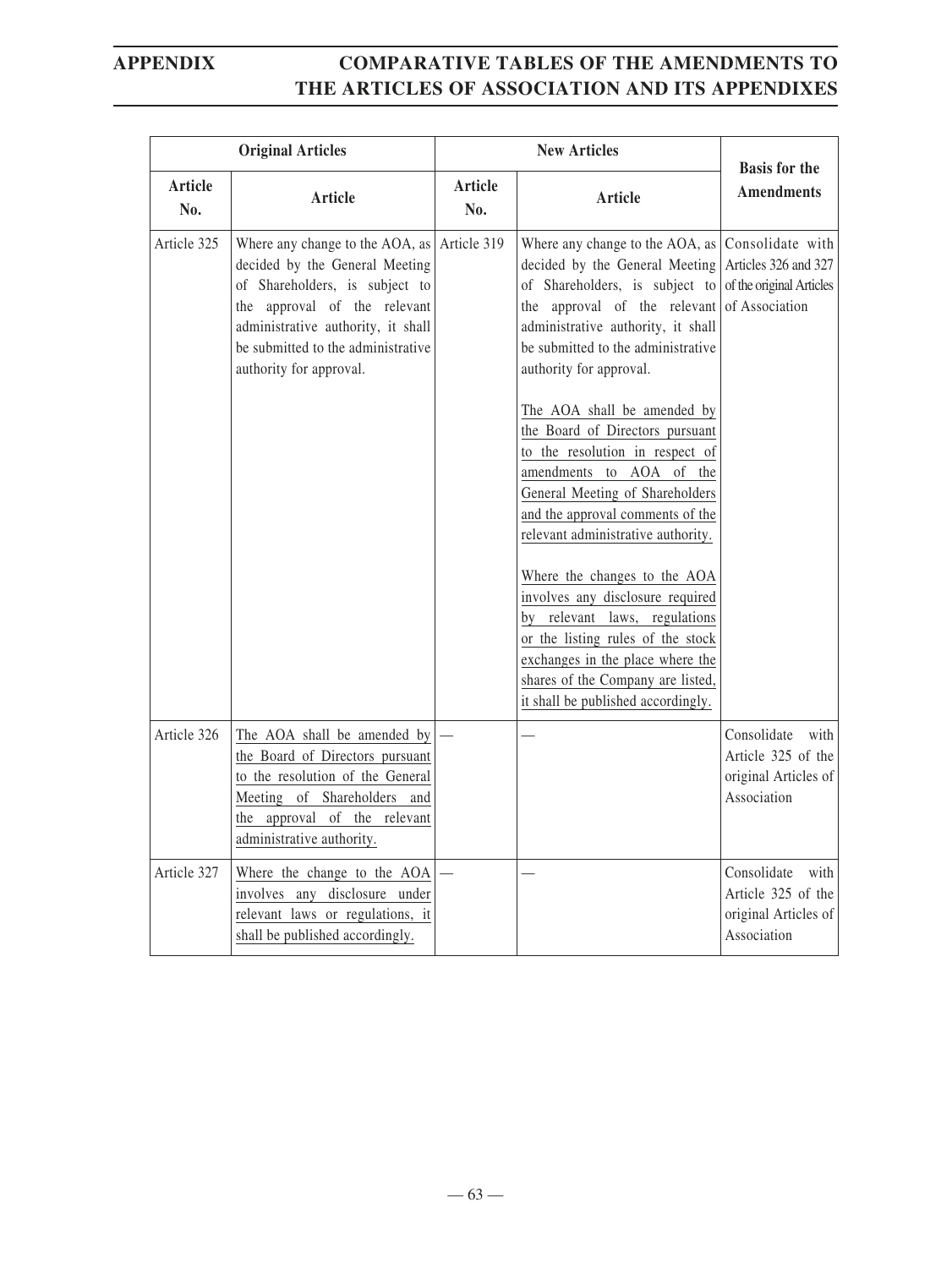### **II. Comparative Table of the Amendments to the Appendix 1 (Rules of Procedure for the General Meeting of Shareholders) to the Articles of Association**

| <b>Original Articles</b> |                                                                                                                                                                                                                                                                                                                                                                                                                                                                                                                                                                                                                                                                                                                                                                                                                                                                                                                                                                                                                                                  |                       | <b>New Articles</b>                                                                                                                                                                                                                                                                                                                                                                                                                                                                                                                                                                                                                                                                                                                                                                                                                                                                                                                                                                                                                                                                                                                                                                                                                                                                                                         | <b>Basis for the</b> |
|--------------------------|--------------------------------------------------------------------------------------------------------------------------------------------------------------------------------------------------------------------------------------------------------------------------------------------------------------------------------------------------------------------------------------------------------------------------------------------------------------------------------------------------------------------------------------------------------------------------------------------------------------------------------------------------------------------------------------------------------------------------------------------------------------------------------------------------------------------------------------------------------------------------------------------------------------------------------------------------------------------------------------------------------------------------------------------------|-----------------------|-----------------------------------------------------------------------------------------------------------------------------------------------------------------------------------------------------------------------------------------------------------------------------------------------------------------------------------------------------------------------------------------------------------------------------------------------------------------------------------------------------------------------------------------------------------------------------------------------------------------------------------------------------------------------------------------------------------------------------------------------------------------------------------------------------------------------------------------------------------------------------------------------------------------------------------------------------------------------------------------------------------------------------------------------------------------------------------------------------------------------------------------------------------------------------------------------------------------------------------------------------------------------------------------------------------------------------|----------------------|
| <b>Article</b><br>No.    | Article                                                                                                                                                                                                                                                                                                                                                                                                                                                                                                                                                                                                                                                                                                                                                                                                                                                                                                                                                                                                                                          | <b>Article</b><br>No. | <b>Article</b>                                                                                                                                                                                                                                                                                                                                                                                                                                                                                                                                                                                                                                                                                                                                                                                                                                                                                                                                                                                                                                                                                                                                                                                                                                                                                                              | <b>Amendments</b>    |
| Article 1                | These Rules of Procedure (the Article 1)<br>are<br>formulated in<br>"Rules")<br>accordance with relevant laws,<br>administrative regulations and<br>regulatory documents including<br>Company Law of the<br>the<br>People's Republic of China (the<br>"Company Law"), the Securities<br>Law of the People's Republic<br>of China, the Rules for the<br>General Meeting of Shareholders<br>of Listed Companies, Special<br>Provisions of the State Council<br>for the Share Offerings and<br>Listings Overseas of Joint<br>Stock Limited Companies, the<br>Mandatory Provisions of Articles<br>of Association of Companies<br>that Listed Overseas, and the<br>Reply on Opinions Concerning<br>the Supplement and Amendment<br>to Articles of Association by<br>Companies to Be Listed in<br>Hong Kong and the Articles of<br>Association of CITIC Securities<br>Company Limited (the "AOA") to<br>regulate the acts of the Company<br>and ensure the legal performance<br>of its functions and duties by the<br>General Meeting of Shareholders. |                       | These Rules of Procedure (the Standardize)<br>are formulated in punctuation marks<br>"Rules")<br>accordance with relevant laws, and<br>administrative regulations and applicable laws<br>regulatory documents including and regulations<br>the Company Law of the<br>People's Republic of China (the<br>"Company Law"), the Securities<br>Law of the People's Republic<br>of China, the Rules for the<br>General Meeting of Shareholders<br>of Listed Companies, Special<br>Provisions of the State Council<br>for the Share Offerings and<br>Listings Overseas of Joint<br>Stock Limited Companies, the<br>Mandatory Provisions of Articles<br>of Association of Companies<br>that Listed Overseas, and the<br>Reply on Opinions Concerning<br>the Supplement and Amendment<br>to Articles of Association by<br>Companies to Be Listed in<br>Hong Kong, Official Reply of<br>the State Council Regarding<br>Adjusting the Application of<br>Provisions to Matters Including<br>the Notice Period for Convention<br>of Shareholders' Meetings by<br>Overseas Listed Companies<br>and the Articles of Association<br>of CITIC Securities Company<br>Limited (the "AOA") to regulate<br>the acts of the Company and<br>ensure the legal performance of<br>its functions and duties by the<br>General Meeting of Shareholders. | the<br>supplement    |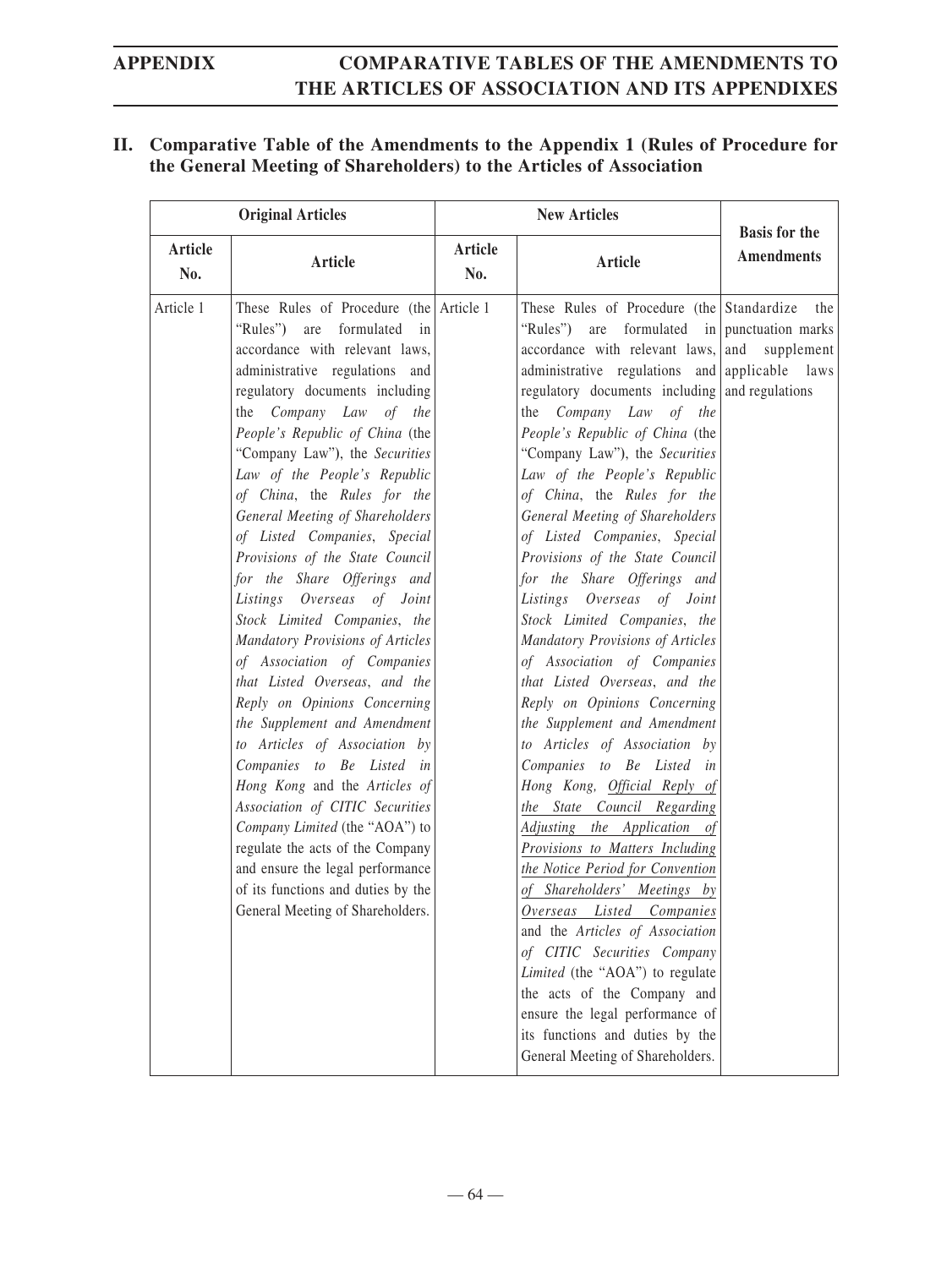|                | <b>Original Articles</b>                                                                                                                                                                                                                                                                                                         | <b>New Articles</b> |                                                                                                                                                                                                                                                                                                                                                                                                                                                                                                                                            | <b>Basis for the</b> |
|----------------|----------------------------------------------------------------------------------------------------------------------------------------------------------------------------------------------------------------------------------------------------------------------------------------------------------------------------------|---------------------|--------------------------------------------------------------------------------------------------------------------------------------------------------------------------------------------------------------------------------------------------------------------------------------------------------------------------------------------------------------------------------------------------------------------------------------------------------------------------------------------------------------------------------------------|----------------------|
| Article<br>No. | Article                                                                                                                                                                                                                                                                                                                          | Article<br>No.      | Article                                                                                                                                                                                                                                                                                                                                                                                                                                                                                                                                    | <b>Amendments</b>    |
| Article 5      | The Company shall not provide Article 5<br>any finance or guarantee to any<br>shareholder or any of his or her<br>related parties. The provision by<br>the Company of security for third<br>parties as set forth below, shall be<br>subject to the consideration and<br>approval of the General Meeting<br>of Shareholders:<br>. |                     | The Company shall not provide $ A \text{ m} e \text{ n} d$<br>any finance or guarantee to any accordance<br>shareholder or any of his or her Article 123 of the<br>related parties, except where the Securities Law<br>provides<br>securities<br>Company<br>margin trading for clients<br>accordance<br>with relevant<br>in.<br>regulations. The provision by the<br>Company of security for third<br>parties as set forth below, shall be<br>subject to the consideration and<br>approval of the General Meeting<br>of Shareholders:<br>. | in<br>with           |
| Article 9      | The Board of Directors shall Article 9<br>call the General Meeting of<br>Shareholders within the period set<br>in Article 4 of the Rules.                                                                                                                                                                                        |                     | The Board of Directors shall Update of Article<br>call the General Meeting of referred to<br>Shareholders within the period set<br>in Article 7 of the Rules.                                                                                                                                                                                                                                                                                                                                                                              |                      |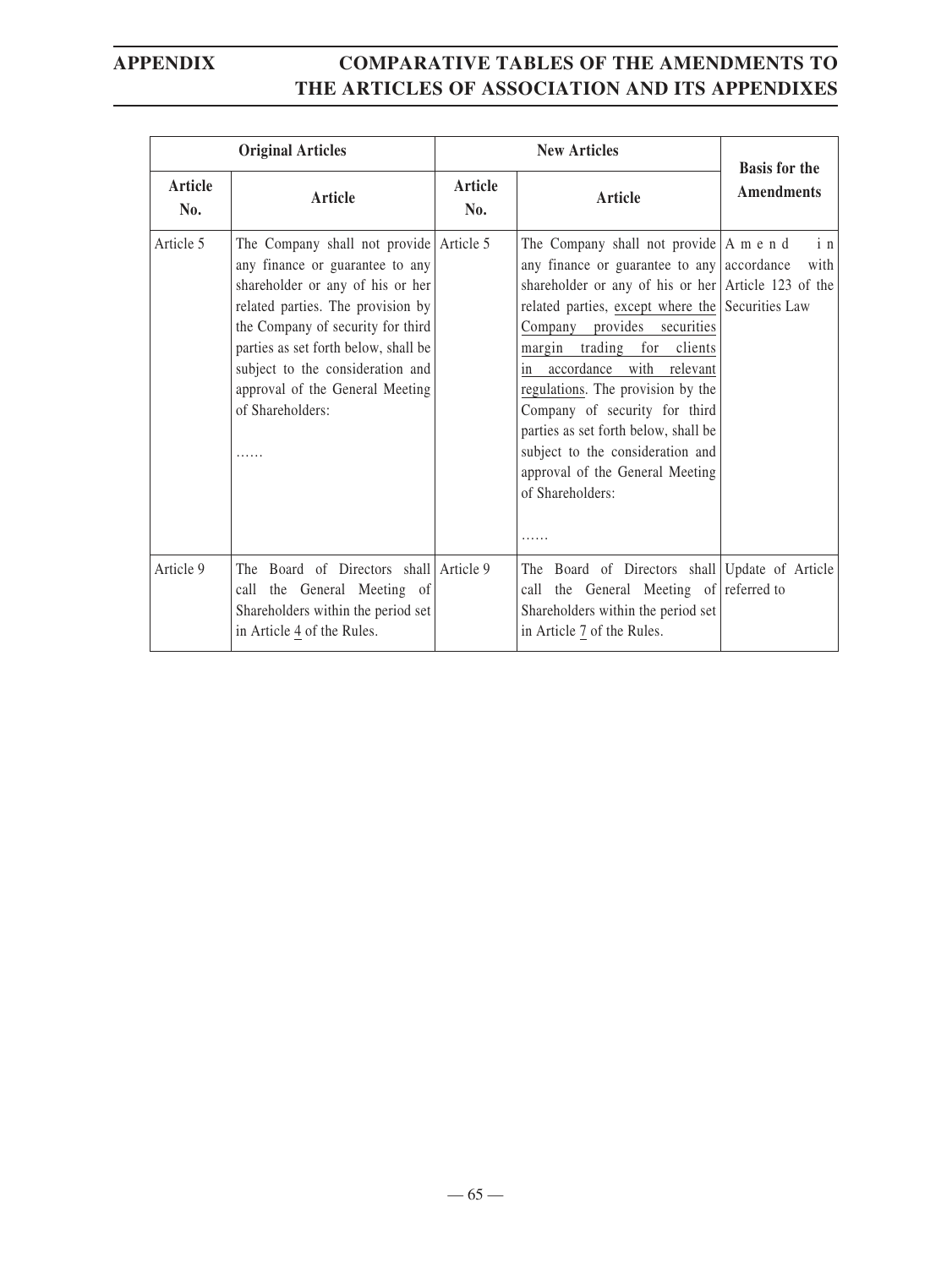| <b>Original Articles</b> |                                                                                                                                                                                                                                                                                                                                                                                                                                                                                                                                                                                                                                                                                                                                                                                                                                                                                                                                                                                                                                                                                                                                                                                                                                                                                                          |                | <b>New Articles</b>                                                                                                                                                                                                                                                                                                                                                                                                                                                                                                                                                                                                                                                                                                                                                                                                                                                               | <b>Basis for the</b>                                                      |
|--------------------------|----------------------------------------------------------------------------------------------------------------------------------------------------------------------------------------------------------------------------------------------------------------------------------------------------------------------------------------------------------------------------------------------------------------------------------------------------------------------------------------------------------------------------------------------------------------------------------------------------------------------------------------------------------------------------------------------------------------------------------------------------------------------------------------------------------------------------------------------------------------------------------------------------------------------------------------------------------------------------------------------------------------------------------------------------------------------------------------------------------------------------------------------------------------------------------------------------------------------------------------------------------------------------------------------------------|----------------|-----------------------------------------------------------------------------------------------------------------------------------------------------------------------------------------------------------------------------------------------------------------------------------------------------------------------------------------------------------------------------------------------------------------------------------------------------------------------------------------------------------------------------------------------------------------------------------------------------------------------------------------------------------------------------------------------------------------------------------------------------------------------------------------------------------------------------------------------------------------------------------|---------------------------------------------------------------------------|
| Article<br>No.           | Article                                                                                                                                                                                                                                                                                                                                                                                                                                                                                                                                                                                                                                                                                                                                                                                                                                                                                                                                                                                                                                                                                                                                                                                                                                                                                                  | Article<br>No. | <b>Article</b>                                                                                                                                                                                                                                                                                                                                                                                                                                                                                                                                                                                                                                                                                                                                                                                                                                                                    | <b>Amendments</b>                                                         |
| Article 18               | When the Company is to hold a Article 18<br>General Meeting of Shareholders,<br>it shall issue a written notice<br>45 days prior to the meeting<br>informing all the registered<br>shareholders of the matters to<br>be considered at and the date<br>and place of the meeting. Any<br>shareholder that intends to attend<br>such meeting shall, within 20<br>days before the day on which the<br>meeting is to be held, give to the<br>Company a written reply stating<br>that his or her will attend the<br>meeting.<br>Based on the written replies<br>received 20 days before the<br>General Meeting of Shareholders<br>is to be held, the Company<br>shall calculate the number of<br>voting shares represented by the<br>shareholders who intend to attend<br>the meeting. Where the number of<br>voting shares represented by the<br>shareholders who intend to attend<br>the meeting is less than half of<br>the voting shares in the Company,<br>the Company shall, within 5 days<br>thereafter, notify the shareholders<br>once again of the matters to be<br>considered at and the date and<br>place of the meeting in form of<br>a public announcement. After<br>notification<br>by<br>such<br>public<br>the<br>announcement,<br>Company<br>may hold the General Meeting of<br>Shareholders. |                | When the Company is to hold $ A \text{ m} e \text{ n} d$<br>annual General Meetings accordance<br>an<br>Shareholders, it<br>shall the<br><sub>of</sub><br>notify shareholders by public Reply of the State<br>announcement at least 20 days Council Regarding<br>prior to the meeting; where Adjusting<br>the Company is to hold an Application<br>extraordinary General Meetings Provisions<br>Shareholders, it shall Matters Including<br>οf<br>notify shareholders by public the Notice Period<br>announcement at least 15 days for Convention<br>prior to the meeting, informing all $\vert$ of<br>the registered shareholders of the $\vert M e e t i n g s \vert$ by<br>matters to be considered at and Overseas Listed<br>the date and place of the meeting.<br>The duration of the aforesaid<br>periods shall not include the<br>day on which the meeting is<br>convened. | i n<br>with<br>Official<br>the<br>of<br>t o<br>Shareholders'<br>Companies |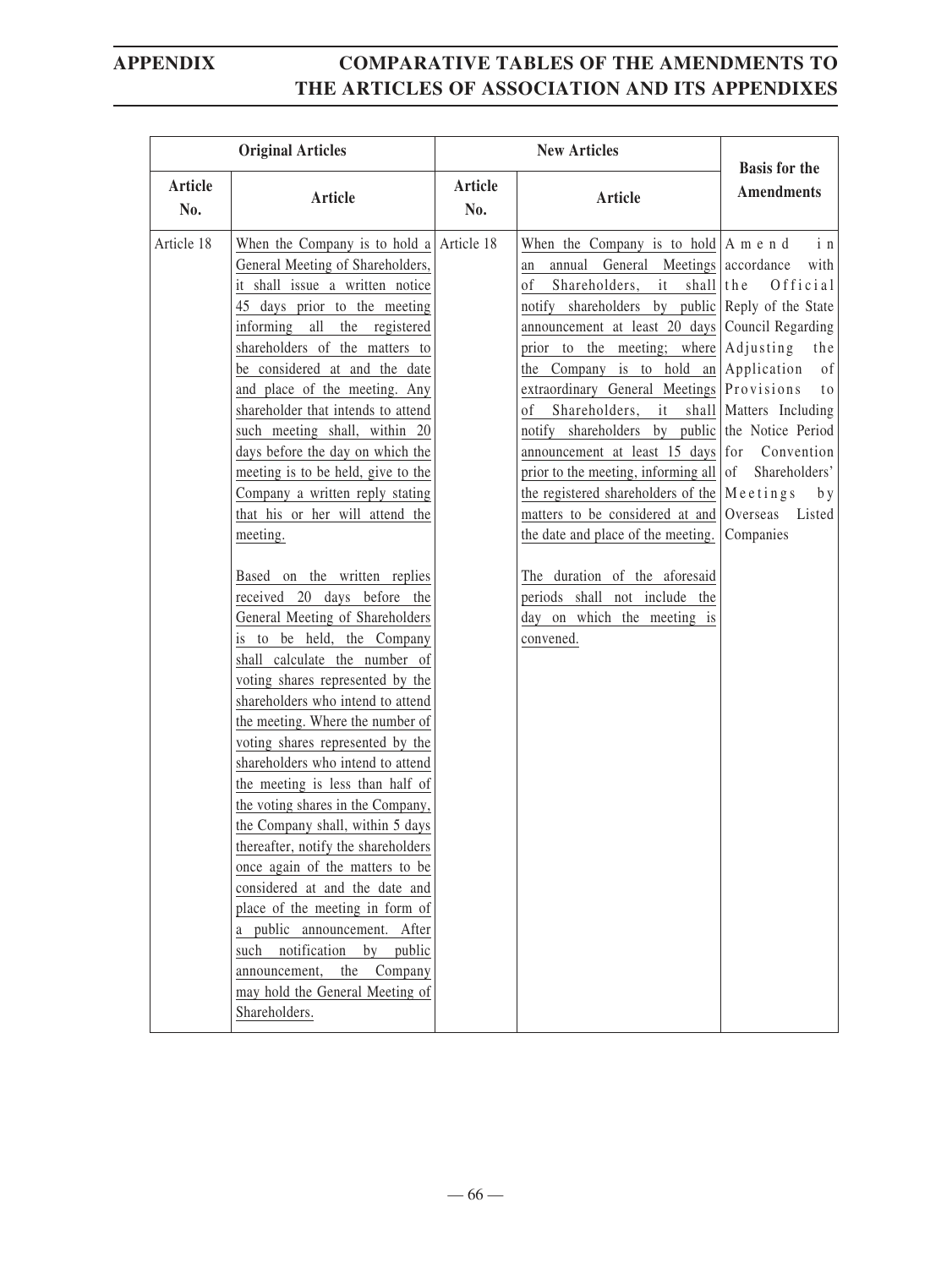| <b>Original Articles</b> |                                                                                                                                                                                                                                                                                                                                                                                                                                                                                                                                                                                                                                                                            |                       | <b>New Articles</b>                                                                                                                                                                                                                                                                                                                                                                                                                                                                                                                                                                                                                                                                                      | <b>Basis for the</b>                                                                                                      |
|--------------------------|----------------------------------------------------------------------------------------------------------------------------------------------------------------------------------------------------------------------------------------------------------------------------------------------------------------------------------------------------------------------------------------------------------------------------------------------------------------------------------------------------------------------------------------------------------------------------------------------------------------------------------------------------------------------------|-----------------------|----------------------------------------------------------------------------------------------------------------------------------------------------------------------------------------------------------------------------------------------------------------------------------------------------------------------------------------------------------------------------------------------------------------------------------------------------------------------------------------------------------------------------------------------------------------------------------------------------------------------------------------------------------------------------------------------------------|---------------------------------------------------------------------------------------------------------------------------|
| <b>Article</b><br>No.    | Article                                                                                                                                                                                                                                                                                                                                                                                                                                                                                                                                                                                                                                                                    | <b>Article</b><br>No. | Article                                                                                                                                                                                                                                                                                                                                                                                                                                                                                                                                                                                                                                                                                                  | <b>Amendments</b>                                                                                                         |
| Article 21               | .<br>"Public"<br>Announcement"<br>The<br>referred to in the preceding<br>paragraph shall be published<br>in one or more newspapers<br>designated by the CSRC during<br>the period between 45 to 50<br>days prior to the meeting to be<br>held; once the announcement<br>is published, all the domestic<br>shareholders shall be deemed<br>to have received notice of the<br>relevant notice of the General<br>Meeting of Shareholders.<br>The notice, as well as materials<br>and written statements, of the<br>General Meeting of Shareholders<br>for the shareholders of foreign<br>shares in the Company shall be<br>given 45 days before the meeting<br>to be held by: | Article 21            | .<br>"Public Announcement"<br>The<br>referred to in the preceding Reply of the State<br>paragraph shall be published Council Regarding<br>in one or more newspapers Adjusting<br>designated by the CSRC; once Application<br>the announcement is published, Provisions<br>all the domestic shareholders Matters Including<br>shall be deemed to have received the Notice Period<br>notice of the relevant notice for Convention<br>of the General Meeting of of Shareholders'<br>Shareholders.<br>The notice, as well as materials Companies<br>and written statements, of the<br>General Meeting of Shareholders<br>for the shareholders of foreign<br>shares in the Company shall be<br>given by:<br>. | in<br>Amend<br>accordance<br>with<br>the<br>Official<br>the<br>of<br>t <sub>0</sub><br>Meetings<br>b y<br>Overseas Listed |
|                          | .                                                                                                                                                                                                                                                                                                                                                                                                                                                                                                                                                                                                                                                                          |                       |                                                                                                                                                                                                                                                                                                                                                                                                                                                                                                                                                                                                                                                                                                          |                                                                                                                           |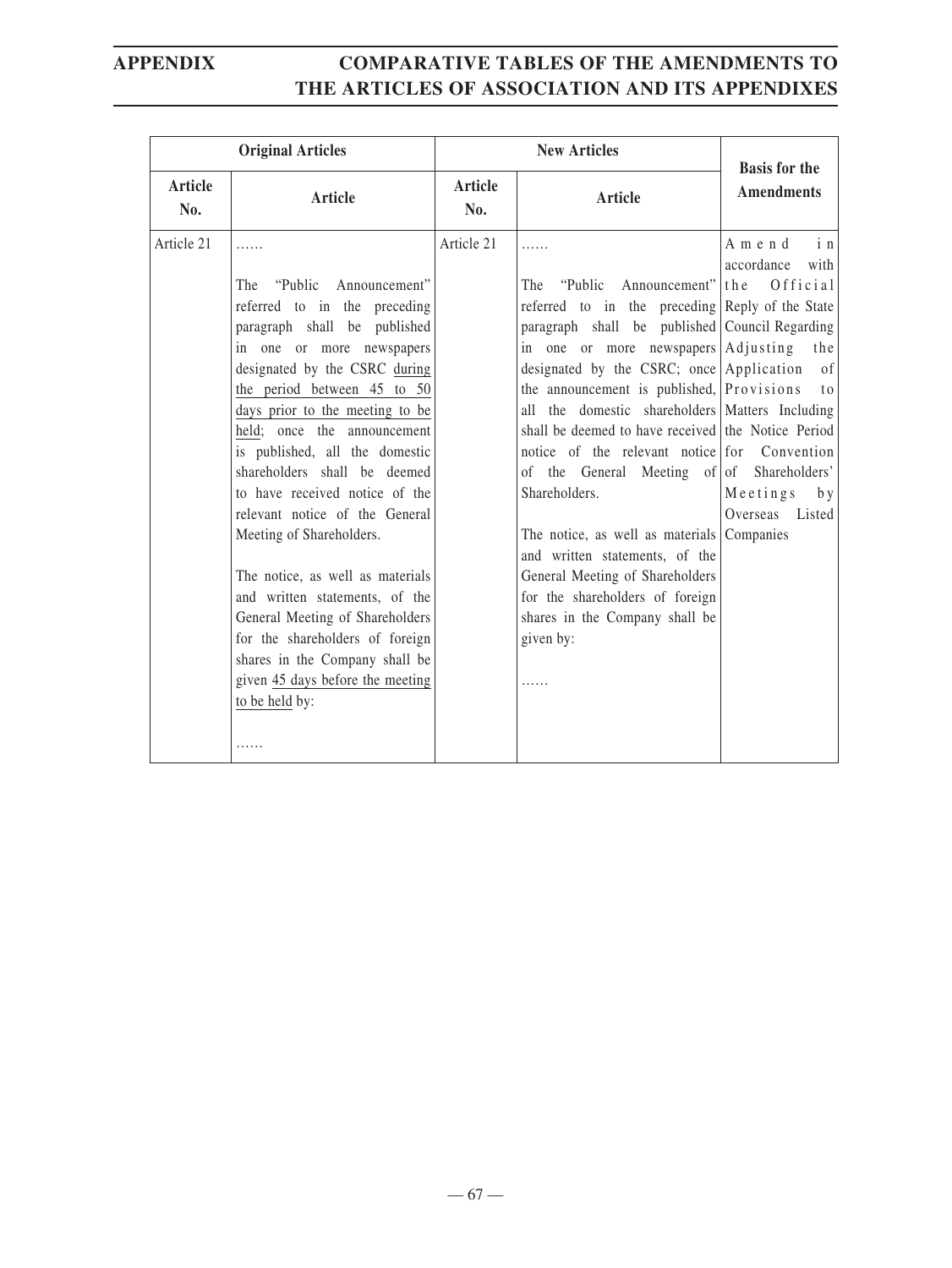|                | <b>Original Articles</b>                                                                                                                                                                                                                                                                                                                                                        | <b>New Articles</b> |                                                                                                                                                                                                                                                                                                                                                                                                                                                                                        | <b>Basis for the</b>              |
|----------------|---------------------------------------------------------------------------------------------------------------------------------------------------------------------------------------------------------------------------------------------------------------------------------------------------------------------------------------------------------------------------------|---------------------|----------------------------------------------------------------------------------------------------------------------------------------------------------------------------------------------------------------------------------------------------------------------------------------------------------------------------------------------------------------------------------------------------------------------------------------------------------------------------------------|-----------------------------------|
| Article<br>No. | <b>Article</b>                                                                                                                                                                                                                                                                                                                                                                  | Article<br>No.      | Article                                                                                                                                                                                                                                                                                                                                                                                                                                                                                | <b>Amendments</b>                 |
| Article 39     | .<br>The Board of Directors, the<br>independent director<br>and<br>qualified shareholders of the<br>Company have the right to<br>publicly solicit votes<br>from<br>shareholders.<br>soliciting votes of<br>While<br>shareholders, sufficient disclosure<br>of information such as the<br>specific voting preference shall<br>be made to the shareholders from                   | Article 39          | .<br>The Board of Directors, the Article 90 of the<br>independent directors, and the Securities Law<br>shareholders holding more than<br>one percent of the voting shares<br>of the Company or investor<br>protection agencies established in<br>accordance with laws, regulations<br>or the provisions of the securities<br>regulatory agency of the State<br>Council may act as solicitor,<br>either on their own or through<br>securities companies or securities                   | Amend<br>in<br>accordance<br>with |
|                | whom voting rights are solicited.<br>No consideration or other form<br>of de facto consideration shall<br>be involved in the solicitation of<br>voting rights from shareholders.<br>The Company and the convener<br>of the General Meeting of<br>Shareholders shall not impose<br>any minimum<br>shareholding<br>percentage limitation on the<br>solicitation of voting rights. |                     | service agencies, and publicly<br>request shareholders of listed<br>companies to entrust them to<br>attend the General Meeting of<br>Shareholders and exercise rights<br>from shareholders such as the<br>right to propose and vote on their<br>behalf.<br>the rights<br>Where<br>from<br>shareholders are solicited in<br>accordance with the preceding<br>the solicitor<br>paragraph,<br>shall<br>disclose<br>solicitation<br>the<br>document(s) and the Company<br>shall cooperate. |                                   |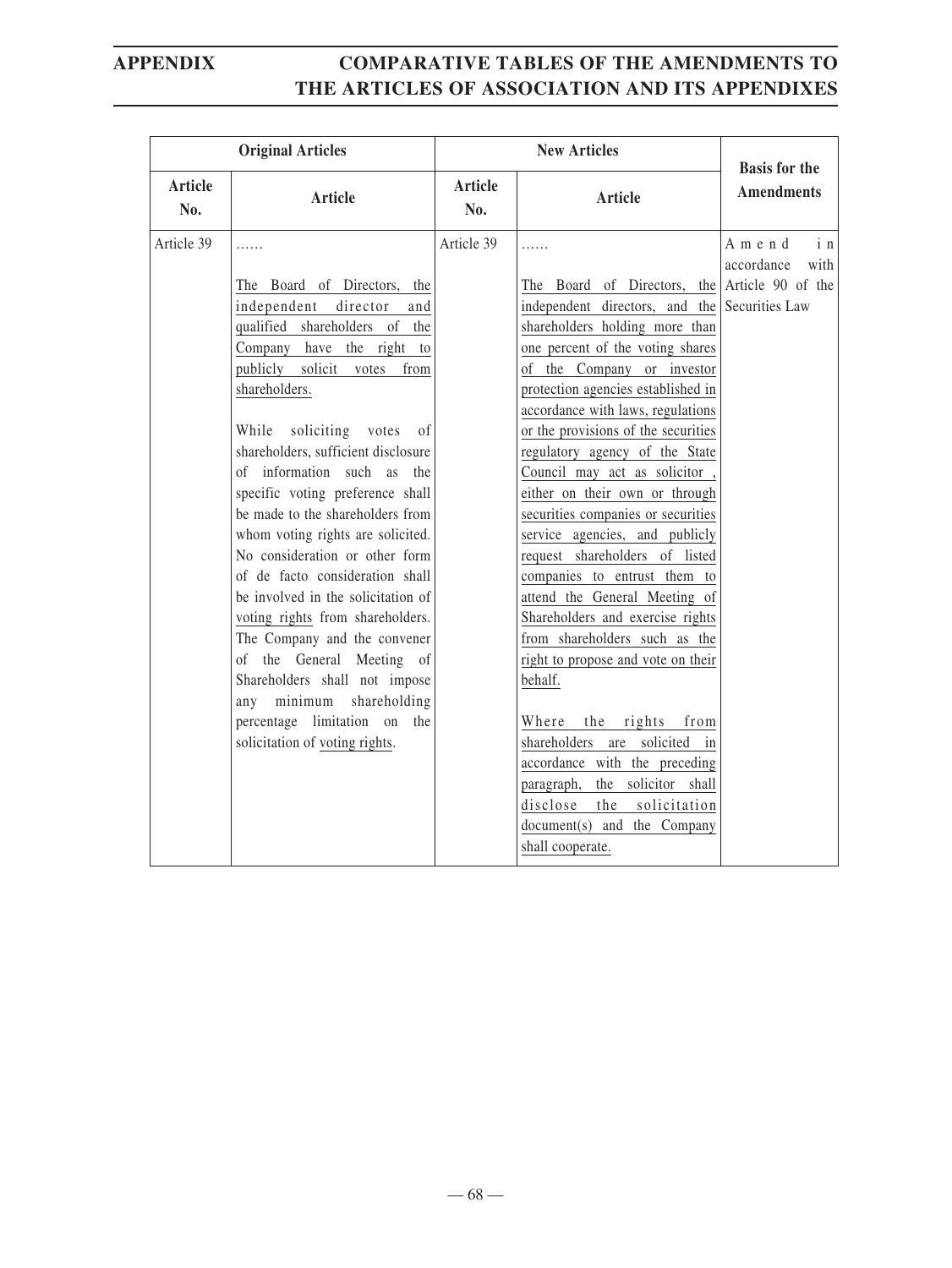|                | <b>Original Articles</b> | <b>New Articles</b> |                                                                                                                                                                                                                                                                                                                                                                                                                                                                                                                                                                                                                                                                                                                                                                                                                                                                                                                             | <b>Basis for the</b> |
|----------------|--------------------------|---------------------|-----------------------------------------------------------------------------------------------------------------------------------------------------------------------------------------------------------------------------------------------------------------------------------------------------------------------------------------------------------------------------------------------------------------------------------------------------------------------------------------------------------------------------------------------------------------------------------------------------------------------------------------------------------------------------------------------------------------------------------------------------------------------------------------------------------------------------------------------------------------------------------------------------------------------------|----------------------|
| Article<br>No. | Article                  | Article<br>No.      | <b>Article</b>                                                                                                                                                                                                                                                                                                                                                                                                                                                                                                                                                                                                                                                                                                                                                                                                                                                                                                              | <b>Amendments</b>    |
|                |                          |                     | While<br>soliciting<br>votes<br>of<br>shareholders, sufficient disclosure<br>of information such as the<br>specific voting preference shall<br>be made to the shareholders from<br>whom voting rights are solicited.<br>No consideration or other form<br>of de facto consideration shall<br>be involved in the solicitation<br>of rights from shareholders. The<br>Company and the convener of the<br>General Meeting of Shareholders<br>shall not impose any minimum<br>shareholding percentage<br>limitation on the solicitation of<br>rights from shareholders.<br>If the public solicitation of rights<br>from shareholders violates the<br>laws, regulations or the relevant<br>provisions of the securities<br>regulatory agency of the State<br>Council and causes the listed<br>company or its shareholders to<br>suffer losses, the solicitor shall<br>be liable for compensation in<br>accordance with the laws. |                      |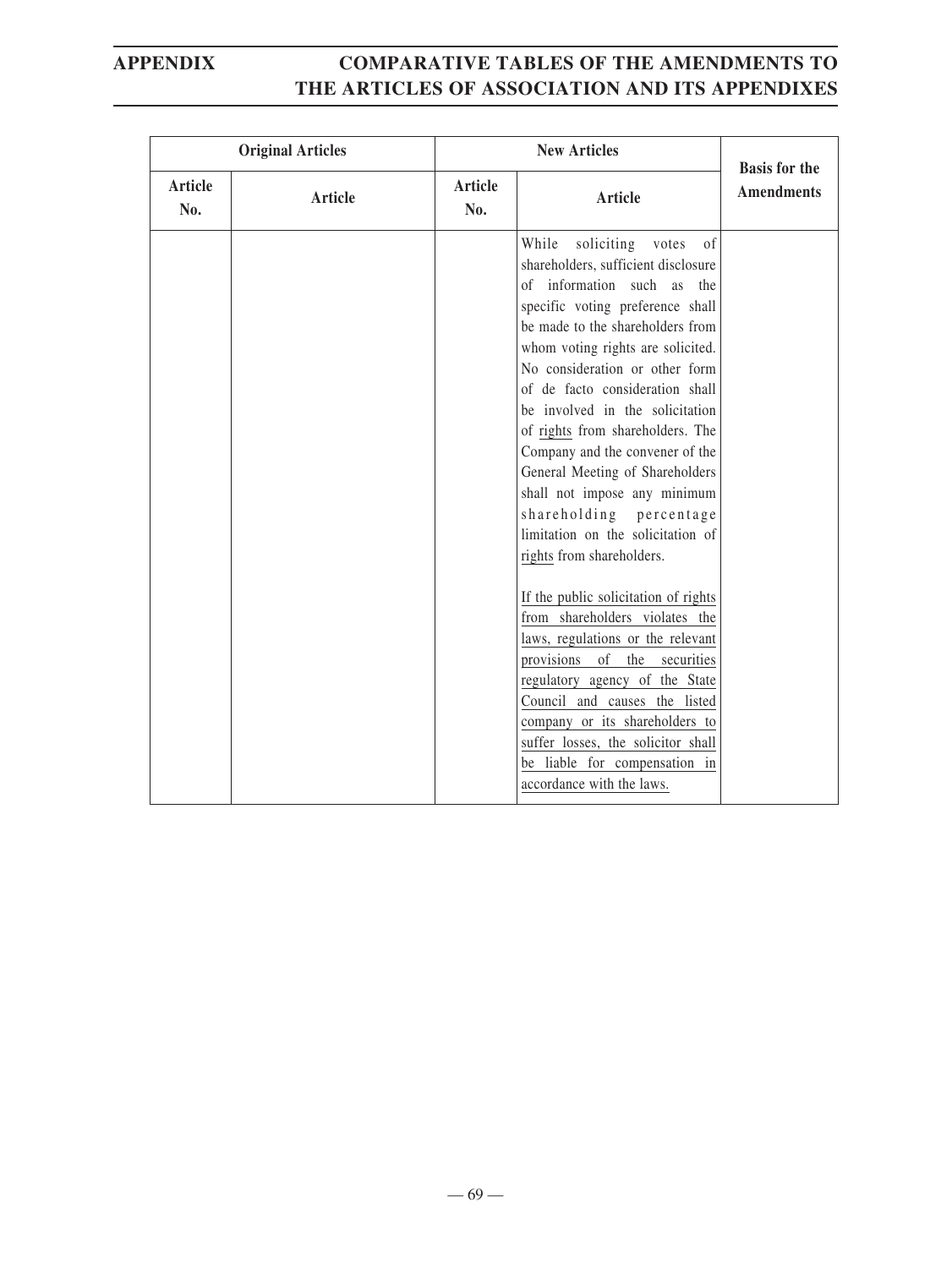| <b>Original Articles</b> |                                                                                                                                                                                                                                                                                                                                                                                                                                                                                                                                                      |                       | <b>New Articles</b>                                                                                                                                                                                                                                                                                                                                                                                                                                                                                                                                  | <b>Basis for the</b>             |
|--------------------------|------------------------------------------------------------------------------------------------------------------------------------------------------------------------------------------------------------------------------------------------------------------------------------------------------------------------------------------------------------------------------------------------------------------------------------------------------------------------------------------------------------------------------------------------------|-----------------------|------------------------------------------------------------------------------------------------------------------------------------------------------------------------------------------------------------------------------------------------------------------------------------------------------------------------------------------------------------------------------------------------------------------------------------------------------------------------------------------------------------------------------------------------------|----------------------------------|
| Article<br>No.           | <b>Article</b>                                                                                                                                                                                                                                                                                                                                                                                                                                                                                                                                       | <b>Article</b><br>No. | <b>Article</b>                                                                                                                                                                                                                                                                                                                                                                                                                                                                                                                                       | <b>Amendments</b>                |
| Article 76               | .<br>$(1)$ if the Company is to<br>issue a buyback offer to all of<br>the shareholders in the same<br>proportion or is to buy back<br>its own shares through open<br>transactions on a stock exchange<br>in accordance with Article 29<br>of this AOA, the controlling<br>shareholder as defined in Article<br>326 of this AOA shall be an<br>"interested shareholder";<br>(2) if the Company is to buy back<br>its own shares by agreements<br>outside a stock exchange in<br>accordance with Article 29 of this<br>AOA, holders of shares to which | Article 76            | .<br>$(1)$ if the Company is to<br>issue a buyback offer to all of<br>the shareholders in the same<br>proportion or is to buy back<br>its own shares through open<br>transactions on a stock exchange<br>in accordance with Article 34<br>of this AOA, the controlling<br>shareholder as defined in Article<br>322 of this AOA shall be an<br>"interested shareholder";<br>(2) if the Company is to buy back<br>its own shares by agreements<br>outside a stock exchange in<br>accordance with Article 33 of this<br>AOA, holders of shares to which | Update of Article<br>referred to |
|                          | such agreements relate shall be<br>"interested shareholders";<br>.                                                                                                                                                                                                                                                                                                                                                                                                                                                                                   |                       | such agreements relate shall be<br>"interested shareholders";                                                                                                                                                                                                                                                                                                                                                                                                                                                                                        |                                  |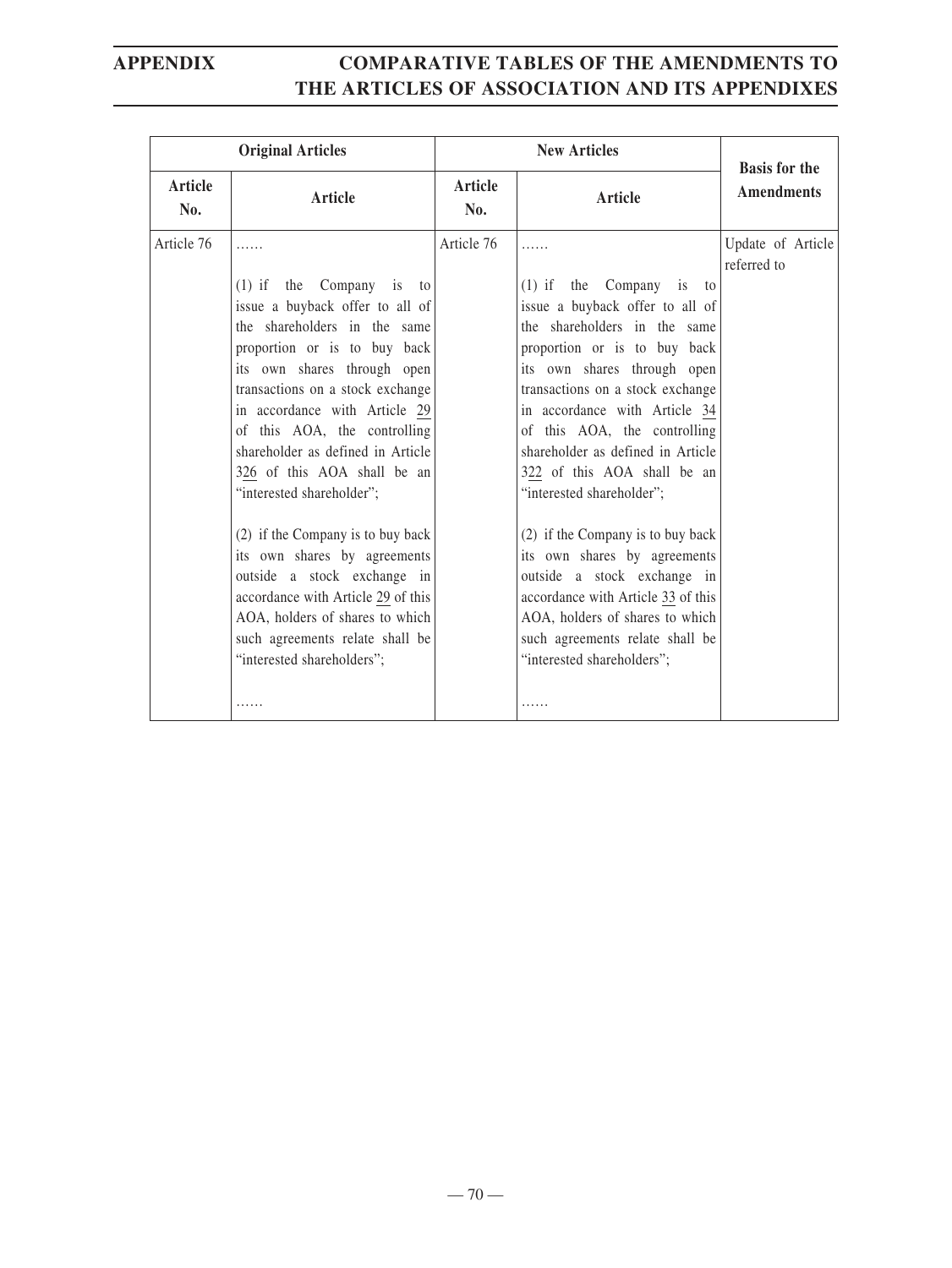| <b>Original Articles</b> |                                                                                                                                                                                                                                                                                                                                                                                                                                                                                                                                                                                                                                                                                                                                                                                                                                                                                                                                                                                                                                                                                                                                                                             | <b>New Articles</b>   |                                                                                                                                                                                                                                                                                                                                                                                                                                                                                                                             |                                                                                                                                                                                                |
|--------------------------|-----------------------------------------------------------------------------------------------------------------------------------------------------------------------------------------------------------------------------------------------------------------------------------------------------------------------------------------------------------------------------------------------------------------------------------------------------------------------------------------------------------------------------------------------------------------------------------------------------------------------------------------------------------------------------------------------------------------------------------------------------------------------------------------------------------------------------------------------------------------------------------------------------------------------------------------------------------------------------------------------------------------------------------------------------------------------------------------------------------------------------------------------------------------------------|-----------------------|-----------------------------------------------------------------------------------------------------------------------------------------------------------------------------------------------------------------------------------------------------------------------------------------------------------------------------------------------------------------------------------------------------------------------------------------------------------------------------------------------------------------------------|------------------------------------------------------------------------------------------------------------------------------------------------------------------------------------------------|
| <b>Article</b><br>No.    | <b>Article</b>                                                                                                                                                                                                                                                                                                                                                                                                                                                                                                                                                                                                                                                                                                                                                                                                                                                                                                                                                                                                                                                                                                                                                              | <b>Article</b><br>No. | Article                                                                                                                                                                                                                                                                                                                                                                                                                                                                                                                     | <b>Basis for the</b><br><b>Amendments</b>                                                                                                                                                      |
| Article 78               | The notice of a meeting of Article 78<br>classified<br>shareholders<br>shall<br>be given in writing to all the<br>registered shareholders of the<br>class concerned, 45 days before<br>the date of the meeting, informing<br>the resolutions on the agenda, and<br>the place and time of the meeting.<br>The shareholder that intends to<br>attend the meeting shall give his<br>or her written reply concerning<br>his or her attendance to the<br>Company 20 days before the date<br>of the meeting.<br>If the number of shares carrying<br>the right to vote at the meeting<br>represented by the shareholders<br>intending to attend the meeting is<br>more than half of the total number<br>of shares of that class carrying<br>the right to vote at the meeting,<br>the Company may hold the class<br>shareholders' meeting. If not,<br>the Company shall, within five<br>days, inform the shareholders<br>once again of the matters to<br>be considered at and the date<br>and place of the meeting in the<br>form of a public announcement.<br>After such notification by public<br>Company<br>announcement,<br>the<br>may hold the class shareholders'<br>meeting. |                       | The notice of a meeting of $ A \text{ m} e \text{ n} d$<br>classified<br>shareholders<br>be given in writing to all the the<br>registered shareholders of the Reply of the State<br>class concerned, by reference to Council Regarding<br>the time limit for notice required $\operatorname{Adjusting}$<br>by the AOA of the Company for Application<br>convening a General Meeting Provisions<br>Shareholders, informing   Matters Including<br>of<br>resolutions on the agenda, and the<br>place and time of the meeting. | i n<br>shall accordance<br>with<br>Official<br>the<br>0f<br>t <sub>0</sub><br>the Notice Period<br>for<br>Convention<br>Shareholders'<br>of<br>Meetings<br>b y<br>Overseas Listed<br>Companies |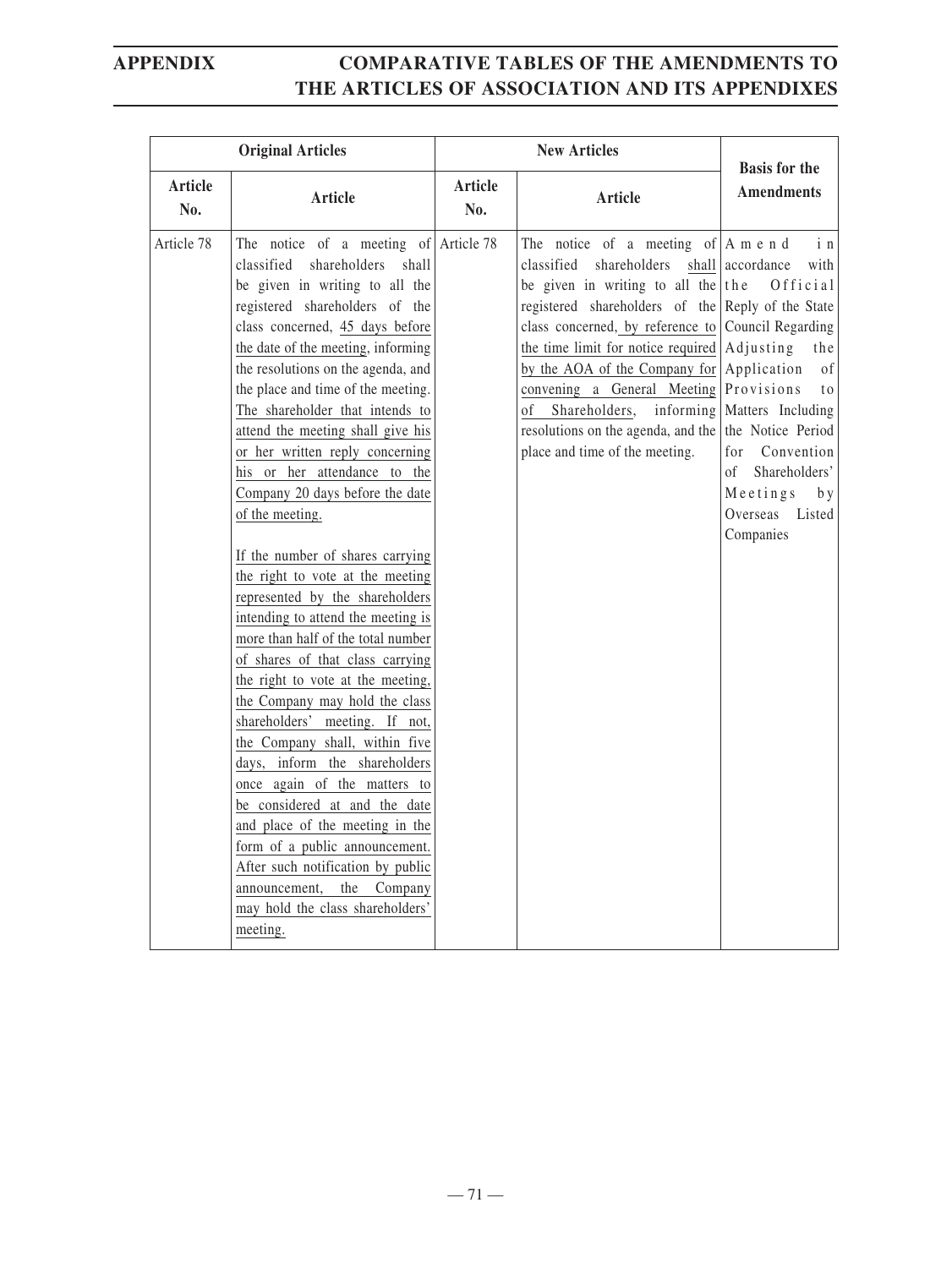### **III. Comparative Table of the Amendments to the Appendix 2 (Rules of Procedure for the Board of Directors) to the Articles of Association**

| <b>Original Articles</b> |                                                                                                                                                                                                                                                                                                                                                                                                                                                                                                                                                                                                                                                                                                                                                                                                                                                                                   | <b>New Articles</b>   |                                                                                                                                                                                                                                                                                                                                                                                                                                                                                                                                                                                                                                                                                                                                                                                                                                                                                                                                                                                                                                 |                                                         |
|--------------------------|-----------------------------------------------------------------------------------------------------------------------------------------------------------------------------------------------------------------------------------------------------------------------------------------------------------------------------------------------------------------------------------------------------------------------------------------------------------------------------------------------------------------------------------------------------------------------------------------------------------------------------------------------------------------------------------------------------------------------------------------------------------------------------------------------------------------------------------------------------------------------------------|-----------------------|---------------------------------------------------------------------------------------------------------------------------------------------------------------------------------------------------------------------------------------------------------------------------------------------------------------------------------------------------------------------------------------------------------------------------------------------------------------------------------------------------------------------------------------------------------------------------------------------------------------------------------------------------------------------------------------------------------------------------------------------------------------------------------------------------------------------------------------------------------------------------------------------------------------------------------------------------------------------------------------------------------------------------------|---------------------------------------------------------|
| <b>Article</b><br>No.    | <b>Article</b>                                                                                                                                                                                                                                                                                                                                                                                                                                                                                                                                                                                                                                                                                                                                                                                                                                                                    | <b>Article</b><br>No. | <b>Article</b>                                                                                                                                                                                                                                                                                                                                                                                                                                                                                                                                                                                                                                                                                                                                                                                                                                                                                                                                                                                                                  | <b>Basis of</b><br><b>Amendments</b>                    |
| Article 3                | .<br>(V) The Board of Directors<br>authorizes the management of<br>the Company to grant approvals<br>on the following transactions<br>(excluding related<br>party/<br>connected transactions):<br>1. investments in third parties<br>with a single amount<br>not<br>exceeding RMB500 million;<br>2. asset purchases and disposals<br>and assets disposals of the<br>Company with a single amount<br>not exceeding RMB500 million;<br>3. writing-off of non-performing<br>debts with a single amount not<br>exceeding RMB500 million;<br>4. lease of assets or assets<br>leased with a single amount not<br>exceeding RMB500 million;<br>5. asset donations or receipt of<br>asset donations with a single<br>amount not exceeding RMB30<br>million;<br>6. other transactions approved<br>by the management within the<br>authorization granted by the<br>Board of Directors.<br>. | Article 3             | .<br>(V) The Board of Directors the management<br>authorizes the management of in accordance with<br>the Company to grant approvals the<br>on the following transactions operational needs<br>(excluding related<br>party/<br>connected transactions):<br>1. investments in third<br>parties with a single amount<br>not exceeding 0.5% of the<br>Company's audited net assets<br>for the previous year or RMB1<br>billion (whichever is lower);<br>2. asset purchases and disposals<br>and assets disposals of the<br>Company with a single amount<br>not exceeding RMB500 million;<br>3. writing-off of non-performing<br>debts with a single amount not<br>exceeding RMB500 million;<br>4. lease of assets or assets<br>leased with a single amount not<br>exceeding RMB500 million;<br>5. asset donations or receipt of<br>asset donations with a single<br>amount not exceeding RMB30<br>million;<br>6. other transactions approved<br>by the management within the<br>authorization granted by the<br>Board of Directors. | $A$ d j u s t<br>t h e<br>authorization to<br>Company's |
|                          |                                                                                                                                                                                                                                                                                                                                                                                                                                                                                                                                                                                                                                                                                                                                                                                                                                                                                   |                       | .                                                                                                                                                                                                                                                                                                                                                                                                                                                                                                                                                                                                                                                                                                                                                                                                                                                                                                                                                                                                                               |                                                         |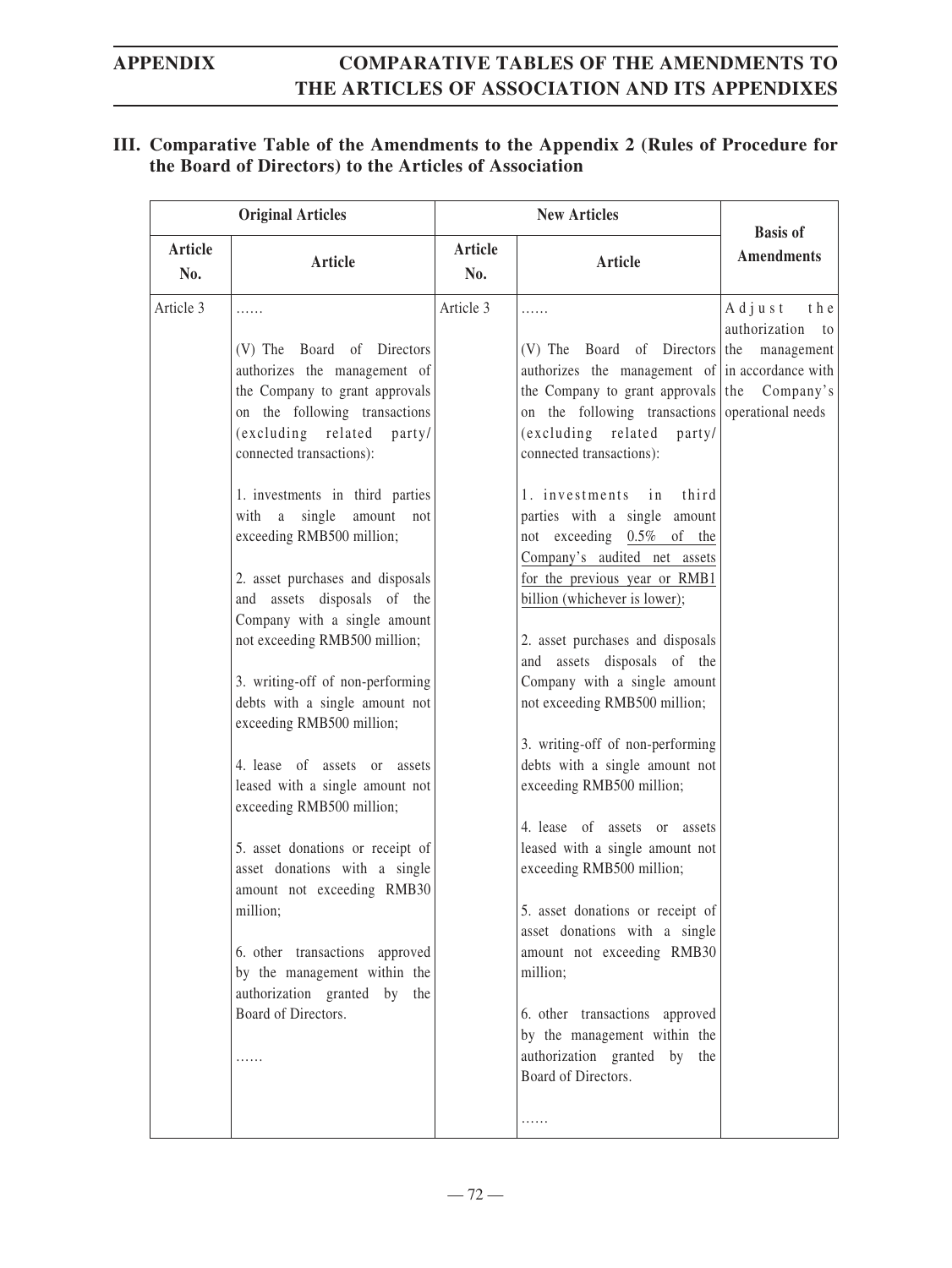| <b>Original Articles</b> |                                                                                                                                                                                                                                                                                                                                                                                                                           | <b>New Articles</b>   |                                                                                                                                                                                                                                                                                                                                                                                                                                              |                                      |
|--------------------------|---------------------------------------------------------------------------------------------------------------------------------------------------------------------------------------------------------------------------------------------------------------------------------------------------------------------------------------------------------------------------------------------------------------------------|-----------------------|----------------------------------------------------------------------------------------------------------------------------------------------------------------------------------------------------------------------------------------------------------------------------------------------------------------------------------------------------------------------------------------------------------------------------------------------|--------------------------------------|
| <b>Article</b><br>No.    | <b>Article</b>                                                                                                                                                                                                                                                                                                                                                                                                            | <b>Article</b><br>No. | Article                                                                                                                                                                                                                                                                                                                                                                                                                                      | <b>Basis of</b><br><b>Amendments</b> |
| Article 4                | The Board of Directors shall set Article 4<br>up an Office, which deals with the<br>daily operations of the Board of<br>Directors.<br>The Secretary to the Board of<br>Directors or the representative<br>of securities-related affairs shall<br>serve as the head of the Office.<br>The seals of the Office of the<br>Board of Directors shall be<br>under unified management of the<br>Company.                         |                       | The Board of Directors shall set $ A \text{ m} e \text{ n} d$<br>up an Office, which deals with the $\alpha$ accordance<br>daily operations of the Board of the Company's<br>Directors.                                                                                                                                                                                                                                                      | in<br>with<br>internal<br>governance |
| Article 19               | Proposals considered by the Article 19<br>Board of Directors may only<br>be adopted and translated into<br>resolutions if voted in favor by<br>more than half of the directors,<br>unless in circumstances specified<br>in Article 19. Where the consent<br>of more directors is required<br>under the provisions of any<br>laws, administrative rules and<br>regulations and the AOA, these<br>provisions shall prevail. |                       | Proposals considered by the Update of Article<br>Board of Directors may only referred to<br>be adopted and translated into<br>resolutions if voted in favor by<br>more than half of the directors,<br>unless in circumstances specified<br>in Article 20. Where the consent<br>of more directors is required<br>under the provisions of any<br>laws, administrative rules and<br>regulations and the AOA, these<br>provisions shall prevail. |                                      |
|                          | Subject to the provisions of the<br>AOA and to the extent that they<br>fall within the terms of reference<br>the Board of Directors,<br>οf<br>resolutions of the Board of<br>Directors on guarantee-related<br>matters may only be adopted if<br>voted in favor by more than half<br>of all the directors and more than<br>two-thirds of the directors present<br>at the meeting.                                         |                       | Subject to the provisions of the<br>AOA and to the extent that they<br>fall within the terms of reference<br>the Board of Directors,<br>of<br>resolutions of the Board of<br>Directors on guarantee-related<br>matters may only be adopted if<br>voted in favor by more than half<br>of all the directors and more than<br>two-thirds of the directors present<br>at the meeting.                                                            |                                      |
|                          | Where<br>resolutions<br>two<br>are<br>inconsistent with each other in<br>content or meaning, the resolution<br>that is formed later shall prevail.                                                                                                                                                                                                                                                                        |                       | resolutions<br>Where<br>two<br>are<br>inconsistent with each other in<br>content or meaning, the resolution<br>that is formed later shall prevail.                                                                                                                                                                                                                                                                                           |                                      |